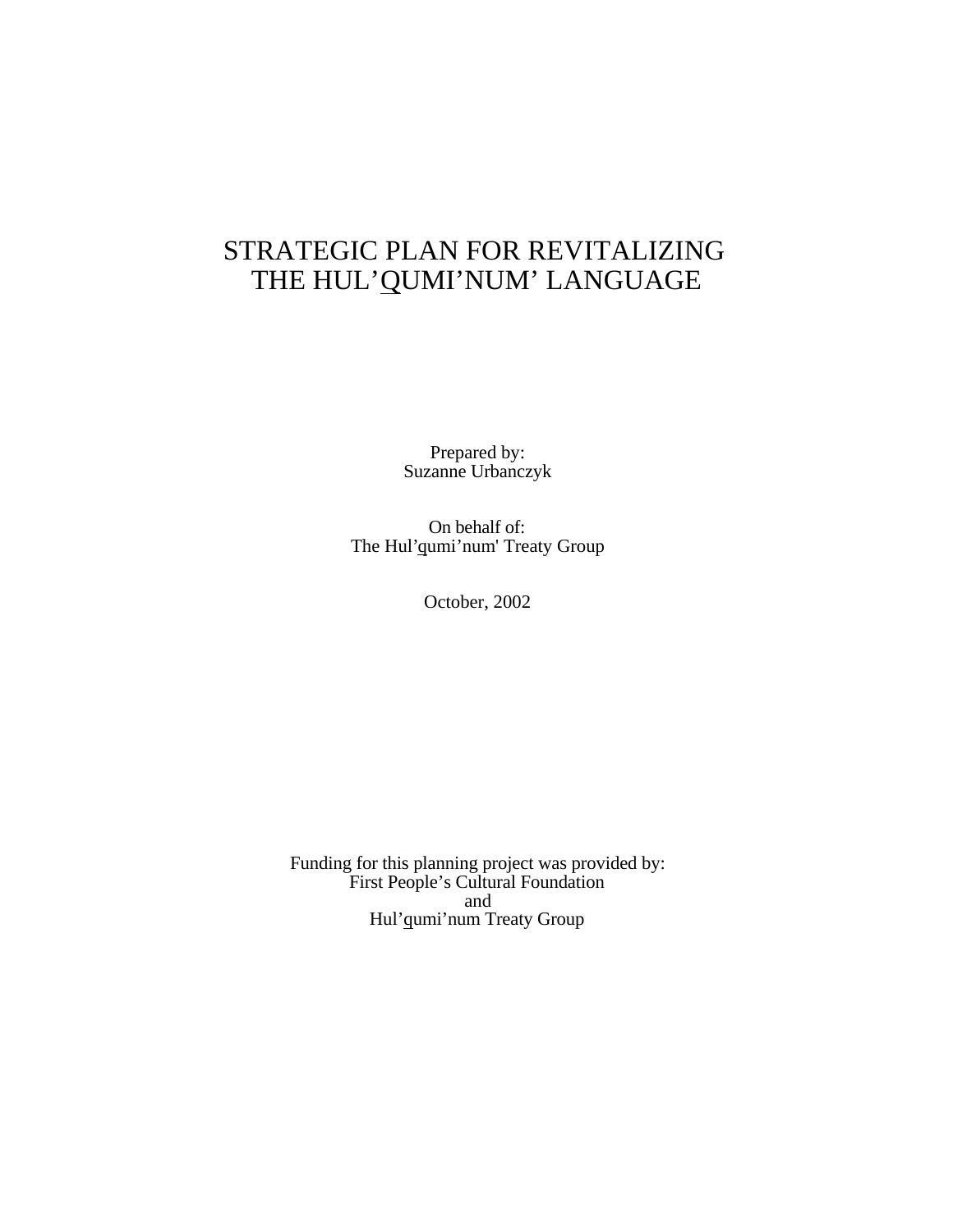# TABLE OF CONTENTS

| <b>Executive Summary</b>                                                                                                                                                                                                                                                                                                                                                                                                                                                                                                                                                                                                                                                                                                                                                                                                                                                                                                                                                                                                                                                       | $\mathbf{1}$                                                                                                                                                                                                                   |
|--------------------------------------------------------------------------------------------------------------------------------------------------------------------------------------------------------------------------------------------------------------------------------------------------------------------------------------------------------------------------------------------------------------------------------------------------------------------------------------------------------------------------------------------------------------------------------------------------------------------------------------------------------------------------------------------------------------------------------------------------------------------------------------------------------------------------------------------------------------------------------------------------------------------------------------------------------------------------------------------------------------------------------------------------------------------------------|--------------------------------------------------------------------------------------------------------------------------------------------------------------------------------------------------------------------------------|
| <b>Project Rationale and Scope</b>                                                                                                                                                                                                                                                                                                                                                                                                                                                                                                                                                                                                                                                                                                                                                                                                                                                                                                                                                                                                                                             | 5                                                                                                                                                                                                                              |
| The Hul'qumi'num' Language Strategic Plan<br>Overview<br><b>Reversing Language Shift</b><br>Step 1: Language Assessment and Planning<br><b>Community Survey</b><br>Language Co-ordinator<br><b>Elders' Language Revitalization Committee</b><br>Step 2: Reconstruct the Language<br>Step 3: Document the Language<br>Step 4: Develop Second-Language Programs for Adults<br><b>Teacher Training</b><br><b>Linguistic Training</b><br><b>Certification and Assessment</b><br><b>Master-Apprentice Program</b><br><b>Post-Secondary Courses</b><br><b>Community-Service Language</b><br>Step 5: Develop Culturally Relevant Language Activities<br>Step 6: Develop Intensive Language Programs for Children<br>Day Care Centres<br><b>Public Schools</b><br><b>Immersion Schools</b><br><b>Time Frame</b><br><b>Resource Development</b><br>Step 7: Use Language at Home - Develop Classes and Support Groups<br>Step 8: Expand use of Language into Broader Domains in the Community<br>Step 9: Expand the Language Use to Regional or National Media and Government<br>Summary | 6<br>6<br>$\begin{array}{c} 6 \\ 8 \\ 8 \end{array}$<br>11<br>$\frac{12}{15}$<br>$\begin{array}{c} 17 \\ 22 \\ 22 \end{array}$<br>24<br>25<br>27<br>29<br>29<br>32<br>38<br>39<br>40<br>41<br>42<br>42<br>44<br>46<br>49<br>50 |
| Activities                                                                                                                                                                                                                                                                                                                                                                                                                                                                                                                                                                                                                                                                                                                                                                                                                                                                                                                                                                                                                                                                     | 51                                                                                                                                                                                                                             |
| <b>Elders Language Revitalization Committee</b>                                                                                                                                                                                                                                                                                                                                                                                                                                                                                                                                                                                                                                                                                                                                                                                                                                                                                                                                                                                                                                | 53                                                                                                                                                                                                                             |
| Bibliography                                                                                                                                                                                                                                                                                                                                                                                                                                                                                                                                                                                                                                                                                                                                                                                                                                                                                                                                                                                                                                                                   | 55                                                                                                                                                                                                                             |
| Appendices<br>Costs<br>A.<br><b>B.</b><br><b>Resource List</b><br>C.<br><b>Annotated Bibliography</b><br>D.<br><b>Draft Vision Statement</b><br>Ε.<br><b>Certification Information</b><br>F.<br>Integrated Resource Package - Language 5-12                                                                                                                                                                                                                                                                                                                                                                                                                                                                                                                                                                                                                                                                                                                                                                                                                                    | 56<br>57<br>62<br>84<br>85<br>87                                                                                                                                                                                               |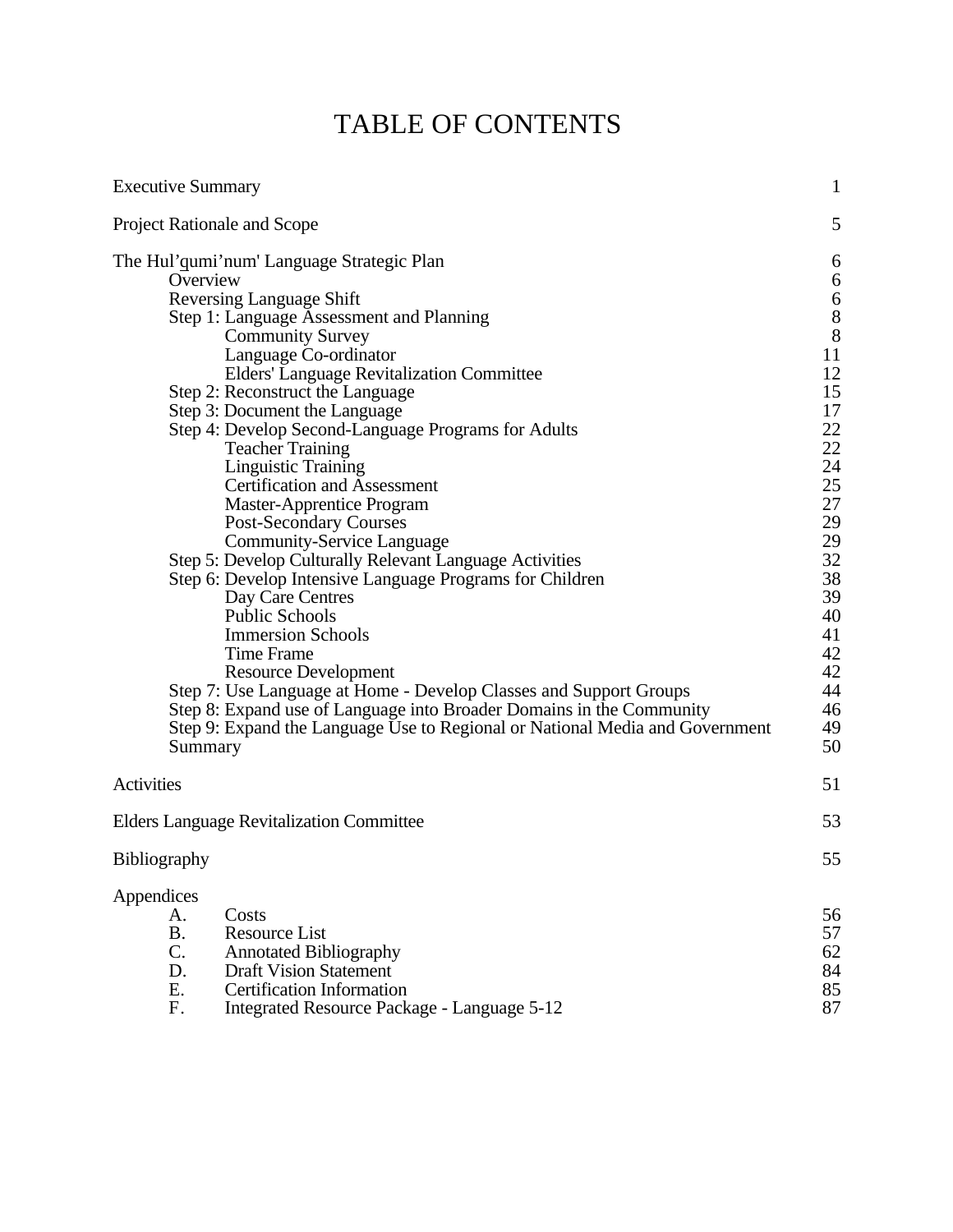## **Executive Summary**

After consultation with the Elders' Language Revitalization Committee, experts in teaching and understanding the Hul'qumi'num' language, reviewing research on successful language renewal programs, and reviewing the existing resources on the Hul'qumi'num language, the following recommendations are made for renewing the Hul'qumi'num' language. These recommendations are incorporated into a version of Fishman's (1991) widely accepted framework, in which language renewal activities are done in several stages. The first stages involve documentation, and teaching adults the language. Once there are adults who can teach, energy should focus on teaching the children and getting the language in the home, and in community life. After home-language use is established, efforts are directed to getting the language spoken in the wider community. Motivation and further explanation for these short-, medium-, and long-term goals is provided in the document.

#### Short-term goals:

- $\geq$  hire a minumum of two (three would be optimal) permanent full-time language coordinators to initiate projects and oversee the many planning and implementation activities, obtain community input to language renewal, coordinate language projects, interact with school boards, apply for grants, and oversee curriculum development
- ➢ set up an Elders' Language Revitalization Committee for the language coordinators to report to and approve proposals, guide actitivities, set priorities, develop new words
- ➢ prepare and conduct a detailed survey to determine accurate information on speakers such as their fluency, cultural knowledge, areas of expertise, home use, and writing skills
- $\geq$  hold a series of community meetings throughout the territory; discuss the language, the link between language and culture, learn about priorities, dispell myths about bilingualism, learn about language goals of community (e.g. all fluent vs. some fluent, types of media), learn of any local, home-based language programs or materials
- $\geq$  adopt the Hul'qumi'num' language as an official language, with a beautiful statement of the goals for the language and culture and how they are related to each other, and a respect for the different dialects that exist alongside each other
- $\geq$  adopt a single alphabet (font) to be used by all Hul'qumi'num' speaking areas
- $\triangleright$  certify fluent speakers with the existing Language Authority; clarify membership, duties, and extent of Language Authority
- ➢ train teachers; short intensive language teacher training workshops covering topics of curriculum development and effective second-language teaching methods such as Total Physical Response (TPR)
- $\triangleright$  create program for Developmental Standard Term Certificate, and maintain the Introductory Teaching Skills for Hul'qumi'num' Language Instructors Training Program at Chemainus Native as a bridge program; develop a full sequence of university or college-level Hul'qumi'num', combined with teacher training program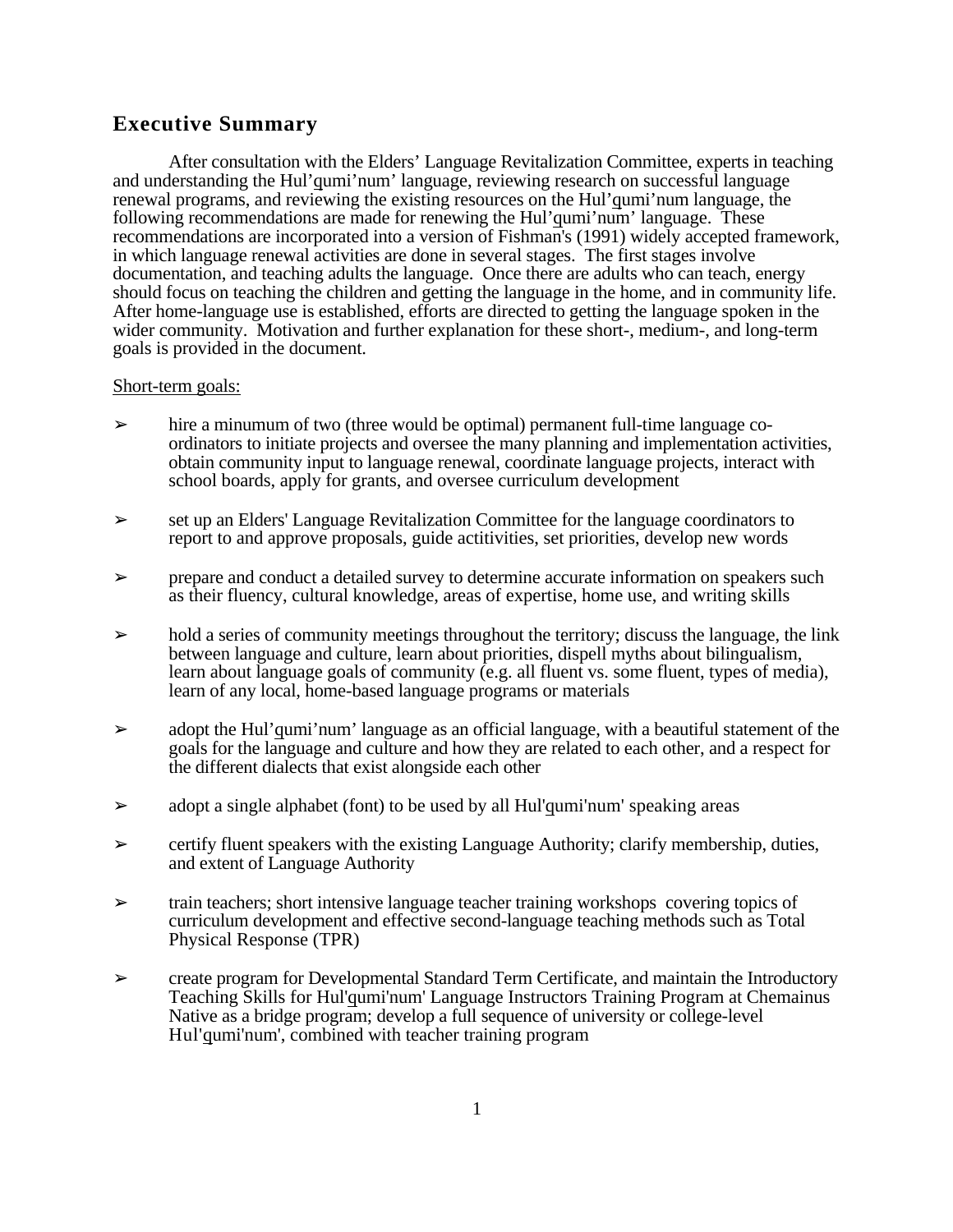- $\geq$  acquire various types of high quality recording devices to document the language tape recorders, minidisc players, microphones, digital video-cameras, computers to digitize
- $\triangleright$  train community members in documentation procedures audio recording, labeling, video-taping, workshops on Hul'qumi'num' writing and transcription
- $\geq$  develop a system of assessing the levels of different speakers; used in assigning levels for teaching appropriate groups and in building comprehensive language teaching programs
- $\triangleright$  Master-Apprentice program; combined with employment services; combined with learning traditional skills like harvesting and plant technology for both men and women
- ➢ federal funding to establish community-based Hul'qumi'num' Language Radio Station
- $\geq$  collect all materials from all school districts; expand/revise existing teaching materials for high-school electives
- $\geq$  immersion day care; elder teams to assist daycare workers; train daycare workers to speak Hul'qumi'num'; combined with home-language parental involvement
- ➢ develop songs, games, puppet shows, children's books, for daycares
- $\geq$  develop phrase books and tapes/CDs for understanding and using Hul'qumi'num' in the long-house, Shaker Church, Catholic Church, funerals, sports games, prayers, songs
- ➢ document Hul'qumi'num' stories and personal narratives; video- and audio-tape; create texts, books, pamphlets at several levels: short beginners stories, longer advanced stories.
- ➢ after-school program for Hul'qumi'num' language: primary and elementary school children
- $\geq$  Hul'qumi'num' as an elective for all high-school students, grades 8-12;
- $\geq$  Hul'qumi'num' family summer camps
- ➢ Hul'qumi'num' field trips; learning about harvesting, making spears, repairing things, plants, medicines in Hul'qumi'num'
- $\triangleright$  elder in residence; provide guidance to youth, be available for field trips
- ➢ outreach trips for youth, teaching stages of life in Hul'qumi'num'

#### Medium-range goals:

- $\geq$  have Hul'qumi'num' as central part of curriculum K-12: more time for language in schools
- $\triangleright$  develop a teaching grammar for language teachers
- ➢ start a regular newsletter, with language lessons, games, puzzles, information on language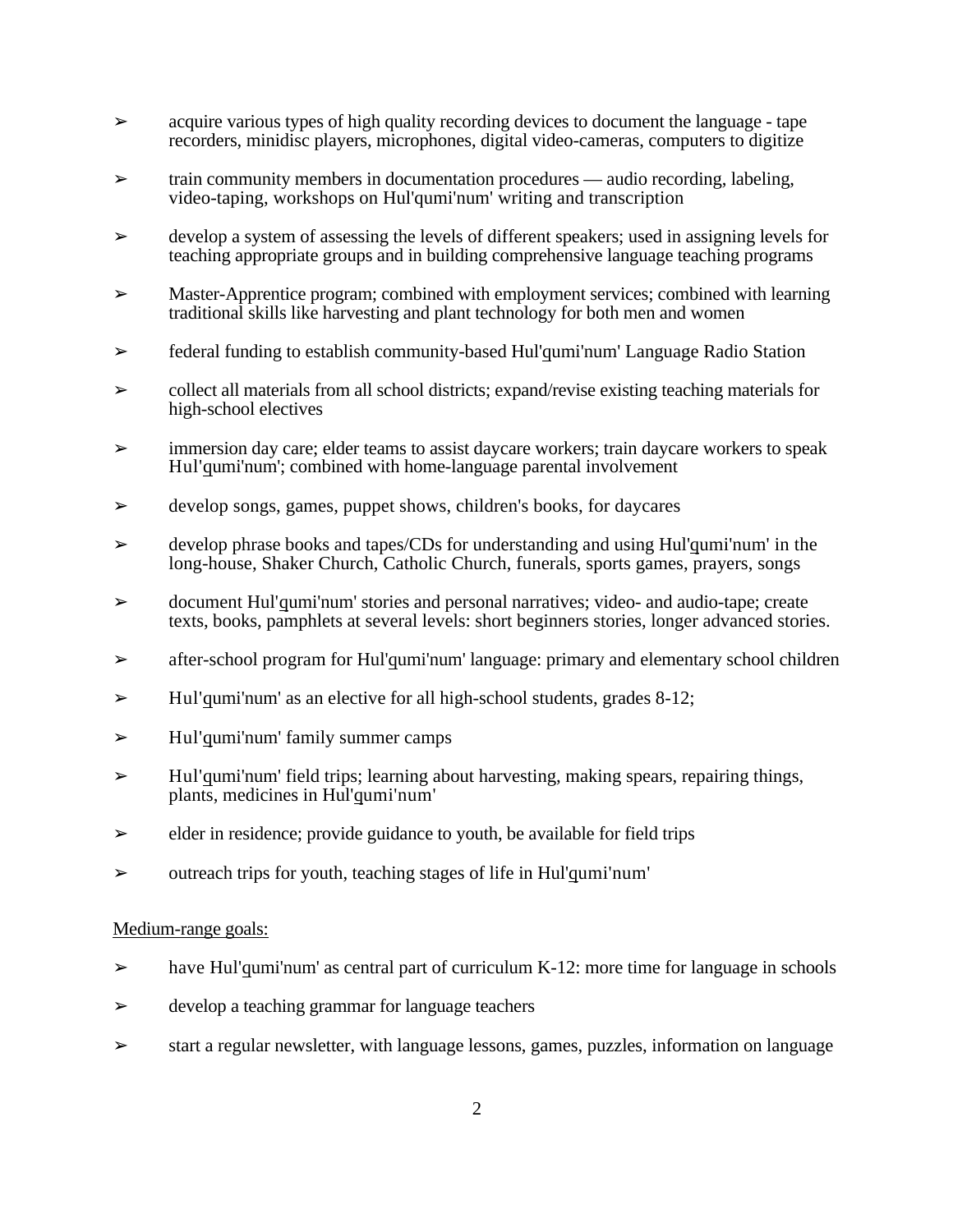programs, community meetings, feedback, honouring the work of elders

- $\geq$  hire a resource person to compile all archived resources (audio-tapes, video-tapes), oversee the screening, cataloguing, proper archiving, and digitizing of the materials
- $\triangleright$  immersion school with lots of hands on and interactive materials
- $\geq$  promote the attainment of an advanced degree in linguistics for one or more community members; provide linguistic training to language coordinators to assist them in overseeing language documentation activities
- $\geq$  develop CD's of words, and encyclopedic knowledge of ethno-botany, ethno-zoology
- $\geq$  form a central body to liase and make agreements between school districts and bands to share resources; delegate different areas as having specializations (e.g. high-school curriculum and scoping sequences — Nanaimo-Ladysmith; elementary curriculum, dictionaries — Cowichan Valley; stories — all three school districts)
- $\geq$  have on-going community-based adult Hul'qumi'num' language classes
- $\triangleright$  develop support groups for language use in homes
- ➢ develop a Hul'qumi'num' Language web-site with information on courses, programs, language camps, a link to the web-based dictionary
- $\geq$  establish Hul'qumi'num' languag sports leagues
- ➢ obtain government support for language teaching and training
- $\geq$  have all people employed in band offices speaking and/or learning the Hul'qumi'num' language. Set up a program to teach a word/phrase a day; set aside time each day
- ➢ develop appropriate curriculum and language resources for all ages, from infant to adult education; textbooks, stories for youth, teens, adults
- $\geq$  Hul'qumi'num' Language Radio station on the air bilingual and Hul'qumi'num' language only programming; community-based radio shows with many volunteers
- ➢ radio programming: language lessons, children's songs, children's stories, follow along books; youth music programming, stories; lessons on common phrases around the home; bilingual weather broadcasts, sports-casts, news, and announcements of community events
- $\geq$  document and analyze the language in conjunction with curriculum development

#### Long-term goals:

 $\triangleright$  full immersion school for Hul'qumi'num' language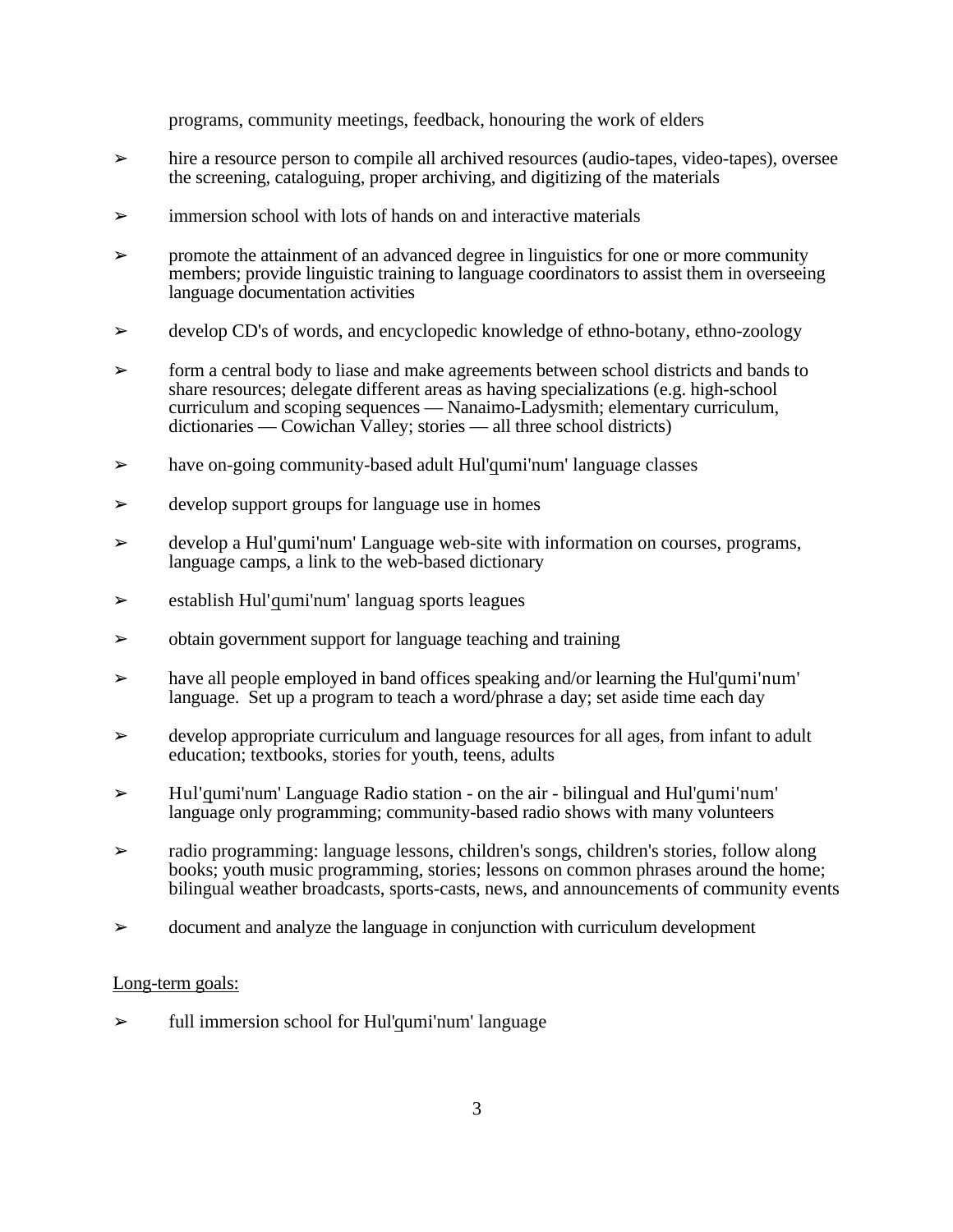- $\geq$  create a Hul'qumi'num' Language and Culture Institute: a central facility to store all materials, an archive of resources
- $\triangleright$  start designating some streets or neighbourhoods as Hul'qumi'num' zones; where fluent speakers live and people try and speak the language more within the community; have families that speak or are learning Hul'qumi'num' live close to each other
- ➢ band-run businesses are bilingual; some examples are restaurant has bilingual menus, gasstation has bilingual signs
- $\geq$  each community has an annual week-end Hul'qumi'num' festival, involving traditional music and entertainment, sports events, drama, poetry contests, quiz shows, slide and film presentations, talent contests, all in Hul'qumi'num' at all different levels
- $\triangleright$  have signs in Hul'qumi'num' road signs, stop signs in neighbourhoods
- $\triangleright$  have Hul'qumi'num' language materials in parks and other publicly (i.e. government) funded, culturally appropriate areas. This includes interpretive materials in national and provincial parks and museums
- $\geq$  have government recognizes their role in the imminent loss of the Hul'qumi'num' language
- ➢ have government revers language loss by recognizing Hul'qumi'num' law-making authority around language issues, and to assist in developing systems for providing language education in schools
- $\geq$  government recognizes Hul'qumi'num' as a founding indigenous language of Canada, with its own special status that is recognized and affirmed in the treaty
- $\geq$  Hul'qumi'num' media in more general use; radio programs, television programs; children's programs in Hul'qumi'num'

In surveying the research on language maintenace and revitalization, a number of recurring topics were found including establishing the importance of the language to the community at large, understanding language shift and the forces that cause it, the importance of language planning and setting realistic goals, and a general theoretical approach to reversing language shift. During the language committee meetings, many of these issues were raised independently, confirming the wisdom of these elders. The remainder of this report includes a brief description of the project rationale and scope, a detailed strategic plan, a brief report on the activities completed to arrive at the plan, a bibliography, and appendices with supporting information.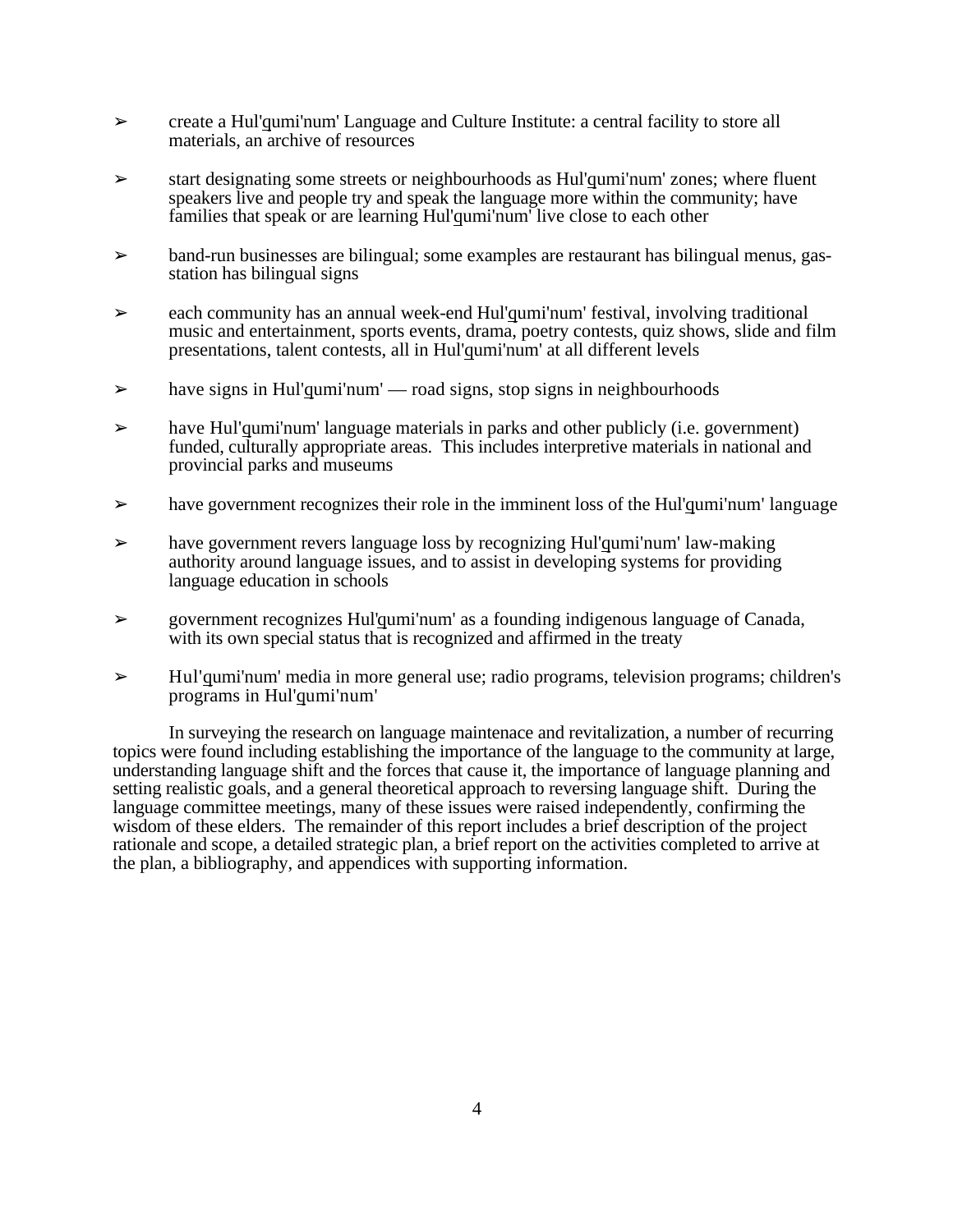## **Project Rationale and Scope**

The Hul'qumi'num' Treaty Group (henceforth HTG) was instructed by the Elders Advisory Board and Board of Directors to undertake planning initiatives regarding the long-term revitalization of the Hul'qumi'num' language. HTG is a self-government initiative of six of the Hul'qumi'num' speaking communities on Vancouver Island (Cowichan Tribes, Chemainus First Nation, Penelakut Tribe, Lyackson First Nation, Halalt First Nation, and Lake Cowichan First Nation). The longterm survival of the Hul'qumi'num' language is a key component of treaty negotiations, and HTG desires to centralize and coordinate the ongoing efforts towards language preservation among the six Island Hul'qumi'num' communities.

The six communities agreed on the need to develop a strategic plan for the preservation and revitalization of Island Hul'qumi'num'. Without a strategic plan for the language, the various bands, school districts and treaty offices often found themselves doing and re-doing work, where little really accumulates over time. The Chiefs asked HTG to develop a strategic plan for language preservation and revitalization which can be followed so that treaty and other future languagetargeted dollars have the maximum long-term impact towards language survival goals.

There are five components to the project, as presented in the original grant proposal. These are:

1) hire staff and clarify details of project goals and objectives

2) review and assess literature on successful language revitalization strategies

3) compile opinions from university and community-based Hul'qumi'num' experts on revitalization for Island Halkomelem

4) review Hul'qumi'num' language instruction/resource material currently available and assess future needs

5) develop strategic plan based on above assessments for language revitalization

An Elders' Language Revitalization Committee was struck and formed an integral component to this study. In April, Joanne Charlie was hired to assist in various aspects of the research, and in particular she developed an annotated bibliography on language revitalization, included in Appendix C. The research team met approximately every two weeks for guidance, input, and feedback into the progress of the project. These meetings were recorded and transcribed, and provided a source of the narratives used throughout the report. A description of the members of the Elders' Language Revitalization Committee (ELRC), the schedule of meetings, the topics discussed, as well as brief bios on their expertise with Hul'qumi'num' is included in Appendix A.

The author would like to take the time here to thank each member of the ELRC - Arvid Charlie, Ron George, Florence James, Mabel Mitchell, Janet Moore, Philomena Pagaduan, Ruby Peter for their wisdom and dedication to this project, to Joanne Charlie for her excellent work and insights in discovering different approaches to language revitalization, to Edna Thomas for her excellent and efficient work in running the meetings and helping with many administrative and factual points, and to Brian Thom for his enthusiastic and intelligent guidance, input, and planning in overseeing the project. I would also like to thank the many experts we interviewed. Huy tseep qu! All errors and oversights are the author's responsibility alone.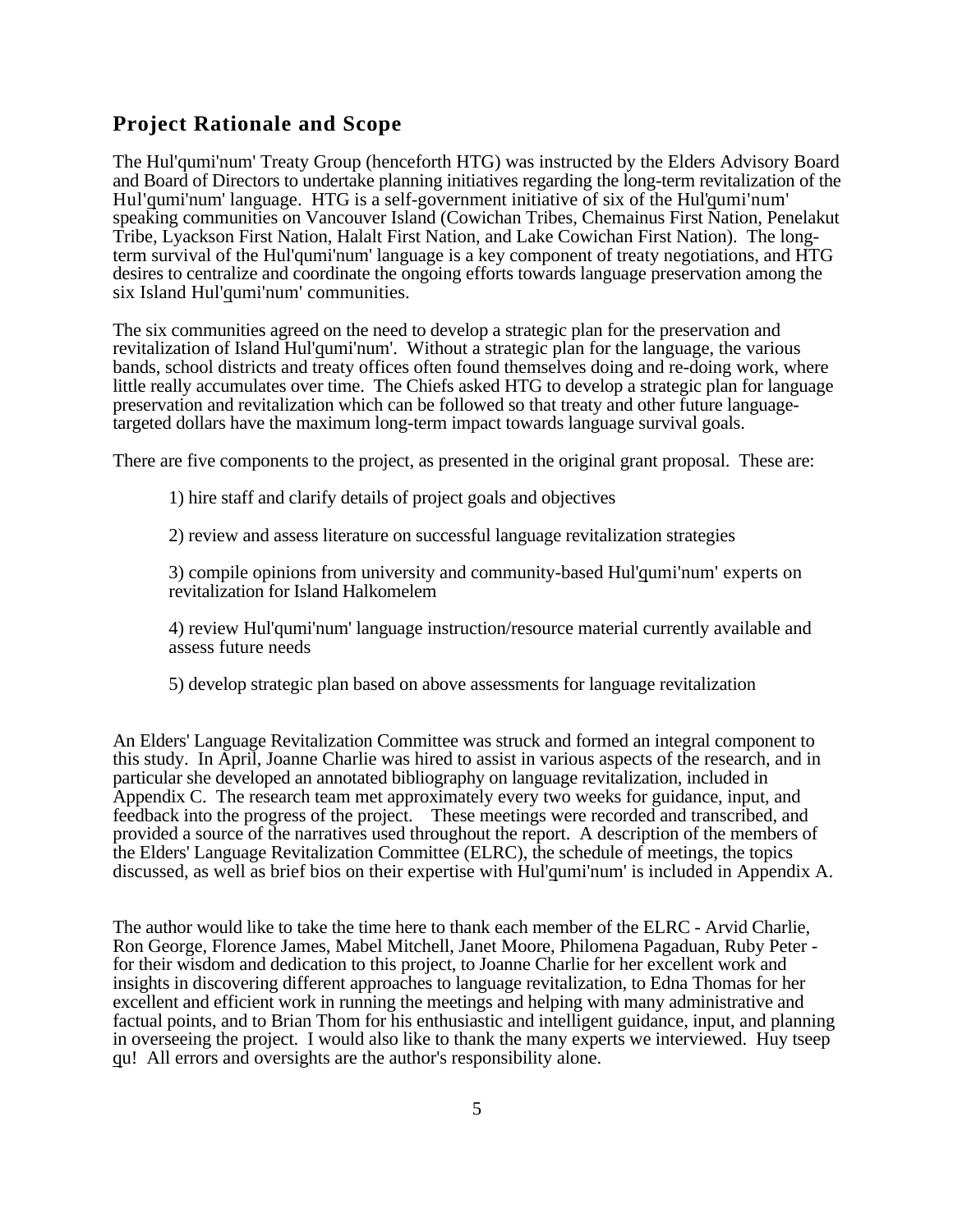## **The Hul'qumi'num Language Strategic Plan**

MALE HUL'QUMI'NUM' ELDER: That Cowichan part our language is tied to our culture. I usually hear our people saying "our culture is tied to our language". That's how I hear it here, from the old people. And without language you have no culture. That's how they say it. I've heard that echoed at many meetings.

#### **Overview**

Virtually all research on language revitalization emphasizes that the key to successful programs is related to getting the language spoken between the generations - using the language at home first, then extending it to the community (Fishman 1991).

MALE HUL'QUMI'NUM' ELDER: From generation to generation. The need to talk [HUL'QUMI'NUM' LANGUAGE SPOKEN]. Generation to generation. Just a comment that could mean generation to generation. I'll repeat it in here. I'm trying to be really clear. [HUL'QUMI'NUM' LANGUAGE SPOKEN]. It could be a little bit different, but that's the base way of putting it.

Language transmission is easy and effortless for children when they are exposed to a rich language environment. One goal of language renewal is to discover ways to encourage and increase the amount of Hul'qumi'num' that is spoken in the home. In addition, if we think of languages as belonging to an entire community, it is important to see if there is a link between the loss of the ancestral language and some social changes. Bauman (1980: 23, cited in Fettes 1992) states that the most effective strategies "will tie the language revival program to the correction of some social problem". Fettes (1992) continues with this theme to say:

We can be more specific: the fundamental goal of all First Nations language programs is to contribute to restoring the mental, spiritual, physical and emotional wholeness of the community. Once a community accepts the link between such wholeness, its culture and its language, the first major step towards revitalizing the latter has been taken.

The Hul'qumi'num' language strategic plan has several components to it, to address a number of factors, including the priorities and concerns for the Hul'qumi'num' language raised by the Elders Language Revitalization Committee (henceforth ELRC), what is known of the language resources (based on information from these meetings), and what has been learned of successful language renewal programs and planning strategies. In developing a strategic plan, it was felt that it was important to have a model which was widely accepted and promoted, in terms of setting major goals. This framework was used to organize the many great ideas and knowledge acquired during this project.

#### Reversing Language Shift

After researching several sources on language revitalization and consulting with the Elders' Language Revitalization Committee, Fishman's (1991) framework for language revitalization was adopted. Fishman's model has been promoted in many key works on indigenous language revitalization such as Fettes (1992), the Royal Commission on Aboriginal Peoples (1996, vol. 3),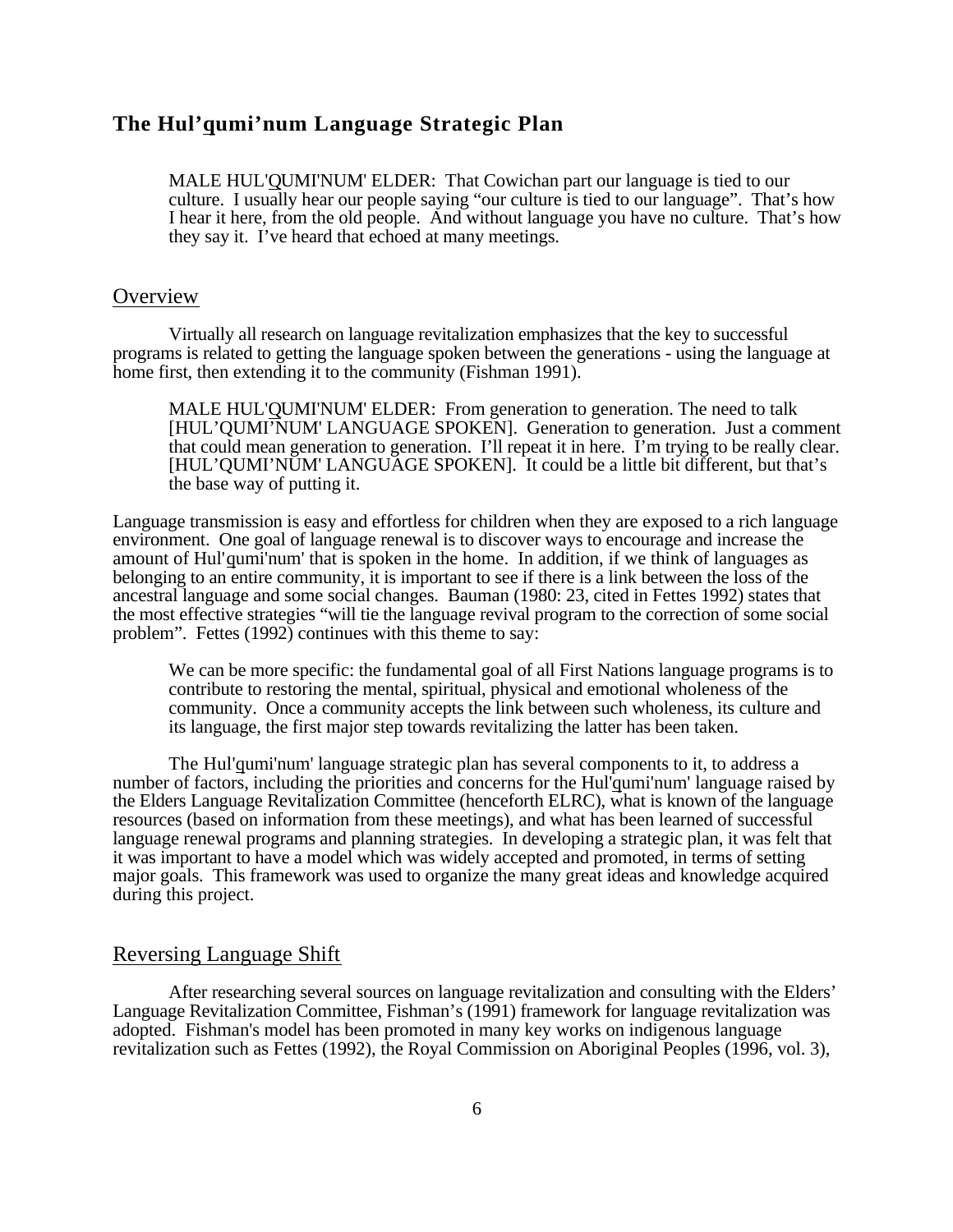and Hinton and Hale (2001). Fishman reviews several language renewal programs around the world (Maori, Irish, Hebrew, Australian languages, etc.) and tries to identify the crucial factors for successful language revitalization. He uses the term language shift to describe how language use has shifted from one to another being dominant in a community. In the area covered by the HTG, he would say language use has shifted from Hul'qumi'num' being the dominant language to English being the dominant language. In this model, the heart of language shift lies in the disruption of language use between the generations. The goal of communities who want to renew their language is termed Reversing Language Shift (RLS). The key to RLS is to restore intergenerational communication — in the home environment, language is passed on easily and naturally, from parent to child.

In planning to restore language use in homes and communities, Fishman identifies eight stages of planning that one passes through. These can be thought of as major goals, with many ways to implement them. The following is a reworking of Fishman's model as it is presented in RCAP (1996, vol. 3 p. 614):

#### **Stages in Reversing Language Shift**

A. Ensuring Intergenerational Transmission

- 1. Reconstruct the language.<br>2. Mobilize fluent older speal
- 2. Mobilize fluent older speakers.<br>3. Restore intergenerational transr
- Restore intergenerational transmission through family, neighbourhood and community reinforcement.
- 4. Teach the language in school.

B. Extending Usage

- 5. Implement immersion and strong bilingual education.
- 6. Use the language in work environments.<br>7. Offer government services in the language
- 7. Offer government services in the language.<br>8. Use the language in higher education, medi
- Use the language in higher education, media and government.

Fishman's stages are largely based on the Hebrew RLS model, in which Hebrew was revived from a sleeping language to a national language. As such, Hinton (2001.a) points out that this differs from many indigenous languages, in which the language is in gradual decline and may not be a national language. Hinton is a sociolinguist who has worked extensively with groups in California to revive their languages. The situation in California is more similar to British Columbia with its great linguistic diversity, and so following the successes there is useful. Hinton (2001.a) modifies Fishman's scale to a series of stages one might undertake, to be more directly aimed at language revitalization of indigenous languages. She has added an additional first step on language assessment and planning, and includes detailed suggestions for the types of activities to undertake to be successful at each stage. Other than that, the remaining eight steps closely mirror Fishman's.

While there are several stages to this model, Hinton is careful to note that the order of the steps may vary depending on the circumstances in the different communities. The following quote illustrates this point very clearly.

In fact, what often happens in language revitalization is that a few dedicated individuals begin activities at some later step, such as learning the language from elders (step 3) or teaching the language to their children at home (step 7), which then provides inspiration to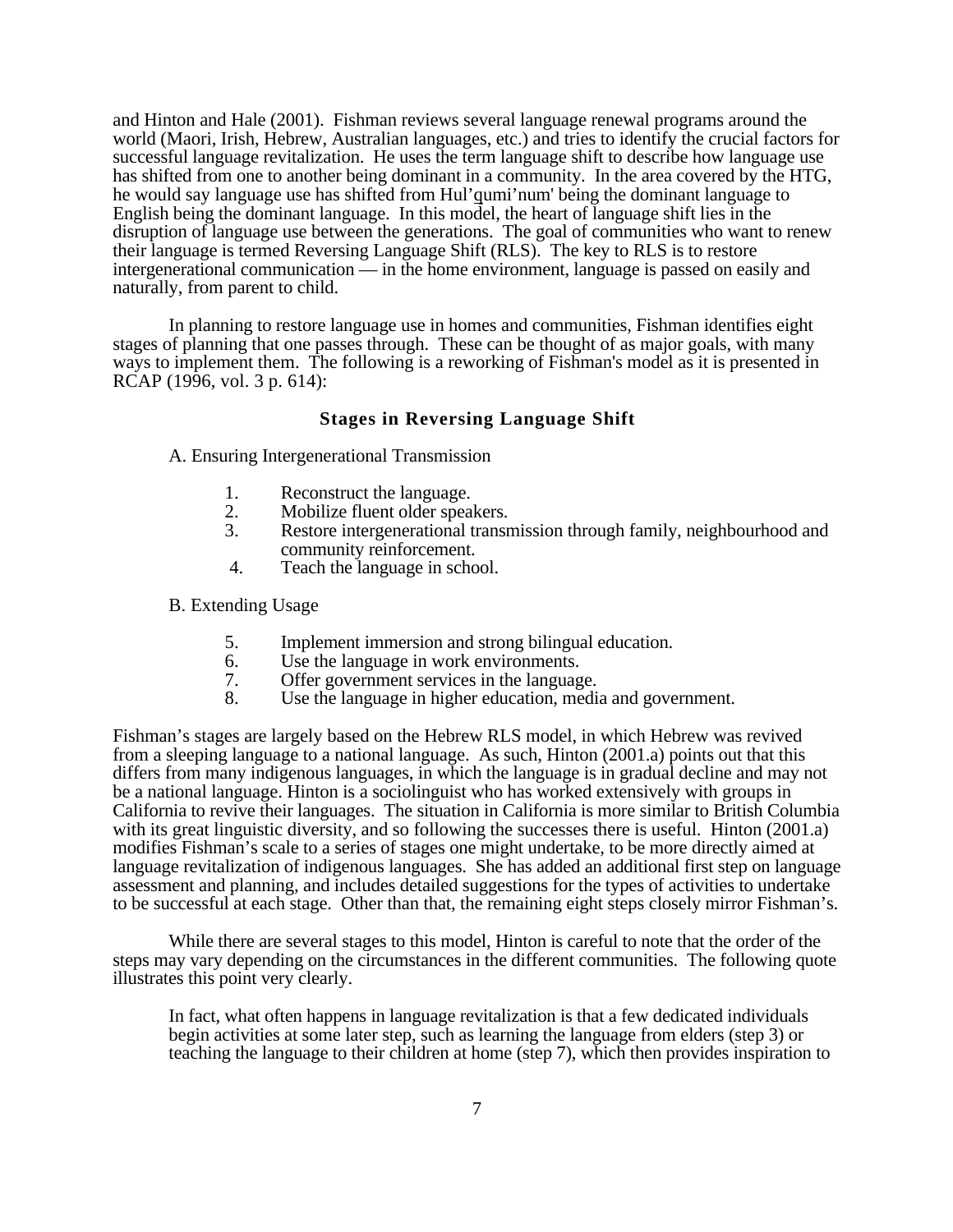the community as a whole, whereupon language planning might begin to take place. (Hinton 2001.a: 6)

This is precisely the situation leading up to the HTG project to develop a strategic plan. There are many activities at many different stages initiated by a variety of individuals and organizations.

RUBY PETER: […] And I said development of some programs and for the young adults to be taught the language. I said that was the most important because there's so many of our young parents that don't even speak the language. That's what I said. And she said, well, how about getting a group together to start a long-range program that will cover all the needs of the Native people, the six nations [in the treaty group].

The strategic plan was constructed by integrating the feedback from the ELRC into the different stages. These steps are each presented in a separate section, accompanied by quotes from our own research, which illustrate the direction and advice provided from the committee. Research from other areas is also brought in where relevant to expand and enhance the proposals set out here. The recommended actions to take are then highlighted at the end of each section.

### Step 1: Language Assessment and Planning

Step one involves a range of planning activities, as can be seen below.

Step 1. Language assessment and planning: Find out what the linguistic situation is in the community. How many speakers are there? What are their ages? What other resources are there available on the language? What are the attitudes of speakers and non-speakers toward language revitalization? What are realistic goals for language revitalization in this community? (Hinton 2001: 6)

As one can tell from this quote, it is important to undertake a large-scale survey of the Hul'qumi'num' communities, to get answers to these questions.

FEMALE HUL'QUMI'NUM' ELDER: One of the things that [inaudible] said if you have seen a couple of different strategic plans and one of the things that they have is a survey or just a question they give out to the community. And that might be something that we could work on developing that might ask people what it's about, these kinds of questions or something like that [inaudible].

#### Community Survey

In terms of implementing programs, it is important to have community input to learn about the types of programs that would be of most benefit, who the speakers are and what the goals of the communities are with the language. Some communities have knowledge about who their fluent speakers are.

PHILOMENA PAGADUAN: […] In Duncan we are...I can say we're rich with our Hul'qumi'num' speakers. But in the same sense we are really at and close to the endangered part of our language because just [inaudible] the list we've only got about 27 fluent speakers...

But this information is not as thorough as one would like. As for other communities, we didn't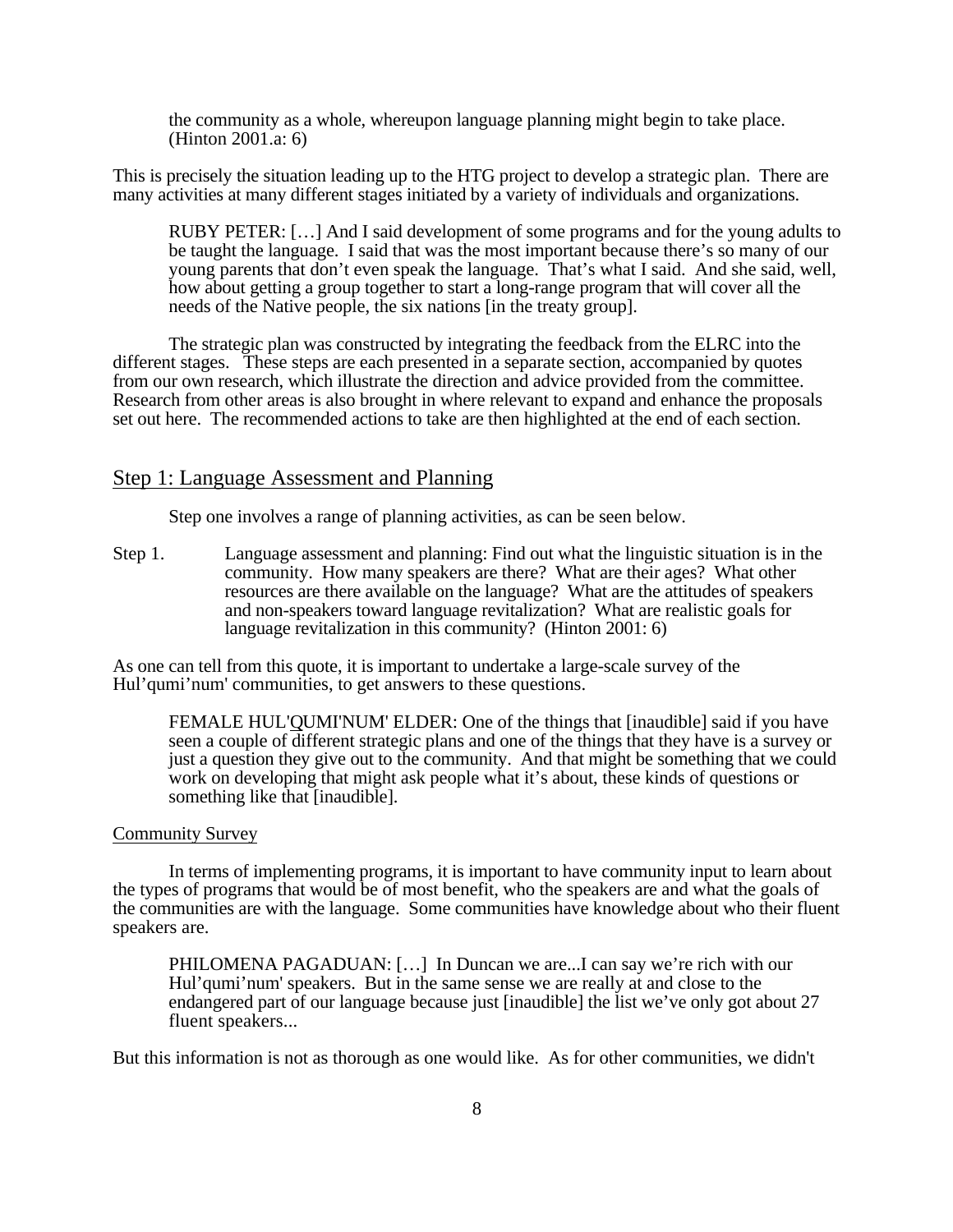learn about how many speakers there are.

In terms of the ages of the speakers, there are not many young adults who speak Hul'qumi'num' and there is general consensus that there are not enough speakers.

PHILOMENA PAGADUAN: ...with the limited number of talking Hul'qumi'num' people we don't...we have to have the numbers out there to be really strong. And I think with different nations combining their efforts that's the only way that we are going to be able to get the language strong again. But you also have to have the pride of our people before. Why aren't they thirsty for this knowledge? How many years...how many years does the Hul'qumi'num' be out there and to have...what...a hundred speaking people out of how many thousands of people from that is Nanaimo to Malahat, is it, these numbers?

A detailed survey would be able to pull together a lot of information about fluency levels, ages of speakers, etc. that can be used to make plans, set priorities, and apply for funds. Therefore, one recommendation is that a detailed survey be conducted to determine fluency, age, areas of expertise, ability and willingness to share or contribute knowledge, among other things.

Let us turn to another question from above: "What are the attitudes of speakers and nonspeakers toward language revitalization?". While the ELRC provided important information, they also expressed a desire to learn more about attitudes toward language renewal.

FEMALE HUL'QUMI'NUM' ELDER: So that is a real poor figure for the amount of people that are speaking. Pitiful. And I think before even the efforts of the language, cultural teaching assistants and what not, we have to find out why aren't our people interested in building. It's sad for the amount of time that there have been classes that there is still not retaining any language. They are not using it. It's part of the culture, it is the culture the language and we don't have that.

One method of learning about peoples' attitudes is to have a series of community meetings, to engage people in a discussion about their ideas (Brandt and Ayoungman 1989; Sims 2001). These meetings could serve two purposes: to learn about attitudes and to inform people about a variety of issues relevant to language renewal. While many people who work with the language or speak the language know the importance of it, sometimes the community may not be aware of the importance of language to the community as a whole. Fettes (1992: 3-4) states:

For any language program to succeed, parents and the community as a whole must be persuaded that it is valuable. […] First and foremost, the language itself needs to be seen as something both valuable and relevant to everyday concerns. […] It is especially important to avoid tying the language solely to the past: it must be seen as part of the future of the community, not static but growing and thriving.

As pointed out by one member, there is a real concern about renewing the pride in the language and culture with younger generations.

PHILOMENA PAGADUAN: [regarding high-school students]… We've got mountains here so [inaudible] and some of our people, their pride, their self esteem might...they'll go off into the mountains. And that's going to be their [inaudible] they'll be able to be somebody there. In the schools they're...they really are ashamed to even learn their language. We've got six […] schools in Duncan and a lot of the teachers have come and said it's our own people that are ashamed to come and sit in with them, with the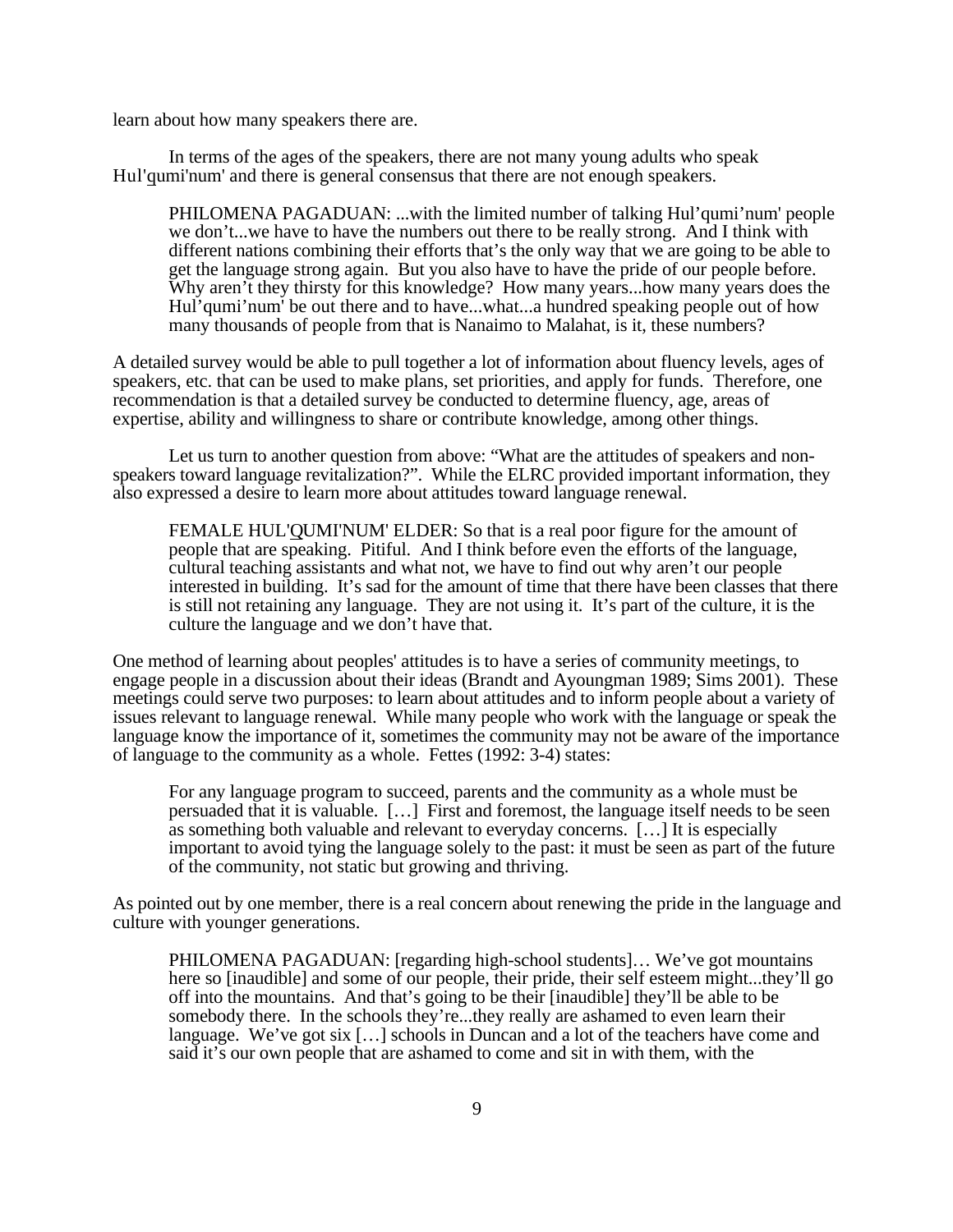Hul'qumi'num' class that day. So there is an in cry of our people. So we have to find what can be done to develop that pride in going up in the woods might be one area where they are going to be.

One topic to discuss is that language is an integral part of culture. It permeates every part of life. Maintaining and using an ancestral language is central to being fully involved in a variety of cultural practices. It has also been recognized as playing a significant role in community identity; the following quote by Brandt and Ayoungman (1989: 44) illustrates the significance of language to self-determination:

Tribal language fluency is an essential component in tribal self-determination as well as being fostered by self-determination. Use of an ancestral language in the community can make a tribe more competitive in defending itself from attacks on tribal sovereignty and other legal issues.

Another topic would be to dispell misunderstandings of bilingualism. One belief that many communities have run into is that bilingual education can be harmful to learning English fully. However, there is a great deal of research to show that bilingual education is helpful in terms of developing better reading skills and retention in schools. Brandt and Ayoungman (1989) recommend creating an information package to share with the community during these meetings.

Another important topic to discuss is understanding the causes of language shift. Brandt and Ayoungman (1989: 45) discuss this as well.

If the community wishes to preserve the language, then there must be an understanding of why the loss is occurring and of the factors promoting the language for those who still speak it. [...] Once this has been done, a community may make a decision to change or let things run their course. If a community chooses to try to revive the language, they need a plan which is based on the unique situation in the community and the factors outside that community which may affect them such as Tribal, State, and National level policies.

A contributor to language shift in Canada was the residential school system, where First Nations students were punished for speaking their ancestral language and were forced to speak English.

 FLORENCE JAMES: And I spent 9 years in Kuper Island Boarding School. And then when I came out of there they were still speaking Hul'qumi'num', and it was through my dad that I kept [inaudible] English. Because whenever - I learned Hul'qumi'num' because whenever I spoke English he'd tell me it was - not to act like a white man. (HUL'QUMI'NUM LANGUAGE SPOKEN). But my mom and dad both never went to school so they learned their English from us.

In terms of the rate of language shift, it must have been relatively recently and very quick, as we learned in one of the meetings.

FLORENCE JAMES: ...canoe races, soccer, soccer tournament. There use to be always a soccer tournament every Easter over in Kuper Island. We would go to the village there and there would be just a lot of people and they just spoke nothing but Hul'qumi'num'. And that was the only language spoken all over on the islands. But now there's no need for the [inaudible] you know when they get together it's all English. There's no more Hul'qumi'num'.

SU URBANCZYK: When do you remember when everybody spoke Hul'qumi'num'?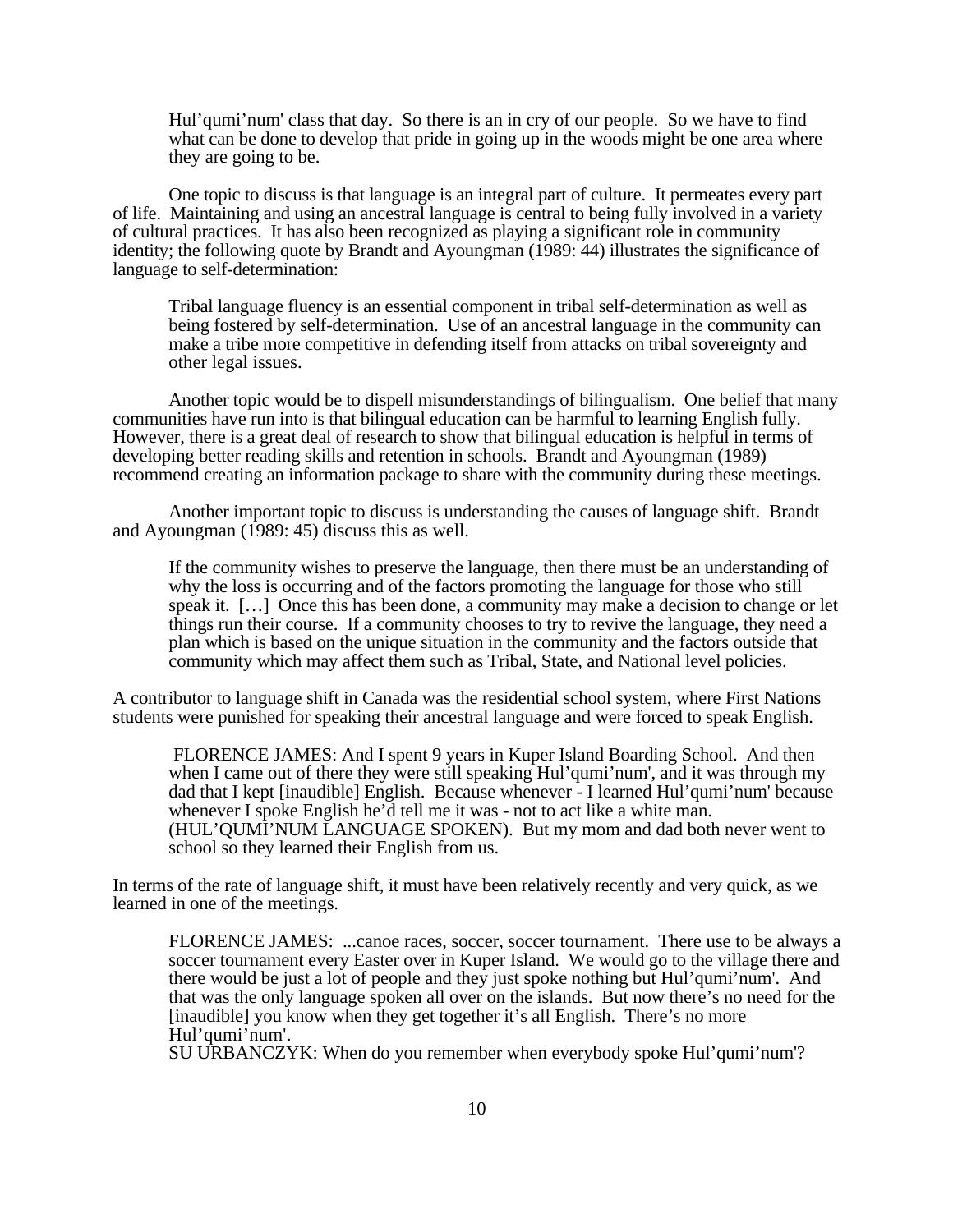Was that [inaudible]? FLORENCE JAMES: Well when I got out of school like in 1954 it was all Hul'qumi'num'.

It is recommended that communities set realistic goals for revitalization of languages. For example, the term 'revitalization' could mean anything from getting more people to speak the language at home, to ensuring that the language is used in all domains of social activity, from cultural activities, to school to Hul'qumi'num' bank machines. While some may want to have Hul'qumi'num' spoken as the primary language in all activities, this may not be a realistic goal. By setting a series of smaller realistic goals, one can have a sense of accomplishment. As Brandt and Ayoungman (1989: 62) point out:

Strategies for activities that can be done right away should be listed and begun. Small successes and changes can help to keep both the catalyst group working as well as build support for the larger program.

Having community meetings can help to determine which smaller projects would be successful because coordinators would learn about the types of programs that people would enroll in.

One suggestion to maintain community involvement after an initial flurry of activity is to have regular newsletters, similar to TreatyTalk or the CSETS Newsletter. This could serve many purposes - to introduce some basic phrases to the community at large, to recognize the hard work of many elders, to inform people about the language activities coming up, to report on language activities that have finished, and to keep a steady flow of information going between community members. It can also include fun activities to engage people in the language, like puzzles, games, and etymologies of place names, or interesting words.

#### Language Coordinator

One of the goals of the project was to determine a way to coordinate and bring together the varied language and teaching resources for the Hul'qumi'num' speaking area. This involves planning of various kinds.

FLORENCE JAMES: A coordinator to keep the language programs open and on the way everyone should learn from. […]

And it's integrated with your proposals to keep the language programs operating and keep everyone aware of it. [HUL'QUMI'NUM LANGUAGE SPOKEN].

To that end, it is recommended that three (a very minumum of two) permanent full-time language co–ordinators be hired. Some of the duties of these positions would be to develop and implement survey of language resources, run community meetings to learn about attitudes and goals for language, lead monthly meetings with Elders Language Revitalization Committee, oversee, coordinate, and implement various language programs.

PHILOMENA PAGADUAN: That's what you need, somebody on for long-term is to have somebody on getting the financial support, ongoing. And there seems to be a lot of money there for our Hul'qumi'num' programs that we're not aware of. And it just gets used up for something useless, whereas we could be acquiring that monies.

It has also been pointed out that they could raise funds by various methods (grant writing; language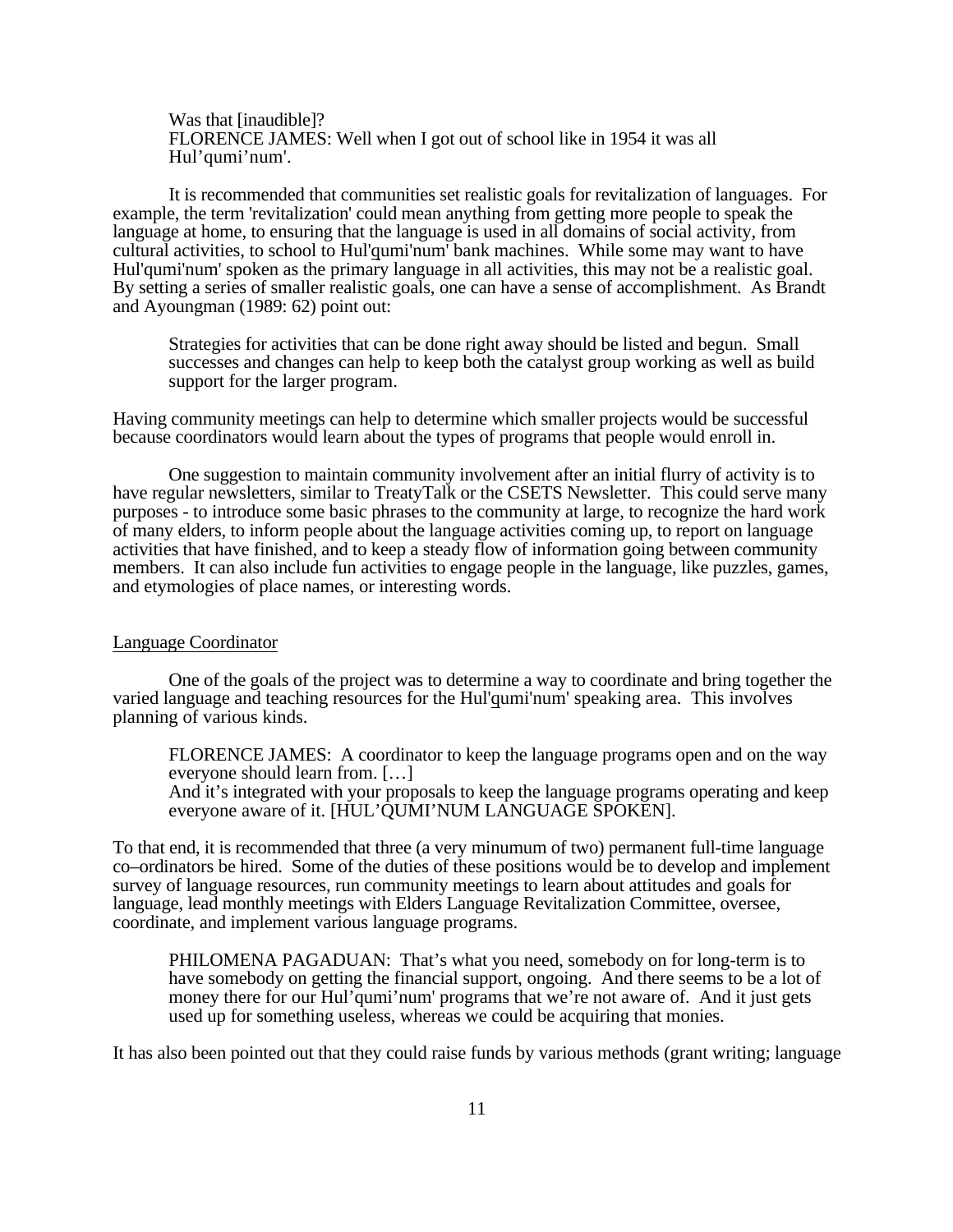bingos, etc.), produce a regular newsletter, be a liason with School Boards, lobby government agencies for support, coordinate the evaluation of programs, and guide curriculum development.

There are several reasons for hiring a minimum of two permanent full-time language coordinators. First and foremost, in other groups language co-ordinators are frequently overburdened and often burn out and quit or need stress leave. Second, because of heavy involvement with family and community, circumstances often arise that take one away from work unexpectedly. Having two coordinators would allow continuity in the running and planning should some situation unexpectedly arise. Third, the area covered by the HTG has three different school districts (Cowichan Valley, Nanaimo-Ladysmith, Gulf Islands). See the map on the following page. Having one person designated for each area would be an efficient allocation of resources. (Because there are actually three school districts, the optimal number would be three). Third, the position requires several complex skills, and so it would be very difficult to find someone who had all the knowledge, training, and skills. Finding two or three people with complementary skills would make a great team. Team work is essential in language renewal as it is important to have someone to bounce ideas off of, organize, proof-read proposals, and energize each other.

There are two important reasons why the language co-ordinators must be permanent positions. A great deal of work on revitalizating indigenous languages emphasizes the continuing role of community planning (Brandt and Ayoungman 1989), in which several types and stages of planning are recognized. Indeed, the planning process is deemed to be open-ended, with planning, implementation, and evaluation, (Hinton 2001.b). After evaluation, it is necessary to return to planning, implementation, and evaluation. This renewed planning can only be done if the positions are permanent. Second, it is extremely important that these positions be permanent in the infrastructure of the self-governing body. In language programs where these positions are funded by grants, rather than base budget, a great deal of time is spent applying for the funds to pay the language co-ordinator. This takes away valueable time and money that are needed to keep the various language programs running, which is essential to language renewal.

#### Elders' Language Revitalization Committee

An integral component to this project was the Elders' Language Revitalization Committee; they provided valueable feedback, guidance, and direction throughout the term of the project. It will be important to have a similar body, with membership from each of the six bands, to guide future language revitalization planning, implementation, and evaluation initiatives.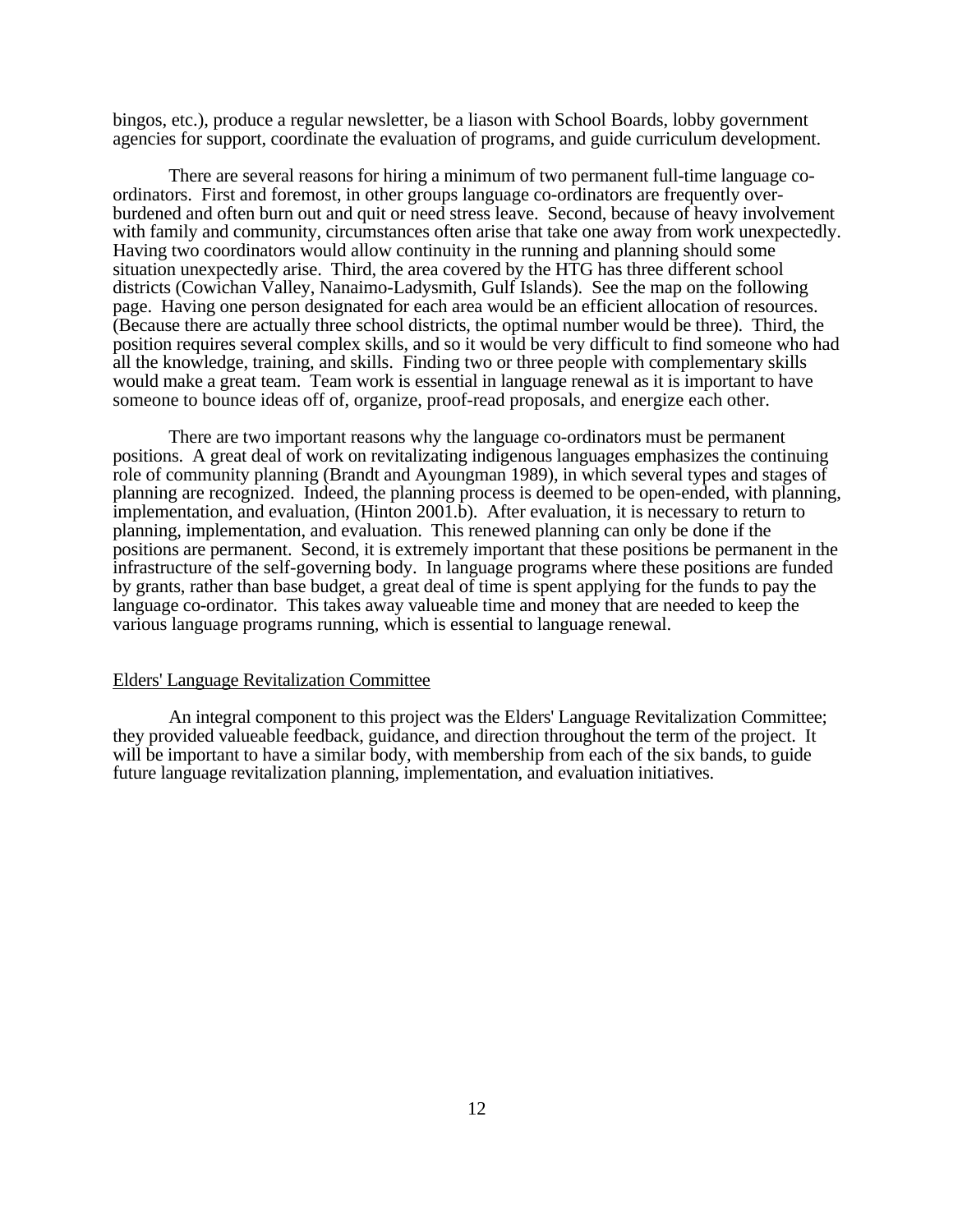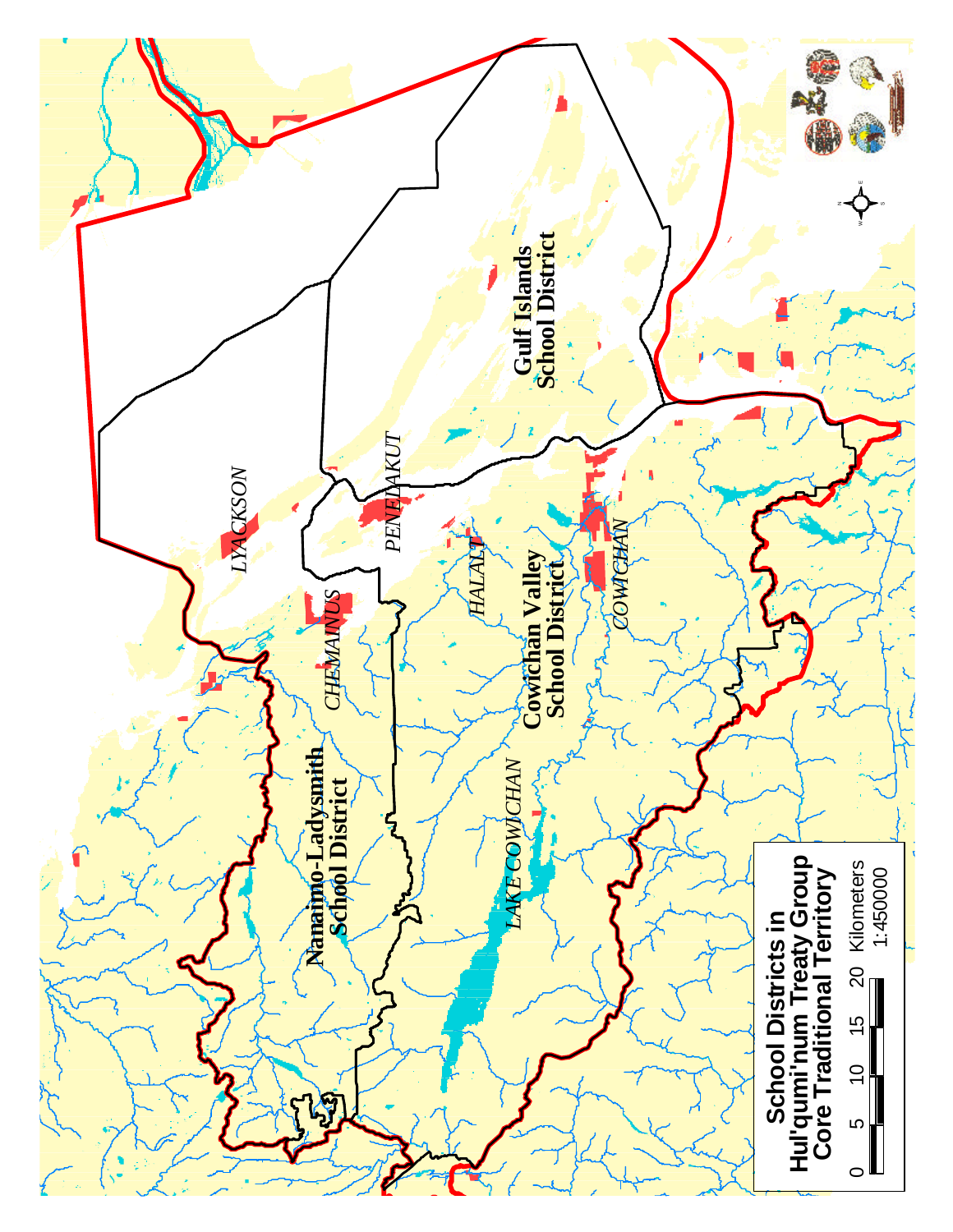FEMALE HUL'QUMI'NUM' ELDER: But too many times it's happened that we've had these things put down on paper and nothing is ever done. Too many times there's been surveys going out and nothing has come of it. And people just get in distress about how do you make this go on and be -- and realize the fruits of this meeting.

It is is recommended that a similar committee be set up for the language coordinators to report to on a monthly basis. They could meet for two hours a month with the language coordinators and would serve as a steering committee, establishing priorities, programs, hiring protocols, reviewing reports on evaluation of programs, approving grant applications, brainstorming, reinforcing the successes of the language renewal efforts, etc. There are at least two main tasks that this committee should tackle. The first regards the writing system, the second regards new words.

One of the recurrent wishes of the ELRC was to have a single alphabet or font, as there are currently two different writing systems being taught within the HTG territory.

FEMALE HUL'QUMI'NUM' ELDER: That's how come I wanted to make sure the tracking system we were using is so because I did my studies under Ruby, Cowichan and then when I got to...or to Nanaimo and I was teaching for school district 68, I had to change all that and redo it all over and that is a lot of work to redo stuff all over and to make it into one language system again. The s's are all apostrophe c in Nanaimo and the t s's are from Quamichan. And x w's in Cowichan or x w's in Nanaimo are dotted h w in Cowichan. So that is a lot of work to go through each word and change it all again.

PHILOMENA PAGADUAN: But that's -- I don't know that I should call it a problem area or not with the writings that's done. I think a long-term goal that I would like to see us having, all of south Island have the same alphabet so that we would have that strength. I know it will be difficult in some of the education areas now because they've got all their books and curriculum in another alphabet, but I would think a long-term goal would be to have one alphabet because of the seriousness of our -- there are not too many speakers in any one area.

It was [inaudible] Hul'qumi'num' Treaty that I think the Cowichan writing system is recognized as the writing system for the south Island, as far as I know. And I don't know [inaudible] must know that.

As languages are used in new domains, it is frequently necessary to create new words for modern technology; things like microwave ovens, computers, and radio programs.

FEMALE HUL'QUMI'NUM' ELDER: I wanted to see what a group like this was to make up on the fines words for microwave and computers and disks and we don't have words for these. Like working with Ruby, Bertha and Laura and we didn't have no words for TV and bath and then that's where we put [inaudible] the TV [inaudible]. What do you have for TV [inaudible] I said oh, yeah that's (HUL'QUMI'NUM' LANGUAGE SPOKEN) oh well how about a vacuum, I said, yeah (HUL'QUMI'NUM' LANGUAGE SPOKEN). They get a kick out of it when I [inaudible]. But we have to get words for the computer and many other things. [inaudible] some of them us don't like us using the word *kaa* for our vehicle, our car. It's just the English word and we should find another word for that. But for buses we always had speech for bus so that's okay. But there are other words that we should plan...we can make up words for the new things that have come into our lives that we didn't have words for.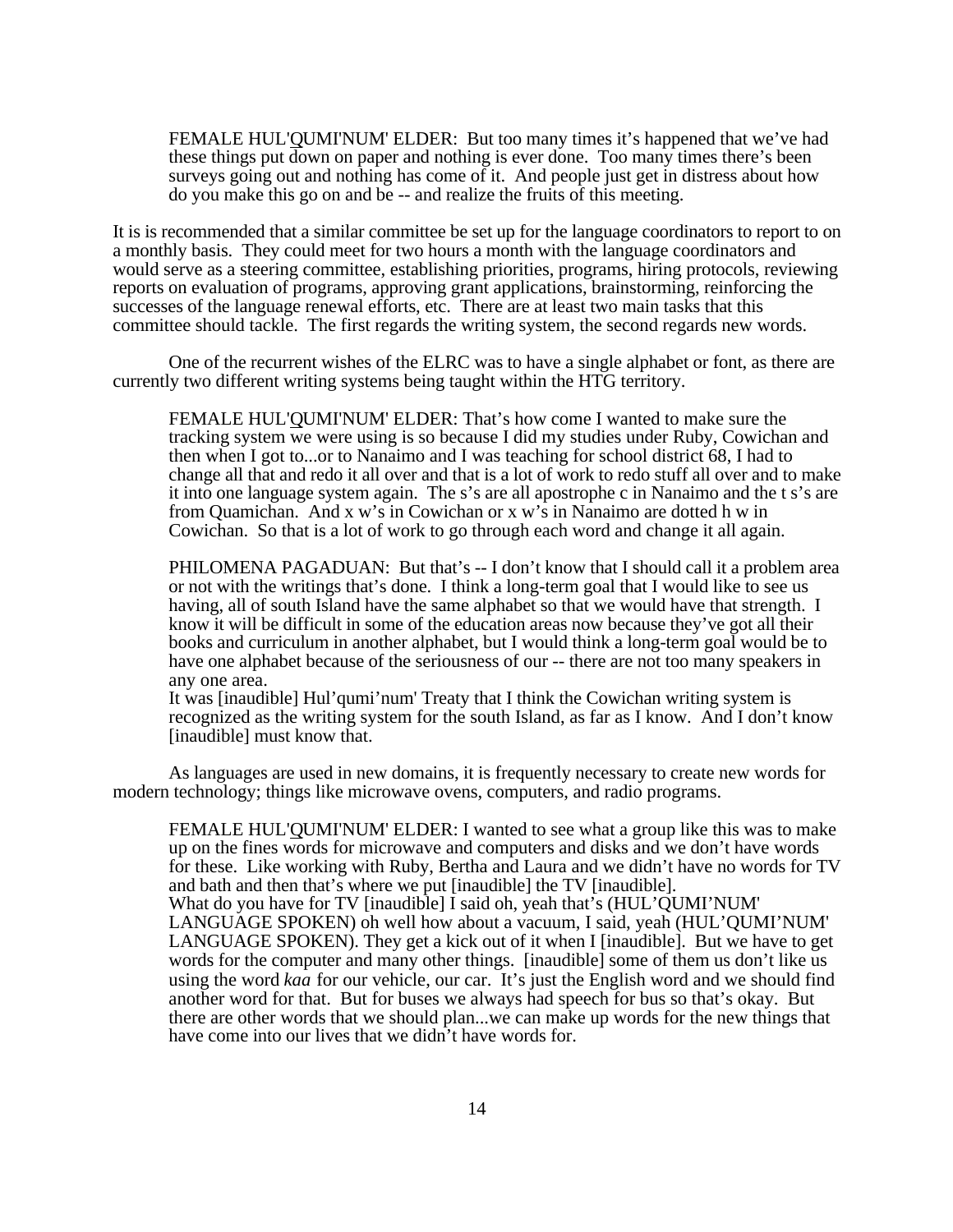It is recommended that a committee be formed to make up new words to be used for new terms.

Finally, an excellent resource to consult for language planning in BC is the *Aboriginal Language Program Handbook*, developed by Marianne Ignace. It is available at the web-site:

http://www.schoolnet.ca/aboriginal/fnesc/index-e.html

It can also be purchased from the First Nations Education Steering Committee (FNESC) along with a great workbook; both are available at a very nominal sum. Some of the other FNESC publications deal specifically with negotiating agreements between School Districts and First Nations and can be useful in determining the types of agreements that can be made and how.

#### Recommendations:

- $\geq$  hire a minumum of two (three would be optimal) permanent full-time language coordinators to initiate projects and oversee the several planning and implementation activities, obtain community input to language renewal, coordinate language projects, interact with school boards, apply for grants, and oversee curriculum development.
- ➢ set up an Elders' Language Revitalization Committee for the language coordinators to report to and approve proposals, guide actitivities, set priorities, develop new words.
- $\triangleright$  prepare and conduct a detailed survey to determine accurate information on speakers fluency, cultural knowledge, areas expertise, writing skills,
- $\triangleright$  hold a series of community meetings throughout the territory; discuss the language, the link between language and culture, learn about priorities, dispell myths about bilingualism, learn about language goals of community (all fluent vs. some fluent, media, etc.), learn of any local, home-based language programs or materials that are developing
- $\geq$  start a regular newsletter, with language lessons, games, puzzles, information on language programs, community meetings, feedback, honouring the work of elders, etc.
- $\geq$  a single alphabet (font) used for all Hul'qumi'num' speaking areas

## Step 2: Reconstruct the Language

Stage two is the most severe case of language shift – no speakers – and doesn't really apply to Hul'qumi'num', as there are speakers of the language.

Step 2. If the language has no speakers: Use available materials to reconstruct the language and develop language pedagogy. (Hinton 2001: 6)

However it does apply to certain broad areas of the language such as specific classes of words or discursive patterns. Even while there are speakers left, there is recognition that much knowledge has passed on with the passing of elders and there is a desire to share that knowledge with the community.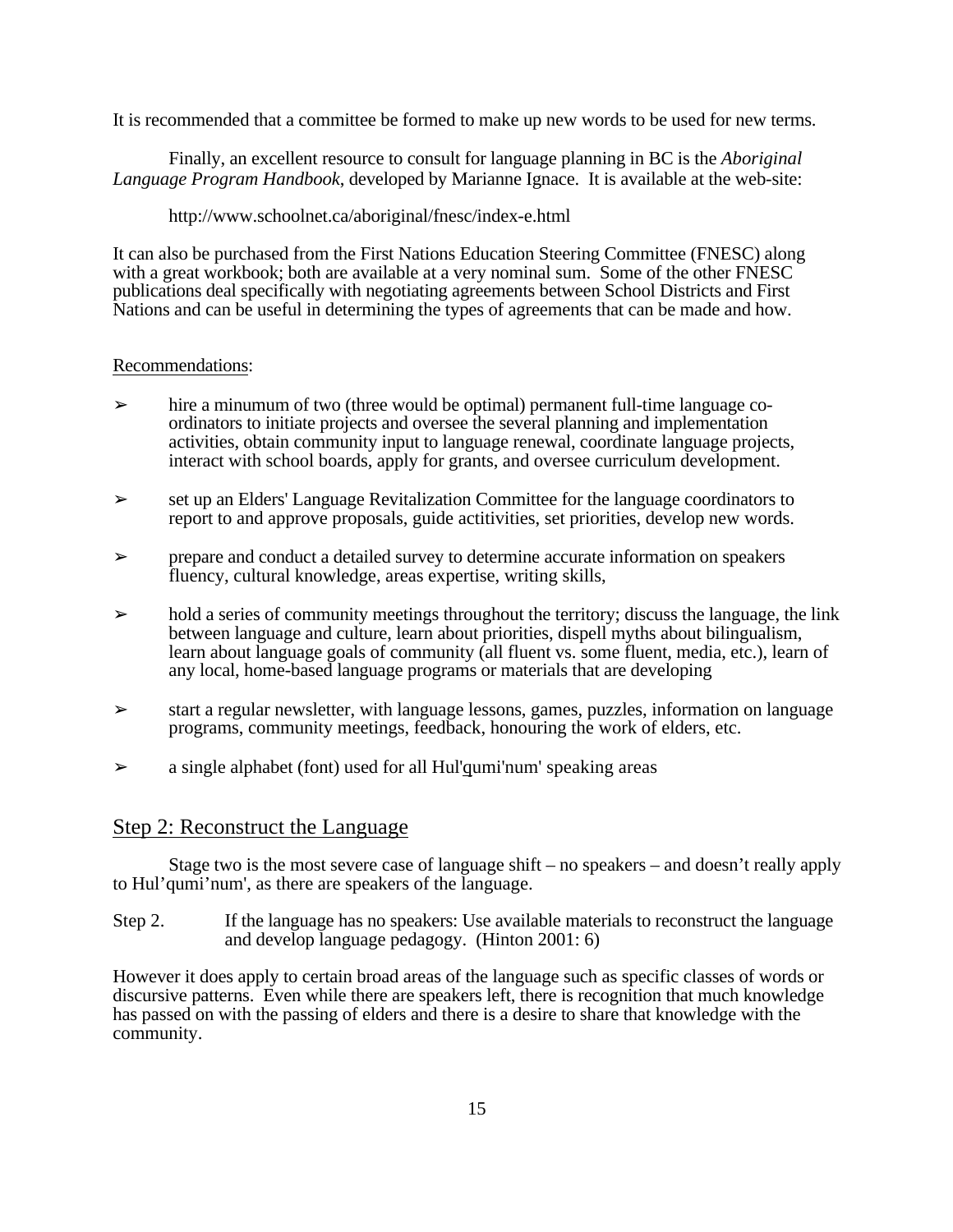One example of such knowledge that has been documented includes interviews with many elders from various communities about their knowledge of lands, environment, and other culturally important activities. It is noted that there are over 200 tapes at the Cowichan Tribes alone.

ARVID CHARLIE: So I've said this time and time again, and I'll say it again. We need to read that confidential stuff because maybe 99% of it doesn't have to be confidential, extract any information that needs to be confidential, and then use this information for education. I could say, all the old elders that I've talked to recently in the past 10 years have all said: don't let this information gather dust like the rest of our information that we shared. Goes into the office of whoever collects it, goes on a shelf and it stays there.

While we have learned that there are a great many archival materials stored at the Cowichan Tribes, it is likely that there will be many more materials stored in other band offices. There are also extensive tape recordings and written materials in the Provincial Archives, as well as the National archives in Ottawa. Furthermore, there is a short life-span of tape-recorded materials and back-up copies should be made of any materials recorded over ten years ago.

FEMALE HUL'QUMI'NUM' ELDER: So you need somebody doing duplication too. There's a real scarcity in CDs or cassettes.

Related to the documentation of the language is the need to have people who can write the language down, from the tapes and archived materials.

ARVID CHARLIE: It's really important to find good transcribers. There's very few of them, eh? And the reason why there's very few of them is the hearing is really important that they have absolutely good hearing. Over a period of time they learn each person's sounds or accents, you can make out [inaudible]. Even if they don't pick up that word, the words before and after will tell them what it is, when they know that person. They've got to get to know each person that's talking. It helps. And knowing the language helps because many of our transcribers today, they don't know the language but they can write it so they get lost when they can't hear the word. But if you know the language you can make it up from picking up the words before and after.

The development of a unique Aboriginal literature has been an important part of renewing languages in Australia (Gale 1997), and learning to write the language is an important first step.

It is recommended that a resource person be hired for one year to collect all materials, and oversee the screening of the materials. This would involve consultations with an elder who is familiar with what to classify as confidential. After screening out sensitive material, the materials should be catalogued and digitized to be saved in a format that is easy to access, copy and keep making copies. The catalogue should be in an easy format to read and access. Some ways to organize the materials that would be of interest to communities members would be by speaker, topic, or event.

These materials could be used to develop teaching resources, such as stories, lesson plans, for research on many topics, and even for personal use. Just having the materials in the community would raise awareness about the importance of language and culture that could have a positive effect on Hul'qumi'num' use. Further discussion of the development of language teaching materials will be presented in the sections discussing Step 4 on language programs for adults and Step 6 on language programs for children.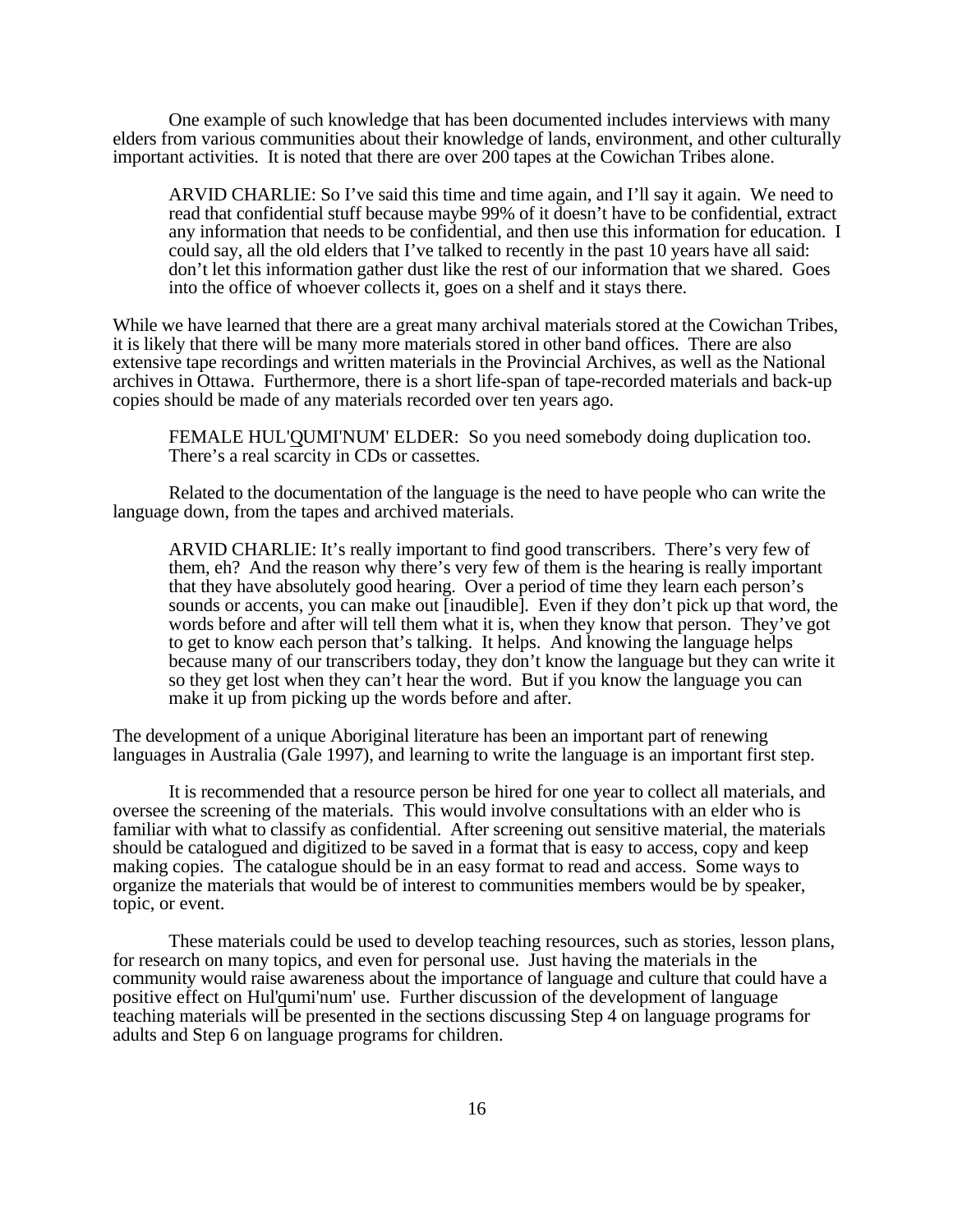One system of making materials available, without having them go missing, is to have a tape or CD exchange. The interested user brings in the format of their choice: tape or CD. A clerk then makes a copy of the relevant material for the user to keep. The user would keep the material permanently, and the master copy would remain at the archival location. There is no expense for the archive, except for the clerk's time. If the program became popular and it became costly to have a clerk make copies, a small fee could be levied to cover the expense of hiring the clerk. Eventually the materials could be stored at the Hul'qumi'num' Radio Station or Hul'qumi'num' Language and Culture Institute, discussed further below.

#### Recommendations:

- $\triangleright$  Hire a resource person to: compile all archived resources (audio-tapes, video-tapes), oversee the screening, cataloguing, proper archiving, and digitizing of the materials
- $\triangleright$  Workshops to train people to write or transcribe the Hul'qumi'num' language

## Step 3: Document the Language

Step 3 characterises Hul'qumi'num' better than step 2. There are still fluent elderly speakers and a few cases where children or younger adults are learning the language at home. In this case, it is important to document the language, before all the information passes.

Step 3. If the language has only elderly speakers: Document the language of the elderly speakers. (This may also take place at the same time as other steps.) (Hinton 2001.a: 6)

The need for documentation was expressed a number of times at the committee meetings.

RON GEORGE: The other one that I think about too that falls into that is when we talk about materials. We need the information, so, you know, they hold the information, the elders hold the information in our communities. And so there's a lot of that information that we need to compile in order to have these lesson plans in place. And so, you know, because so many of them still carry the knowledge that they, you know.

A high priority is to document Hul'qumi'num' as fully and accurately as possible.

ARVID CHARLIE: You know you mention Lyackson [phonetic] is got very little material yet the few elders they have they are very rich in the old knowledge, old words. Do they really -- they really should be documented on like a video, that's one of the areas I got to go and visit or certain things forced to do with the environment are things that live up there.

Documentation takes many forms: visual, audio, written, multi-media, and computer formats. The documentation process itself can range from simply recording the elders while they are speaking, to planning detailed interviews with specific questions about points of grammar that aren't fully understood. All forms and process of documentation have been mentioned as a real need by the Elders' Language Revitalization Committee.

MALE HUL'QUMI'NUM' ELDER: Yeah. So I'd like to -- my hope is to have the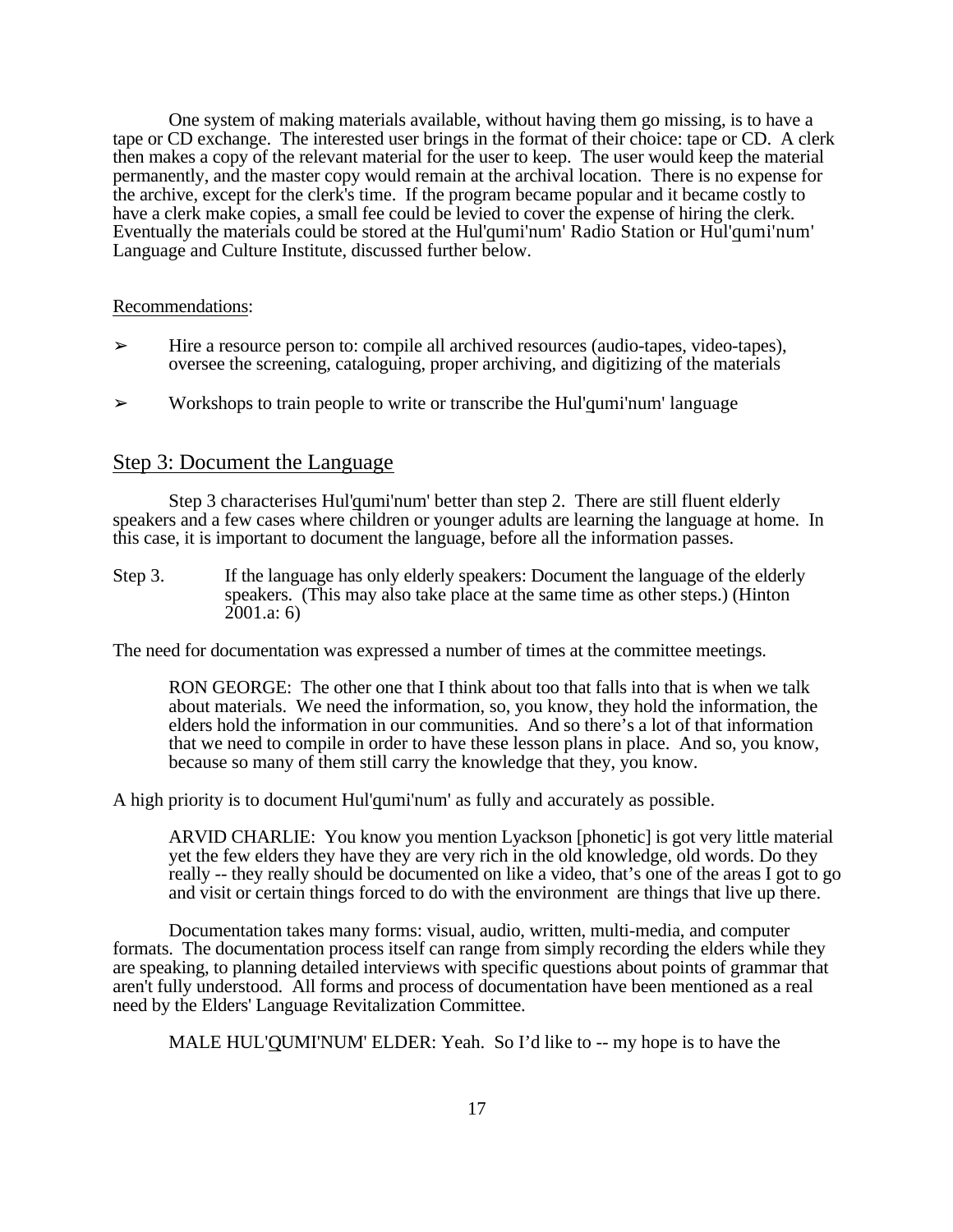pictures, videos and possibly slides. Slides is getting kind of obsolete with this, what do you call it, computer [inaudible] or something?

FEMALE HUL'QUMI'NUM' ELDER: … If you haven't already made it could be easy to put in the computer. If you have the funds, which I don't have, [inaudible] all of these materials, it could take time, put it in and whatever you want to do with it. Make a dictionary or make your little published materials for the schools. You would have it ready. That is only my suggestions. [inaudible].

Linguists have traditionally recognized three forms of documentation: a grammatical description, a dictionary, and a large body of texts or stories of the language. More recently, a need has been recognized for what could be termed encyclopedias of traditional knowledge covering topics like ethno-botany and ethno-zoology, among other things. The more detailed work that is done on each of these items, the more accurate the documentation of the language will be. One thing to keep in mind is that documentation is not exactly the same as what is created once a fact, phrase, or construction is documented. Some types of documentation involve analysis, but not every type does. Specifically, text collection can be done without much analysis.

A linguistic grammar is currently being written by Donna Gerdts and Tom Hukari. They are also in the process of developing a book of 500 Hul'qumi'num' verbs with all the different conjugations (much like the books you see called '500 French Verbs'). These are both valuable grammatical descriptions. The '500 Hul'qumi'num' Verbs' book could be used by a range of people (students, teachers, linguists). However, the linguistic grammar would be more technical and might be hard to follow without special training in linguistic terminology. It would be useful to have a teaching grammar developed specifically for language teachers, to use in training language teachers, and as a resource that can be read without years of linguistic training.

A Cowichan Dictionary, edited by Tom Hukari and Ruby Peter was published in 1995, This dictionary is a great resource, as it contains approximately 5,000 words. Beside each word is a schema of the parts of the word (identifying the root and the other meaningful parts) and an example sentence showing how to use the word. However, this dictionary is currently out of print. There are also many words that have been learned since the dictionary was published.

ARVID CHARLIE: I'm also working on just talking words that are not in the dictionary. And I have probably more pages than this of words that are not in the dictionary. Some of them are just word for word like (HUL'QUMI'NUM' LANGUAGE SPOKEN), Hul'qumi'num' and some of them are phrases. So Chuck Seymour does the...put them on the computer for me, for us and hopefully that be able to just...to anybody that wants to make [inaudible]. […] Cause a lot of these words are never used anymore by anyone. The elders know I'm interested in bringing back those things that aren't used anymore.

The Cowichan Tribes are currently updating the dictionary, going through each of the letters of the alphabet, but it is a very slow process. One tool that they are using is the FirstVoices Online Dictionary, being developed by the First People's Cultural Foundation. FirstVoices is a webbased dictionary including writing, sound, video, example sentences, and some grammatical notes. This computer format is useful because it has accurate pronunciation and allows one to keep adding words, while people access the web. However, a new paper dictionary would also be useful because one can use it without being logged on to the computer. (It is hoped that FirstVoices will develop a tool to turn web-based dictionaries into a printed format.) It is more practical to use a paper dictionary at home quickly. There is also a 500 word list developed by the Nanaimo-Ladysmith School District, which is very handy, because it can fit into one's carrying bag and can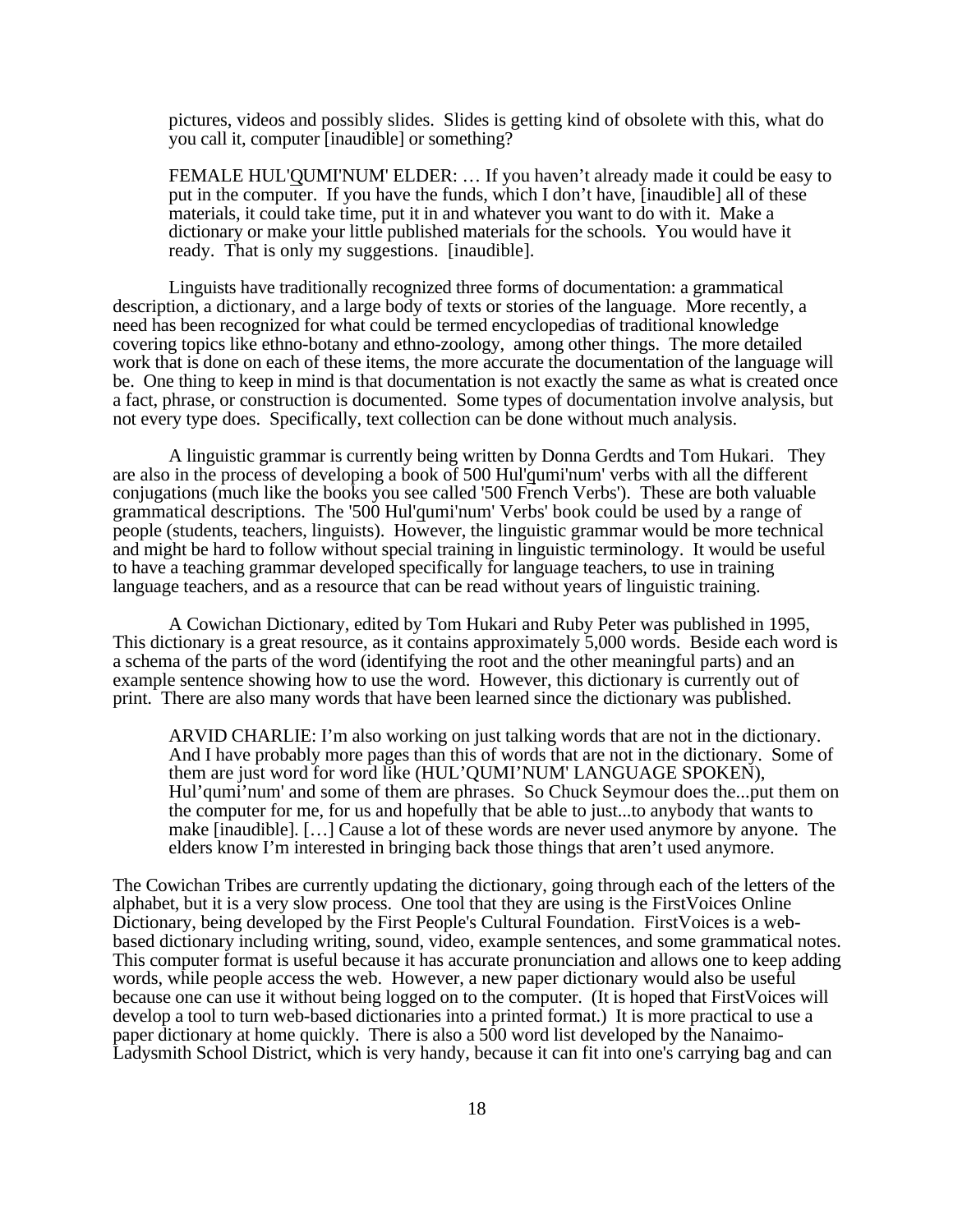be used in even more situations. It would be useful to have different dictionaries for different levels of language learners. For example, it would be useful to have a large print, or talking picture dictionary for young children. Recommendations along these lines will be made in subsequent sections which deal more specifically with teaching materials.

The largest gap in terms of documentation is in the area of textual materials or stories. Texts can range from traditional stories, to personal histories, to even conversations in Hul'qumi'num'. As mentioned above, there are materials stored in band offices and the provincial and national archives, but given the number of speakers that have a lot of knowledge, there is potentially a great amount of material that can be collected still. Recording texts is very important and can be done with relatively little linguistic training. Furthermore, linguistic analysis can be done on texts, as is happening with many California languages that were recorded in the 1950's. Therefore, it is recommended that text collection be given a high priority as an immediate need.

In terms of collecting textual materials, the only training required is in how to make highquality recordings. This is the most essential skill, and a pressing need. There are still many elders who have a great deal of traditional stories, or personal life stories that can be told in Hul'qumi'num'. One way to get many stories is to have a story-telling workshop and video-tape them, or to organize field trips or immersion camps with elders to teach about harvesting and preparing materials and video-tape them.

ARVID CHARLIE: Well, of both. Both, yeah. And under short-term, training for teachers and creating First Nations curriculum material. Along with that there needs to be some kind of funding for gathering material or to make material, whether it be pictures or videos. Making material, one could be actually getting the material out there in the woods, another could be actually fixing something. I'm not going to talk about sweaters or baskets. But spear or getting it or something, an actual harvest of material, making the web, making the dip net, and the use of the dip net. It seems like easy to go and dip net but it's an art in itself. One person can destroy a dip net in half an hour or less, one that doesn't know how to use it.

RUBY PETER: That would go under "crafts" then.

ARVID CHARLIE: So and also to go out and just take pictures and videos of whatever, even somebody talking about, as I said, the basics of the trees. I think I said it in our language when I talked about it. Go for a walk, just the basics, just the names of the trees, the English name, Hul'qumi'num' name, that's all, not talk about the uses of it. Or maybe you could say it's used for medicine, but no more. There's a lot of [HUL'QUMI'NUM' LANGUAGE SPOKEN] to that. So just some of the things that need to be done. Huychqa.

Once the elders who know the language and stories or can tell about their life histories are gone, it will be too late to document their knowledge. Therefore, it is recommended that text collection be given the highest priority in terms of documentation. All other documentation can be derived from texts (grammatical descriptions and dictionaries frequently draw on texts).

In terms of writing the texts, there are two essential skills that a person must have: knowing how to speak and write Hul'qumi'num'. Therefore, it is recommended that writing workshops be given to assist in this type of documentation. This workshop should be aimed at people who know how to speak the language, and could take place at a later date from the actual recordings. As mentioned earlier, there is a need to train more people to transcribe or write the Hul'qumi'num'.

In terms of multi-media materials, there are a few web-sites, but many people do not know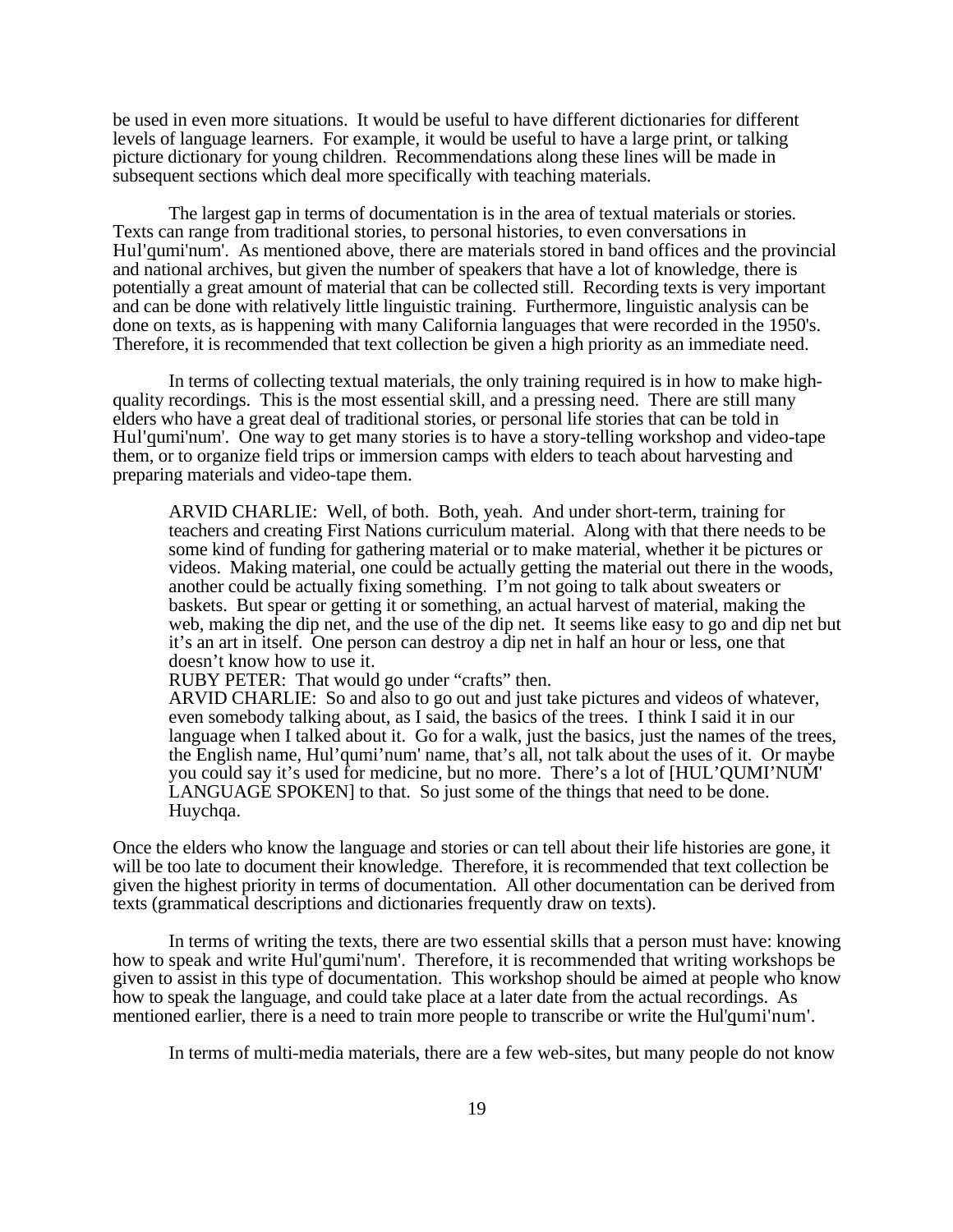of their existence. These include FirstVoices Online Dictionary for Cowichan (under construction), a language course developed at the University of Victoria, and an ethnobotany site. The Nanimo-Ladysmith School District has also just finished a 500 word CD. Each of these projects includes the language with sounds, pictures, and spelling. In order to make this material available to a wider audience, it is recommended that a web-site for the Hul'qumi'num' language be set up and maintained constantly, with links to other projects in the area.

It should be noted that some elders have a concern about children learning proper Hul'qumi'num' pronunciation. Having mult-media materials which includes pictures, spellings, and actual pronunciations from the elders would address this issue. It is also possible to include dialect information. If schools have interactive CD-roms which engage the students in learning the language, more will pick it up, and then it will be known for certain that they are hearing the correct pronunciation of Hul'qumi'num'.

Linguists have played a role in documentation.

RUBY PETER: Over the years I've been doing sentences for Tom [Hukari, a linguist], so he's got a lot of material on making up sentences for each word and tape recording them. So there are tape recorded things. There's a lot of material that we've worked on before.[…]: Well, from '73 to what. Over the 30 years.

The following excerpt illustrates that there is a strong desire for more detailed analysis and documentation to be done by community members. This would involve linguistic training.

RUBY PETER: I'd like to see some more people take linguistic courses for the, what do you call it, [inaudible]. FEMALE HUL'QUMI'NUM' ELDER: Yeah, to train people to be linguists. RUBY PETER: Yes. Yes, because we're teaching at the writing system, but taking linguistic courses I think that's very important. I know it's worthwhile to have, for people to know to be able to understand what linguists they support [inaudible]. I think that's very important.

Having community members trained as linguists would be a medium-range goal for the language, and can be a great stimulus for language renewal. A vital and expanding language program at the Squamish Nation has a band member with an MA in linguistics, teaching, doing research, and involved in a number of projects, including supervising linguistics graduate students from the University of British Columbia (UBC), as they document aspects of the language.

One way to coordinate many of these diverse language training, and documentation programs is to have a language institute. Because it is impossible to separate culture and language, the two should be housed in the same place: Hul'qumi'num' Language and Culture Institute.

FEMALE HUL'QUMI'NUM' ELDER: [inaudible] when you think about it, and that is motivation. How do we motivate our people. We come up with programs that [inaudible] school district and the colleges, and that's all based on what their criteria is for a language to be a part of that institution. What is it that we need for our community, you know, right within our community. You know, it's been known that the language, Hul'qumi'num', is made available it attracts many, many of our [inaudible] people, more than our people, you know, with their interests. And so I think that, you know, within our own Cowichan staymuhw [phonetic] is to have a language centre. It's a dream. It's a vision I have.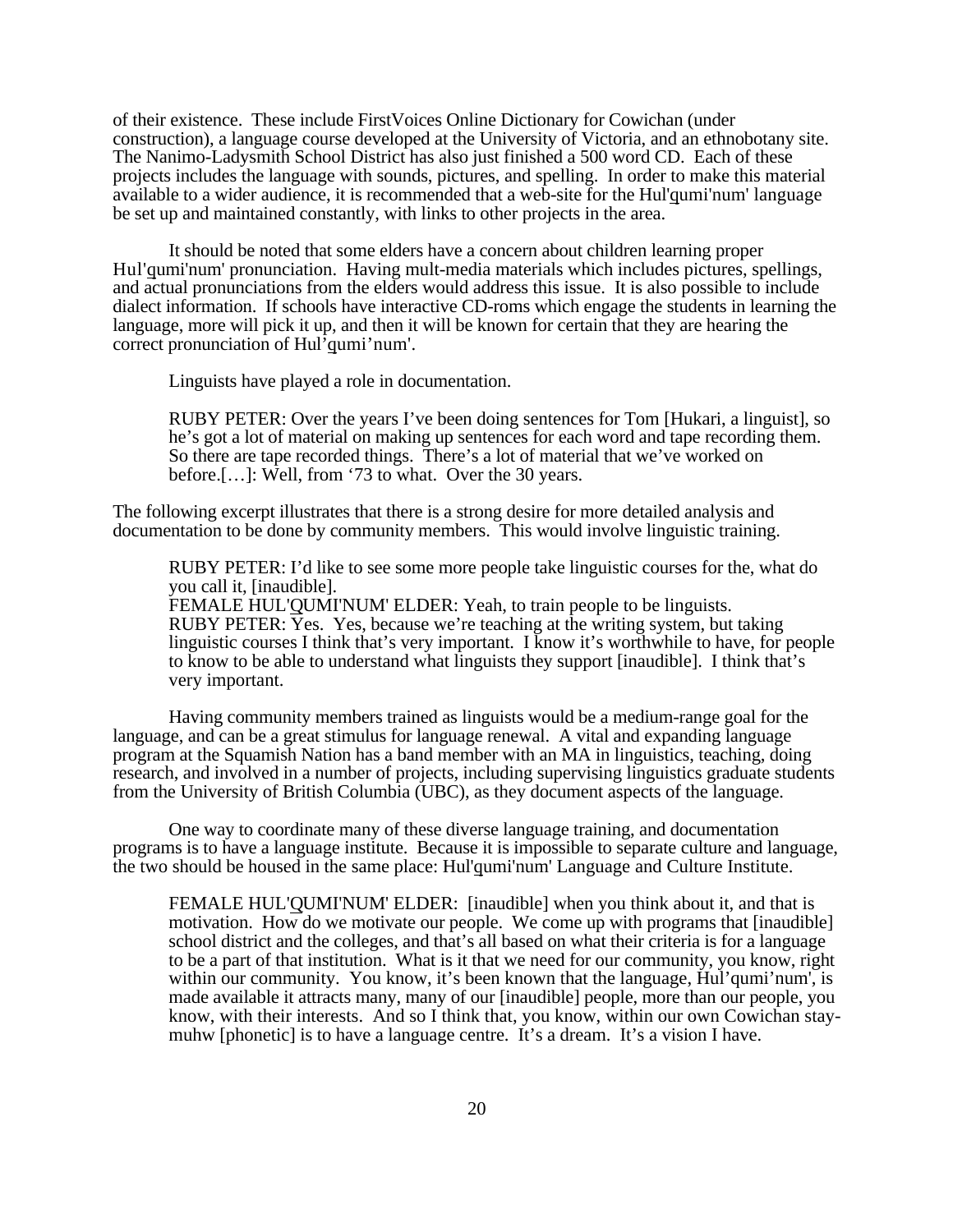With feedback from the various communities, this could provide a rich atmosphere of learning for all ages and levels of education, including a language nest, adult education, linguistic training, and an elders gathering place. It should contain a number of classrooms, computer workstations, a library or resource area, an archive, a workroom, a lunchroom and kitchen, and a recording studio. Currently, whenever any high-quality recordings need to be done, elders must travel to the University of Victoria. All training programs could be offered in conjunction with other educational institutes (local schools, band schools, Chemainus Native College, Malaspina College, University of Victoria). It would also serve as an archive and resource centre for all materials related to language and culture.

At first the institute may be conceived of as a virtual institute, using space in another organization. It could be developed in conjunction with the Hul'qumi'num' radio station mentioned below. Radio stations have recording studios and many resources for archiving materials. It will be necessary to have a permanent physical place to serve as an adminstrative headquarters as well as to archive all language materials developed in the documentation and teaching of the Hul'qumi'num' language. Establishing where such a building might be located is a difficult task, given the geographic diversity of the lands. Therefore one suggestion is that there be a central administrative building, with a number of smaller locations set aside throughout the territory to foster different types of activities. This would include places for retreats, language immersion camps, etc. These will be discussed in greater detail during Step 5, which discusses enhancing cultural practices to link with the language.

Hinton points out that documentation is an ongoing activity. For example, people are still learning new patterns and facts about English, which has been studied for centuries by hundreds of scholars. Many of the steps outlined in this report can occur in different orders, depending on the community. So, even though its listed as Step 3, documentation could happen very early on, and will really never be fully completed. This would fit in with the mandate of a Hul'qumi'num' Language and Culture Institute, where a central goal is to provide a centre for documentation and training of the Hul'qumi'num' language.

#### Recommendations

- $\geq$  Acquire various types of high quality recording devices to document the language tape recorders, minidisc players, microphones, video-cameras
- ➢ Train community members in documentation procedures audio recording, labeling, video-taping, workshops on Hul'qumi'num' spelling rules
- $\triangleright$  Promote the attainment of an advanced degree in linguistics for one or more community members; provide linguistic training to language coordinators to assist them in overseeing language documentation activities
- $\triangleright$  Develop CD's of words, and encyclopedic knowledge of ethno-botany, ethno-zoology
- ➢ Have a Hul'qumi'num' Language web-site with information on courses, programs, language camps, a link to the web-based dictionary
- ➢ Create a Hul'qumi'num' Language and Culture Institute: a central facility to store all materials, an archive of resources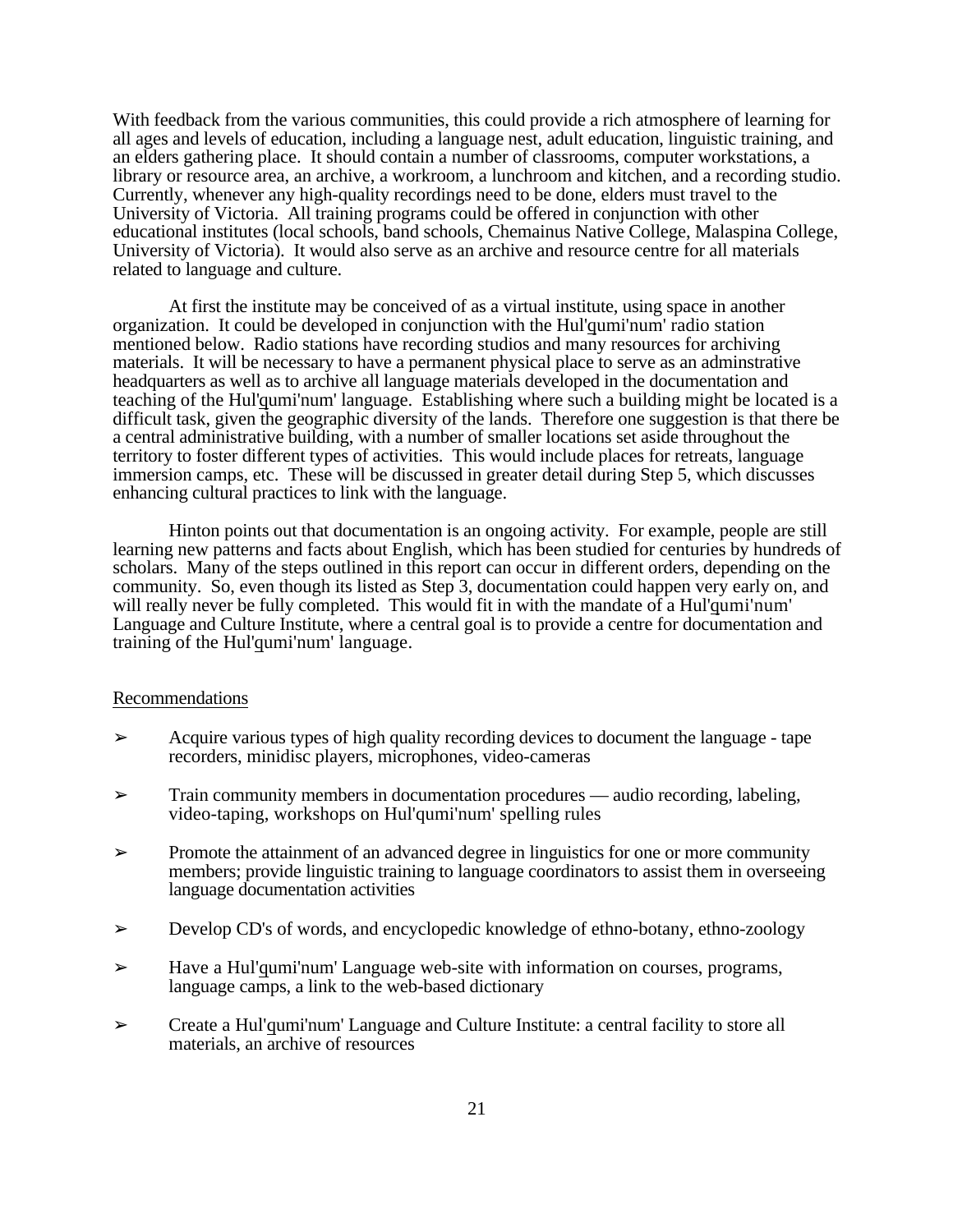- ➢ Develop a teaching grammar for language teachers
- ➢ Document Hul'qumi'num' stories and personal narratives; video- and audio-tape; create texts, books, pamphlets at several levels: short beginners stories, longer advanced stories.

## Step 4: Develop Second-Language Program for Adults

The next step that has been identified as crucial to renewing a language has been to train adults to speak the language.

Step 4. Develop a second-language learning program for adults […]. These professionalage and parent-age adult second-language learners will be important leaders in later steps. (Hinton 2001: 6)

This need was pointed out at several Elders' Language Revitalization Committee meetings.

FEMALE HUL'QUMI'NUM' ELDER: It's really hard on young people. They are just in their 30s and 40s and they still don't know the language. These are the people we have to teach to now, not later, because they are the ones that are starting the language. And there hasn't been any adult classes because there has been no funding for that education. Young people have been asking to have classes and there hasn't been any.

The reason that teaching adults the language is an important stage is that these parent-age adults could raise their children with the language and can be trained to become Hul'qumi'num' teachers.

RUBY PETER: Yeah, I think that's important but I support my niece with what she said about the teachers, because that's the most important for the future. It's not only for the present but for the future, too, to have teachers trained and have them know how to make programs as well as learning the language. So it goes into short then and to the long range too. Because we need teachers now that are the ones that are speaking now to teach the ones that are going to be teaching in the future, and this will be young people that will have to take training.

The recommendations for adult second language programs are based on several needs that have been raised: teacher training, certification, linguistic training, and general Hul'qumi'num' language teaching. These recommendations have been identified as both urgent and long-term goals.

#### Teacher Training

One of the most urgent concerns of the ELRC was to have more trained language teachers. In fact, there is a serious shortage throughout the Hul'qumi'num' speaking territory.

PHILOMENA PAGADUAN: […] We are very, very lacking in teachers so what can we do without teachers. […] That time is going to have to be sacrificed to get teachers out, and unless you've got -- we've got the Hul'qumi'num' but we've also got to have them go to school for their linguistics.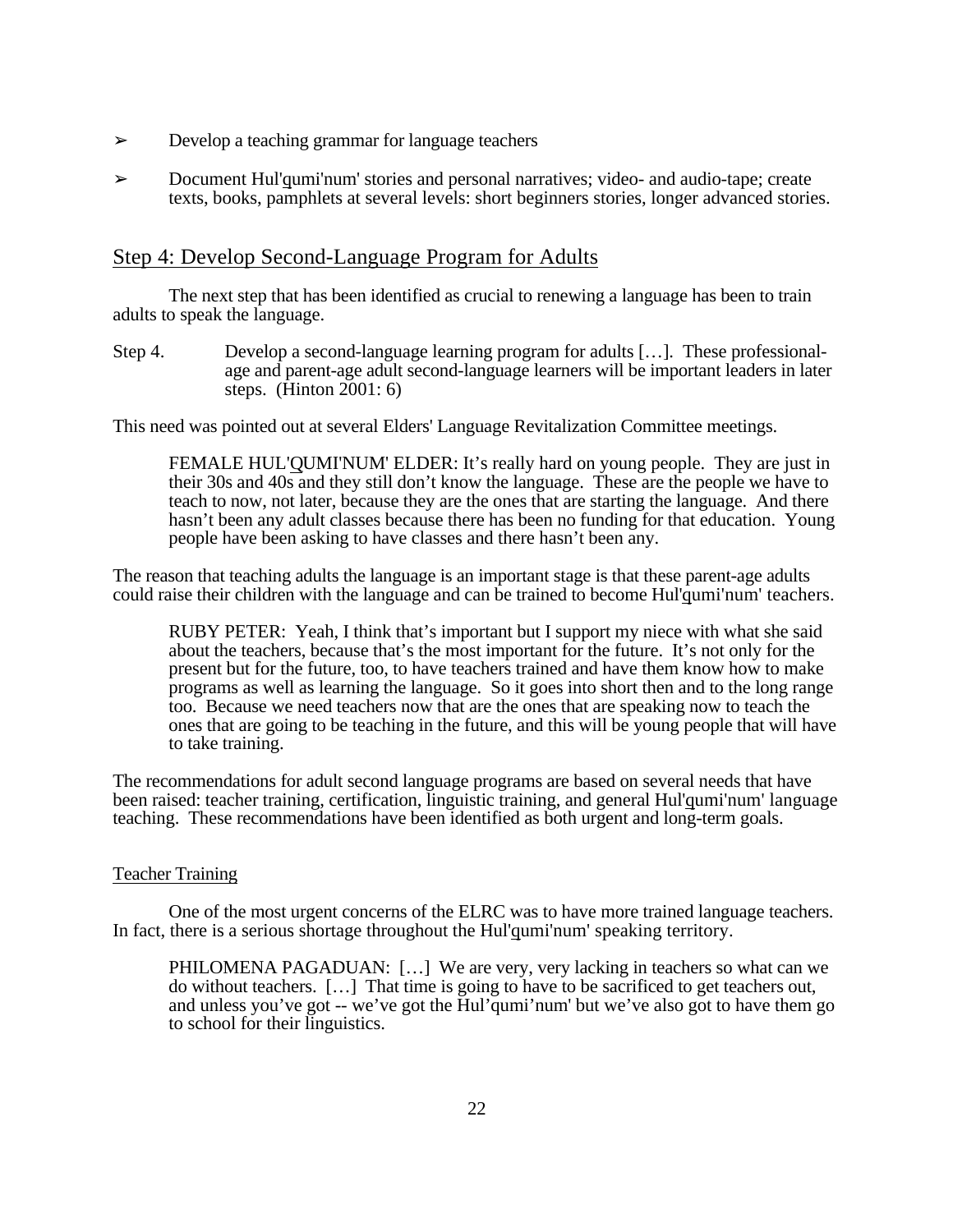FEMALE HUL'QUMI'NUM' ELDER: Can't we make that a goal, to have Hul'qumi'num' teachers just do a one-year program for now, being as they're just teaching Hul'qumi'num'? Could be it's not a realistic one but it could be if we make it that.

In the Nanaimo-Ladysmith school district, there were no language teachers at all this past year or the ones who were teaching did not have special training for classroom teaching (Jim Kellogg, First Nations co-ordinator SD 68, personal communication Sept. 16, 2002). The training of teachers can be divided into different classes: short-term courses and workshops providing fluent speakers with training in teaching methods and long-term courses which provide full certification as language instructors. Because learning a language can take several years, a quick way to get trained teachers is to provide intense training in teaching methods to people who already speak the language.

FEMALE HUL'QUMI'NUM' ELDER: Are there teacher training courses. There's a number of different programs that are all over the province right now to [inaudible] language teachers. So that's part of the plan would be for [inaudible] and see what [inaudible] could add. There is one in Nanaimo and one at [inaudible]. But there is such a shortage of language teachers now that's how come Chemainus First Nation is putting on one at the College. [inaudible]. All that three years and for eight months, so we are going to get some language teachers into the schools and [inaudible].

It was recognized that while there may be people who can speak the language, it is extremely important that they receive special training in language teaching.

FEMALE HUL'QUMI'NUM' ELDER: I guess before that happens there should be a class for the teachers, for the elders too. It's a real necessary factor that the ones teaching are going to be all on the same wavelength if you must say. It's...you have to have other means of teaching. And some people just...they're just going read, read, read. And you have to be able to present your classes and at least have it [inaudible] that you want to stay there. You know you are going to be bored and [inaudible] if it is going to be blah, blah, blah. So there has to be a class for teachers.

In terms of training fluent speakers in teaching methods, it was suggested that an intensive summer course be offered. This would train people to develop interesting and engaging curriculum materials and learn about effective classroom management techniques. A program that one of the elders attended some years ago is described below.

RUBY PETER: There's something that I need to mention. I think I've mentioned it before; that these teachers that are teaching, how they can live off their own materials and -- UBC had a three-month course from June, July and August, and that was a real good program that I attended. I took two courses there, and Dolores took one course, and that's all how to develop materials for programs. So I know how to do that, and Dolores she knows how to do that. It's done [inaudible] teachers that were from all over the place at UBC. It was an interesting program; it was very worthwhile.

RUBY PETER: […] And I think I spoke about that UBC training that I took, and that was a real good one, that you can make your programs, you can set up the material, make the material from Grade Kindergarten to Grade 12 and up. And I think that's very important.

To address the lack of teachers and training, some recent initiatives have been taken by Chemainus First Nation, SD 68, in conjunction with Malaspina College.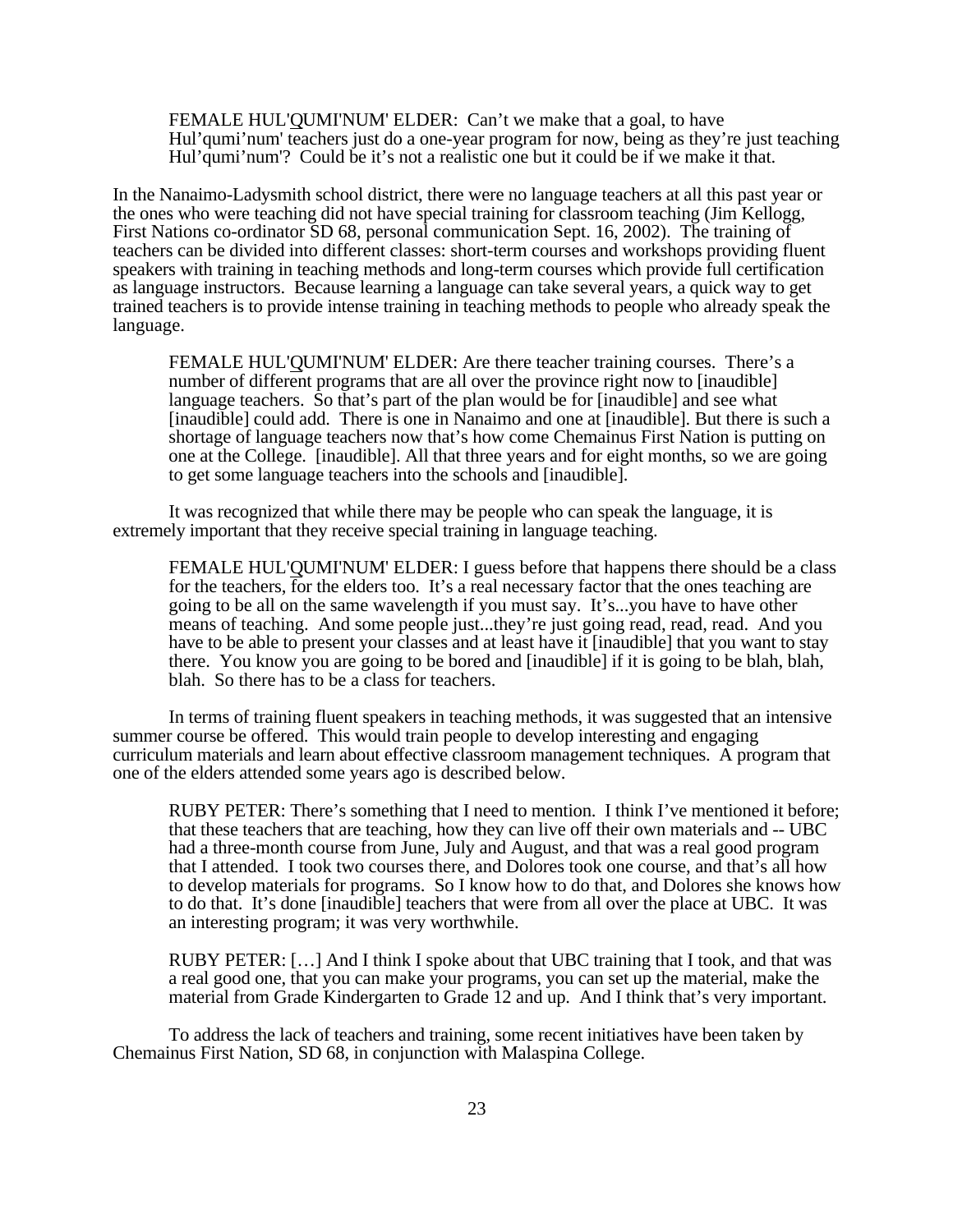MABEL MITCHELL: there is one that is...they are just looking at...looking into organizing now down here at the Chemainus First Nation College. We think that it will start this spring. We are looking at an eight month course. Mm-hmm. So it will be similar to what I took with [inaudible]. Mm-hmm.

We interviewed the instructors (Robin Lancaster and Mabel Mitchell) and the coordinator at Malaspina College (Mary Abbott) to learn more about the program. It is a pilot program called *Introductory Teaching Skills for Hul'qumi'num' Language Instructors*. There are a total of 18 students from different Hul'qumi'num' speaking areas who attend classes at the Chemainus Native College Monday-Thursday from 9:00 AM - 3:00 PM and Friday from 9:00 AM - 12:00 PM. The goal is to build confidence and assist fluent speakers to develop teaching skills. The current class membership includes people who are not fluent, and/or who may not want to teach in the public school system. Therefore, it is designed so that everyone enrolled will succeed, depending on their ultimate wishes. Each student will create a portfolio, at one of three levels: beginning, developing, and confident. The confident level includes 90 hours of field experience, of which 60 hours will be in public schools, and 30 will be independent language instruction. Those at this level will also receive 6 credits towards a Developmental Standard Term Certificate (DSTC) for First Nations Language Instruction, currently being developed at Malaspina College. More information about the DSTC program is presented below.

Initial informal feedback on this pilot program (which is currently still in progress) has shown it to be very effective.

MALE HUL'QUMI'NUM' ELDER: I had a coffee with a good friend of mine that has taken up that course. His spirit's really come alive.

Mary Abbott has also been contracted by the Chemainus First Nation to undertake a thorough evaluation of the program once it is completed. The ultimate goal of this is to develop a DSTC program. Therefore, given the feedback on the program evaluation, it is recommended that this program continue, to serve as a bridge program for those wishing to continue on to the DSTC or to work in other language teaching contexts, such as day-care programs. The instructors are taking good notes so that the program can be run again with their feedback on what was effective.

While this is an excellent program for speakers who may want to develop confidence in teaching, eight months of full-time study is a long time to spend. It is therefore also recommended that there be a series of workshops and/or intensive credit courses in the summer months teaching classroom management, curriculum development, and effective second language learning strategies. One especially popular method of teaching languages without the use of English is referred to as Total Physical Response. All of these ideas should be implemented to train fluent speakers as effective language teachers. Further details of a program to combine learning Hul'qumi'num' and teacher training are presented below in the section on Certification.

#### Linguistic Training

As mentioned earlier, there is a real need for linguistic training in the community. This is important for developing resource material, to help in designing courses, and for documentation. There is a strong recognition of the value of linguistic training for the overall survival of the language.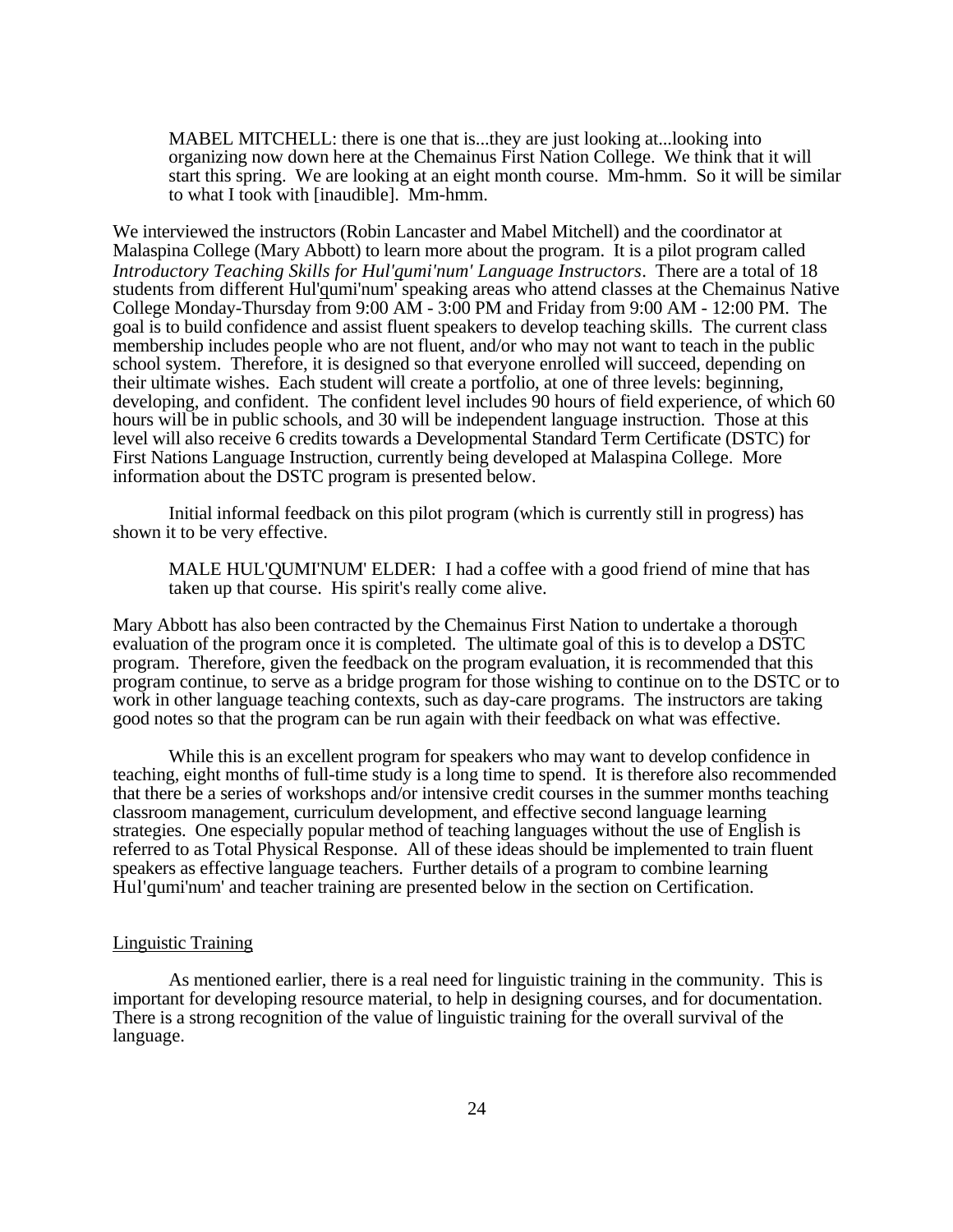MALE HUL'QUMI'NUM' ELDER: That's what we need is somebody to take up linguistics, somebody young, you know, twenties, thirties, you know, and to get really fluent at the linguistic stuff, eh, then work with our language and our elders.

Training people in linguistic analysis is an important component in the mid-range and long-term goals for renewing the Hul'qumi'num' language. It is therefore recommended that people who show a talent or flair for this work be encouraged and sponsored to take up linguistic study.

An eventual goal of the linguistic training would be to have a unique Hul'qumi'num' language training center. This would fit in with the long-term goal to have a Hul'qumi'num' Language and Culture Institute.

PHILOMENA PAGADUAN: Tom [phonetic] was saying it's going to be hard to develop a program of these [inaudible]. He was talking -- he said he was talking to the Dean cause I'de asked "is there a possibility to have a linguistic program?" So that we could just deal with Hul'qumi'num' and not have all the other things added that won't really apply to one that's going to just need in their area? I don't understand the terminology what's -- which difficulties are that arise from that so that I had asked -- isn't there a chance of just taking the program that auntie took then was that in 1975?

#### Certification and Assessment

A brief discussion of the types of certification that are possible in BC for language teachers is provided here. This section also outlines a recommended program of study to combine language education with teacher training, which will result in certification. Certification is a real issue in terms of ensuring that language teachers are paid an adequate salary.

ARVID CHARLIE: Yes, well Thank you, I'll start by saying, you know, we have some more teachers going to school and they put may in a total of one hour there, and they get paid for a total of one hour there. But their travel and prep time is not covered and it can be three, four times as long as the actual. And, you know, where's the incentive to keep going, you know, one's only gonna get paid an hour a day and they've done many hours of preparation? Everybody needs bread and butter.

The higher the certification, the higher the salary, which is related to the recognition that is given to the time spent in developing one's own curriculum materials. It is felt that addressing the salary issues was best done by exploring different options regarding certification.

All teaching certificates in the province are assigned by the BC College of Teachers. There are three levels of certificate that can be issued:

- First Nations Language Teacher Certificate
	- -fluent in a First Nation's language

-issued by a local First Nation's Language Authority -can only teach language

- Developmental Standard Term Certificate (DSTC)
	- -new program; three years full-time study
		- -piloted by Stó:lo Nation, and Campbell River area groups (Kwakwala, Comox) -language training courses, education courses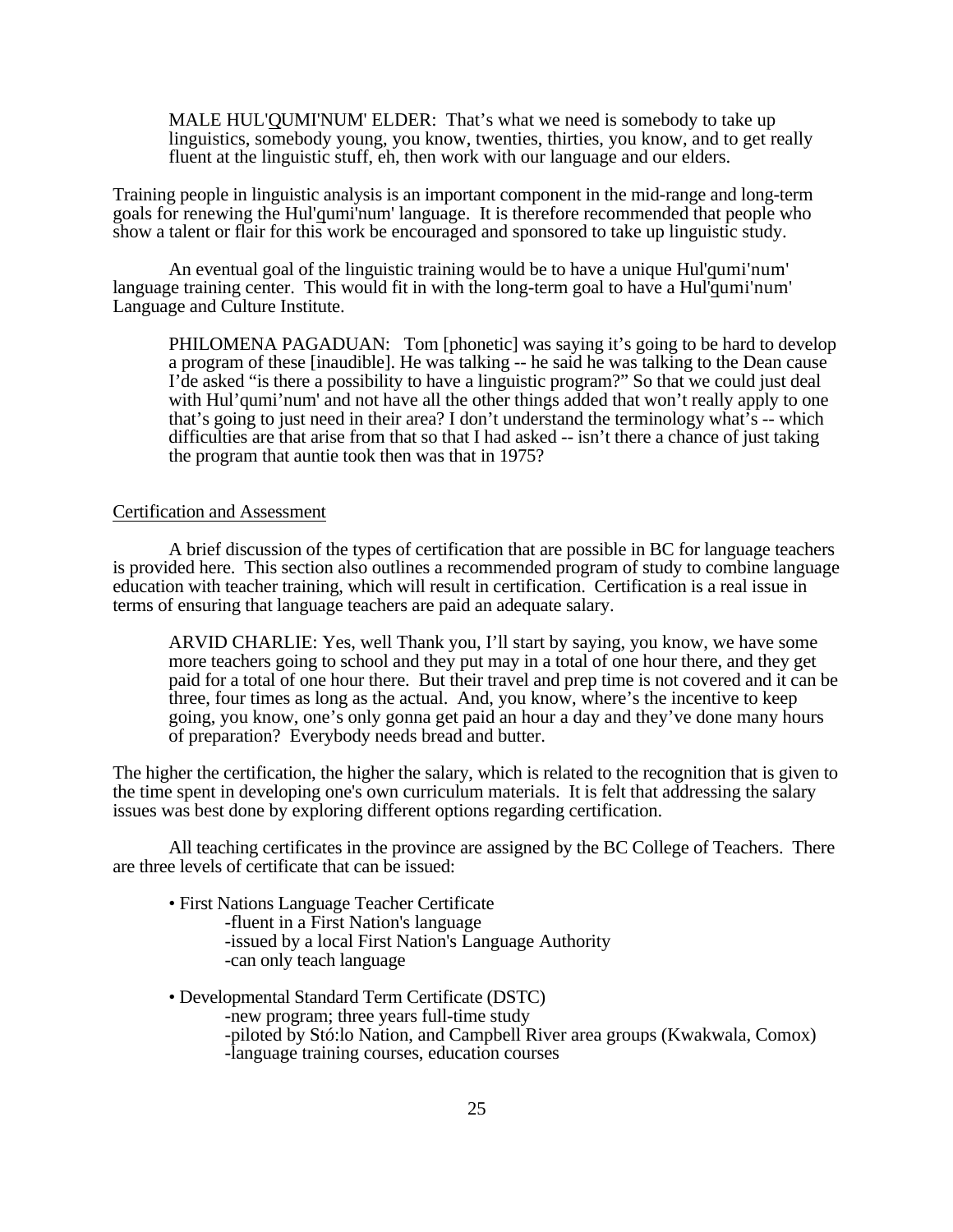-math, science component -can teach language - full responsibility for curriculum design -can ladder up to Standard Certificate -fluent speakers can waive language training requirement

• Standard Certificate

-Bachelor of Education needed -can teach any subject

If a person is a fluent speaker, they can obtain a First Nations Language Teacher Certificate, which is issued by a local Language Authority. A Snuneymuxw Language Authority already exists in Nanaimo, and has been used to certify language teachers in the area. However, it was felt that the dialects in the southern area are sufficiently distinct to warrant another Language Authority. It is unclear at this time whether or not it would be worthwhile to pursue applying for a second language authority, as this would require justification to the BC College of Teachers, or to expand the current Language Authority. Deciding on what approach to take and negotiating with the various administrative bodies would be a first task of one of the language coordinators.

One issue that arose in terms of the Language Authority certifying fluent speakers as teachers, or Cultural Teaching Assistants, is how to assess the speakers' levels of fluency.

HUL'QUMI'NUM' ELDER: I wonder, since that's compulsory, I see a real need for this that would be ah, a grading system of some kind to find out what level these teachers are, or potential teachers 'cause some of them really make it in to be able to teacher but they won't take the steps to upgrade themself and we need to know where they are.

An effective assesment technique has been developed for young children by one of the elders.

FLORENCE JAMES: They are doing well. So I guess that's where your end result if you...how I tested the little girl was that she wouldn't have known that I tested. She formed a face the s'athus and then I said thamun (eyebrow) and she got the paint brush and she drew. I said qulum' (eyes) and she make the circles with the dot in the middle. Muqsun (nose) she drew the muqsun. And thathun (mouth). That was the test. SU URBANCZYK: Oh.

FLORENCE JAMES: But she wouldn't have know that I just said the words and she got the paint brush and painted it all in. To have the paper that big and then they draw what they want. So it works well. And that's pretty well for me to be able to know that my work related to a small little person and she can't write it or anything but she knew what it was.

Greymorning (2001) defines fluency as the ability to think in a language. One might define different levels of fluency by the ablity to speak and think in a language in different domains. Developing a culturally significant way of assessing fluency levels is a key recommendation.

It should be pointed out that university programs like those run through Simon Fraser University and the Secwepmux Cultural and Education Society which lead to a diploma, only result in the First Nations Language Teacher Certificate. Therefore, another program has been designed with consultation between the First Nations Education Steering Committee and the BC College of Teachers to provide a higher level of certification and salary for those who have studied their language and teaching methods through universities and colleges. This is the Developmental Standard Term Certificate.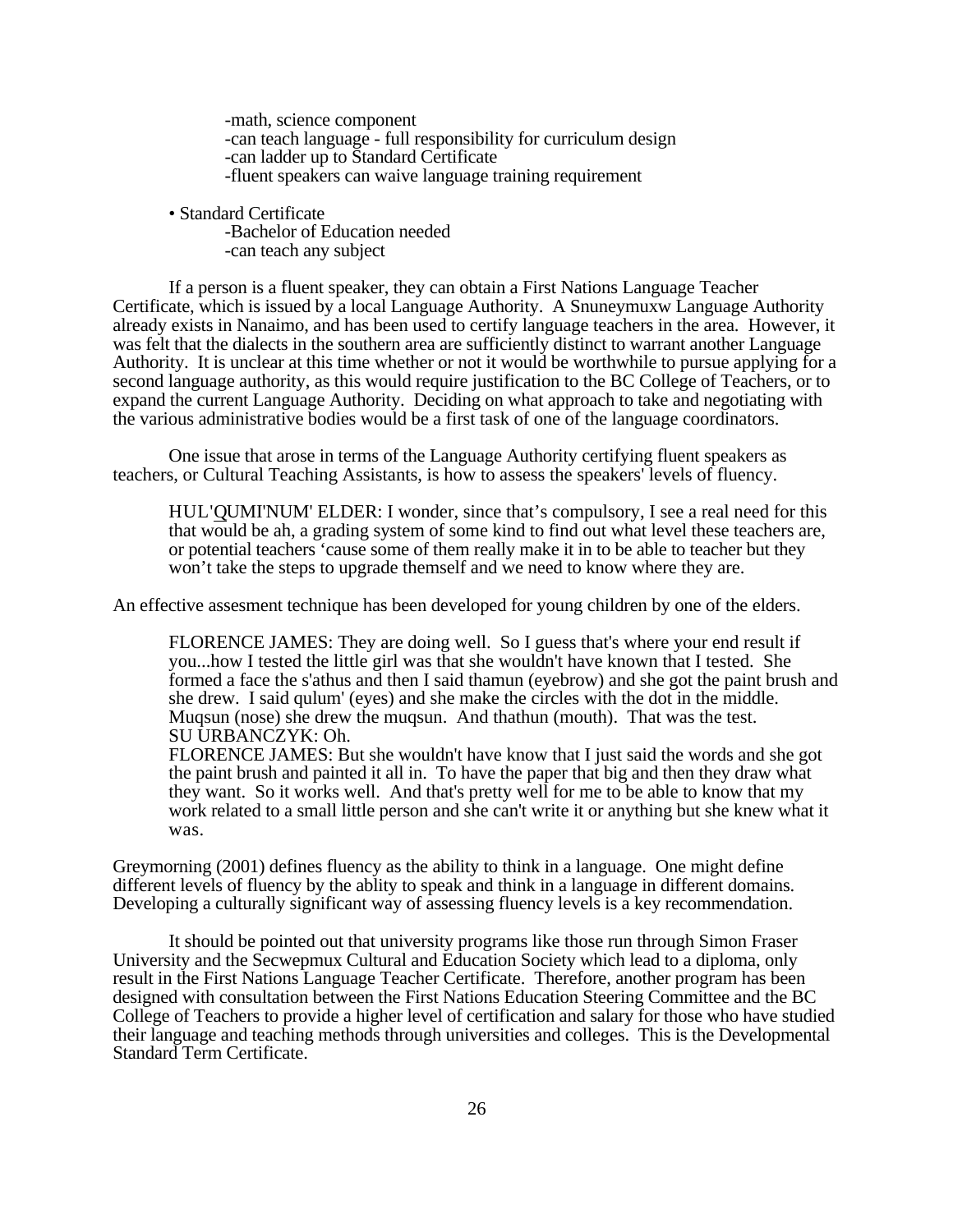Based on consultation with the ELRC, it was recommended to pursue the DSTC and apply to get that program running for Hul'qumi'num'. One of the piloted projects, for the Campbell River area is currently being developed by an education faculty member at the University of Victoria. Consultation with Dr. Robert Anthony has revealed that each language must develop their own agreement with the BC College of Teachers. He has also been willing to share his proposal, so it would require less time and take less resources to implement the DSTC. Further details on the proposal by Dr. Anthony is presented in Appendix E. Developing this proposal further would be one of the responsibilities of a language co-ordinator.

But certification of language teachers is only one goal of adult language education. Some people may want to learn Hul'qumi'num' for personal reasons, or for other career options, such as working in a daycare. There are many many needs in the community, and therefore, there should be many different types of adult language teaching programs. The following section outlines a couple of these programs.

#### Master-Apprentice Program

There is a desire to educate adults using traditional teaching styles. Most successful language programs use a teaching style which is consistent with indigenous education styles.

MALE HUL'QUMI'NUM' ELDER: The mentor, again I would go back a long time ago it was easy. We didn't call it mentorship but that was just part of growing up. You went with somebody, sometimes, not all the time, some of it was -- like for me, , when I was small before I went to school, my [Hul'qumi'num' spoken] told me things that I had to go implement them in my later life; some of it in my youth, some of it in my later years. So there's certain levels, as cousin was saying, of different levels of learning.

A compelling adult immersion program that has been developed for the California languages is the Master-Apprentice program (Hinton 1996, 2001.c). The Master-Apprentice program involves pairing up a fluent speaking adult (Master), with a younger adult (Apprentice) who is dedicated to learning the language and passing on what they've learned. They speak the language for 10-20 hours a week and are paid a small amount. The model has had some very successful results, and has been adopted by a number of different groups through the US. Its success lies in the fact that the method of transmitting knowledge is very similar to indigenous methods of education.

ARVID CHARLIE: For a number of years now. And, we were always working together. When you say 10 to 15 hours a week that's what our day started [inaudible], we do about 10 to 15 hours a week sometimes more but I think that's about average. When you said the problem is that we are too far apart, I see 2 areas or too far apart physically but also -- like for myself if somebody was talking soccer to me I wouldn't know anything about soccer, I knew about [inaudible] sports always fishing or hunting or doing cultural stuff so that's the other way that I think of being far apart is different -- totally different [inaudible] interests. For Chuck [phonetic] he has gone into other work such as speaking for [inaudible], he is very young but he is doing it and he goes home, his children, when they come to see me they always speak hul'qumi'num' to me and they are like I don't know three and four or five. So he takes that home with him and teaches his children. When -- they ask me to speak in Hul'qumi'num' by at least telling them stories, he's learnt stories and we have some young adults that are-- you know very fluent, one of them is [HUL'QUMI'NUM'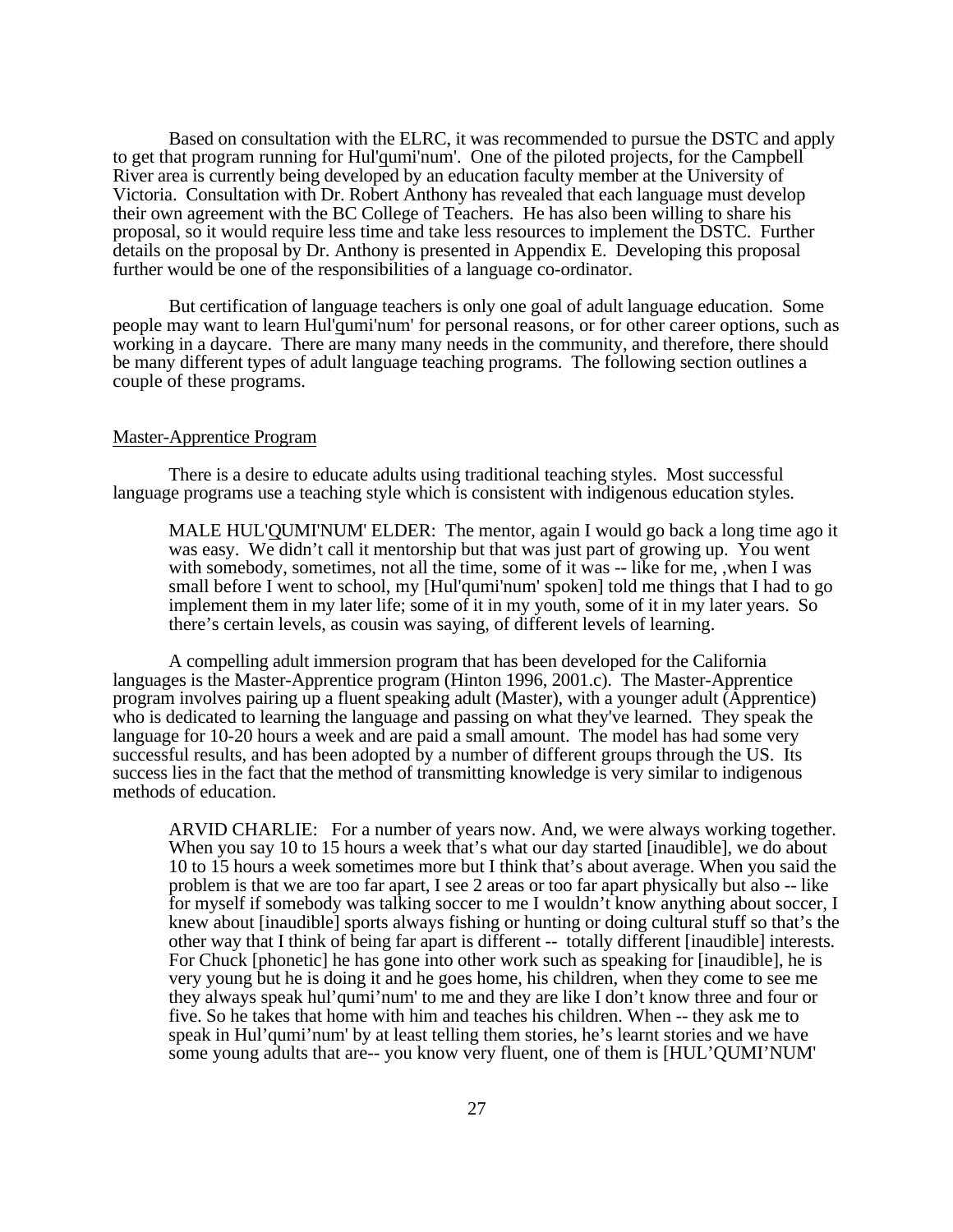LANGUAGE SPOKEN] which is over here at Chemanius College right now learning - teaching learning methods of teaching or something of that effect, and there's others. Yhea, so I see this has been very good. You mentioned that we need to get out in the outdoors and do some of the cultural stuff and that's were something like this should come in and I've been saying usually [inaudible] I get like friendly students or something like that, somebody that doesn't know anything but what I'd really like to see is to take a few interesting people that are very fluent in Hul'qumi'num' learn that and study [inaudible] the others. I see that being the best use of my time cause right now taking students on that well look and will never revisit that area again. Find the ones that are interested, take them on, extend their knowledge and then they can pass it on.

In order to establish a mentor program, a recommendation is that funding be made available so young adults (maybe ones out of work or on welfare) could mentor with an elder and they both would get some remuneration, much like the Quebec Cree's Hunters' Assistance Program. The program would ideally combine learning Hul'qumi'num' with traditional cultural practices like harvesting, preparing or making items, in a variety of areas for both men and women.

MALE HUL'QUMI'NUM' ELDER: I guess the other one too that I could kinda look into is that...I'm not sure if it's in [inaudible] has a mentorship program. Yeah. And so I see that...I see that working with one commitment from these students to working [inaudible] with someone that's involved with the big house or someone involved with harvest and medicines and that and sort of that connection to the environment. Someone almost that could be with all of the sea pools and that. You know that connection, that mentorship. And then I heard you know really after a two year program like that is that it's so highly successful that they say that they come out as fluent speaker. But if it's a commitment from the elders and it's a commitment from the students but it is governed by a body people that are ensuring that it carries on, that they are following through with it.

One suggestion that Joanne Charlie and Edna Thomas received at the International Conference on Salish and Neighbouring Languages (Bellingham, WA - August 2002) to combine this type of training with traditional trainings is to have Master-Apprentice teams brought together in the longhouse, and have the Apprentice accompany the Master in their daily lives, but only speak Hul'qumi'num'. There would also be a system of accountability in this program to make sure people were actually spending the time working on the language, perhaps modeled on the programs in California. Being able to have a secure (if modest) income while one makes learning the language an important priority is very important. The establishment of such a program could be addressed through treaty negotiations. There is a precedent for combining language with employment as other language programs for adults have been run through the Coast Salish Employment and Training Society. It should be pointed out that one activity of the language mentoring teams could be to supplement current programs with language, such as summer camps, science camps, and day cares where there is no Hul'qumi'num' spoken.

Therefore it is recommended that experts in Master-Apprentice programs be brought in to set up a program for Hul'qumi'num'. In setting up such a program, it is important to learn as much as possible about best practices. Some factors which have lead to success include selecting the right teams (to be close physically and emotionally), the Apprentice should have a proven record of dedication to the language, the Mentor should be patient with learning, and there should be well-structured activities. In addition, it has been learned that having a bit of formal grammar instruction helps in learning a second language. Hinton has a new book outlining many features of the Master-Apprentice program, including team meetings to interact with other teams and community activities to use the language.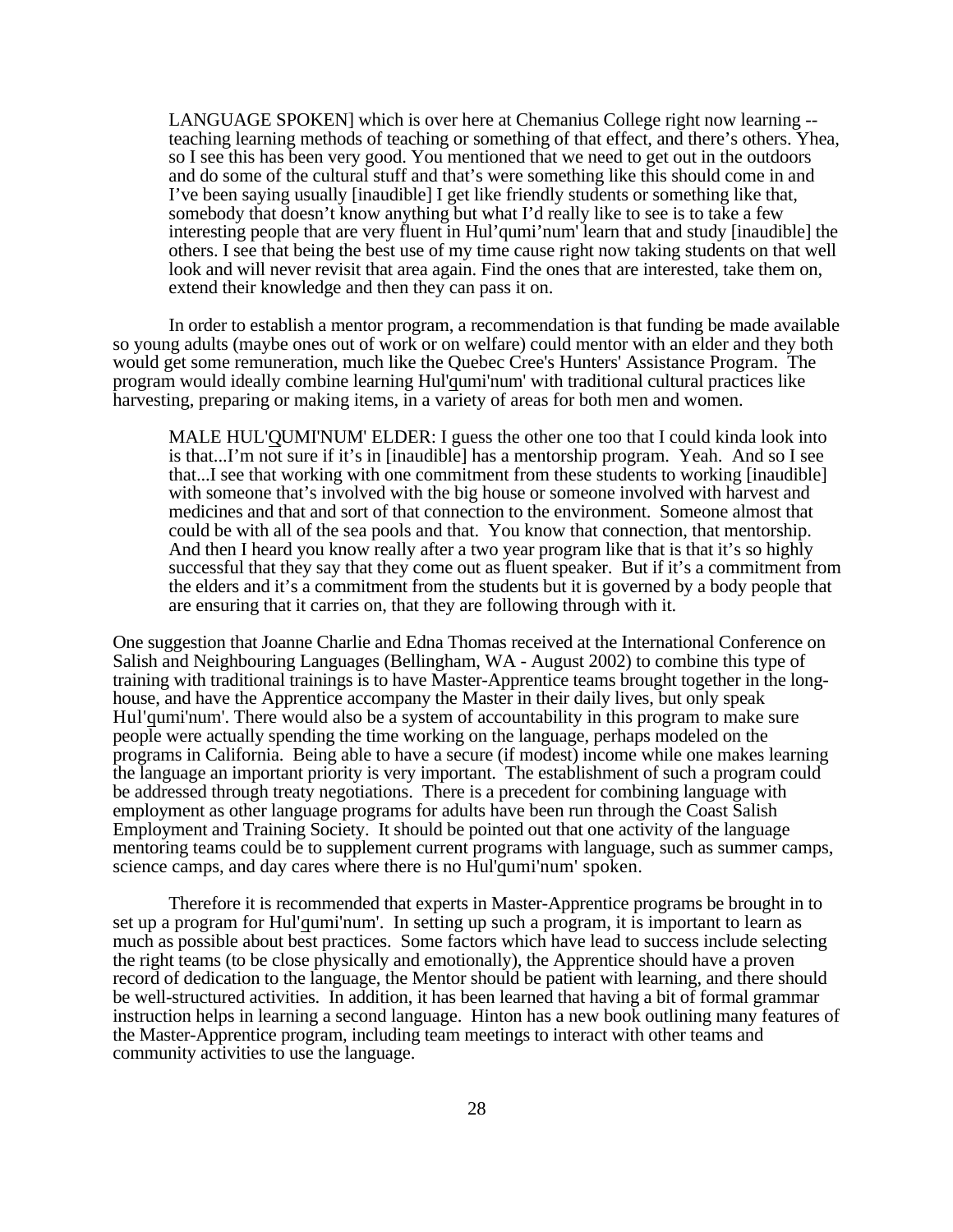#### Post-Secondary Courses

Other venues for language programs are local colleges and universities. In the past, a yearlong course on Hul'qumi'num' has been offered through Malaspina College. There was one in Nanaimo from 1995-1996 and one at the Duncan Campus from 2001-2002. The popularity of the recent one attests to the need for more credited adult education. There is a desire for the same course to be offered as well as follow-up courses, so that people can continue with their studies. However, there is a shortage of trained teachers for the university and college-level courses. The instructor in the past needed to have a 'buy-out' from the University of Victoria, and the cost of this prohibited running the course on a yearly basis. It is recommended that the college-level courses become permanent courses, and that a full sequence of courses be offered to assist in training adult teachers. A suggestion for how to train teachers is provided below. These collegelevel language courses would also serve to satisfy part of the requirements for the DSTC.

Johns and Mazurkewich (2001) have developed a method for training speakers to become teachers of university-level language instruction (Innuit) in conjunction with linguists. In stage 1 the most promising students (speakers, gifted with analysis) are involved as teaching assistants in the course; the linguist oversees the course. In stage two the role of instructor and teaching assistant is reversed, so the linguist functions as the teaching assistant. In stage 3, the speaker is the sole instructor, with some minor support from the linguistics department. It should be noted that while students get university credit for these courses, they are taught in the community.

This teacher-training technique blends well with suggestions from both the ELRC and linguists who are actively involved in research and developing Hul'qumi'num' teaching materials. It is recommended that there be different levels of adult language teaching. It was felt that the introductory college-level courses could be taught by people with less expertise in linguistics. Their suggestion to maximize the resources and make the most of their expertise was to have master-classes with people familiar with the language, who wanted to learn about the more complex grammatical constructions, as well as grammatical terminology. The students from these master-classes would then have the training to teach other adults in the basics of the language. Combining this idea with the Johns and Mazurkewich approach, it would be possible to repeat the method every couple of years with a higher level of course, until the full sequence is taught by trained speakers.

A similar suggestion was made in the Elders' Language Revitalization Committee, where a younger person is taking on some of the roles of the elders in the community.

ARVID CHARLIE: Yes, I do take different schools out for a walk, and classes. It's really the older youths, probably Grades 6, 7 and up. But there'd be no problem in taking younger ones out. And this is where [HUL'QUMI'NUM' LANGUAGE SPOKEN - Sth'ules] is coming in, unofficially I think he's taking my place helping them with the language and all the things that go with it, [HUL'QUMI'NUM' LANGUAGE SPOKEN], the whole works, in hopes that he'll share this knowledge, the wisdom of the elders.

It is also pointed out that there are different levels of fluency needed at different levels of teaching.

#### Community-Service Language

Another suggestion is to teach some of the elementary school teachers Hul'qumi'num'.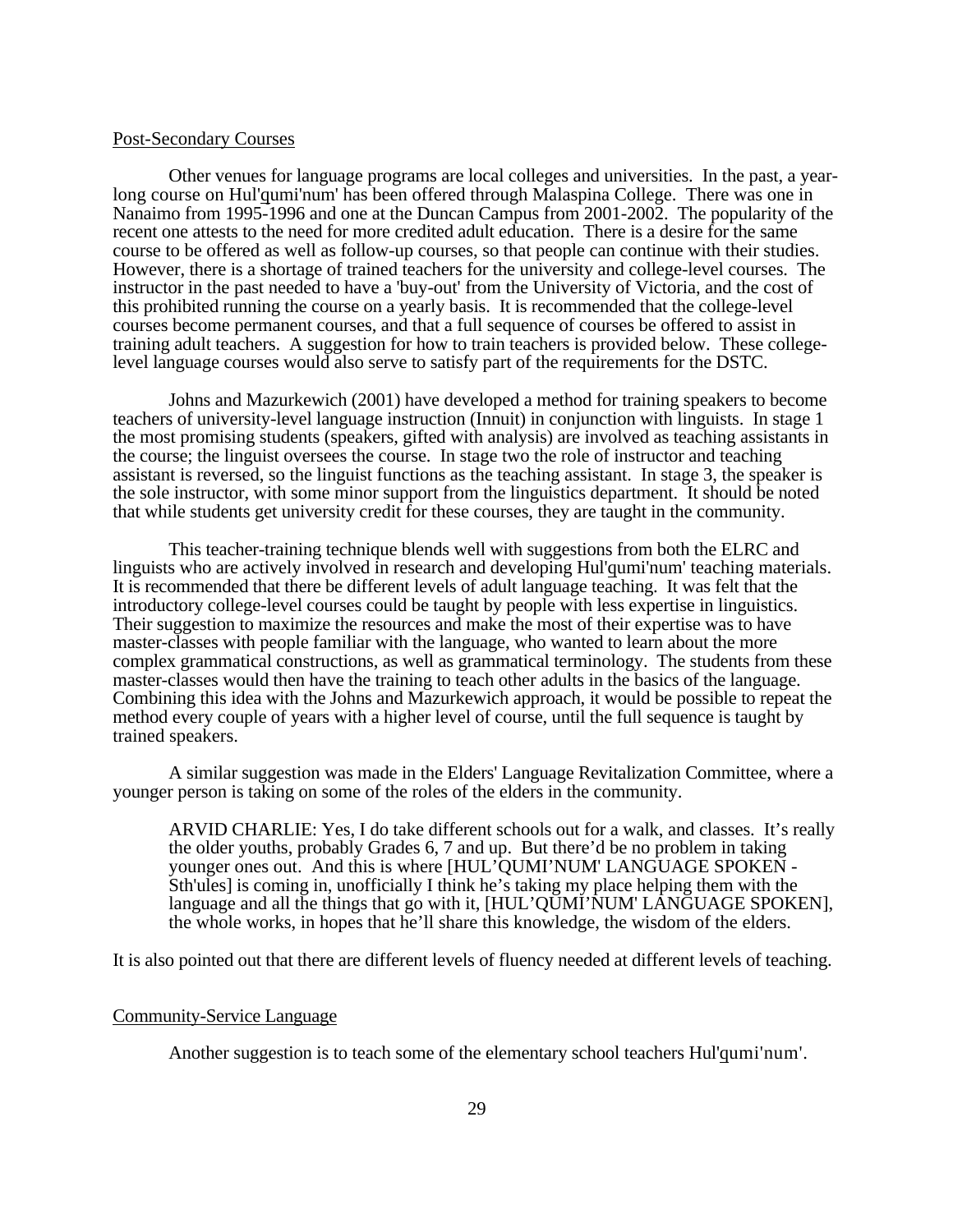FEMALE HUL'QUMI'NUM' ELDER: … I think we just go into the language and get as many teachers as we can that are interested in teaching. Because teachers can be taught, young people can be taught to teach just everyday sayings, very, like from kindergarten to Grade 2, all in that area, and they can become teachers of the elementary school and kindergarten, nurseries and things like that. But the ones that are advanced, it has to be really people that are fluent in the language. They have to be fluent to be able to teach higher grades, like the junior secondary and the highschool. And they have to be able to write the language and develop their material, if it has to be developed.

Offering courses to those who are interested in bringing the Hul'qumi'num' language into their daily interactions would provide a great service to the community at large. There could be courses for people who work in restaurants, hospitals, police stations, gas stations, pre-natal and post-natal care centres, and any other place where someone might interact with the public. People who might be most interested in helping out or volunteering in this way are those who are still learning the language - teaching is the best way to really learn about anything.

One related theme that has emerged in the many discussions of training is to have several different levels of training. For example, the following narratives express this idea.

ARVID CHARLIE: There's so much need to pass this, what you call it, expertise, wisdom, knowledge; to pass it on. But what I see is like a classroom situation where having to go down to the basics where we need to - not everybody, but we need to get more individuals and that's why I said clone. Bring them up to a higher level so they can pass it down. I see a real need because like I do walks and I do some fishin' stuff, and I always have to come down to whatever level is there and start from there. And those that are knowledgeable already, they have to wait until they get to that speed, which [inaudible] for them, but I think it really needs to be something going on for those that are intermediate or above intermediate.

MALE HUL'QUMI'NUM' ELDER: So is there room for a master -- a junior master cause I can see Chuck [phonetic] and Leonna [phonetic] taking their junior masters.

This last quote also relates to a feature of the Master-Apprentice program. Apprentices who have completed three years of team-work with a Master then serve as Masters in other teams.

The idea is that there would be many different types of language training programs, and that people who are at one level are involved in training those at a junior level. Then these people move on, to train with people at a more senior level. This would be a very efficient use of expertise and would certainly help with making the best use of people's expertise. Great disparity in language skills can result in frustrating expertiences. Having different levels for language training has also been suggested for teens as well.

ARVID CHARLIE: One of the things that could happen for some of the … what do ya call 'em. The ones to look after, like I said when your seventeen year old child-- what do they call them?

JOANNE CHARLIE: Supervisors.

ARVID CHARLIE: Supervisors that's those that are kind of semi-fluent they could you know have an hour or two hour visit with the master so they could help their, you just in everyday scenes or you know whatever they are you know involved with, pick up a few words I think could pass on. I know one of the supervisors there is 16 years old and very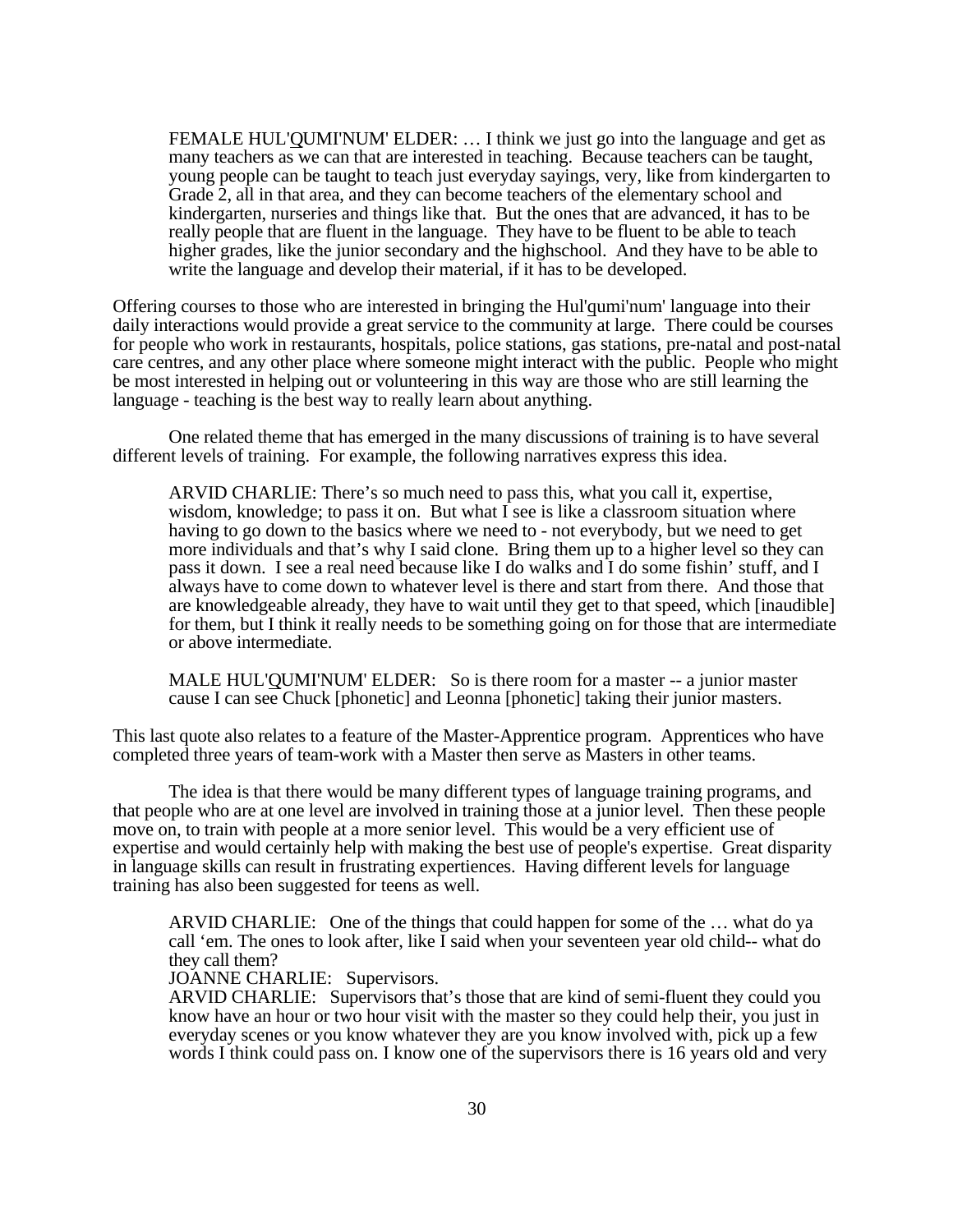fluent, with a little bit of instructions that person be able to pass on. Hul'qumi'num' pertaining to those activities, even with the broken Indian it's still better than--

The recognition of various levels of fluency would also be a way to value and recognize the skills of the community members. There is most likely a large group of passive Hul'qumi'num' speakers who could be recruited to assist at the different levels, who could then develop active fluency in the language and serve as role models for how studying and helping with the language can result in new skill levels.

To summarize, there are many different types of training that should be made available to all people who have the interest: for fluent speakers to learn about teaching methods, for people to get linguistic training, and for any adult to be able to study and learn to speak the language. Learning languages is hard work and can take years before fluency is achieved. However, as the following narrative points out, one can still communicate with people who may not have the full range of words that an elder does.

ARVID CHARLIE: One of the things that [inaudible] when you speak broken Hul'qumi'num is you can thrown in -- specially the ones you think that they won't understand -- throw in an English word and then they can figure out the rest. I do that when I am talking to youngsters, I throw in an English word here and there. That way they can follow without having to explain in English what that was about.

Any type of speaking or communicating in Hul'qumi'num' is to be valued if the language is to become a living language, used by the community. It will necessarily have many people speaking at different levels and the language may eventually change from the speech of the elders. These would all be welcome changes and signs that the community's use of the language is in a healthy state. This also fits in with having respect for differences in dialects.

RUBY PETER: [inaudible] So we argued and argued all afternoon. … so I said to them "Let's all go home and talk to our elders". [inaudible] told mother what we were arguing about. And she says "Ah shah. Don't you ever argue about the language like that." [inaudible]

To implement many of these goals, the government should provide permanent funding for teacher training programs, or have those teachers recognized and paid fairly in the schools. A primary cause of language shift is based on government policies regarding residential schools. These issues can be addressed through the relationships with government that are being built in treaty process.

#### Recommendations

- $\triangleright$  Very urgent to have trained teachers; intensive language teacher training program, resulting in certification, covering topics of curriculum development, effective second-language teaching methods such as Total Physical Response (TPR)
- $\triangleright$  Certify fluent speakers with Language Authority; clarify membership and extent of Language Authority
- ➢ Government support for language teaching and training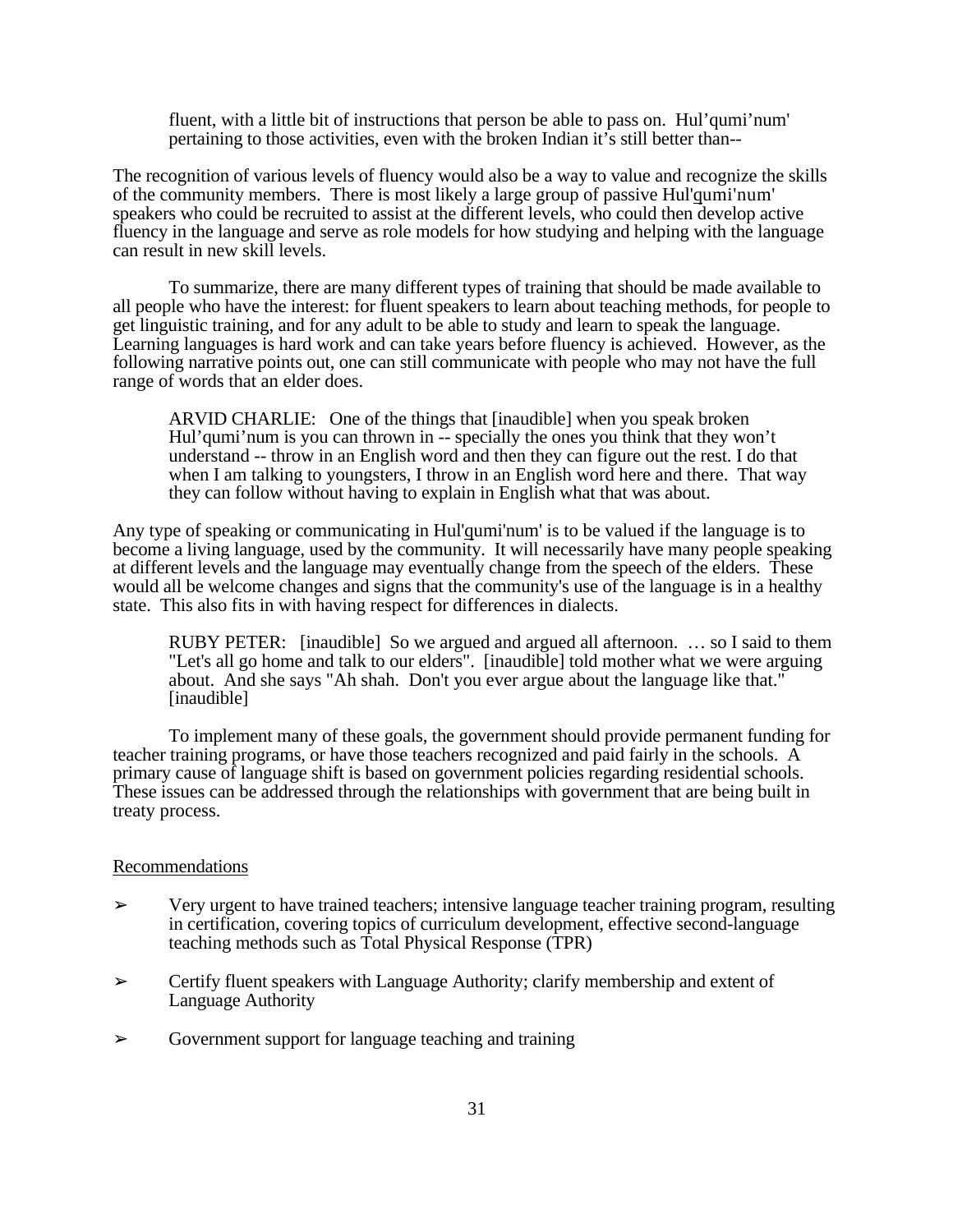- $\geq$  Master-Apprentice program; combined with employment services; combined with learning traditional skills like harvesting and plant technology for both men and women
- ➢ develop DSTC First Nations Language Teacher Program to certify language teachers
- $\geq$  develop a system of determining the levels of different speakers; used in assigning levels for teaching appropriate groups and in building comprehensive language teaching programs
- $\geq$  develop short-term intensive programs to train and certify language teachers.
- $\geq$  model a bridge program for language teacher skills, after the program at Chemainus Native College (*Introductory Teaching Skills for Hul'qumi'num' Language Instructors*)
- $\geq$  develop a full sequence of university or college-level Hul'qumi'num', combined with teacher training program
- ➢ Have on-going community-based adult Hul'qumi'num' language classes

## Step 5: Develop Culturally Relevant Language Activities

In the fifth step it is important to direct energy towards cultural activities to ensure that the language regains its hold within communities. It involves reconnecting language with culture.

Step 5. Redevelop or enhance cultural practices that support and encourage use of the endangered language at home and in public by first- and second-language speakers. (Hinton 2001: 6)

The significance of language to cultural knowledge and personal well-being came out several times during the Elders' Language Revitalization Committee meetings. Time and time again, members of the committee stated how important it is to provide traditional teachings in Hul'qumi'num. In addition to the first quote of this report, the following was noted.

FEMALE HUL'QUMI'NUM' ELDER: Oh, okay. So to have a statement that says our culture is tied to the language.

MALE HUL'QUMI'NUM' ELDER: Or some other words to that effect. You know, we talk about our Sna-whyeth [phonetic], and they all [inaudible] you know without our language there's no way we can pass our Sna-whyeth down. […] Teachings, proper ways to be, proper ways to carry yourself.

FEMALE HUL'QUMI'NUM' ELDER: Oh, okay, so to pass the teachings on we need the language.

There were numerous suggestions and ideas made for actions and activities to take place that will enhance cultural practices. Some of these include having special camps, or youth retreats, adding the Hul'qumi'num' language to existing programs, and getting the language into the home. One recommendation that could also serve to pull the communities together with respect to the language and bring it into homes and businesses every day is to have a community-based Hul'qumi'num' Language Radio Station for the entire area.

When discussing the goals for the language, it was stated that is is important to teach young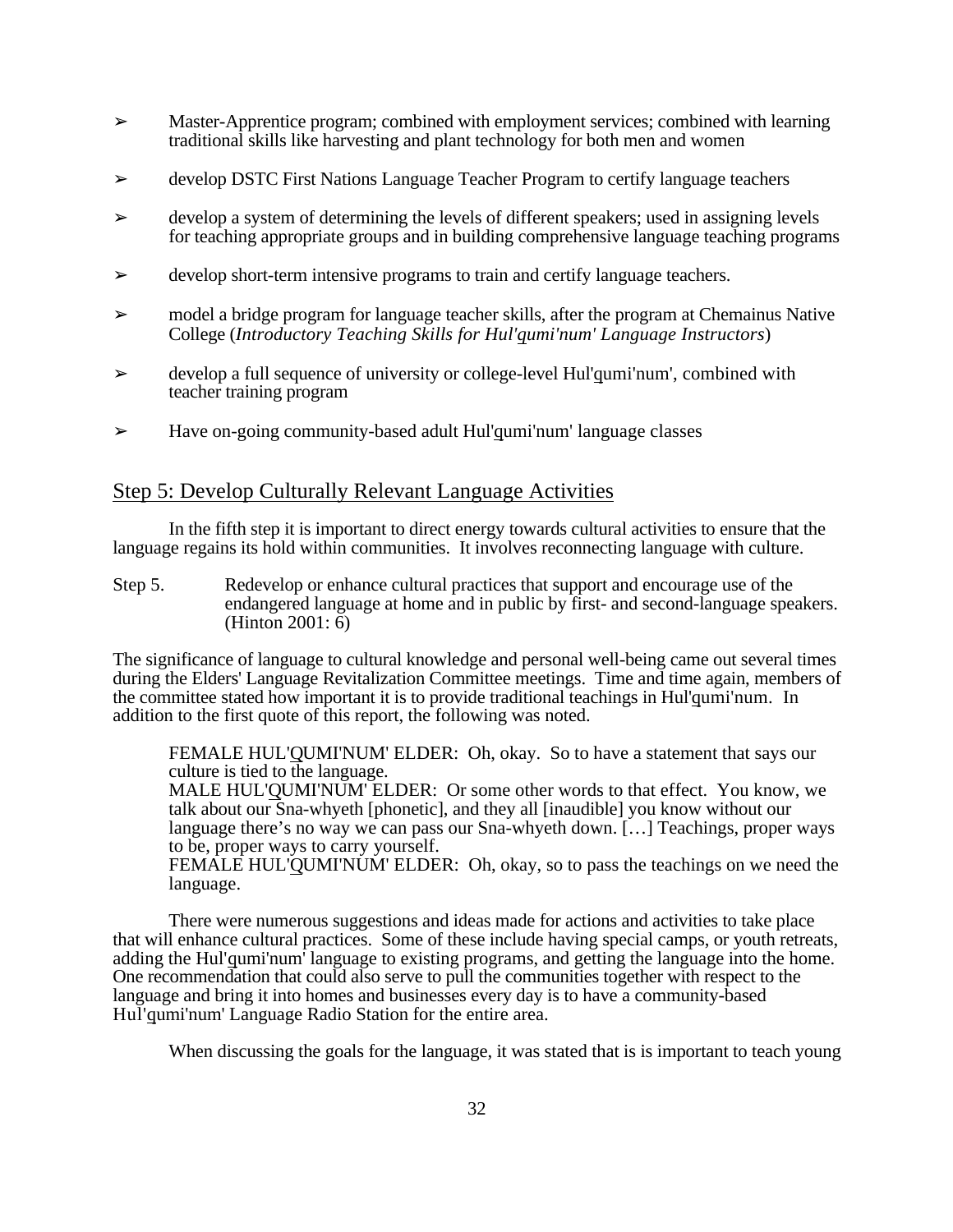adults about the stages of life, and that it was crucial that these teachings be in Hul'qumi'num'.

PHILOMENA PAGADUAN: With the teachings Auntie Ruby was talking about, the depth of the teaching is lost when it's spoken in English. It doesn't -- the parallel isn't the same; when the teaching is put down in Hul'qumi'num' it's way up, then when it's posed to English the depth of that is really, really lost.

The suggestion also came out to educate all youth in the stages of life.

FEMALE HUL'QUMI'NUM' ELDER: So, you know, you've got the role model there, you've got somebody that you could talk to that knows these things. Then with that, maybe that would eliminate -- I think further back it had about training the babes and the pregnant women. Maybe that would eliminate having -- I don't know if this word would be right to use on the whole for young ladies and young men when they're changing to become young ladies and young men, the girls and the boys. Maybe were the elders on staff, maybe that would eliminate that. But even that is so critical with our people, how you are when you become a young lady and a young man.

Too many of our people are just scattered with their minds, it's not focused on being responsible people. They're not focusing on direction they can take because they haven't done those things that need to be done when they're of that age. But that starts back from –

The connection between language and cultural knowledge and skills is also recognized as an important key to reaching and connecting with teens.

RUBY PETER: […] If there was such a home where they would have elders as the teachers there, they could bring them out into the woods and have them harvesting some of these things that we need to. Because there's been such a loss, even with a lot of our medicinal stuff out there, that that needs to be saved or -- I don't know what word to use. But, you know, because of all the logging and stuff we've lost a lot of the medicinal herbs and roots and whatnot. So if somehow that could be planted again with these young people that are in change of life, they could be there for a six-week period or whatever and they could be learning these things. So I don't know.

This idea came up several times, and so it is recommended that camps or retreats be set up to help guide youth in their change of life. These change-of-life programs relate to a number of factors that have been linked to successful language renewal.

The ELRC also recognized the importance of bringing the language back into the home.

FEMALE HUL'QUMI'NUM' ELDER: I think what's most important isn't how to keep the language going, it's how to get it in the homes somehow. That seems to be the biggest problem no matter where you go, because you can teach the children in the day care or in the schools, but when they go home it's not - they don't get nothing at home because the parents don't use the Indian language. So we're trying to get the parents to use what language they do know at home because that seems to be the problem.

Having a Hul'qumi'num' Language radio station would bring the speech of the elders and youth into all the homes that are interested.

ROBERT MORALES: […] Now I mean I can envision a day when we do have Hul'qumi'num language on television and the radio and then, you know I think that would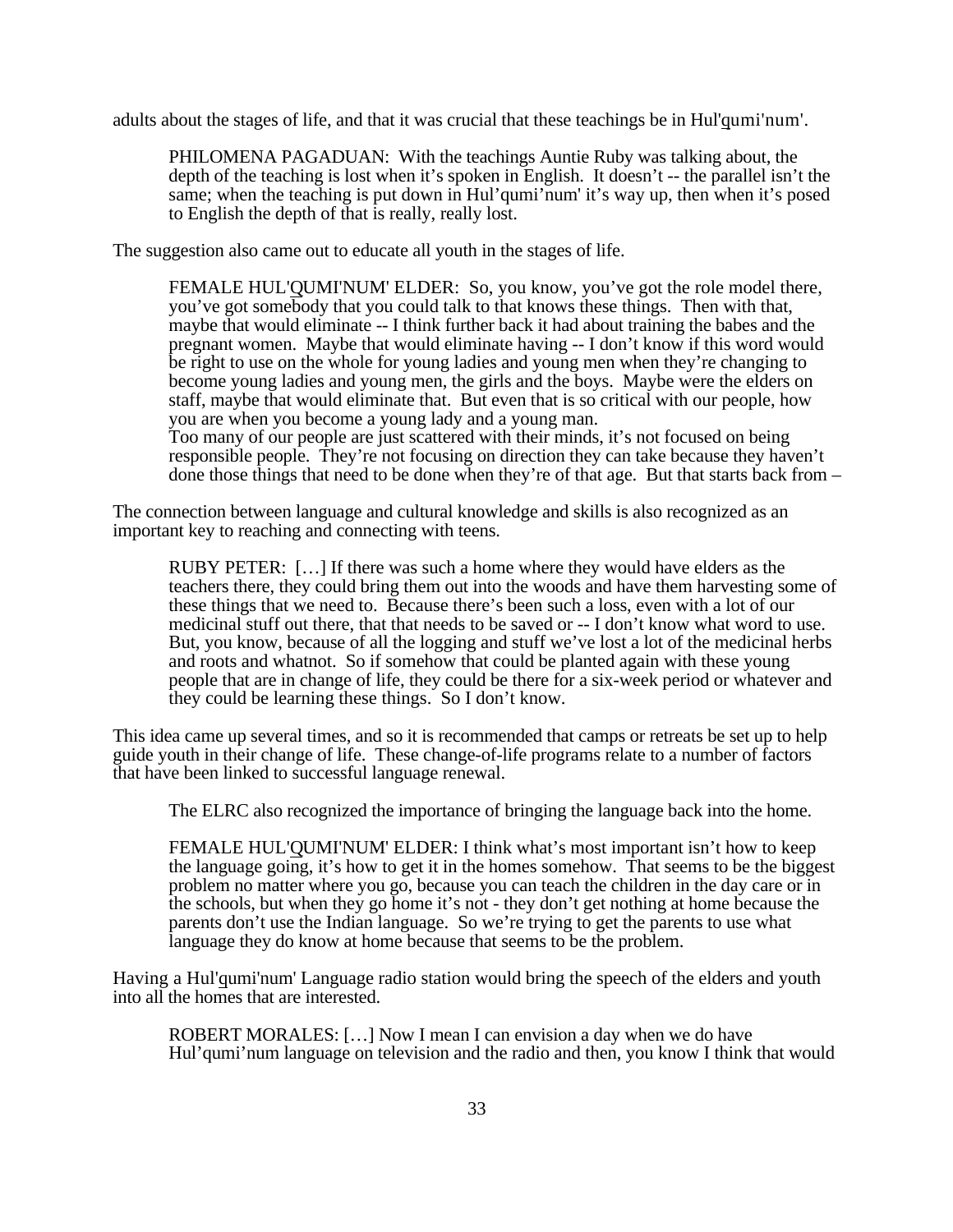be a great vision to have that it is that well understood and that well spoken that we could have it. But it's...you have to develop a vision first and work towards it.

Radio is one of the strongest ways to unify linguistic communities; it has been used in Ireland and all throughout Australia and New Zealand by people wanting to preserve their languages.

The Elders' Languge Revitalization Committee had a great many ideas that combine learning the language with learning a range of teachings, skills, and traditional knowledge. Many researchers have likewise noted that language revitalization must be community driven (Brandt and Ayoungman 1989; Fettes 1992; Fishman 1991). Languages are spoken by communities. Many successful language renewal programs start with grass-roots movements in local communities and in homes. For example, Maori language nests began with elders volunteering their time at daycares. Some of the many ideas presented by the ELRC are outlined below.

FEMALE HUL'QUMI'NUM' ELDER: Cause even harvesting is a training in itself, and there's a lot of Hul'qumi'num' that happens. You just don't go out for a walk, you know, everything's explained from when it's there, why it's there, how it's there, and how long it will be before the next. So those kinds of things are  $-$  it's not just point A to point B. There's a lot of little things in between those points.

MALE HUL'QUMI'NUM' ELDER: […]. You know, I guess the old way of [inaudible] was no flash cards, but field trips, or in the case of what you were talking about, work areas, where there's be a clam bake or a meeting or whatever. So bring some of the students there and it would be good for that. In respect of our field trips, that's where the other teachers [inaudible] coming back. The older people that can teach that are not able to get out.

Based on this feedback it is recommended that there be a series of workshops and fieldtrips to combine cultural activities and language. The following quote as well as previous ones also discuss immersion activities involving learning how to make or fix things or to harvest food.

RON GEORGE: I really agree with my shuyeth [phonetic]. I remember one time they were giving a workshop on spear-making, and so, you know, the pole was provided, the rods were provided, the points were provided, all the string was provided. And all I needed to do was to be there and then just learn how to tie. And I thought, we're not really doing any justice to them, you know, and going out there and having that prayer for that fir tree, you know, praying to that tree that it's giving up its life so that I can give life or nourishment to our people, in with the art and the skill of spearing. You know, the shaving it down, making the one end heavier than the other end, so all those kinds of things that weren't really in place.

I know what it's like to forge points, 'cause I done that, you know, and that's a lot of work, and so they don't -- it's something more than that when you make something that it means so much more to you, that you're going to look after it for as long as you can, eh, and it's going to mean more to you. And so I think -- I really believe in the resources being a part of that, right from its start, you know, to this, whatever this end product it's going to be.

There were lots of ideas that combine the language with cultural knowledge. The following are a few suggestions that link the language with the land and places outside of the school.

ARVID CHARLIE: In thinking about wellness and talking to all this, I'm thinking about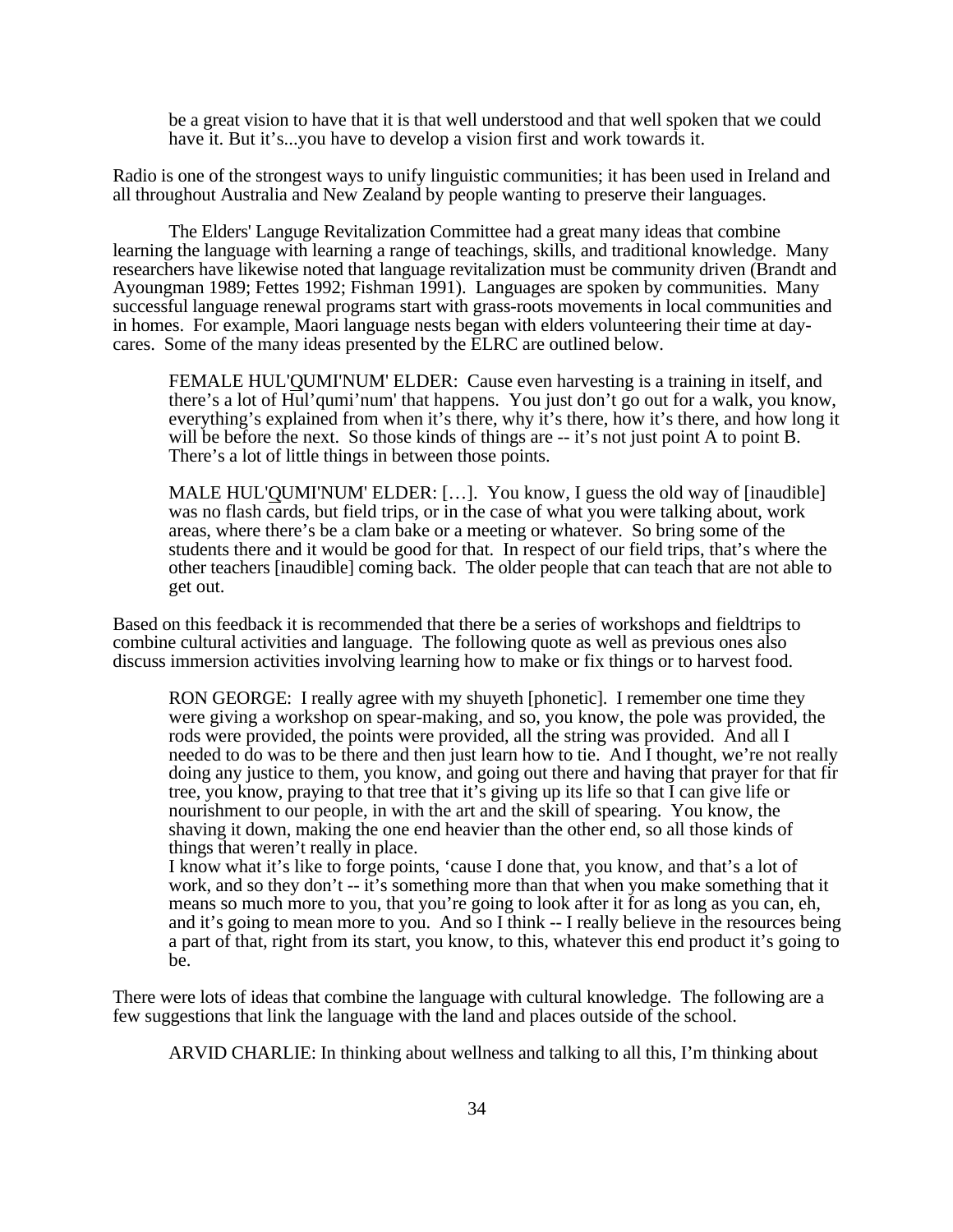sort of leaning [inaudible] I see the [inaudible] I don't think it's often just there in front of the band office in the program. I think that you can really - is getting well for things like the bingo, getting well with Shaker Church, getting well, you know, people just getting educated. But there seems to be a lot of other places that [inaudible] programs that have them. So I'm trying to connect that back to the language. I'm thinking, well, other places than just in the schools that you can link that, getting the wellness and the language together and trying to build them in. Is it too hard to bring the language into these other places that where there's so good or some positive [inaudible].

One recurring goal has been for everyone to gain fluency in the longhouse.

FEMALE HUL'QUMI'NUM' ELDER: This has been asked for -- by the long houses, eh? When we go to the long house you see children, see young people -- I say children because these children are 30, 40 years old, and they're hitting each other saying, what's that person saying? What's that public speaker saying? And they're in their forties, 45 years old. Okay, these are the ones where we want to see the language, that they be speaking their own language and understanding what is being said. Everywhere that we've gone to, all the long houses, even to the American side, and they ask the same question: what's being said on the floor? What are they saying? They look for somebody that speaks the language and say, what is being said. That's where we want -- we want to see the language, we want to see the people understand that they can speak the language. And that's a long-term

FEMALE HUL'QUMI'NUM' ELDER: A basic of the things, announcements in the long house can be developed. All the things that happen, whether it's naming, whether it's announcements of honouring somebody. And that can all be written down, and the young people can learn from that by listening to -- you can see all the young people having those little radio things that they're carrying around and they're here to [inaudible].

A recommendation, based on these points is to develop phrasebooks and tapes/CDs of useful phrases for activities in the long-house.

FEMALE HUL'QUMI'NUM' ELDER: Maybe there should be a [inaudible] talking about what Mabel was saying there, that a lot of little people don't understand, and the work that goes on in the longhouse, there should be a program for that so they can understand. Like, they call into the kitchen or they ask them to come forward, and there's a lot of things that can be put into a book just for the longhouse [inaudible], what goes on there. It doesn't have to be, it doesn't have to go into the explanation of anything, it's just sentences that come out in the longhouse, words that -

FEMALE HUL'QUMI'NUM' ELDER: People do go around at the longhouse and they invite people to go to another place, and they're always inviting - there's two or three groups that go around, and they go around the whole longhouse and they invite people to go to another place, maybe in the USA, and they say the date and ask, invite the people to be there on that certain date. That goes on all the time. But that's in English, but maybe some day they'll all speak Indian. It'll be understood in Indian. If a book comes out something like that, then that would help a lot of people, a lot of the young people. And even some tapes, tapes to go with it because it wouldn't be such a thick book, it would be a very small one. It would be a bit bigger than this.

RUBY PETER: What I've been wanting to do over the years, in the kitchen of the long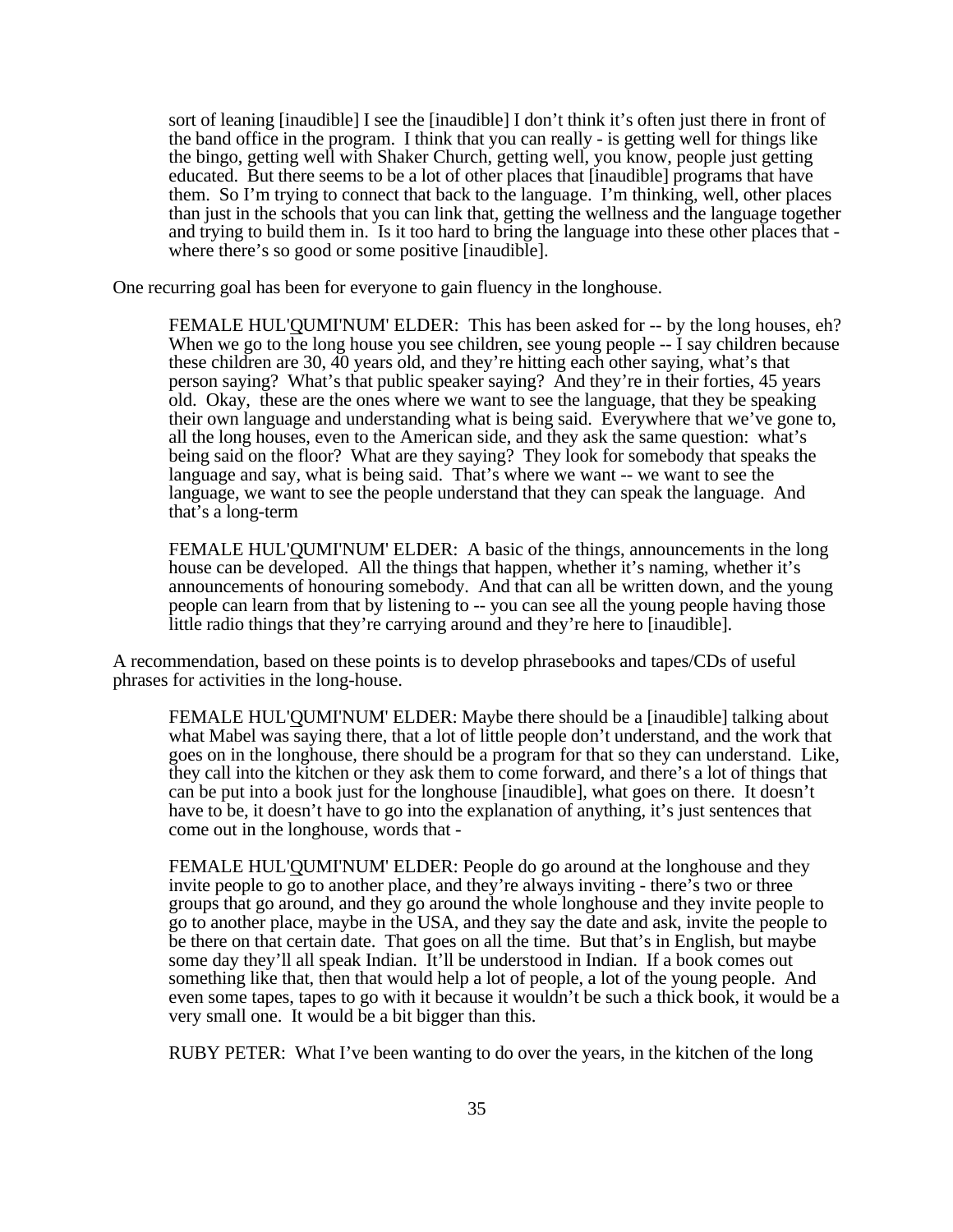house -- and I never, because of my health I haven't been able to do it, is go into the kitchen part and have language sessions with the ones that are in there. All these Cowichan, Clem Clem, the ones in Chemainus Bay, in the kitchen part where they announce things, every time there's a meal, every time there's something going on there, initiation or what, they have a table and all the young people speak. They share their teachings to each other.

There are also many Hul'qumi'num' activities at the Shaker Church. Community member who attend these services would like-wise benefit from phrase books, prayer books, and tapes/CDs.

FEMALE HUL'QUMI'NUM' ELDER: It's [inaudible] and really the older language [inaudible]. And not very much English. When I went there it seems to be all the prayers are all in Hul'qumi'num'. There's no English whatsoever. But if they speak, if there's a non-speaker then it will be in English. But the Hul'qumi'num' is very loud [inaudible]

FEMALE HUL'QUMI'NUM' ELDER: This one isn't home-based but it's church-based. [inaudible] is teaching his songs. So on Thursday nights we will start -- start there. That's why I was wondering about tapes for [inaudible] might be able to open [inaudible] need to what might be out there so we could make some more tapes [inaudible] go way back, and find something for Thursday to have a copy. So we've put the word out to Saanich. And I was just over at the Native College and I put the word out there, what kind of songs, what kind of [inaudible] culture [inaudible] we need taping of [inaudible].

PHILOMENA PAGADUAN: Uncle Abner is starting one of our elders in Cowichan he's, in the last year they've gotten together at St. Anne's Church to learn the music there for a Church service or funeral service. So we were suppose to start up again this Thursday. [...] And the second service is next Thursday. It's at 7:00 at St. Anne's. So this time he's going to teach us the 'Our Father'. And he's still got a number of ones that in between in these sessions with Buffy St. Marie he comes to St. Anne's. He is teaching her Hul'qumi'num' and she is making a CD. So it's going to be exciting.

Funerals have also been mentioned as strong places for the language.

FEMALE HUL'QUMI'NUM' ELDER: When there's a funeral in [inaudible] they use a lot of Hul'qumi'num' language. A lot of the people have to [inaudible] funerals. [Inaudible] they're coming there with the Native language to talk to the bereaved family, all the things that [inaudible] ought to do.

There are two general recommendations. First, that infrastructure and supporting funds for the language be provided in the self-governing body. Second, that priority be given to promoting, encouraging and enhancing culturally relevant community-directed language learning activities. Both of these general recommendations can be satisfied by creating a Hul'qumi'num' radio station. Announcements of upcoming events can be broadcast throughout the community in both English and Hul'qumi'num' during various parts of the day. In addition, with the help of a language coordinator, it would be fairly straight-forward to introduce the language into activities that are already running throughout the territory.

SPEAKER: I struck me just now, they have summer camps during the summer and they have from all different ages... SPEAKER: Um hum. SPEAKER: That's where the language should go into it.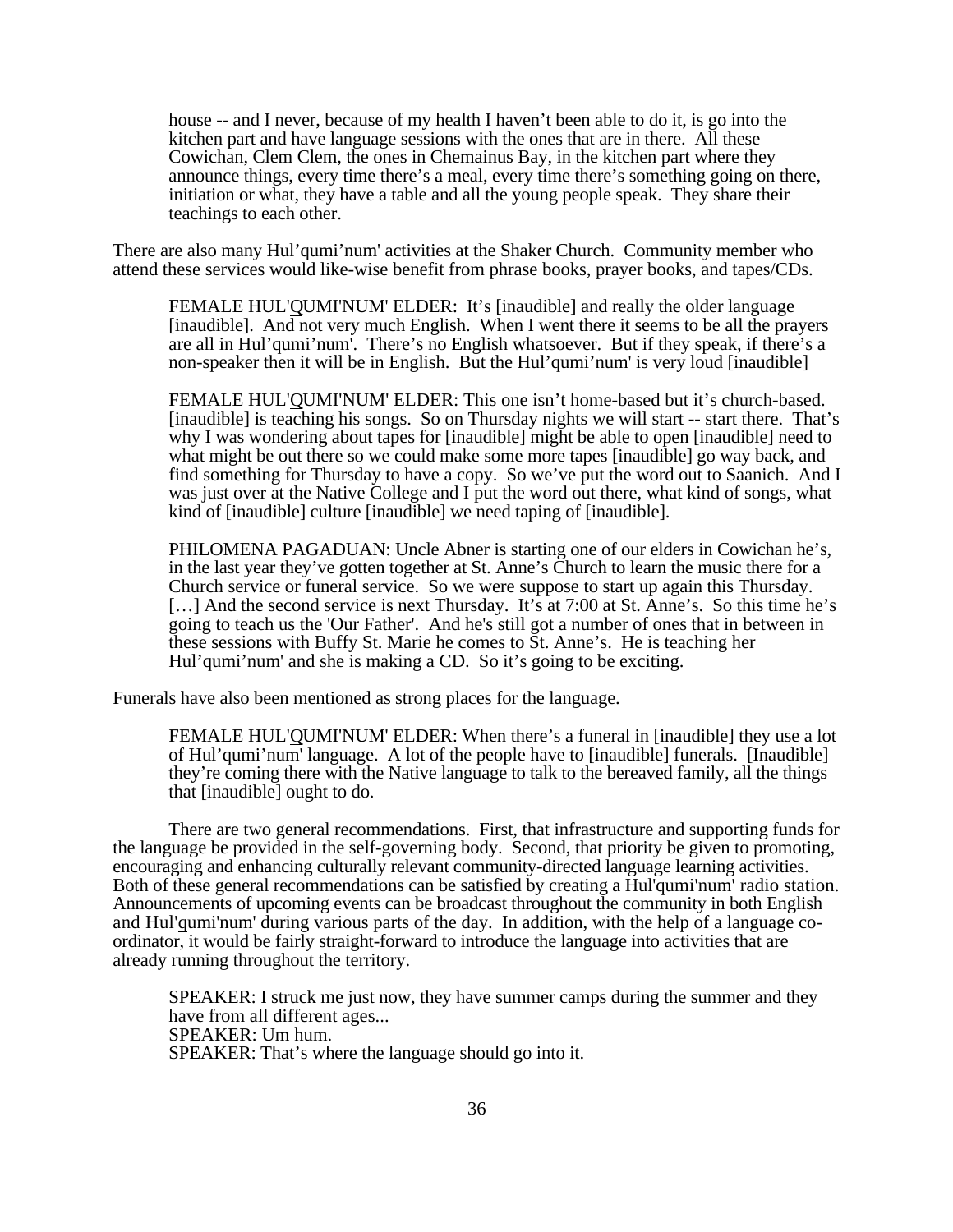SPEAKER: Yeah! Yeah!

SPEAKER: And have someone teach there for an hour a day which would bring them to a just about fluency by the end of summer.

SPEAKER: Oh. Where are these summer, oh 'cause...

SPEAKER: That's in Cowichan, ah, who's that run by Ron? Is that through, oh they've got a health? Do you know?

SPEAKER: Yeah. The health department.

SPEAKER: Health?

SPEAKER: Health department. They have a Camp Cowichan that goes on every year. SPEAKER: Oh.

SPEAKER: And they have, um, nurseries that are, children from two to five years old... SPEAKER: Yeah?

SPEAKER: And they have little schools all, um, there's two places in Cowichan that they have during the summer.

SPEAKER: Oh, ok.

SPEAKER: And they have Camp Cowichan. Which is a good place to start there. Kids, they are all native kids. They travel all over and learning their language would be an idea to put that into...

SPEAKER: Yeah.

SPEAKER: ...to put that into that one.

It is recommended that a series of workshops and camps be held. These can either be large gatherings where everyone is involved, and can also be smaller workshops intended to inform, stimulate, and energize people who are already actively involved in language teaching. During the committee meetings, a number of such workshop themes were suggested. Those that are relevant to enhancing cultural practices and home language use include: family language and culture immersion camps, youth retreats, immersion day-care, teaching sports in Hul'qumi'num', longhouse kitchen language classes, long-house phrase book and tape/CD, pre-natal and post-natal care programs, and an elder drop-in center for people to seek advice from elders.

RON GEORGE: I just come back from a three-day gathering up the coast. So one of the things that they were teaching, the one group of guys teaching young boys how to bath their way, their traditional way.

It is also useful to find out about what the features are of successful community-based grass-roots activities where the language is being spoken between generations.

FEMALE HUL'QUMI'NUM' ELDER: It seems like over in John Barsby School they have Hul'qumi'num' there for many, many years. Like [inaudible] was teaching there for like I don't know how many years. And [inaudible] was teaching there for three years. We all [inaudible]. I think Sally Norris is doing it [inaudible] my first year away from there. But, they seem to have a lot more culture and understand the importance of language in Nanaimo. Because they have an elders group that meets, I think it's once a week in the kitchen of their big house and anybody that's younger or wants to learn Hul'qumi'num' they go there Wednesday nights at seven o'clock. They seem to have quite a few people that are showing up. They are elders, themselves, that are teaching the language there every week. Instead of the highschool has had language for many years. And they have a curriculum for high school in school district 68 but they didn't have anything for daycare or preschool or for elementary school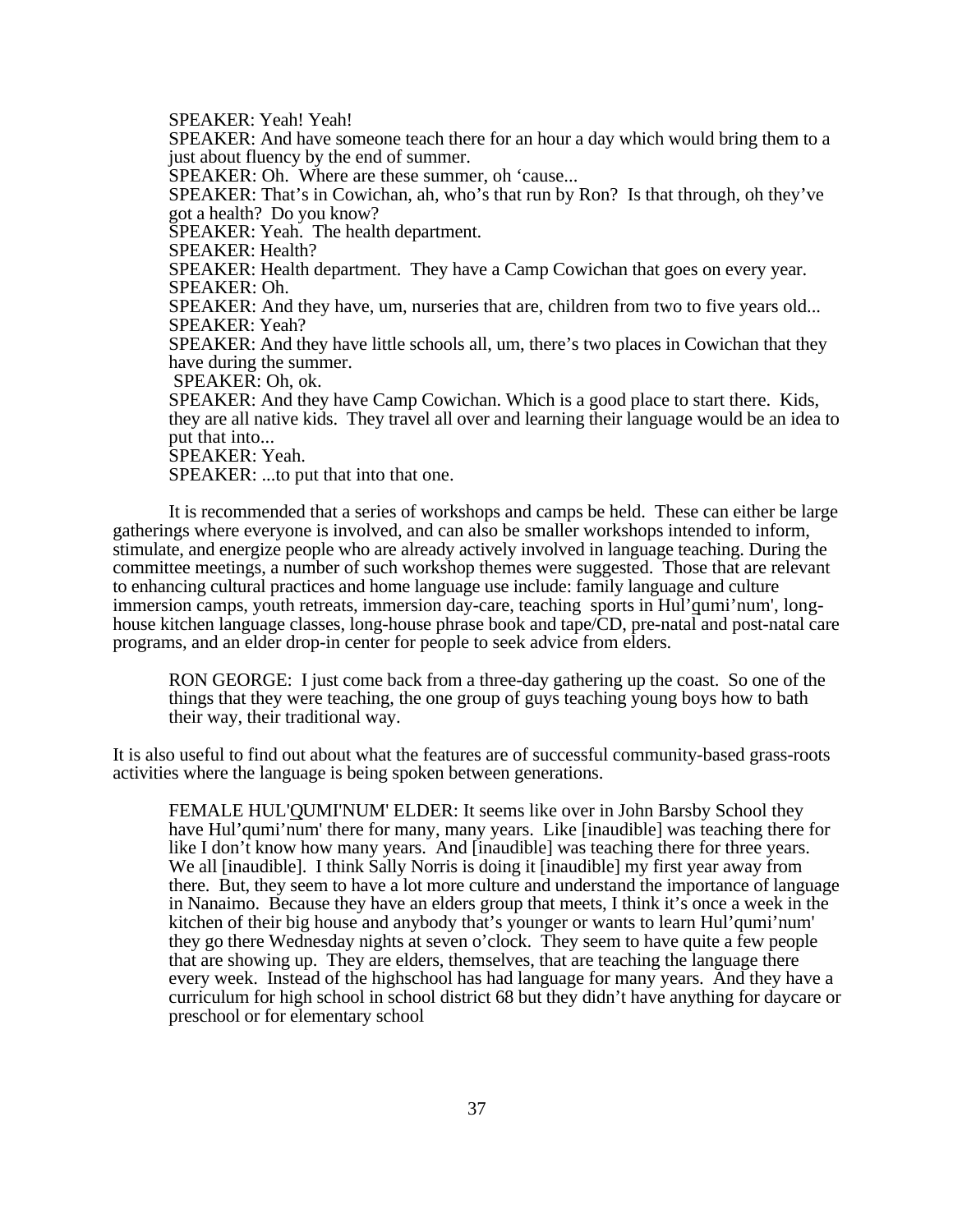### Recommendations

- ➢ Develop phrase books and tapes/CDs for understanding and using Hul'qumi'num' in the long-house, Shaker Church, Catholic Church, funerals
- $\geq$  radio programming: stories; lessons on common phrases around the home; bilingual weather broadcasts, sports-casts, news, and announcements of community events
- $\triangleright$  Hul'qumi'num' family summer camps
- $\geq$  Hul'qumi'num' field trips; learning about harvesting, making spears, repairing things, plants, medicines in Hul'qumi'num'
- $\geq$  elder in residence; provide guidance to youth, be available for field trips, etc.
- ➢ outreach trips for youth, teaching stages of life in Hul'qumi'num'
- $\triangleright$  Hul'qumi'num' sports teams and leagues

## Step 6: Develop Intensive Language Programs for Children

The next step is to dedicate programming to children, who have a natural capacity for learning languages.

Step 6. Develop intensive second-language programs for children, preferably with a component in the schools. When possible, use the endangered language as the language of instruction. (Hinton 2001: 6)

There have been a number of projects to teach Hul'qumi'num to young children both in the school system and in community-based programs.

MABEL MITCHELL: So all this is so natural around our area and they're picking up the language very quickly. Because we have the daycare part is for newborns to four year olds. And then we have the kindergartens being bussed down every afternoon. So I spend all that time with the kindergartens in the afternoon. And we go for walks down the beach and we talk Hul'qumi'num' all that time. And the teacher that comes down with them on the bus from North Oyster school she took up language with the evening classes for two years before she accepted this job. So she knows quite a bit about Hul'qumi'num' too.

However, we have not identified any permanent on-going program for young children. All the programs rely on soft-funds. There seem to be three areas where intensive language programs for children can be developed: daycare centres, public schools, and immersion schools.

## Daycare Centres

In terms of the types of language programs for the children, one elder's dream is to have an immersion daycare.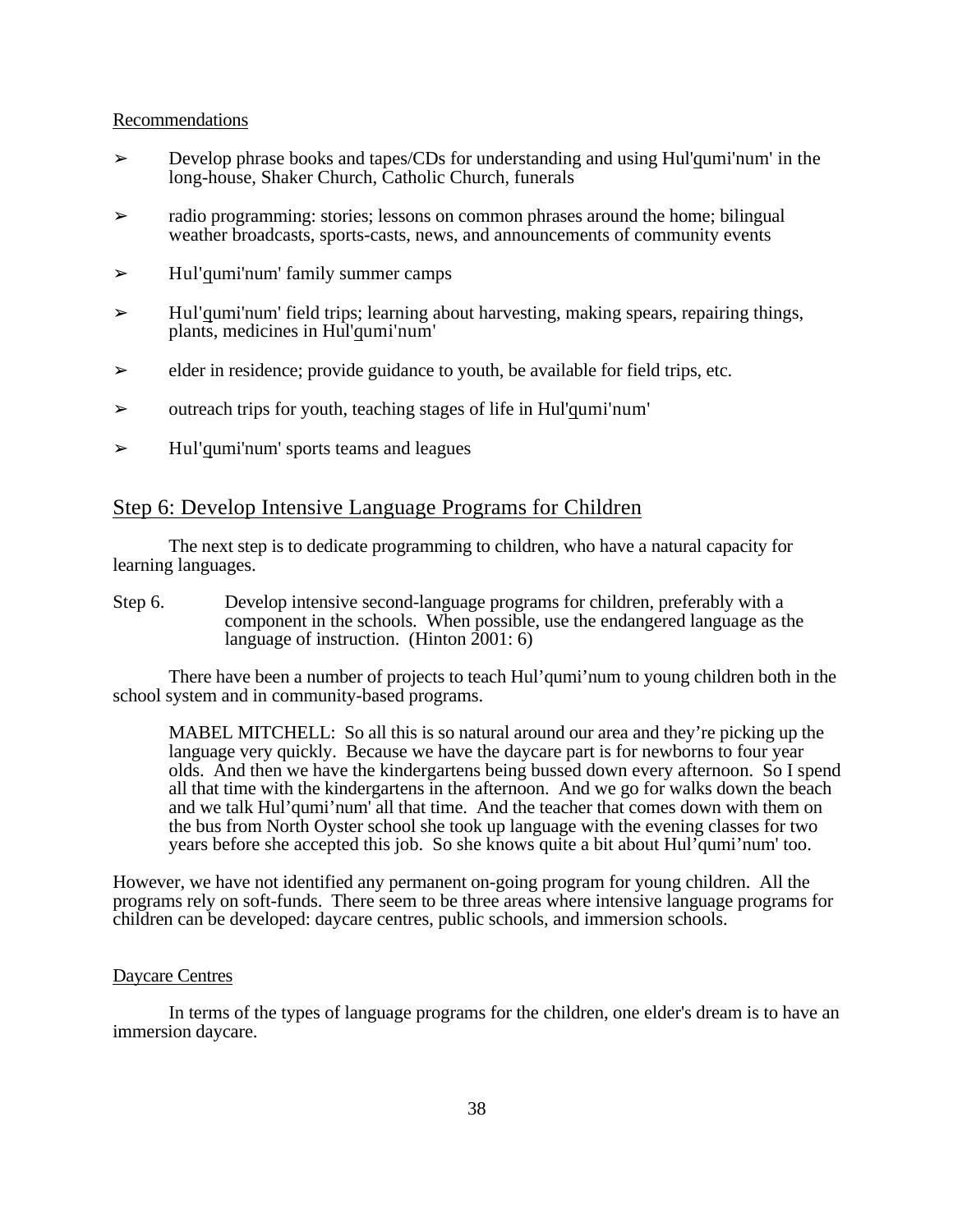FEMALE HUL'QUMI'NUM' ELDER: That's how come I think the daycare is the ideal place to be. You know because we give the kids breakfast. Some of them are there like 7:30 in the morning. We have them right till 3:30. Then they are hearing the language all day long. That's the ideal place for the children to be learning the language.

One of the most famous cases of immersion day care is in New Zealand for the Maori and is called Te Kohanga Reo (language nest). In these language nests, the children are immersed in Maori, with the elders volunteering their time and language abilities, to assist other daycare workers. The elders provide a rich language environment for the children. It is interesting to note that many elders are not very involved with community activities at the moment.

PHILOMENA PAGADUAN: One of the elders reflected on it's such a lonely life for them that they can't switch and reflect on memories and things that happen. And yet when they do get together with somebody then the chatter starts happening. Laughter, it's just too you know enjoyable time. So I can understand that it would really, really long time for the elder that does not speak English. And even family members in the household don't understand or can't...I mean what kind of a life is that. You're in household with your sons and daughters and grandchildren and you are sitting there and Easter was a great big celebration for our elders and Easter just passed what happened to the elders that were really reflecting on times gone by. So it is [inaudible] our elders that are in that stage.

When the survey is being conducted, one question to ask is whether they would be willing to help out at the immersion daycare centres.

One recommendation then, is to develop Hul'qumi'num' immersion day-care centres, incorporating Hul'qumi'num' cultural values, terms, and conditions, modelling the successful practices of the Maori Te Kohanga Reos. King (2001) provides a good starting point for this information. One suggestion based on this reading is that the elders help out in teams of two, in order to avoid getting too tired from being the only person speaking the language. As the day-care workers develop their skills, and can speak with the elders, the number of elders could be reduced.

Another point that has been made throughout the literature is that children in immersion schools learn the language better when there is some meaningful language spoken in the homes as well. Therefore, it is also important that the parents who decide to place their children in immersion day-cares are also learning some Hul'qumi'num' to use at home.

Related to this goal of day-care immersion is to have a special Hul'qumi'num' learning place with many interesting cultural items and pictures and language.

FLORENCE JAMES: Yeah, [inaudible] and have that as the resource place, you know, would be nice. Sto:lo Nation has something similar to that, I think, with a [inaudible] and you go around and you've got the room and you've got, the last part they've got a fish drawn right on the floor in the  $-[...]$  Kids love that. I mean, they lay inside the fish and they measure themselves [inaudible] and all those kinds of things are -- they can relate to. They live by [inaudible] most of our First Nations people.

Indeed, King (2001) states that a feature of the Te Kohanga Reos is that they use traditional Maori materials like flax and wood. This recommendation could be implemented if there is a Hul'qumi'num' Language and Culture Institute or a series of day-cares throughout the region. Even in those daycares where no elder could be found, it may be possible to have children's programming on the radio during some parts of the day or use tapes, talking dictionaries, stories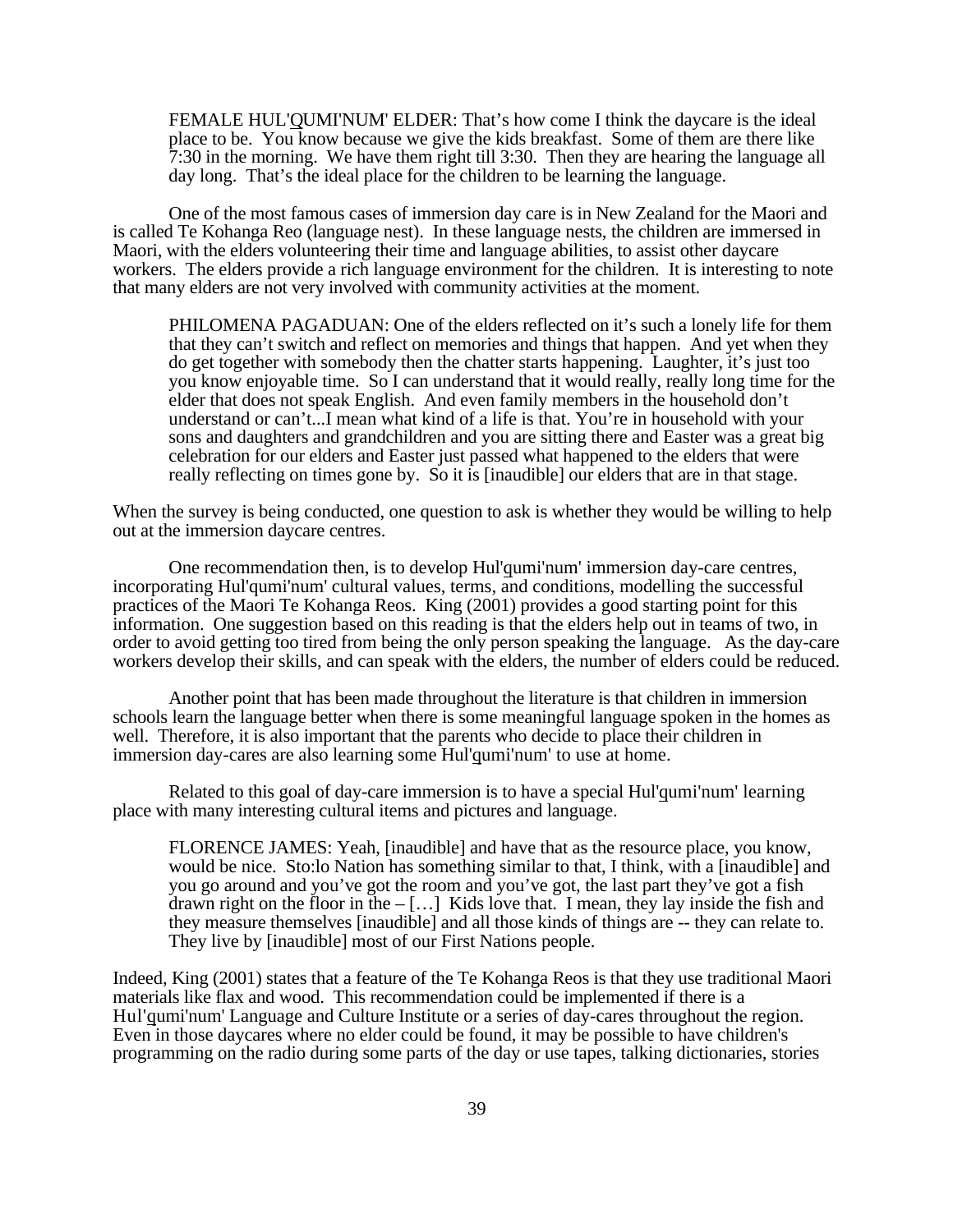and videos that have been designed specifically to teach and engage children.

#### Public Schools

A recurring goal that came up in the committee meetings was to have Hul'qumi'num' taught for much more time in the public schools.

FEMALE HUL'QUMI'NUM' ELDER: They have French a credited course and they have Spanish a credited course, so that would be a long-term goal to have Hul'qumi'num' a credited course. And whatever red tape or loopholes you have to go through to get to that, that's what's probably holds back the Hul'qumi'num' as being -- maybe that would make a difference.

Currently, any language teaching that occurs in elementary school is up to the good will of the teachers. If a school teacher wants to teach Hul'qumi'num' culture and language, they will enlist the help of a Cultural Teaching Assistant (CTA). However, frequently the school teachers move away to another school and so there is no continuity in the Hul'qumi'num' teachings. Furthermore, the amount of time that the language is taught is very difficult to measure, but it ranges from no language to an hour a day at the very very most. This is not enough to produce fluent speakers.

While there currently are no programs for some age groups, the desire to develop further Hul'qumi'num' programs extends to teen-aged students. It is also recognized that teaching to this age should be connected to teaching other important life skills and cultural knowledge, as pointed out during step 5.

FEMALE HUL'QUMI'NUM' ELDER: This is important with our young people, eh? Because they  $-$  if they do that  $-$  I think the high-school students are more easy to teach than the junior secondaries, because they have interest in their own language. So the highschools, there's a different program that goes into for the high-school and the -- which we never got into, was teaching, teaching the program we had. But a development would have to be made that goes into the council. It would be about the tribe, all the things that are done, learning the -- learning to become a councilor and the responsibility of councilors and chiefs and things like that.

King (2001) points out that the need for elementary and high-school instruction of Maori, grew out of the Te Kohanga Reos; as children advanced in their knowledge of the language, the parents wanted to have more Maori education.

MALE HUL'QUMI'NUM' ELDER: I don't know, it's just an idea, if we can look at ways of supporting this program. If we can think of the class and the instructors of -- how would you put it anyway. Like I say, if you came to Cowichan to sport and looking for mentors, I think it would be feasible for those students, especially if they're from Cowichan, to go to the Elders' luncheon, you know, and ask for that mentorship, or request of that mentorship. And there's also an Elders' Advisory Board too that they can go to.

So if it could be taught [inaudible] to ask for that in our language, it would give it that much more strength to it. So that way the word gets out, eh, in what's going on in regards to our language. I know Nanaimo has, you know, they have their Elders group their too.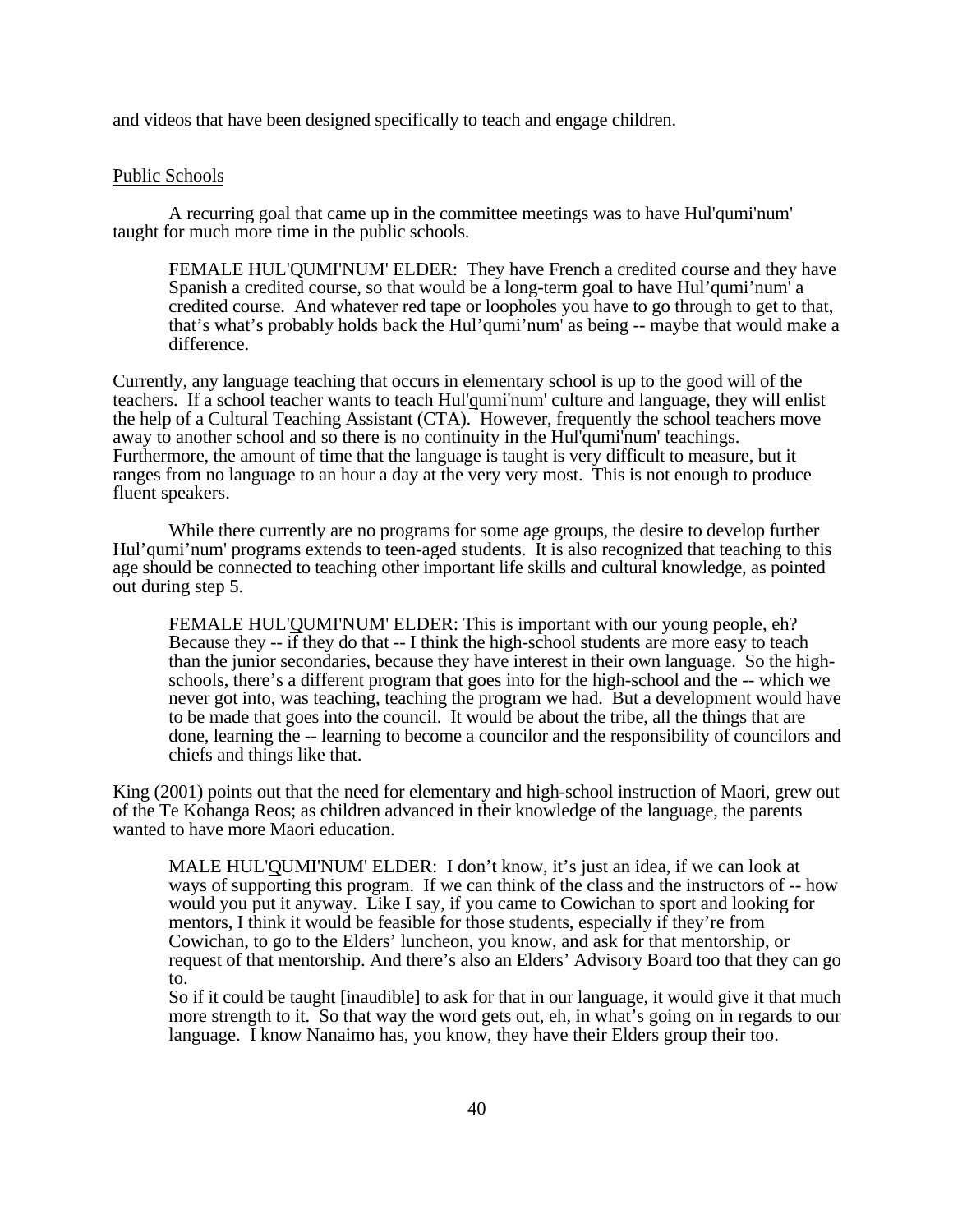Finally, official recognition of a language in the school curriculum has been identified as an important component for reversing language shift. Some of the reasons that have been listed include: religious expression, improving the achievement of children, preventing dropouts, improving children's self-concepts, and possibly preventing some of the tragic loss of youth by self-destructive behaviors (Brandt and Ayoungman 1989: 61).

In order to address the concerns regarding having more language taught in the public schools, a number of communities throughout BC have their language as part of the curriculum, from grades 5-12. A desire for this as a long term goal was expressed in more than one Elder's Language Advisory Committee.

FLORENCE JAMES: I'm afraid...well it is one of the problems. They control the curriculum. And so when we have the control it's like what happens is it becomes...well we should be community based but the students are more interested in it if it is an elective. That way they get marks for it and then they can progress from whatever they start from. […]

The means for doing this was pursued during the summer. While it is an urgent need to have the language in the curriculum, in order for language Integrated Resource Packages (IRPs) to be accepted by the Ministry of Education, the school districts must show that there is a need in the community, and that there are enough qualified and trained teachers to deliver the curriculum. Therefore it was felt that the implementation of Hul'qumi'num' in the curriculum was a mid-range goal for the language, and first requires training teachers. Further details on the IRP process are presented in Appendix F. It is recommended that communities be able to develop their own education curriculum on language and culture and local history, which fits in with Ministry of Education guidelines. This would help address the problem of not enough time allowed to teach the language.

#### Immersion Schools

With band-run schools, more First Nations content can be added to the curriculum. One mid-range or long-term goal would be to have immersion and/or bilingual schools, as are done successfully with other communities like the Navajo.

FEMALE HUL'QUMI'NUM' ELDER: I was just thinking about that, what Arvid was saying. That would really make it something to be teaching our young ones that the public speaking and the botany, that would be all different programs throughout the whole day, make the day curriculum to the Indian language. And then we teach the Indian language and then the next class is botany and the next class is public speaking. That would make it really so it connect with every one of them all in Indian, the whole [inaudible]. That would really make it a good program for Native people, or get them [inaudible] they're able to speak by the end of one season. That would [inaudible]. There's different programs [inaudible].

One factor in successful language renewal is related to finding a good principal with charisma and a vision. For example, in Australia, Mandawuy Yunipinu was the principal of the local Yulnu school, lead singer of the rock band Yothu Yindi, and Australian of the Year in 1993 (Gale 1997). Other inspiring community leaders have been reported for the Maori in New Zealand, the Ainu in Japan, and Chief Dan George for Squamish.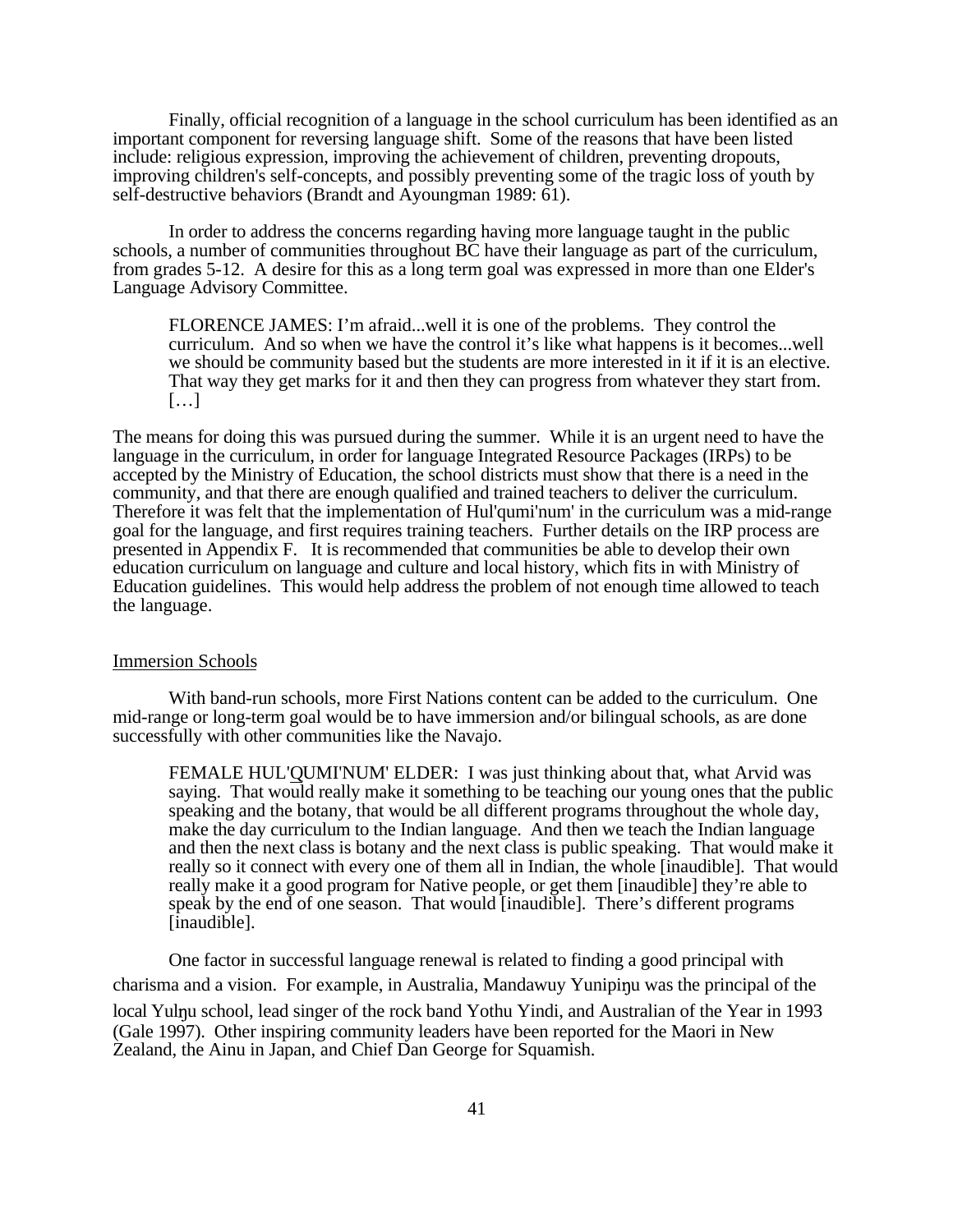### Time Frame

Putting all these ideas and proposals into some time frame, it is recommended that there be an immersion daycare, followed by the development of language courses for subsequent grades, from K-12. It would be best if the language instruction can be made part of the curriculum. The procedure for including the language as a permanent part of the curriculum is to develop an IRP (details are presented in Appendix F,) as it is outlined by the Ministry of Education.

In order to develop intensive language programs, as part of the curriculum and as immersion courses, there are two key needs: qualified instructors and a wide range of curriculum materials. Running day-cares requires certified day-care workers. One way to get this started relatively quickly would be to teach day-care workers how to speak Hul'qumi'num'.

MALE HUL'QUMI'NUM' ELDER: These children are, I'm guessing, three years and five years. They're [inaudible]. Then one of the things we need to do, we talked about childcare, which I take is the real young ones, pre-kindergarten. But one of the things we need to do, we should be looking at, is those everyday caretakers, or whatever they call them, teachers, is increase their Hul'qumi'num' skills where they can share their knowledge with these babies. That's the best place to learn Hul'qumi'num', is when they're very young.

Recommendations for training qualified language teachers were presented in Step 4 (language training for adults). The remainder of this section discusses the types of teaching materials that are currently available and the needs expressed in order to have intensive language courses for children. A listing of the materials collected is presented in Appendix B.

#### Resource Development

An extensive body of language teaching materials has been developed through the auspices of First Nations Representatives and Nanaimo-Ladysmith School District No. 68, The Chemainus First Nation, the Snuneymuxw First Nation, and the Nanoose First Nation (under contract to Donna Gerdts). Of these groups, only Chemainus is in the HTG area. While Lyackson is in SD No. 68, we haven't learned about their resources. There are language teaching materials, a small dictionary, a pronunciation guide, a scoping sequence, home study materials, tapes, videos of elders in Hul'qumi'num', a web-site, and a CD-rom of a talking dictionary.

The teaching materials are designed in a very useful way for teaching languages: there is a model conversation, some new words are introduced, some important grammatical points are made, there are practice drills, and a simple small text at the end. This is an accepted standard model to follow for developing language teaching material. The Stó:lo Shxwelí have developed similar language learning textbooks over the past five years, based on this model. It is possible to purchase these materials from School District 68 for individual use. However, there are some complications in using them in different communities. First, the funds to develop them were from SD No. 68 and it is important to acknowledge this in any use of the materials. Second, there is a different writing system than used by the Cowichan Tribes. This supports the need for a single writing system for the entire language and the need for a language coordinator to oversee developing materials for the entire area. If a revision were undertaken of the existing materials, the importance of this early work should be recognized. At the same time, new materials can be brought in and expanded, feedback from language teachers could be incorporated to improve the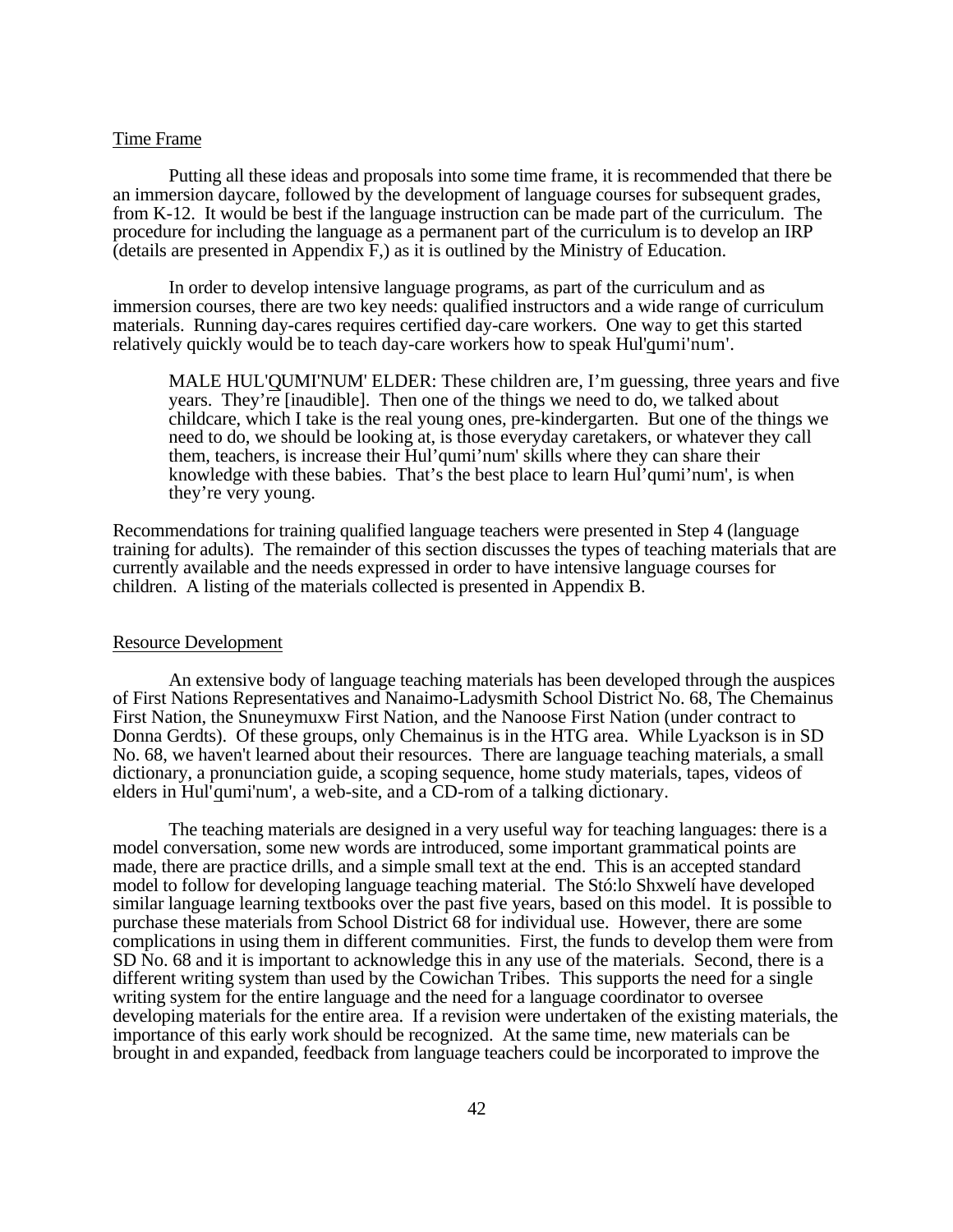success of high-school aged children learning outcomes.

Another extensive body of materials has been developed by the Cowichan Tribes in conjunction with School District 79. The main language teaching positions are Cultural Teaching Assistants (CTAs), rather than full teachers. Teachers who are interested in teaching culture and/or language invite them in to the class to assist. CTA's have access to resources which outline a scoping sequence and content for cultural teachings. There is a series of teaching guides called *Quw'utsun Syuw'entst*, for early primary, late primary and early intermediate, which have been approved by the Elders. These are excellent resources for cultural teachings and contain related vocabulary. However, the focus was not on developing language curriculum materials, and so there are no formal language lessons for these ages. In addition to these primers, there are: some games, songs, three early readers, workbooks, and some very basic language teaching materials. Two books are for Grade 8 Hul'qumi'num' classes, and include basic phrases and pronunciation exercises. Other, more advanced lessons are under development and were used for Hul'qumi'num' 100 at Malaspina College, which is being adapted for use in the public schools. The Cowichan Tribes have also developed a dictionary, as discussed in Step 3. None of these materials is widely available. Some items are still being prepared and double-checked for accuracy.

What is striking is that each area has done a great job of developing an important resource. However, the political boundaries of different school districts divides the areas of expertise and inhibits sharing materials. One suggestion to coordinate the efforts of the different areas is to develop agreements between the school districts to share the materials and acknowledge the expertise of the other area. The materials could then be revised and expanded on in a coordinated way to ensure that the resources are spread evenly throughout the territory. One model that has been extremely successful is the Cree Education Board, which developed from negotiations from the province of Quebec and federal governments (Burnaby, MacKenzie, and Salt 1997). This Board has control over educational funds and decisions and covers many communities in northern Quebec. While it isn't possible to have exactly the same organization and autonomy, due to the difference in First Nations populations there and here, it may serve as a useful reference point in negotiating some autonomy for language instruction in the school districts.

There currently isn't a cohesive plan on how to teach the language and introduce grammatical structures. School District 68 has a scoping sequence for Hul'qumi'num', based on the French curriculum, but this is only for use in that area.

It is recommended that a scoping sequence for the language be designed to encompass all ages, from daycare to high-school. This scoping sequence should be designed to learn Hul'qumi'num' quickly and efficiently. Furthermore, a range of different and fun language materials needs to be developed. One meeting was entirely devoted to setting goals for the language. In that meeting, it came up several times that more materials need to be developed to make learning the language fun for children.

FEMALE HUL'QUMI'NUM' ELDER: I find that that's how they really know the language is through songs. Because I sing a lot of songs at the daycare. Sometimes I just make them up as I go. I change the names from Jack and Jill to Mary and John.

ARVID CHARLIE: So if I can mix my conditions or insertions somewhere. Back to longterm goals in the middle. There needs to be materials that does not seem like training. I'm just going over what's written already. The students need to have some fun learning the language, like a play or games. Could be learning language or our ways. And along with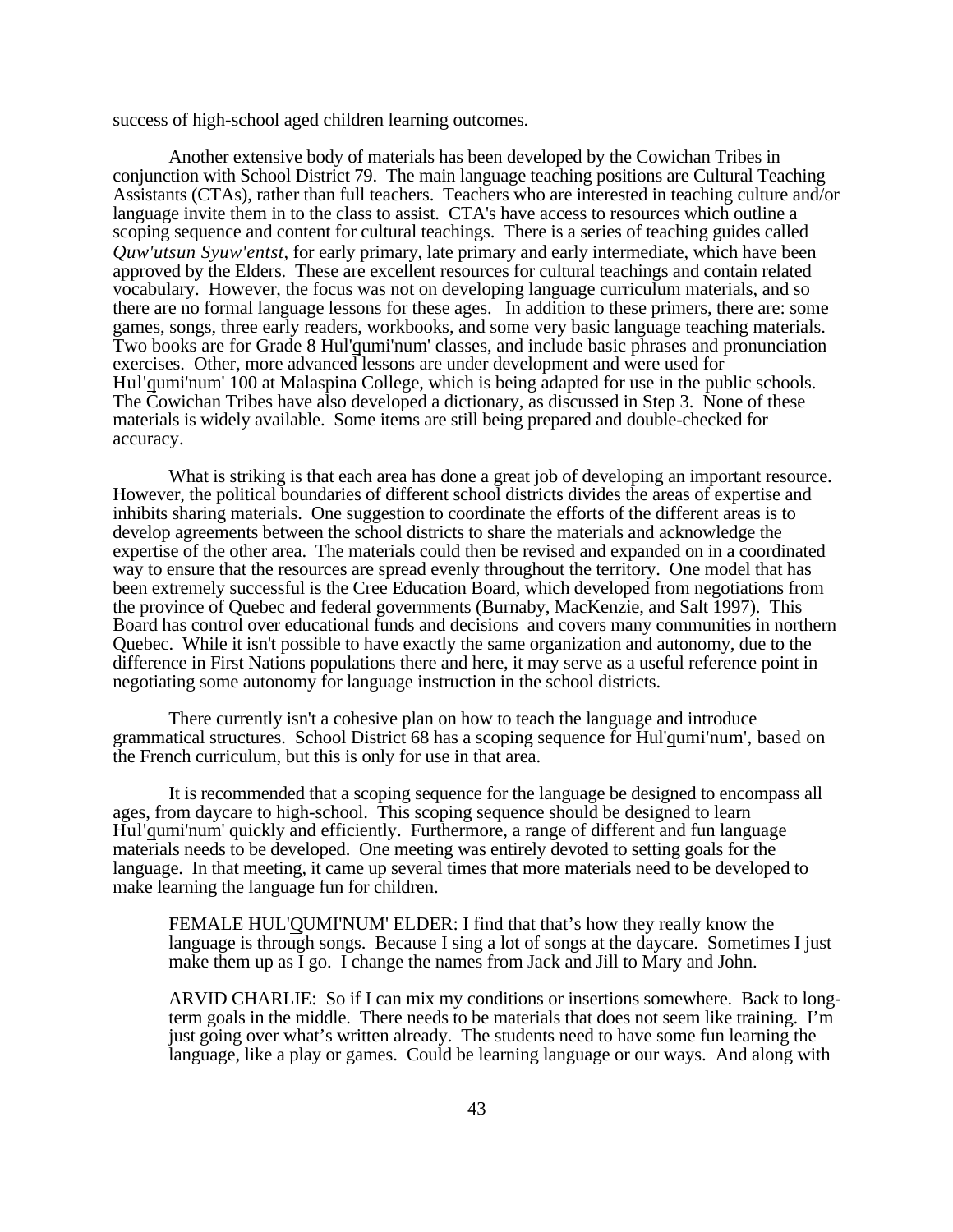that - this is what I'm getting to - there needs to be some kind of acknowledgment or reward or recognition; those three words, or change them around somehow, but there needs to be acknowledgment, reward, recognition. It seems like it's all the same thing but it's not quite. Acknowledgments, rewards, recognition. Okay, that's it for that part.

There is a very strong need to develop more teaching materials, which can be centrally distributed and shared throughout the HTG area.

In addition, it has been observed that high-school students are only motivated at certain ages. One suggestion to make it "cool" to speak Hul'qumi'num' is to combine some of the highschool Hul'qumi'num' language courses with radio programming. It is recommended that there be a block of programming for young people, to play the music that they like, but that the announcements be all bilingual, so only those students who can announce songs and playlists in both English and Hul'qumi'num' can become DJ's.

### Recommendations:

- ➢ immersion day care; elder teams to assist daycare workers
- $\geq$  form a central body to liase and make agreements between school districts and bands to share resources; delegate different areas as having specializations (e.g. high-school curriculum and scoping sequences — Nanaimo-Ladysmith; elementary curriculum, dictionaries — Cowichan Valley; stories — all three school districts)
- $\geq$  Hul'qumi'num' as an elective for all high-school students grades 8-12, eventually building up to curriculum K-12, finally to a full-immersion school
- ➢ after-school program for Hul'qumi'num' language: primary and elementary school children
- ➢ develop songs, games, puppet shows, children's books, for daycares
- $\triangleright$  collect all materials from all school districts; expand/revise existing teaching materials for high-school electives
- $\geq$  immersion school with lots of hands on and interactive materials
- ➢ radio programming: language lessons, children's songs, children's stories, follow along books; youth music programming
- $\triangleright$  train daycare workers to speak Hul'qumi'num'

## Step 7: Use Language at Home - Develop Classes and Support Groups

A key step to regaining intergenerational communication is to speak the language at home.

Step 7. Use the language at home as the primary language of communication, so that it becomes the first language of young children. Develop classes and support groups for parents to assist them in the transition. (Hinton 2001: 6)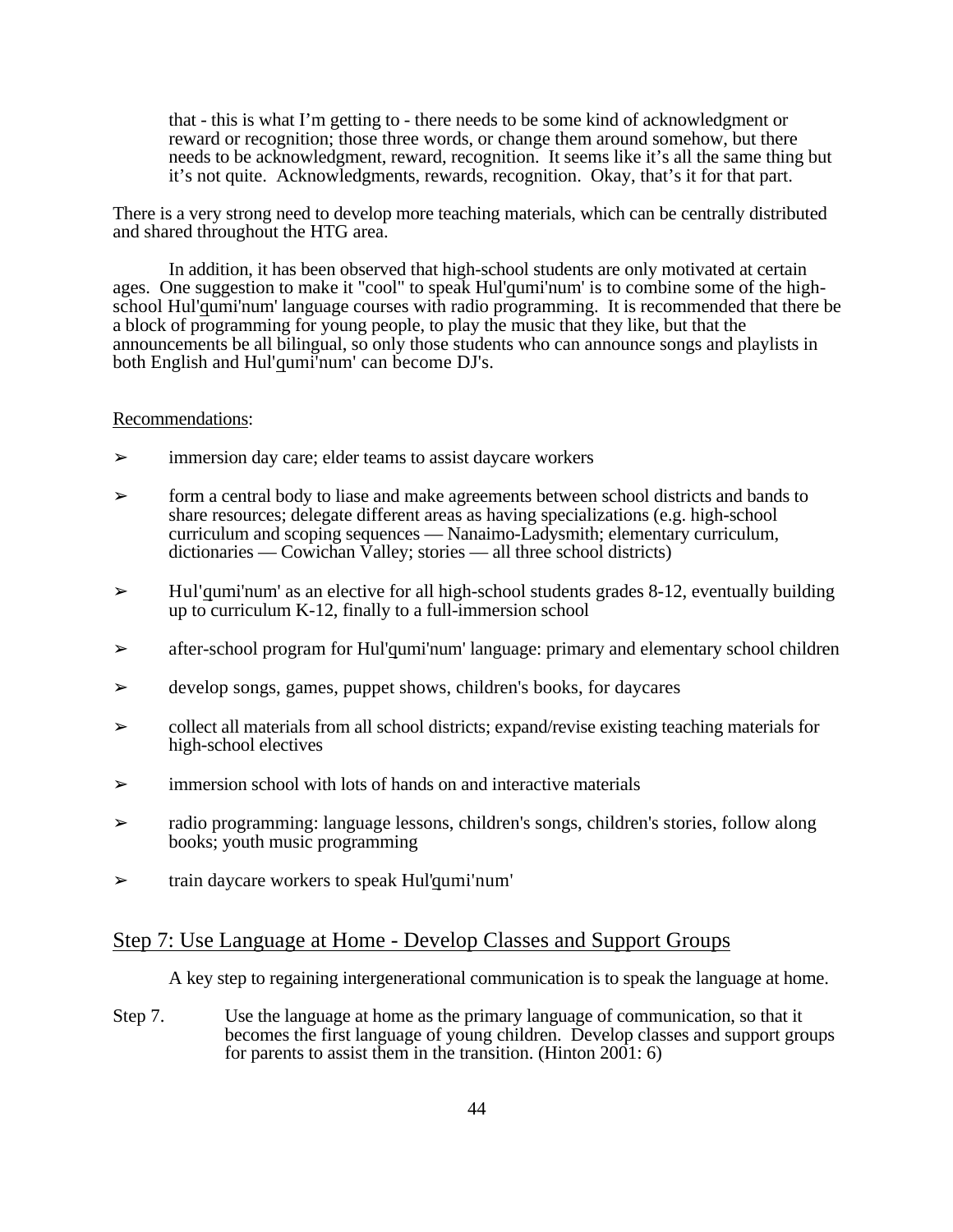Speaking the language at home is important for several reasons. First, children learn languages easily and effortlessly, as long as they are exposed to rich communicative language at home.

FEMALE HUL'QUMI'NUM' ELDER: I think the language we've got at home...used at home more than, you know, we have to try and take care of kids and teach them, as young as they are, the Indian words that they can, you know, grasp and start to understand you. I think if you are around people that speak Indian language they will...they grasp it. You don't have to teach your children like a baby how to speak. They learn from listening to others. You know he's speaking Indian all of the time, every time, you know, no English words they grasp it. I think from a very young age is the time to start training them to learn how to speak at home. That's where I teach. [inaudible] class where things really imagine 9 to 5 with [inaudible] and at that time they pointed out that a four year old you know [inaudible] by ages, by the time they are eight or ten they raised. They are just a sponge and they're just speaking all of the words that are there.

Second, as was noted in Step 6, simply having an immersion program will not guarantee fluent speakers. Research on successful immersion programs (language nests in Maori, Quebec immersion) emphasizes that it is important that the language is also spoken or heard at home. Therefore it is important to have a parent-language component to any immersion program.

Thoughts on why the language might not be spoken at home and some remedies to the situation have also been shared at the meetings.

FEMALE HUL'QUMI'NUM' ELDER: [...] Can you imagine them with Hul'qumi'num'. It's zero seconds minus. So I think until families start restructuring or...then maybe there might be some...then of course you'll get your self esteem back, your pride. Until that, we will get to be [inaudible] I don't know that [inaudible] wants to be they will have pride in their Hul'qumi'num'. Now that they don't have that within their own families.

One related planning activity that has been described for Ireland by Fishman (1991) is to have a number of neighbourhoods where fluent speakers can live close to immersion schools, to provide a rich linguistic environment. This might be a good way to get the language spoken in the homes more. At least one step towards this would be to have the immersion school close to the families who are interested in becoming bilingual.

In terms of other ways of hearing the language at home, if there is a Hul'qumi'num' language radio station, then even if the parents are not able to communicate in Hul'qumi'num', the children can hear more language spoken at home. In fact Cotter (2001) notes that Irish-language radio fulfills that role for students who are in Irish immersion schools. In New Zealand, the federal government supported the development and delivery of 23 tribal radio stations, with broadcasts in both Maori and English (King 2001: 121). Hale (2001) also discusses the successful use of radio and television broadcasts in several remote Australian communities. Also, there have been a number of new First Nations language radio stations in major urban areas across Canada, attesting to the value of and need for radio in uniting people and providing rich linguistic and cultural programming. Language renewal is about social movements; radio stations are often cited as important factors in social movements and in developing social cohesion. A community-based Hul'qumi'num' radio station would allow the language to live in communities, to touch elders and youth, to inform people of important events, to educate about the language, to document important components of the language (such as conversations in phone-in talk shows), to showcase exciting artistic developments of the language, and to evolve with the needs of the community.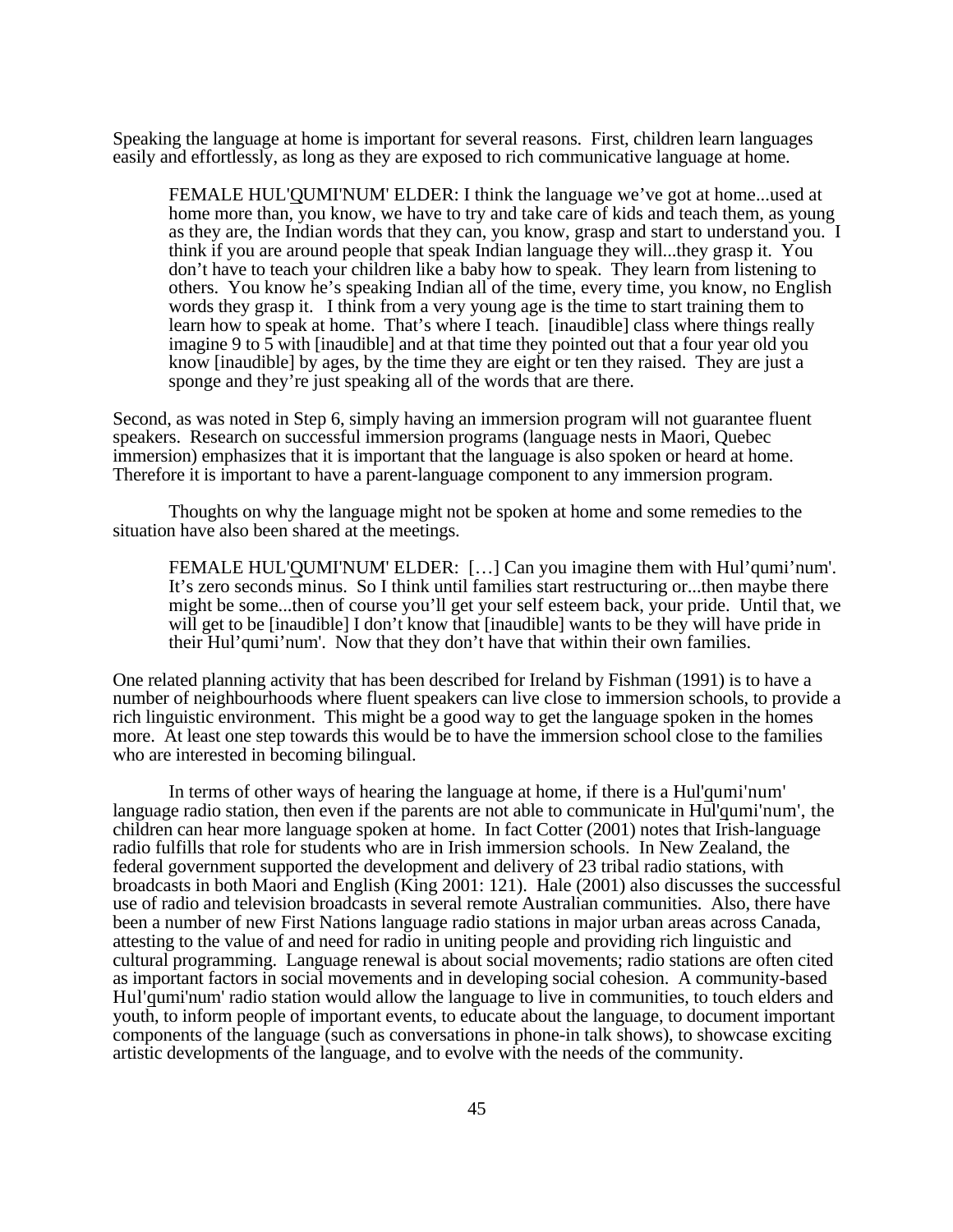It is recommended that the government provide the necessary funds, training, licensing and initial infrastructure to set up a Hul'qumi'num' language radio station for the Hul'qumi'num' speaking area.

One vision is that fluency for children can be a key to reversing language shift in the home.

FLORENCE JAMES: My parents learned how to speak English through us coming home from school. That is how they learnt how to speak English because they never went to school. They learned English through us and that's what I think that's going to happen here. I think all the parents are going to learn Hul'qumi'num' from the children.

ARVID CHARLIE: Just one further to the children coming home and teaching their parents and uncles and aunts how to speak Hul'qumi'num'. There's another thing. The kids that come to visit my mom's place, children from all over come to my mom's, both my nephews, and my brothers and their gang, and a lot of them go home and they sort of teach their family on how to eat Indian food. [Inaudible].

In a similar vein, Virginia Beavert, a Sahaptian elder who teaches her language, has adult students teach their children the language, as their homework assignment. This home-based language teaching could be extended to all ages of people studying Hul'qumi'num' and can show-cased at the end of the year in a week-end festival of activities.

### Recommendations

- $\geq$  develop support groups for language use in homes; for example, people learning Hul'qumi'num' have homework projects to teach family; festivals to celebrate
- ➢ federally supported community-based radio station for Hul'qumi'num' language; federal government sets up infrastructure, guides in licensing, provides initial start-up funds
- $\geq$  start designating some streets or neighbourhoods as Hul'qumi'num' zones; where fluent speakers live and people try and speak the language more within the community; have families that speak or are learning Hul'qumi'num' live close to each other

## Step 8: Expand use of Language into Broader Domains in the Community

In addition to having the language spoken at home, having it spoken in the broader community is a significant step in reversing language shift.

Step 8. Expand the use of the indigenous language into broader local domains, including community government, media, local commerce, and so on. (Hinton 2001: 6)

The domains above have all been mentioned in the Elders' Language Revitalization Committee as goals for increased language usage.

RON GEORGE: So the other part I really wanted to touch up on is, you know, many times we talk about the programs and the resources and that for schooling, but we really need to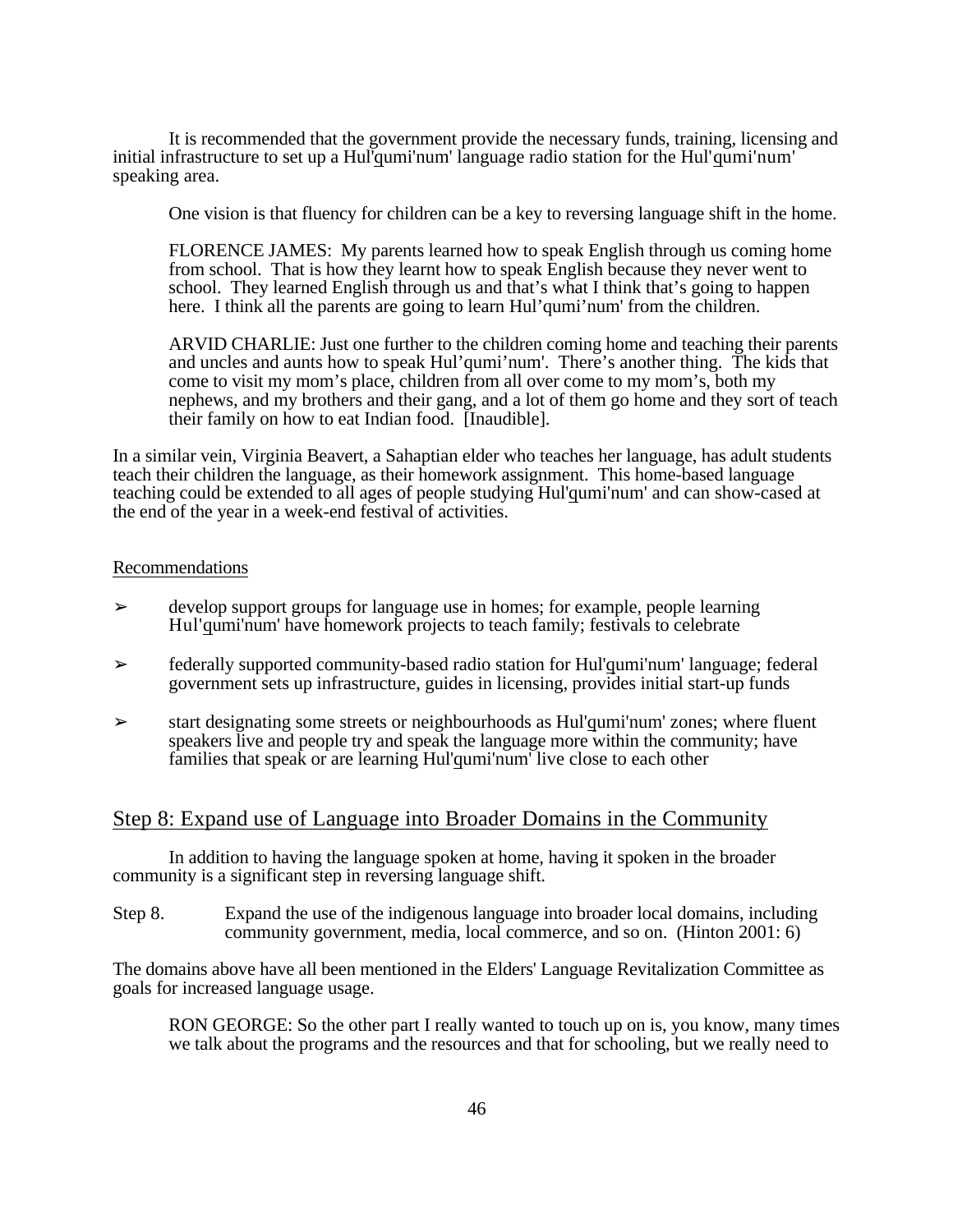hit our community. You know, that's where we need the motivation, you know, is to wake up our people. You know, we have so much interest in a general meeting, they talk about, you know, bang, bang, they're knocking on the table and everything, we need language and all of that. And so when the time comes, those people aren't there, you know. So we need something there to really wake them up, to motivate them. So that could be a short-term or a long-term [inaudible].

And the other one that we really wanted is to, you know, just this community alone has been here for so many generations that we should be telling the city here, you know, we're having First Nations Hul'qumi'num' language and so it should be a whole part of the community, this whole Cowichan Valley. And so we need to have all of our leadership, you know, in with that, eh, into getting that moving.

The Hul'qumi'num' Language radio station would be one means of extending the language to the larger community and is a clear example of the extension of the language into wider communitybased media. The language would be part of the whole Cowichan Valley if it were broadcast via the radio.

One domain that the community has control over is band-run administrative offices.

FEMALE HUL'QUMI'NUM' ELDER: [inaudible] Another area that needs tending to is the workers at all the complexes [inaudible]. People, they should be answering the phones [inaudible]. They should have people in there. I don't know how...you know it's going to take the managers of all of these places to start enforcing that. If that's not done, why are we telling our kids to learn when the adults aren't even doing anything. So a lot of these areas have all Natives in there and you don't ever hear [...]

One way to address this issue is to develop courses using business language. If the radio station had a half-hour language lesson block Monday to Friday at a designated time, people who work in offices could tune the radio and learn some phrases via radio lessons.

In terms of level of commitment to language use, official recognition of the language is seen as a factor in reversing language shift.

HUL'QUMI'NUM' ELDER: To have the six chiefs as the Hul'qumi'num' Treaty and see them forming or coming up with the, whether it's the law, an agreement with the district, and so that gives it more power of what we're doing and striving for.

PHILOMENA PAGADUAN: But we need to make the managers know the value of Hul'qumi'num' and of the culture. And how do you do that when a person hasn't lived the culture.  $[\dots]$  So how do you undo the wrong, if "undo the wrong" be the term I use. So unless the managers and chief and council know the seriousness of it, we can't really - until they help us move along, we're not going to move unless they're aware of that.

RCAP (1996, Part 3: 618) recommends adopting the aboriginal language as an official language for different bands.

RON GEORGE: And I like that idea about all the tribes coming together and then having one declaration. I think that should be just a big enough place to be able to go to that and looking at all the chiefs and the councils and all of the communities that this is our vision, this is our law. And it's going to be law for everyone in these communities. And it could be done, you know, in our traditional way that this is what they're going to be doing and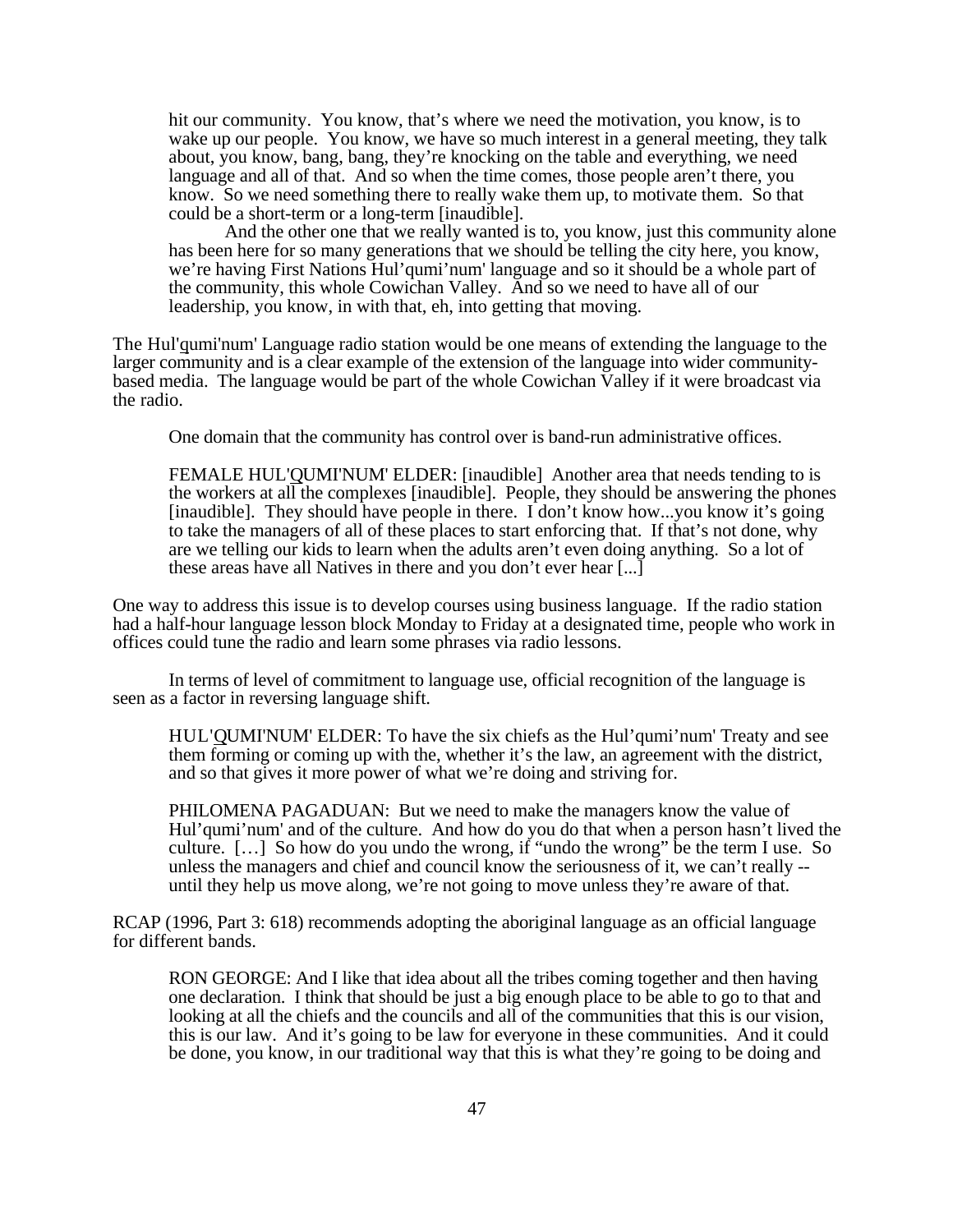we're standing by it, and we want everybody else to stand by that too. Amen.

It is likewise recommended here that all six nations give the Hul'qumi'num' language official status, by adopting a beautifully stated vision statement about the importance of retaining, renewing, and keeping the language alive. A sample draft of this vision statement has been made by the language revitalization committee in one of the meetings, and is included in Appendix D.

Also, a desire to have more media developed in the language has been expressed. By combining the language with the activities that youth enjoy, it may be possible to extend the language into wider usage.

FEMALE HUL'QUMI'NUM' ELDER: I think if there was enough money that there should be a video done. Like, it was so kind of interesting [inaudible] nature walk through - like, it had different themes for every little thing. Like that poem. And then the whole video game in Hul'qumi'num', and then like could read at the bottom; how some child has like English on the bottom. I think that could be one way. Just different themes, [inaudible].

Television and video are also means of reaching communities using modern media. APTN would be a great venue for some programming. As noted in a preceding quote above, one can also envision that there could be regional television that has a block of local language programming, like the New VI: there are often funds that become available to develop local programming that is of value and interest to the community. Language-learning televsion series have been developed for Spanish; it may be possible for some project to develop a similar series for Hul'qumi'num'.

In addition to the idea above, Fishman (1991) describes a number of activities that have been done in Ireland to promote the use of the language with youth, families, neighbourhoods and communities. Some of these include: week-end festivals with activities in the language and annual contests to celebrate the towns that have made the most progress in using the language (any aspects of daily life with different categories based on size of population). It is therefore recommended that some community festivities be developed to encourage and promote the use of the language in new domains. The details of these activities would be determined by committees and community meetings to ensure that they are culturally appropriate for young and old.

### Recommendations

- $\geq$  Have the Hul'qumi'num' language declared an official language of the territory
- $\geq$  All people employed in band offices should be speaking and/or learning the language. Set up a program to teach a word/phrase a day; set aside time each day
- $\triangleright$  band-run business are bilingual; some examples are restaurant has bilingual menus, gasstation has bilingual signs; workers learn some Hul'qumi'num'
- ➢ each community has an annual week-end Hul'qumi'num' festival, involving traditional music and entertainment, sports events, plays, poetry contests, quiz shows, slide and film presentations, talent contests, all in Hul'qumi'num' at various different levels
- $\triangleright$  Have signs in Hul'qumi'num' road signs, stop signs in neighbourhoods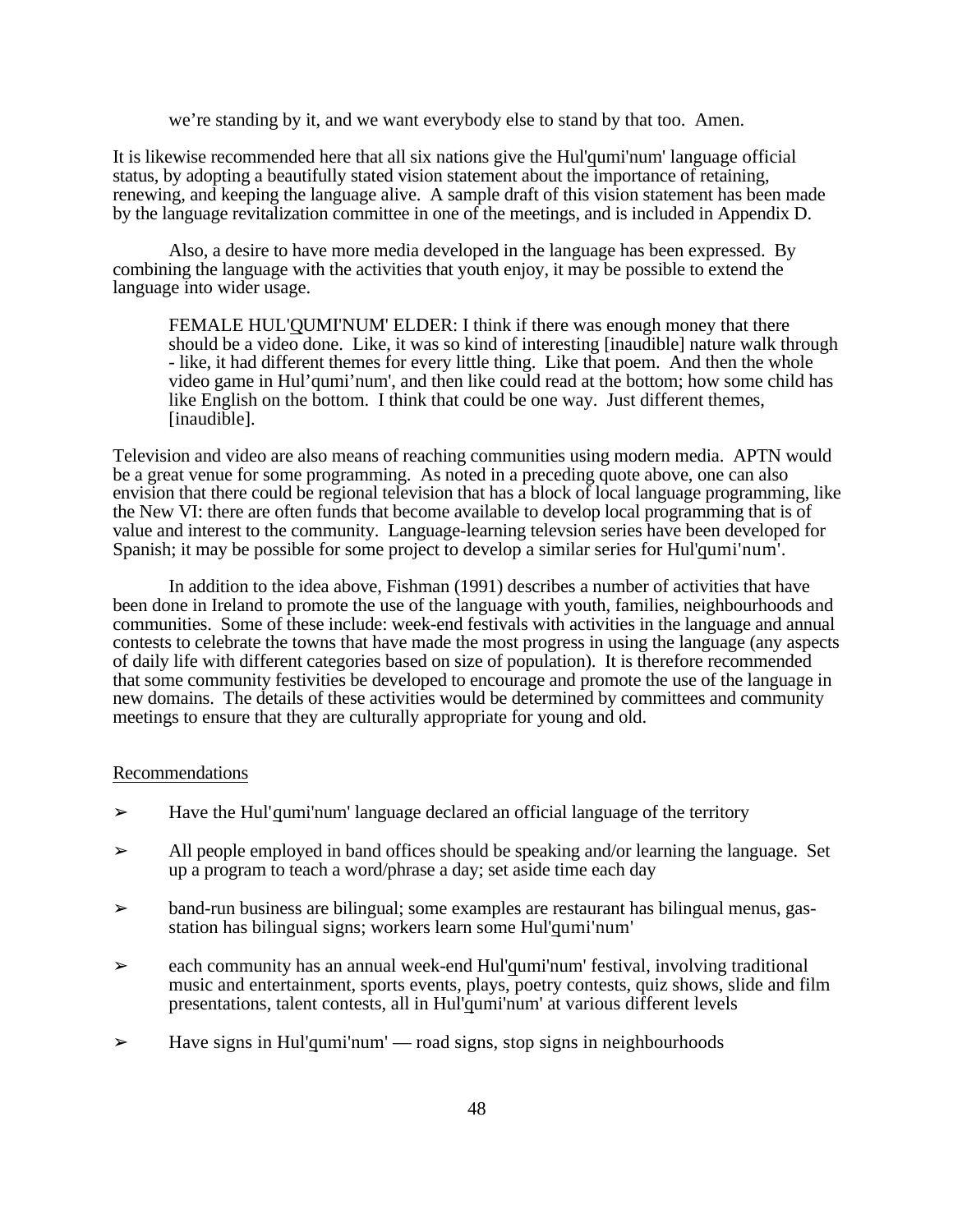$\geq$  Hul'qumi'num' language materials in parks and other publicly (i.e. government) funded, culturally appropriate areas. This includes interpretive materials in national and provincial parks and museums.

## Step 9: Expand the Language Use to Regional or National Media and Government

The final step in RLS involves usage at the largest social scale, in the media, by the government, etc.

Step 9. Where possible, expand the language domains outside to promote the language as one of wider communication, regional or national government and so on […]. (Hinton 2001: 6)

The goal of wider community and regional level usage of Hul'qumi'num' was discussed in Step 8. The wording of Step 9 calls into question issues of identity and nationhood. If the term "national" is interpreted in a euro-centric perspective, the chances are remote that any indigenous language of British Columbia will attain step 9. The greatest linguistic diversity in Canada is found in British Columbia, which is home to half the number of languages in the country, belonging to 7 distinct language families. It would be nearly impossible for any indigenous language to have the same status as English, or even French. Nonetheless, government should recognize the status of Hul'qumi'num' as one of the founding indigenous languages of Canada that is not equivalent to languages covered by the official multiculturalism policies; its special status should be recognized and affirmed in the treaty.

If the term "national" is interpreted as it is within treaty negotiations, and equated with autonomy and self-government, then the attainment of step 9 is a clear goal. The current treaty negotiations position Hul'qumi'num' speaking people in a 'nation-to-nation' relationship with the state. Language has been identified as an important topic for negotiation in the Agreement-in-Principle of the Treaty Group. It is very important that the status and importance of Hul'qumi'num be recognized and affirmed through treaty negotiations, and that it will form an important part of the future nationhood of the Hul'qumi'num'.

In a great deal of research on language renewal planning, there is recognition of the role of "status planning" - improving the status of the language helps in renewal efforts (Brandt and Ayoungman 1989; Hinton 2001.b). If a language is given official status, being officially recognized is a way to recognize the value of the language in the community at large. Canadians as a whole should be aware of and value the rich linguistic heritage that surrounds them and is tied to the land and culture of its people. While the colonial languages are used as a medium of communication, there is a rich history, heritage, and knowledge in Hul'qumi'num' that cannot be found in any other language.

From the work being done at the treaty table, there are three recommendations. The first has been mentioned above: the government should recognize Hul'qumi'num' as on of the founding languages of Canada. The second is that the federal and provincial governments recognize that colonial policies led to the imminent loss of the Hul'qumi'num' language and that some effort of reconciliation be made that provides stable funding. This should be linked to treaty. The third is that government should reverse the direction of its colonial history by committing in treaty to recognizing Hul'qumi'num' law-making authority around language issues, and to jointly, through mechanisms defined in the treaty, develop systems of providing for language education in the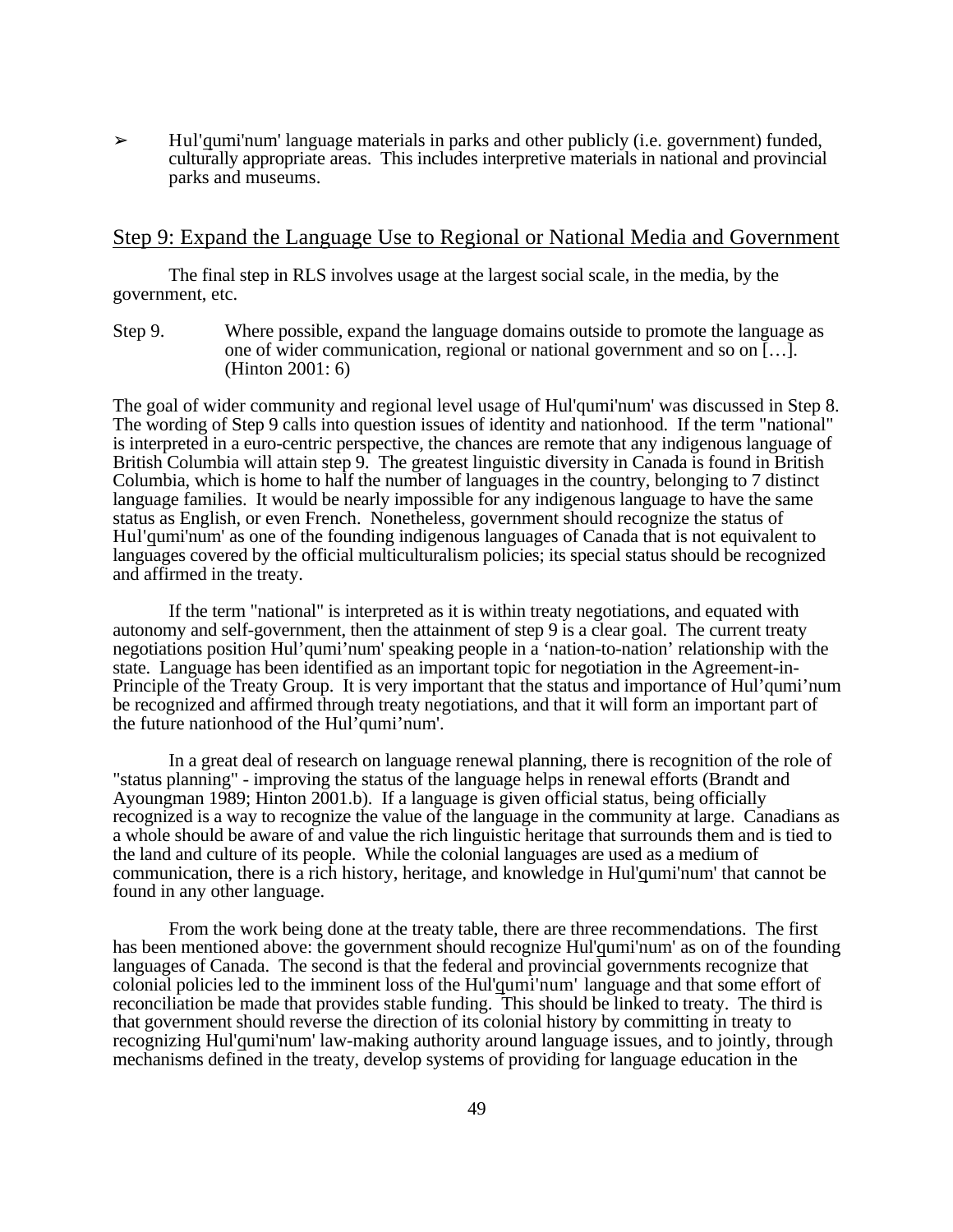school system that meet the objectives of government in providing a proper education and Hul'qumi'num' of keeping the language alive and vibrant. Just as government has a responsibility in terms of negotiating compensation for land and resources, so too it should assist in compensating for the loss of one of humankind's most precious gifts: a beautiful and rare language.

## Recommendations

- ➢ government recognizes Hul'qumi'num' as a founding indigenous language of Canada, with its own special status that is recognized and affirmed in the treaty
- $\geq$  government recognizes their role in the imminent loss of the Hul'qumi'num' language
- $\geq$  government assists in reversing the loss by recognizing Hul'qumi'num' law-making authority around language issues, and to assist in developing systems for providing language education in schools

## Summary

A great deal of work has been done by many dedicated individuals to create many diverse Hul'qumi'num'-speaking activities. One can see how Fishman's (1991) proposal works: language shift can be reversed with more activities at advanced stages. However, one can also see that there are many plans yet to be implemented.

Each stage has a number of recommended actions to take, which are presented in this strategic plan. In further planning and implementing actions, communities should set their own priorities and determine what will work for them. Languages belong to communities and it is the hard work and dedication of community members that will ultimately be the cause of renewing Hul'qumi'num'.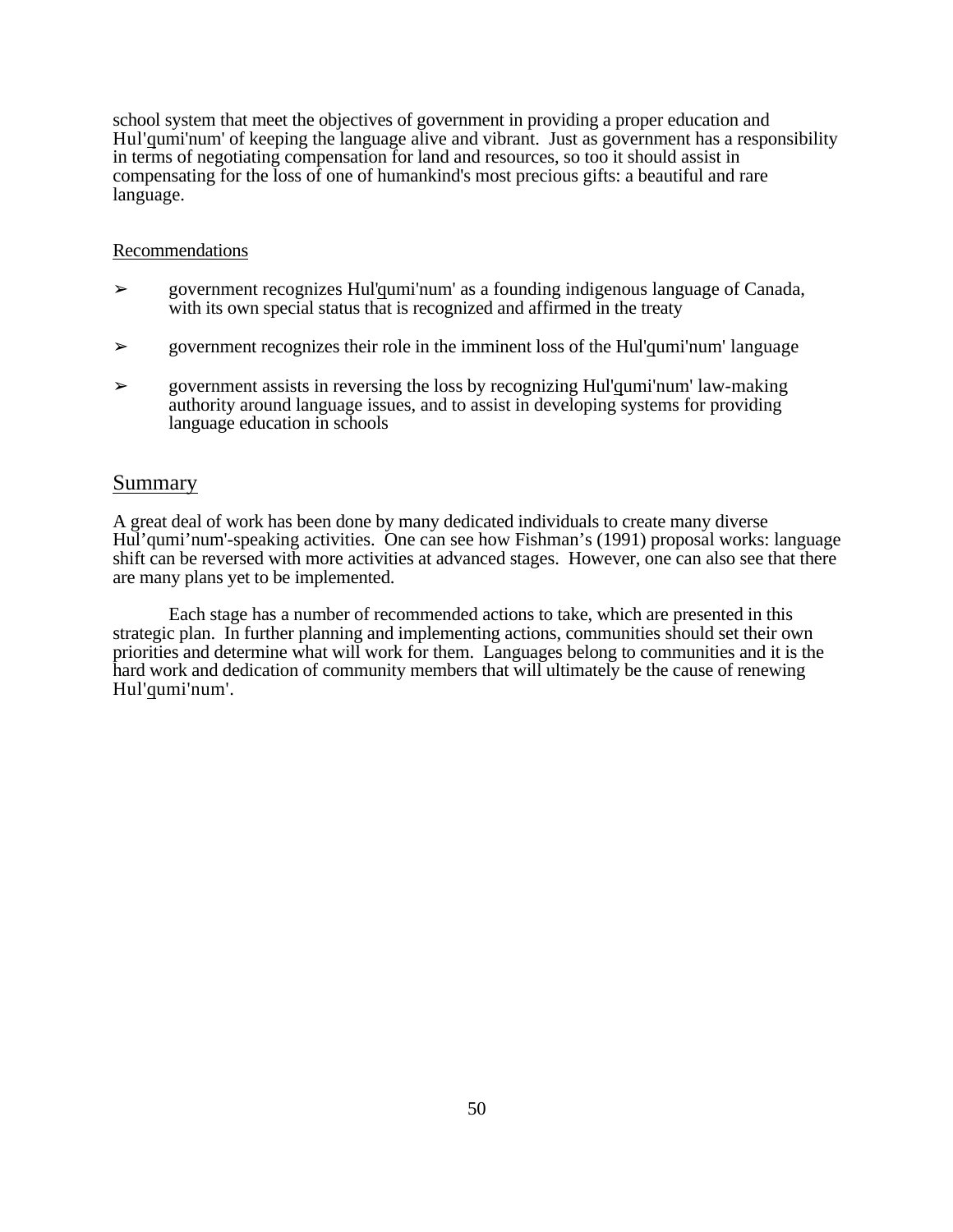## **Activities**

This section discusses the activities that were conducted in terms of making progress to meet the five goals of the planning activity.

1) hire staff and clarify details of project goals and objectives

An Elders Language Revitalization Committee was formed with the goal to find representation from each of the six communities. Greater representation was found from Cowichan Tribes, and no member was found for Lake Cowichan or Lyackson. The committee met eleven times and was an integral component to the project. The general topics of these meetings is described in the next section.

A job ad for a research assistant was developed by Brian Thom and Suzanne Urbanczyk and distributed to places through the University of Victoria and a Hul'qumi'num' language class held at Malaspina College in Duncan. Interviews were held in April and Joanne Charlie was hired to be the research assistant. Her primary task was to create an annotated bibliography of material on language revitalization. She also assisted in finding resource materials on the language and interviewing people. As well, she proof-read and edited some of the transcripts of the Elders Language Revitalization Committee meetings.

2) review and assess literature on successful language revitalization strategies

An initial review of the literature on language revitalization was begun by Suzanne Urbanczyk. This research was later followed up by Joanne Charlie. Most work was conducted at the University of Victoria library. However, it quickly became apparent that there is a large amount of material available on the internet. In particular, the proceedings of the annual *Stabilizing Indigenous Languages Symposium* are all available on the internet. We assume that this is to make the resources as widely available as possible.

An annotated bibliography was created by Joanne Charlie. This is included as an appendix to this report. The readings are organized by sub-headings, and are ordered alphabetically within each sub-heading. A copy will be kept in the HTG office. This separate copy is structured differently than the one here, with one reference per page, so that if more materials are read, annotations can be added. Copies of all literature reviewed is in a file in the HTG office.

3) compile opinions from university and community-based Hul'qumi'num' experts on revitalization for Island Halkomelem

A great source of opinions on revitalizing Hul'qumi'num' was the Elders Language Revitalization Committee. We asked many questions during these meetings, and also were given lots of feedback on ideas when they were presented at these meetings.

In addition, a number of people involved in studying and teaching Hul'qumi'num' were interviewed by Suzanne Urbanczyk and/or Joanne Charlie. The list of people interviewed and their affiliations is listed in Appendix B (alphabetic order by affiliation). Only one formal interview was recorded, while some interviews were less formal. Notes were always taken during these meetings. We attempted to ask the same sorts of questions, with an interview sheet containing six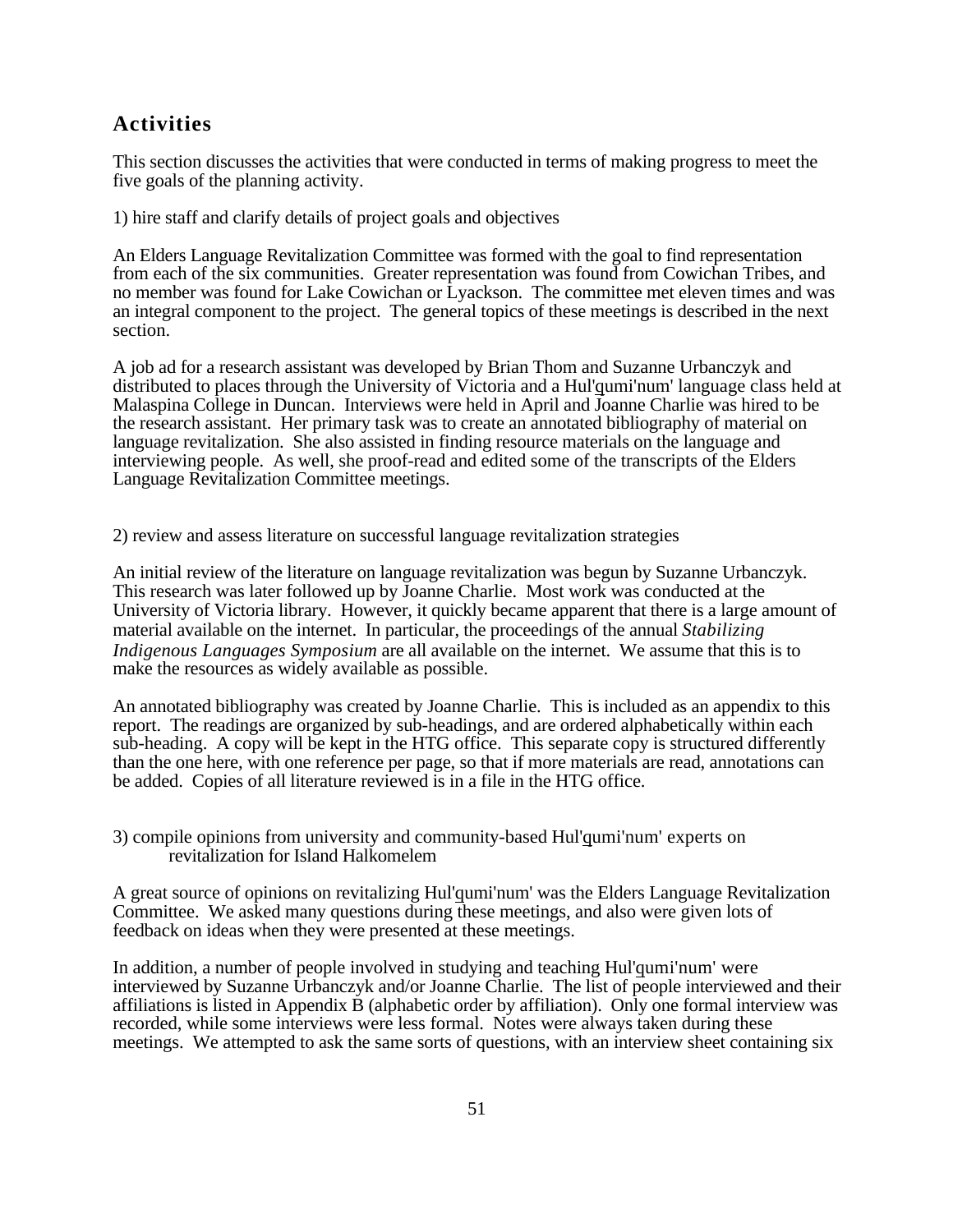general questions. However, often the nature of the interview and the role of the interviewee in the community made for a more fluid interview than dictated by a set of standard questions. As much as possible, all opinions expressed were incorporated into this report in the section detailing the strategic plan.

4) review Hul'qumi'num' language instructuion/resource material currently avialable and assess future needs

Some progress has been made to compile all existing programs and resources for Island Hul'qumi'num'. We made repeated requests to all communities to obtain copies of their language resource materials for the purposes of this study. In doing so we discovered that some areas do not have any language programs or resources at all.

A listing of the materials which are known to exist and those which have been acquired by HTG is presented in Appendix B. Some of the limitations on the acquisition of this material include: some materials are still in draft stage, some are not available for wider distribution, and many materials are home-made and so are not widely available. Also, we discovered that there are several informal language programs that are on-going in peoples homes. We didn't document these, but believe that there might be many more informal instructions going on.

In terms of the language programs we found that in general all the language programs are sporadic. They depend on the good-will of teachers, day-cares, and funding agencies. There are no official permanent on-going language programs at all in the area. Some areas are richer than others, with several different types of programs, while some areas don't have any language programs at all. A more detailed description of these programs is presented in a following section.

5) develop strategic plan based on above assessments for language revitalization

The development of the plan came through compiling research and seeking opinions of people involved with the project. At several stages, direction was given from the Elders Language Revitalization Committee on avenues to pursue to gather information. Also, at various stages the primary investigator would present ideas to the committee and get feedback.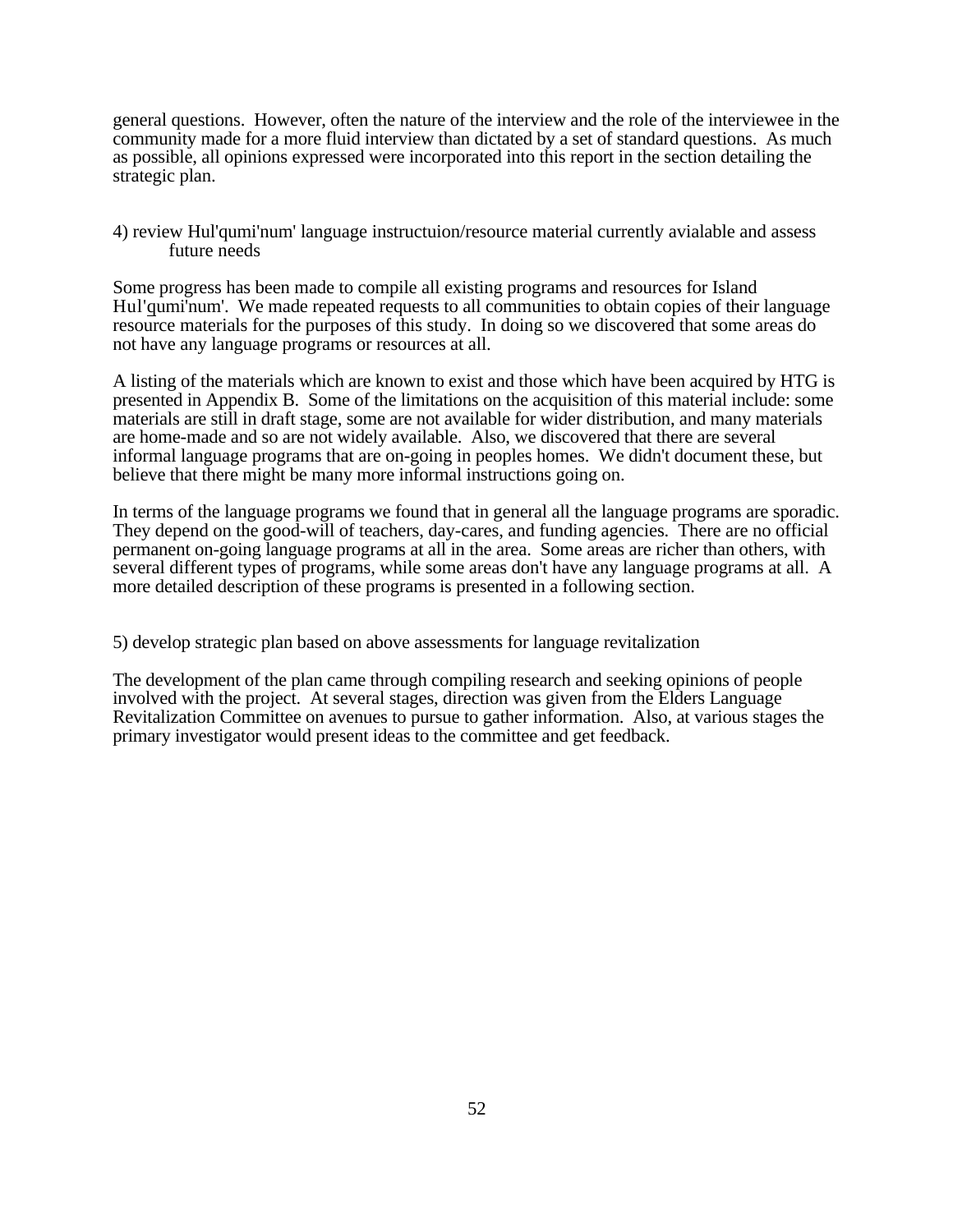## **Summary of Elders Language Revitalization Committee Meetings**

A language revitalization committee was created with the goal to have representation from each of the six bands. The committee consisted of: Arvid Charlie, Ron George, Florence James, Mabel Mitchell, Janet Moore, Philomena Pagaduan, and Ruby Peter. Short bios of each member are presented at the end of this section.

The language revitalization committee met approximately every two weeks, for a total of 11 meetings. The first ten meetings were recorded on a Sony Minidisc, with taped copies being sent to KeyWest to be transcribed. Most meetings were also video-taped. These meetings were an extremely important component of the project. The committee shared their concerns in terms of language renewal, gave guidance in terms of learning about different programs, provided important information on language revitalization projects, and shared their long-term and short-term goals for the language. The investigator would return to the committee with information to share about what was learned about language planning, revitalization efforts, certification, curriculum policies, etc. The general topics covered are listed in the table below.

| Dates:           | Themes, topics                                                                                                          |
|------------------|-------------------------------------------------------------------------------------------------------------------------|
| $\vert$ March 11 | introductory meeting; project and team members, concerns                                                                |
| $\vert$ March 25 | wellness and language; how to get the language spoken in the homes                                                      |
| April 29         | learn about resources; language courses, teachers, curriculum materials                                                 |
| $\vert$ May 13   | learn more about resources, discussion of audio and video tapes;<br>brainstorming about programs and language camps     |
| $\vert$ May 27   | planning; long-term and short-term goals for the language;                                                              |
| $\vert$ June 10  | Fishman's model of Reversing Language Shift, the stages of language<br>renewal                                          |
| $\vert$ June 17  | report on: IRP (Integrated Resource Package); discuss vision statement for<br>language; discuss Salish conference paper |
| $\vert$ July 8   | report on: DSTC (developmental standard term certificate); other<br>certification procedures; Language Authority        |
| $\int$ July 22   | discuss Master-Apprentice program; updates on queries from previous<br>meeting (Language Authority, DSTC)               |
| August $19$      | present outline and details of strategic plan                                                                           |
| September 16     | review draft report, CURA discussion                                                                                    |

The knowledge of the seven Hul'qumi'num' members played an important role this project. There is not one of these members that contributed no less then 100%. With the guidance of these Elders the Hul'qumi'num' language will be restored.

ARVID CHARLIE- Arvid is a Cowichan Tribes community member. Arvid is a fluent speaker and assists in many cultural events. Arvid's specialties in Ethobotany and unlimited knowledge of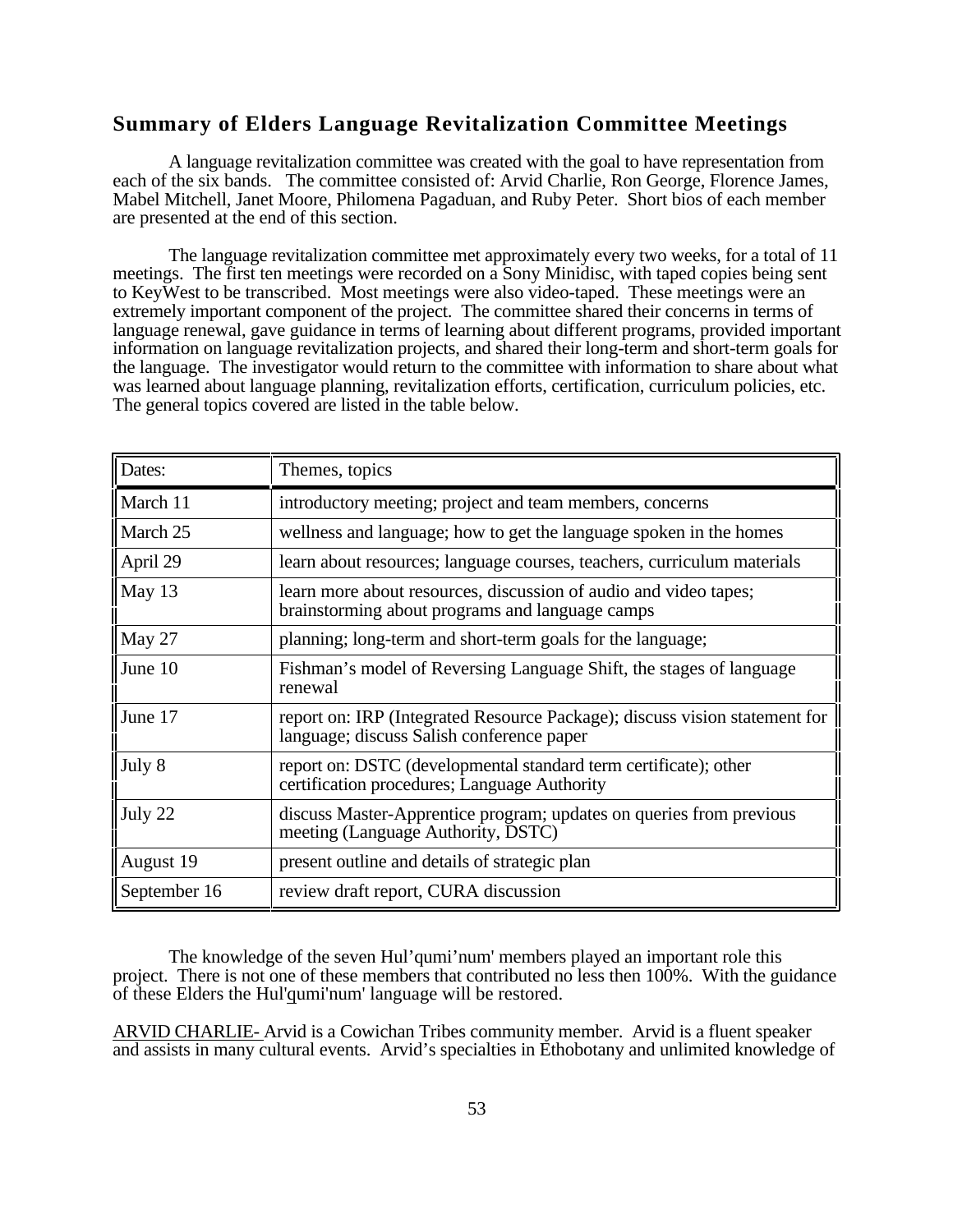cultural awareness played an important role in the Language Committee.

FLORENCE JAMES-Florence is a Penelakut Tribes member. Her part in the committee was of great importance for the things that she does in her community and the Hul'qumi'num' Territory. She specializes in teaching oral history, genealogy and of course our Hul'qumi'num' Language.

JANET MOORE- Janet is a Halalt Band member. She was asked to sit on the Language committee to assist in developing the Strategic plan. Janet plays and important role in her family and community, as she provides them with Hul'qumi'num' Language lessons as they would like to learn or see her for guidance.

MABEL MITCHELL- Mabel is a Chemainus First Nations community member. Her portion was to act as a bridge between her community, which she is actively involved in, and the HTG. She is a Hul'qumi'num' Language Teacher at the Chemainus Native College preparing her student to be future Hul'qumi'num' Language teachers and assist them in curriculum developments.

PHILOMENA PAGADUAN- Philomena (Mena) is a Cowichan Tribes Band member. Philomena played a lead role in the Language committee as she was the Acting Education Coordinator for Cowichan Tribes. Cowichan Tribes is the largest tribe that makes up the HTG. So her role was important for information sharing between the HTG and Cowichan Tribes.

RON GEORGE- Ron is also a Cowichan Tribes Band member. Ron played an important role in his community. He is the Education Coordinator and has a wide variety of expertise where he would assist in a range of things such as funding sources, Language workshops, School Board policy and procedures. With his advice it made it possible to understand the needs of the community and school boards.

RUBY PETER- Ruby is a Cowichan Tribe band member. She played a very important role in the Language Committee. Ruby has been assisting and developing Language Material for many years and also assisted in creation of the Cowichan System. Her knowledge and expertise is at the highest level there is no way she can be graded or assessed.

Huy tseep qu.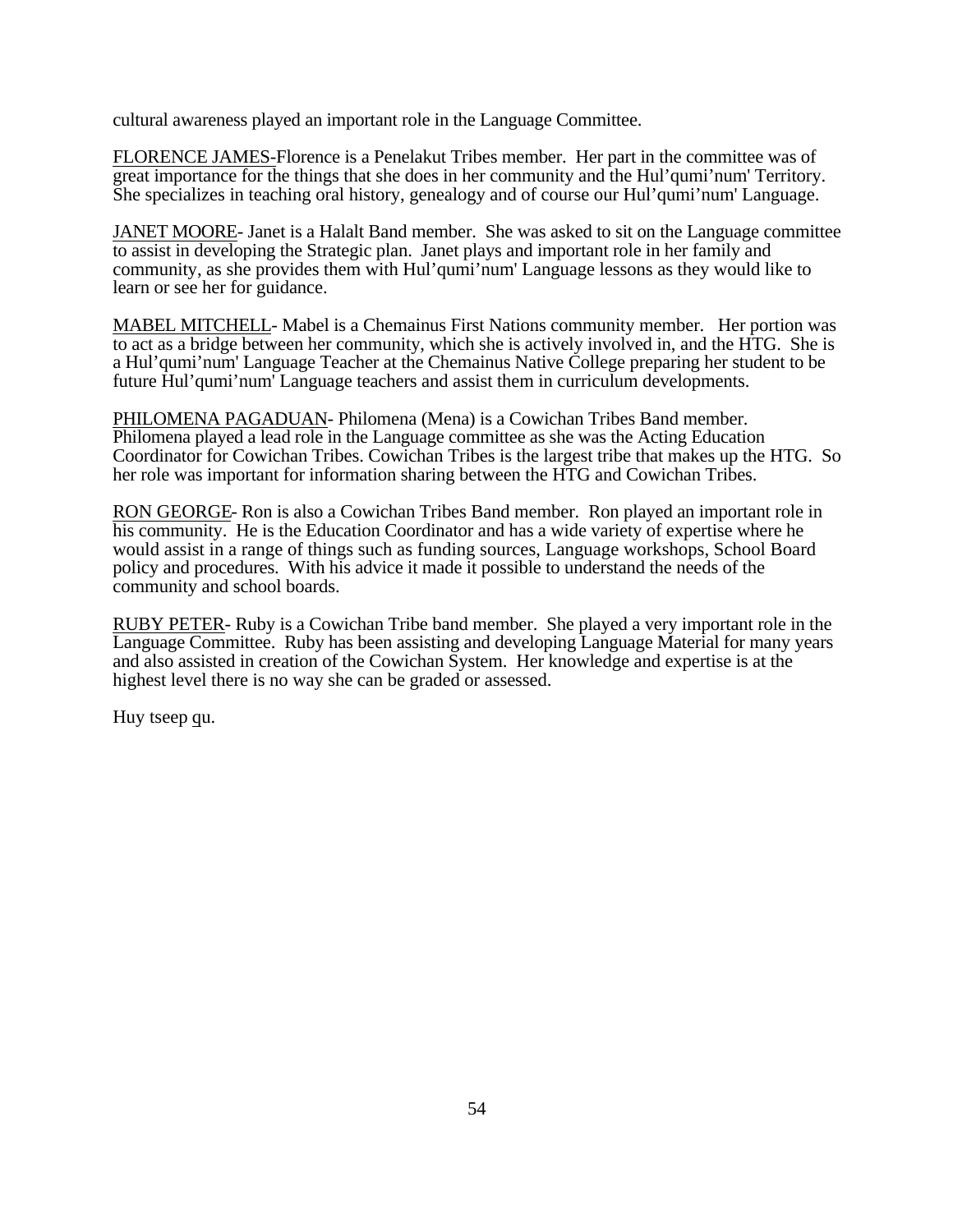## **Bibliography**

- Bauman, James J. 1980. *A Guide to Issues in Indian Language Retention*. Washington, DC: Centre for Applied Linguistics.
- Brandt, Elizabeth A., and Vivian Ayoungman. 1989. A practical guide to language renewal. *Canadian Journal of Native Education*, 16(2), 42-77.
- Burnaby, Barbara, Marguerite MacKenzie, and Luci Bobbish Salt. 1997. Factors in aboriginal mother tongue education: The Cree School Board Case. In *Papers of the Twenty-Ninth Algonquian Conference,* ed. David H. Pentland, 62-73. Winnipeg: University of Manitoba.
- Fettes, Mark. 1992. A guide to language strategies for First Nations communities. report prepared for Assembly of First Nations Language and Literacy Secretariat.
- Fishman, Joshua. 1991. *Reversing Language Shift. Theoretical and Emprirical Foundations of Assistance to Threatened Languages*. Avon: Multilingual Matters.
- Gale, Mary-Anne. 1997. *Dha um Djorra'wuy Dhäwu: A History of Writing in Aboriginal Languages*. Aboriginal Research Institute, University of South Australia.
- Greymorning, Stephen. 2001. Refelctions on the Arapaho language project, or when Bambi spoke Arapaho and other tales of Arapaho language revitalization efforts. in Hinton and Hale (ed) *Language Revitalization in Practice*. San Diego: Academic Press. Pp. 287- 297.
- Hale, Ken. 2001. Strict locality in local language media: an Australian example. in Hinton and Hale (ed) *Language Revitalization in Practice*. San Diego: Academic Press. Pp. 277- 282.
- Hinton, Leanne. 1997. Survival of endangered languages: The California Master-Apprentice Program. *International Journal of the Sociology of Language* 123: 177-191.
- Hinton, Leanne. 2001.a. Language revitalization: An overview. in Hinton and Hale (ed) *Language Revitalization in Practice*. San Diego: Academic Press. Pp. 3-18.
- Hinton, Leanne. 2001.b. Language planning. in Hinton and Hale (ed) *Language Revitalization in Practice*. San Diego: Academic Press. Pp. 51-62.
- Hinton, Leanne. 2001.c. The Master-Apprentice language learning program. in Hinton and Hale (ed) *Language Revitalization in Practice*. San Diego: Academic Press. Pp. 217-226.
- King, Jeanette. 2001. Te Kohanga Reo: Maori language revitalization. in Hinton and Hale (ed) *Language Revitalization in Practice*. San Diego: Academic Press. Pp.119-128.
- Pinker, Steven. 1994. *The Language Instinct*. Harper Perennial.
- Royal Commision on Aboriginal Peoples (1996), Volume 3: Gathering Strength.
- Sims, Christine. 2001. Native languge planning: A pilot process in the Acoma Pueblo community. in Hinton and Hale (ed) *Language Revitalization in Practice*. San Diego: Academic Press. Pp. 63-73.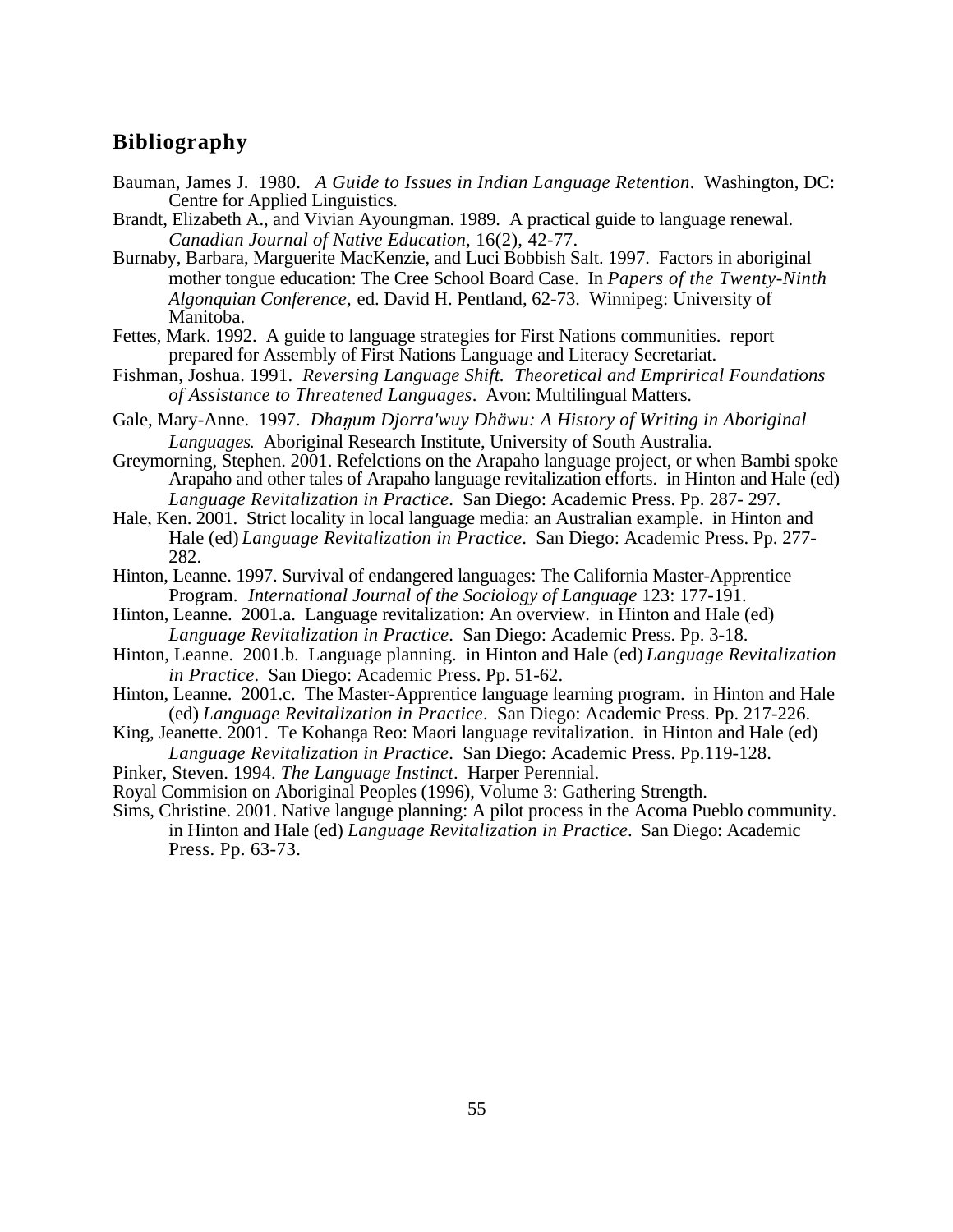# **Appendices**

A. Costs

| One-time expenses<br>Radio Station                                                                                                                                           |                                                 |                                                   |
|------------------------------------------------------------------------------------------------------------------------------------------------------------------------------|-------------------------------------------------|---------------------------------------------------|
| -transmitter<br>-application<br>-building<br>-portable equipment<br>-recording studio                                                                                        | 25,000<br>5,000<br>500,000<br>100,000<br>50,000 |                                                   |
| Language Institute - outbuildings                                                                                                                                            | 250,000                                         |                                                   |
| Tape review and digitization $(200 + \text{tapes})$<br>resource person salary<br>honoraria - checking materials for confidentiality<br>digitization (software computer, CDs) | 30,000<br>5,000<br>5,000                        |                                                   |
| Materials development<br>phrase books with tapes/CDs<br>(long-house phrases, prayers, songs, sports,)                                                                        | 25,000                                          |                                                   |
| Language survey development<br><b>Information Pamphlet</b><br>Web-site development                                                                                           | 10,000<br>5,000<br>10,000                       |                                                   |
| IRP development                                                                                                                                                              | 10,000                                          |                                                   |
| Certification of 20 teachers                                                                                                                                                 | 3,000                                           |                                                   |
| Total                                                                                                                                                                        |                                                 | 1,033,000                                         |
| On-going expenses<br>Personnel<br>Full-time language coordinator<br>Monthly language committee meetings<br>Radio station manager                                             | $3 \times 50,000$ / year<br>$40,000/$ year      | 150,000 / year<br>$5,000$ / year<br>40,000 / year |
| DSTC/Chemainus Native College 8-month bridge program                                                                                                                         | 50,000 / year                                   |                                                   |
| Master-Apprentice                                                                                                                                                            | $4 \times 10,000$ / team                        | 40,000 / year                                     |
| Hul'qumi'num' Newsletter                                                                                                                                                     |                                                 | $5,000$ / year                                    |
| Five years                                                                                                                                                                   | $=$                                             | 1,370,000                                         |
| <b>Grand</b> total                                                                                                                                                           |                                                 | 2,403,000                                         |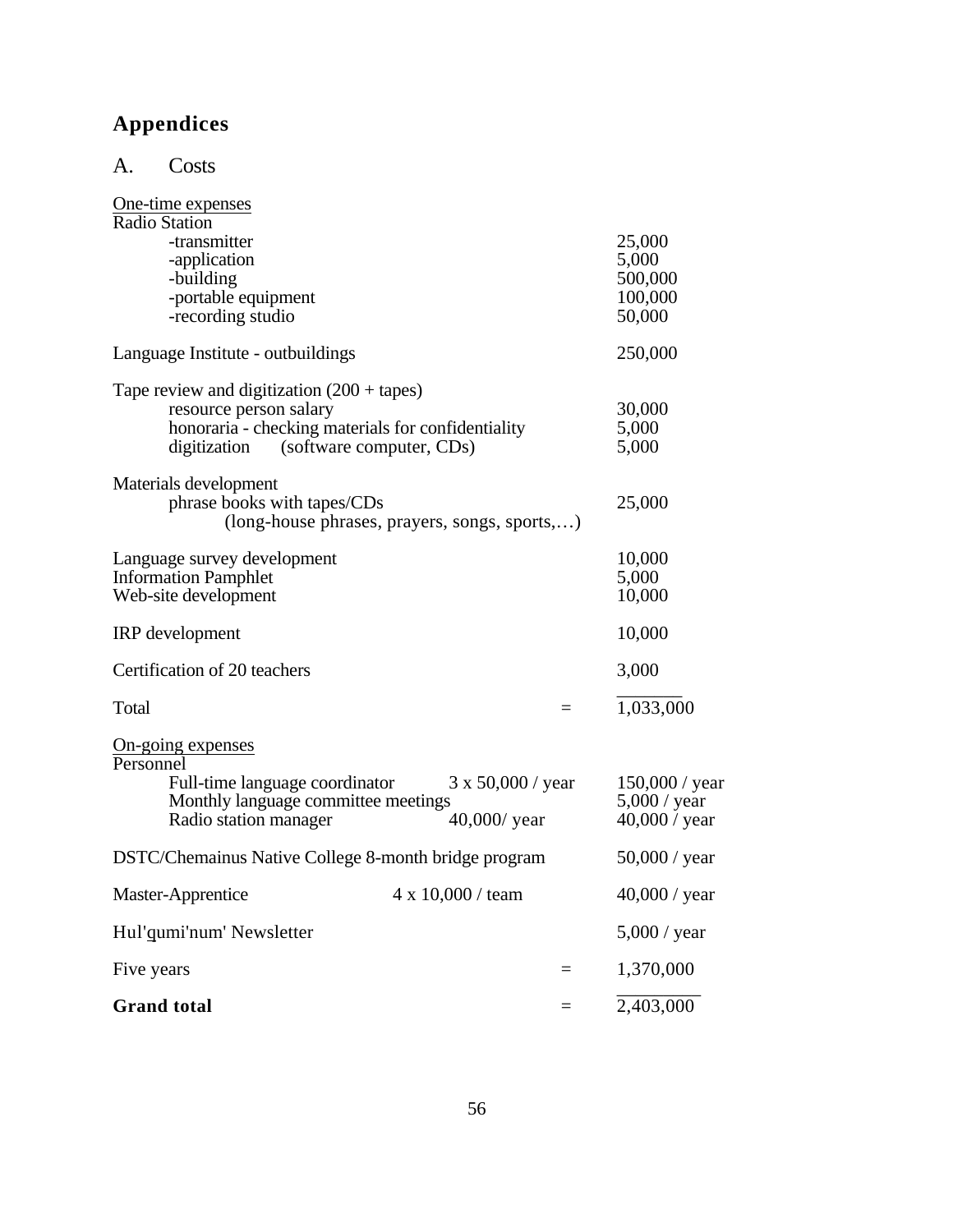## B. Resource List

This appendix outlines the Hul'qumi'num' resource materials we were able to find. It is incomplete at the moment; some materials were located, but some are still in preparation.The following tables contain lists of:

- B.1 Printed Materials for Teaching<br>B.2 Multi-Media Resources
- B.2 Multi-Media Resources<br>B.3 People Interviewed
- People Interviewed

## B.1 Printed Materials used for Teaching

## <><><><> MATERIALS AT COWICHAN TRIBES <><><><>

Quw'utsun Syuw'entst (Curriculum Guide for Teachers & CTA's) 3 volumes (Early Primary, Later Primary, Early Intermediate) some vocabulary but primarily for cultural teaching 1994, Heather Smith Siska Cowichan Tribes

- Hul'qumi'num' Sound Drills (w/tape) 24 lessons for learning sounds 1997, 2001, Tom Hukari Cowichan Tribes
- Beginning Hul'qumi'num' (w/tape) 15 lessons/basic phrases 1996, 2001, Heather Siska Smith Cowichan Tribes

Hul'qumi'num' Language Lessons for Middle School, Secondary, Post-secondary and Adult Learners

26 language lessons w/ grammar, conversations, text and exercises 2001, Tom Hukari Cowichan Tribes/Malaspina University-College/University ofVictoria

Qushin'tul' (Walking Together) - Primary Reader Resource Book for Teachers and CTAs 1994, Heather Smith Siska Cowichan Tribes

Cowichan Tribes Early Reader Series What Could They Be? /w tape What is a Salmon?/w tape bilingual stories for young readers and language learners 1994, Heather Smith Siska Cowichan Tribes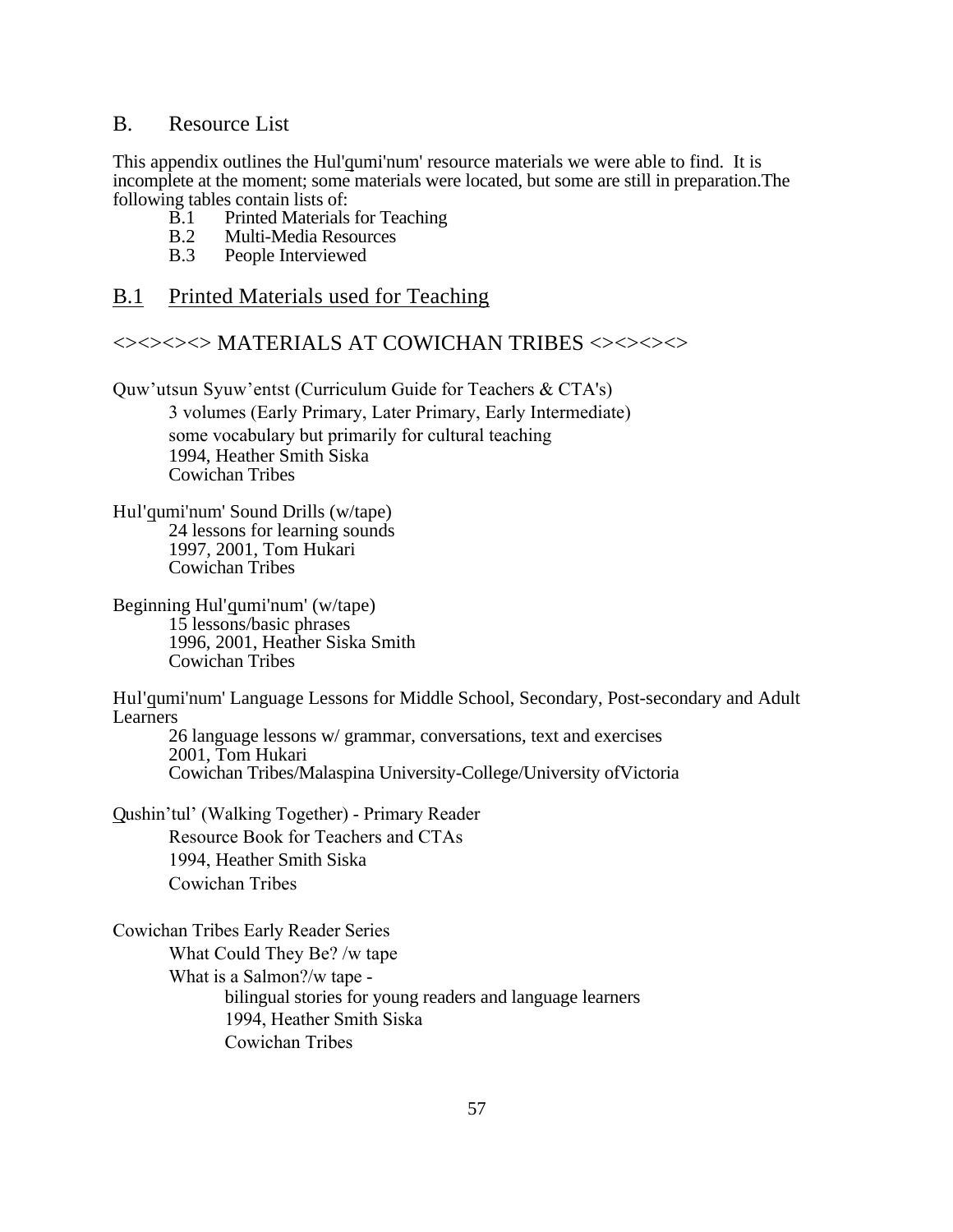Rhymes, games, and songs in Hul'qumi'num' 15 songs/rhymes 1994 Cowichan Tribes

Storysharing Books

3 books (Cowichan Cousins, Our CTA, Our Bus Driver) for early primary to late primary

Some resourceful teachers and CTAs have developed their own materials to use in classrooms. The types of resources they have developed include:

-charts made from postcards with Hul'qumi'num' on them -children's books with Hul'qumi'num' in the books.

Other resources used for teaching include:

-posters in daycare of different animals -Hul'qumi'num' calendar -puzzles with Hul'qumi'num' and English (daycare) -daily prayer in Hul'qumi'num' and English -book of songs in Hul'qumi'num'

 $\Leftrightarrow$ 

The Hul'qumi'num' Treaty Group

-Harvest study appendix = pictures of local flora and fauna with Hul'qumi'num' name and translation

-place names

 $\Leftrightarrow$ 

HUL'Q'UMIN'UM' MATERIALS PREPARED BY GERDTS FOR USE BY SCHOOL DISTRICT #68: June 1994-November 1999

Phonics book (3 Versions): Teacher's (replaced by Home-study version, Students' (October 1997) Home-study (May 1996, 159 pp.) a set of three tapes to accompany (blue j-cards)

'ilhe' xwulmuxwqun: Book 1 (3 Versions): Teacher's (replaced by Home-study) , Students' (October 1997), Home- study: May 1996, a set of four tapes to accompany (yellow j-cards)

Other materials:

 a set of quizzes for Chapters 1-10 of 'ilhe' xwulmuxwqun: Book 1 overheads for Chapters 1-5 of 'ilhe' xwulmuxwqun: Book 1

'ilhe' xwulmuxwqun: Book 2 2 Versions: Home-study,

Students' (November 1997),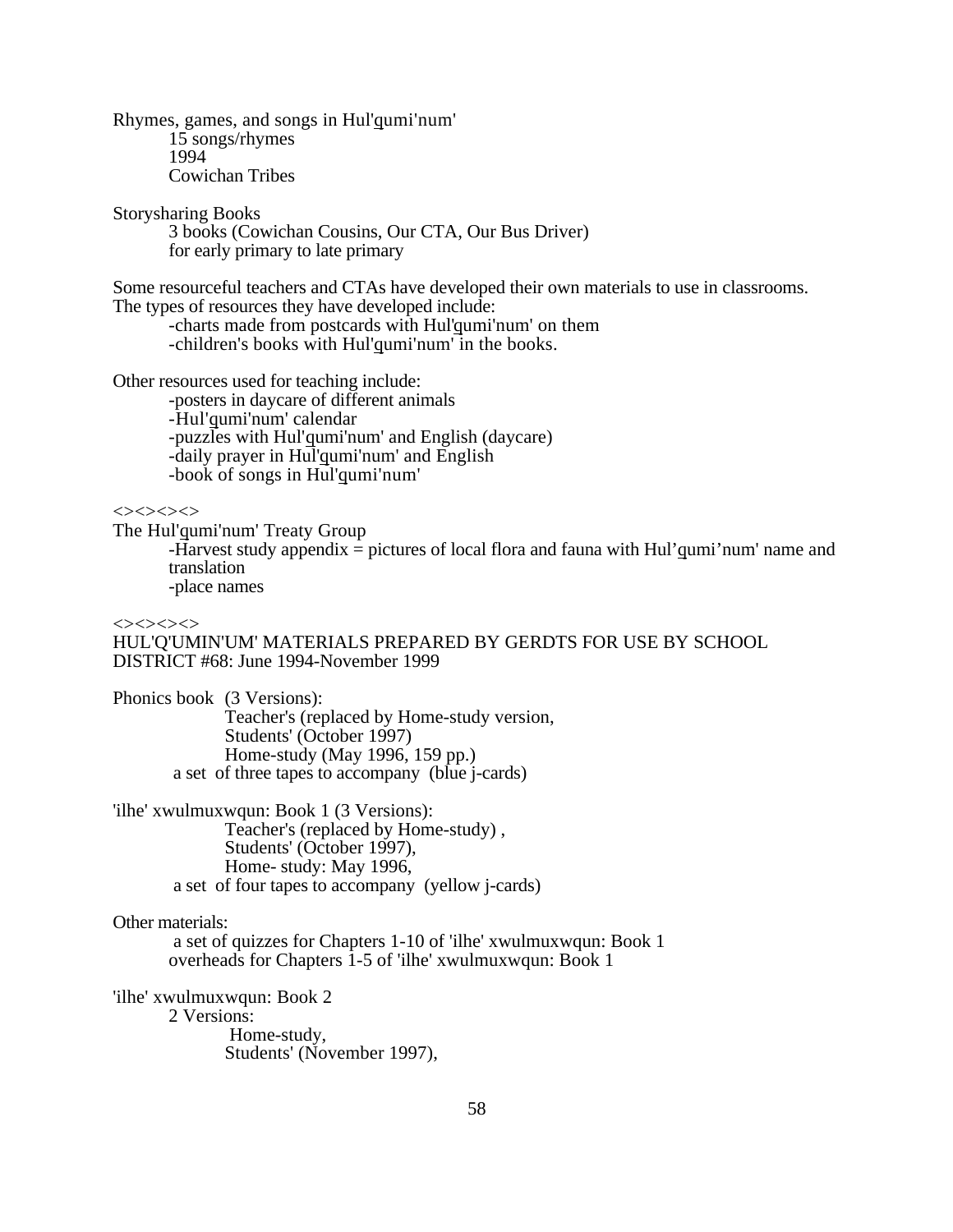Bereska & Peters: Book 1

revised: 23 pages LOOSE SHEETS (starts with Some Basic Expressions) revised: Tests and Keys 15 pages LOOSE SHEETS (errors corrected and placed in current orthography) Hul'q'umin'um' Basic Vocabulary

14 pages of vocabualary items organized by semantic sets

- 500 Hul'q'umin'um' Words 36 page booklet, words organized by semantic sets September 1997
- 500 More Hul'q'umin'um' Words: Words from the Chemainus, Nanaimo, and Nanoose Edlers, Nanaimo School District No. 68, January 1999 (36 pages) with accompanying audio cassette.

Sqwals tthu S'ulxwé:nct: Stories from the Hul'q'umi'num' Elders video tape of 11 elders telling different narratives; English translations 1998, Chemainus First Nation, Donna Gerdts SD No. 68, Nanaimo-Ladysmith

#### 222 nature cards:

8 1/2" x 11", with color pictures, Hul'q'umin'um' words or sentences on back, laminated. These were done in quantities of 4-12 per card, depending on availability of pictures. List of words and sentences is attached.

#### Nature Pictures to Color:

66 pages- 8 1/2" x 11" with Hul'q'umin'um' and English words List of words is attached.

#### Games:

Bingo games: Numbers, Animals, Household Items Card games: Animal cards Kits for all of the above

### Posters:

Alphabet poster

8 Nature posters: 18" x 24", laminated

Fish: humpback salmon, halibut, herring, skate, flouder

Sealife: starfish, sea urchin, barnacles, horse clam, oyster, crab, mussel

Sealife: whale, dolphin, octopus, sea otter, fur seal, orca

Big birds (thutuhiws): heron, bald eagle, cormorant, gold eagle, snow owl, screech owl, great horned owl

Birds: sq'wulq'wulesh: raven, bluejay, pigeon, woodpecker, robin, kingfisher, hummingbird

Waterfowl: mallard, snow goose, loon, Canada goose, swan, seagull

Dosmestic animals: cow, cat, horse, dog, sheep, rabbit, pig

Animals: cougar, bear, seal, deer, sea lion, raccoon, mouse

4 Numbers posters: 1-10, 11-20, decades to 100, hundreds to 1000 Months

Days of the Week

Basic expressions (greetings, thank you)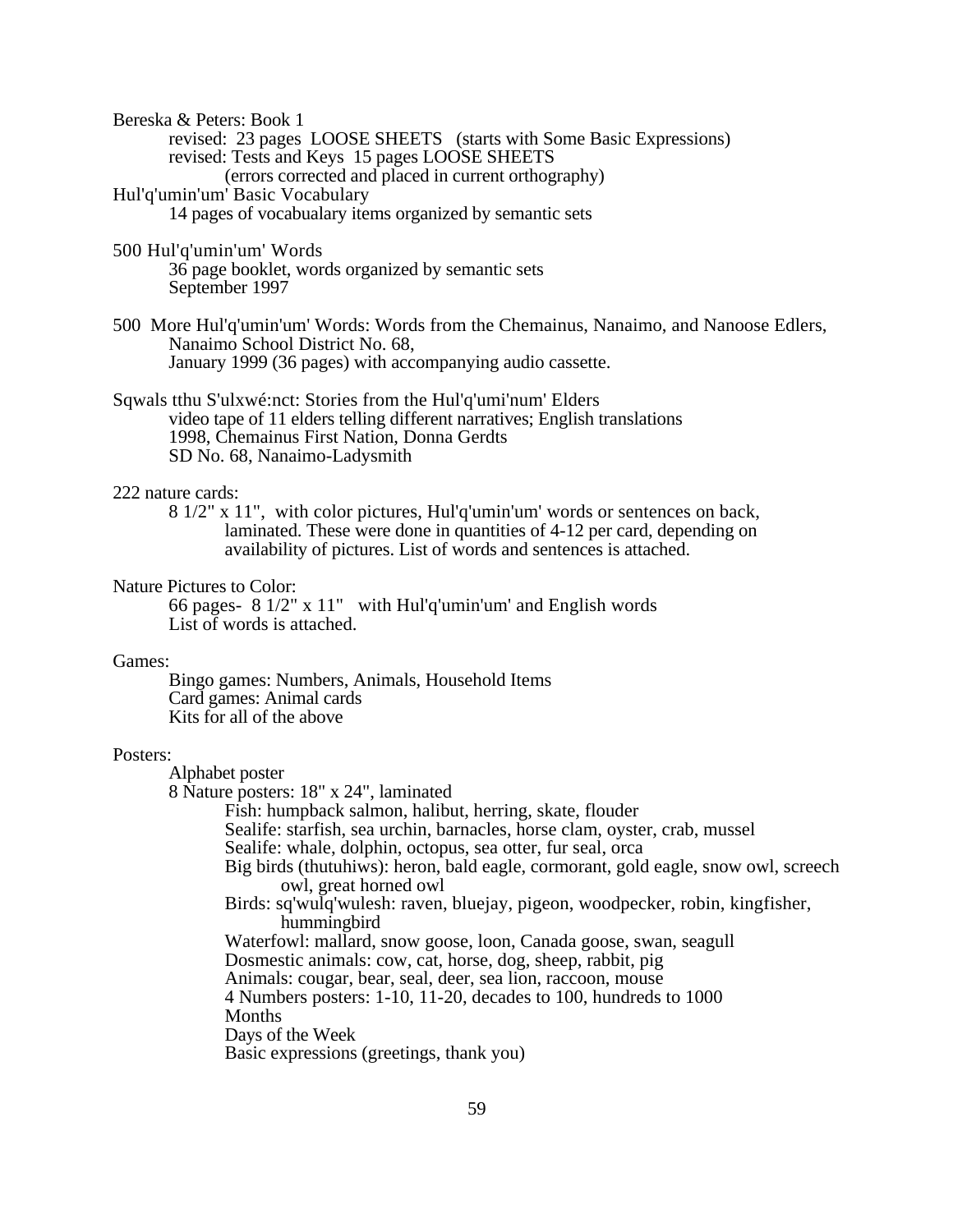Cards: (8 1/2 X 11)

Number cards: numbers 1-10 with pictures

Sound signs: card for each letter of alphabet matching poster

Verb cards: 80 pictures of family scenes (from clip art) with Hul'q'umin'um' sentences.

Computer: Hul'q'umi'num' Words

The program on the 16 disks needs to be installed on a PC (compatible) that runs Windows. It requires 25 MB. The font, which is on disk 16 also needs to be installed. graphics, words, and digitized speech for 162 items arranged by semantic sets:

alphabet, numbers, large numbers, times, times between hours, days of week, sea life, household items, First Nations items, plants, animals, birds,clothing and personal effects.

Video Tape:

Speeches in Hul'q'umin'um': June 9, 1995 and June 26, 1995 1 hour 15 minutes (Sound quality bad, especially second half of tape.)

## Materials in Preparation:

Dictionary: 4000 word teaching dictionary. Data is given English-Hul'q'umin'um', Hul'q'umin'um' to English, and by Semantic set. Nature words are given scientific identification and descriptions. (Projected completion date December 1997).

Hul'q'umin'um' Stories:

Book of texts in Hul'q'umin'um' with English translations and interlinear glosses. (Projected completion date June 1998)

Hul'q'umi'num' Family Life, Nanaimo First Nations and Nanaimo School District No. 68, December 1998 (42 pages) with accompanying worksheets (35 pages) and audio cassette. accompanying 60 minute cassette tape

(with Brian Compton, Leonard Edwards, and Charles Ulrich) Hul'q'umi'num' Words: An English -to-Hul'q'umi'num' and Hul'q'umi'num'-to-English Dictionary. Prepared for the Chemainus, Nanaimo, and Nanoose First Nations and Nanaimo School District No. 68, December 1997 (210 pp.)

(with Chris Bouris) Four Halkomelem Stories, 1999. (Stories in Halkomelem with English Subtitles. 25 minutes, VHS and CD with m-peg version playable in Quicktime 5).

(with Brian E. Compton) Native Peoples, Plants & Animals: A Halkomelem Ethnobiological Web Site. (www.sfu.ca/halk-ethnobiology), 1999.

(with Colleen Penrowley) Halkomelem Talking Dictionary. Nanaimo First Nations and Nanaimo School District No. 68. 1999. (3500 words with sound sorted by semantic field in Multimedia Toolbook.)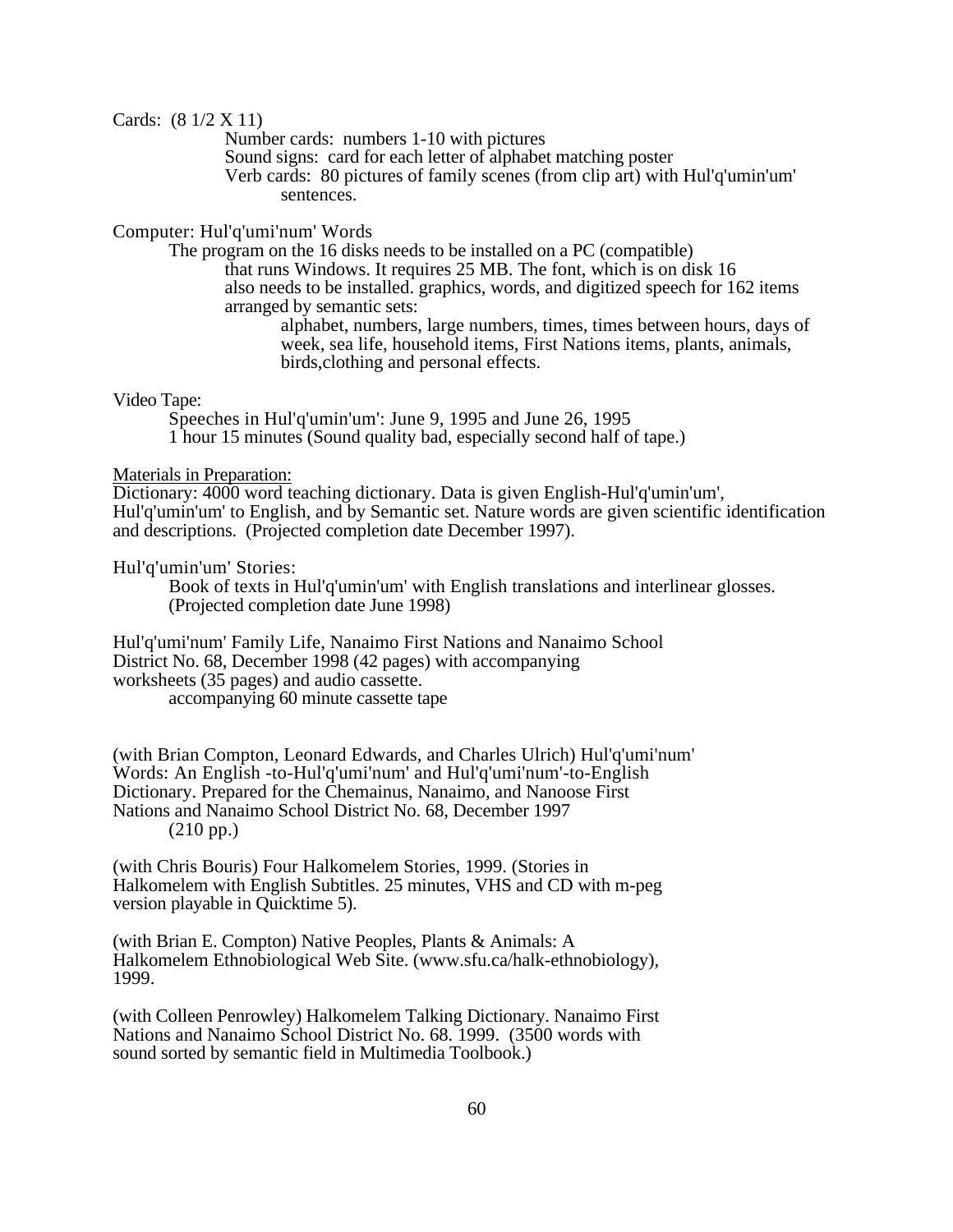## B.2 Multi-Media Resources

http://web.uvic.ca/hrd/salish/

Hul'qumi'num' language lessons - visual and audio Tom Hukari - University of Victoria

http://www.sfu.ca/halk-ethnobiology

ethnobotany Brian Compton, Donna Gerdts

## B.3 People Interviewed

| Organization                               | People                                               | Position                                                                          | Interviewer( $s$ )         |
|--------------------------------------------|------------------------------------------------------|-----------------------------------------------------------------------------------|----------------------------|
| Chemainus Native<br>College                | Robin Lancaster<br>Mabel Mitchell                    | instructors - teacher<br>training program                                         | J. Charlie<br>S. Urbanczyk |
| Cowichan Tribes                            | Ron George<br>Heather Siska Smith                    | education and culture<br>program director;<br>curriculum developer                | J. Charlie<br>S. Urbanczyk |
| Lake Cowichan Band                         | Mrs. Livingston                                      | ??                                                                                | J. Charlie                 |
| Malaspina College -<br>Duncan              | <b>Ruth Kroek</b>                                    | co-ordinator                                                                      | J. Charlie                 |
| Malaspinal College -<br>Nanaimo (by phone) | Mary Abbott                                          | education department                                                              | S. Urbanczyk               |
| Penelakut                                  | <b>Florence James</b>                                | language teacher                                                                  | J. Charlie                 |
| SD#68                                      | Jim Kellog                                           | Native studies co-<br>ordinator                                                   | S. Urbanczyk               |
| SD #79                                     | Harold Joe<br><b>Violet Elliott</b><br>Merle Seymour | <b>CTAs</b>                                                                       | J. Charlie                 |
| SD #79                                     | ??                                                   | co-ordinator of Native<br><b>Studies</b>                                          | J. Charlie                 |
| Stó:lo Shxwelí<br>Language Program         | Thelma Wenman<br>Laura Kelly<br>Laura Wheelock       | program co-ordinator<br>-students in<br>immersion program;<br>resource developers | S. Urbanczyk               |
| Stó:lo Shxwelí<br>Language Program         | Jimmie G. Harris                                     | consultant to develop<br>language plan                                            | S. Urbanczyk               |
| University of Victoria                     | <b>Robert Anthony</b>                                | educator                                                                          | S. Urbanczyk               |
| University of Victoria                     | Tom Hukari                                           | linguist                                                                          | S. Urbanczyk               |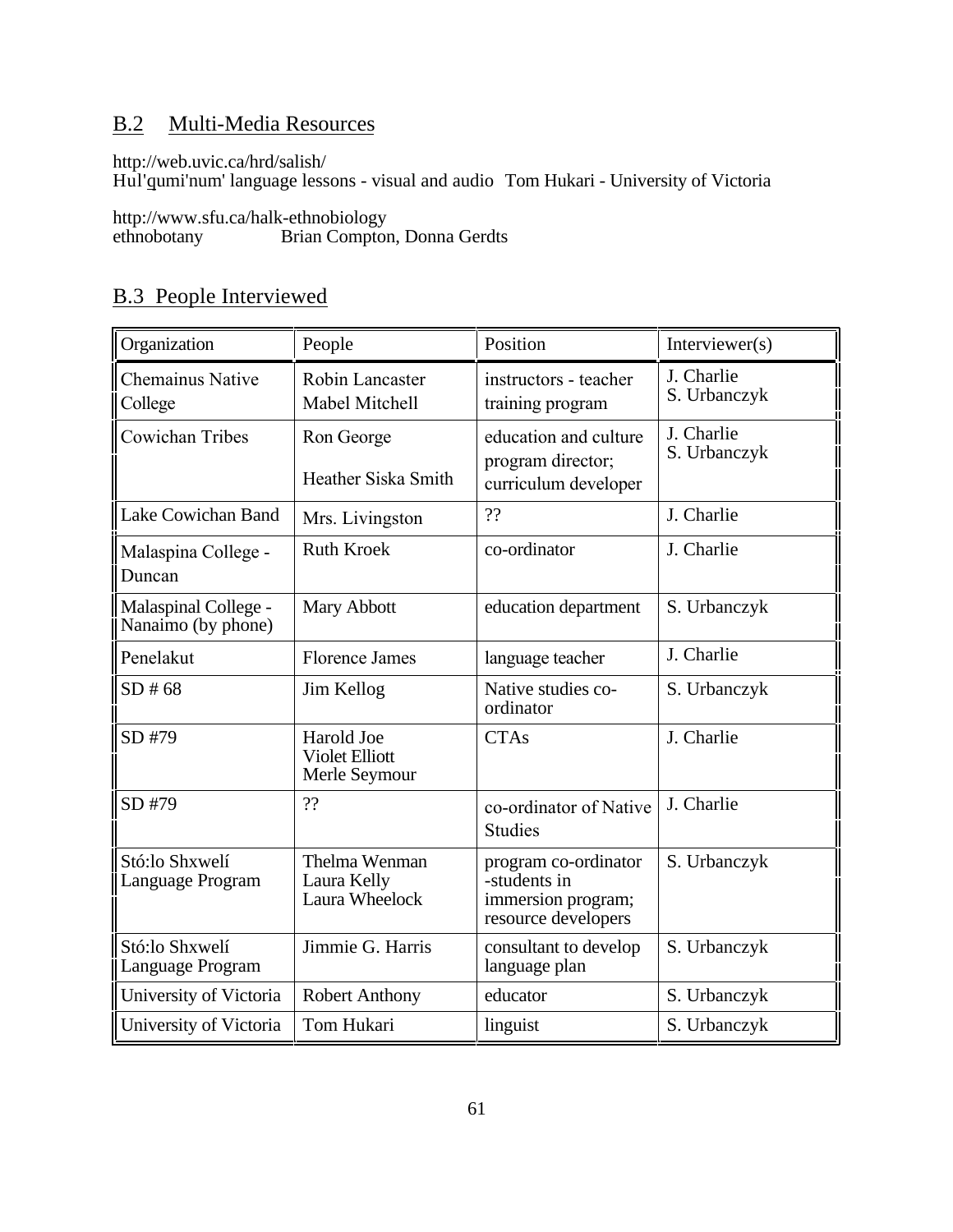## C. Annotated Bibliography

Prepared by Joanne Charlie

## **GENERAL**

Battiste ,Marie & James [Sa'ke'j] Youngblood Henderson. (2000). The importance of language for indigenous knowledge. *Protecting Indigenous Knowledge and Heritage*. Purish Publishing LTD ; Saskatoon, Saskatchewan Canada,p.73- 85.

In this chapter Battiste and Henderson talk about how the indigenous people are born with a language and it is this language that binds them to their culture. They also discuss the topic of the different languages in the world. Just because there is a language spoken in every community it does not mean that all communities speak the same language. Every community has their own language system. People that attempt to speak a language of a community have to be very careful because the languages may be spelled very similar, but they could be pronounced differently. Even this pronunciation may have a different meaning. The authors use an example of the Mi'kmaw people when they discuss the indigenous languages and the natural world. The Mi'kmaw people are known for the first to meet up with the Europeans and have fought the longest to retain their language. It is also discussed how stories are an important factor to keeping the language and culture alive.

Crystal, David. (2000). What is language death. *Language Death* p.1-26. Cambridge University Press; Cambridge, United Kingdom.

Crystal has covered some good information about the death of language in the opening paragraphs of this chapter. He said that if there is only one fluent speaker alive then the language might as well be considered dead because if they don't have someone to speak to and be able to carry on a conversation then they will eventually lose the language. He attempted to reach the last speakers of a language to late because, by the time he arrived at their home village they died. Then he would end up having no one to help him finish his research. In the section of, " The language pool Crystal tells about all the different numbers that the different surveys have come to conclude. Each different language survey that is done in different years comes up with numbers either higher or lower from the previous survey. Crystal also states that some surveys are incomplete or don't have the hard facts to back up the final numbers that they are coming up with. There is also a section in this chapter that gives descriptions of the levels of danger where language is concerned. It is the four questions at the end of this chapter that really make the people think about their language loss and what steps they can take to save their language.

## Hinton, Leanne. (2001), Language Revitalization: An Overview. In Hinton & Hale (eds) *The Green Book of Language Revitalization in Practice.* Academic *Press*, San Diego, p. 3- 18

This chapter explains clearly what people are doing to keep their languages alive or what they can do to bring these languages back into use. All it takes is one person who is dedicated to the cause of language revitalization to start opening doors for everyone and be able to find all resources available in the community. She also shares with the reader the five different approaches to language revitalization and it also shares Fishmans nine steps to Reversing Language Shift (RLS).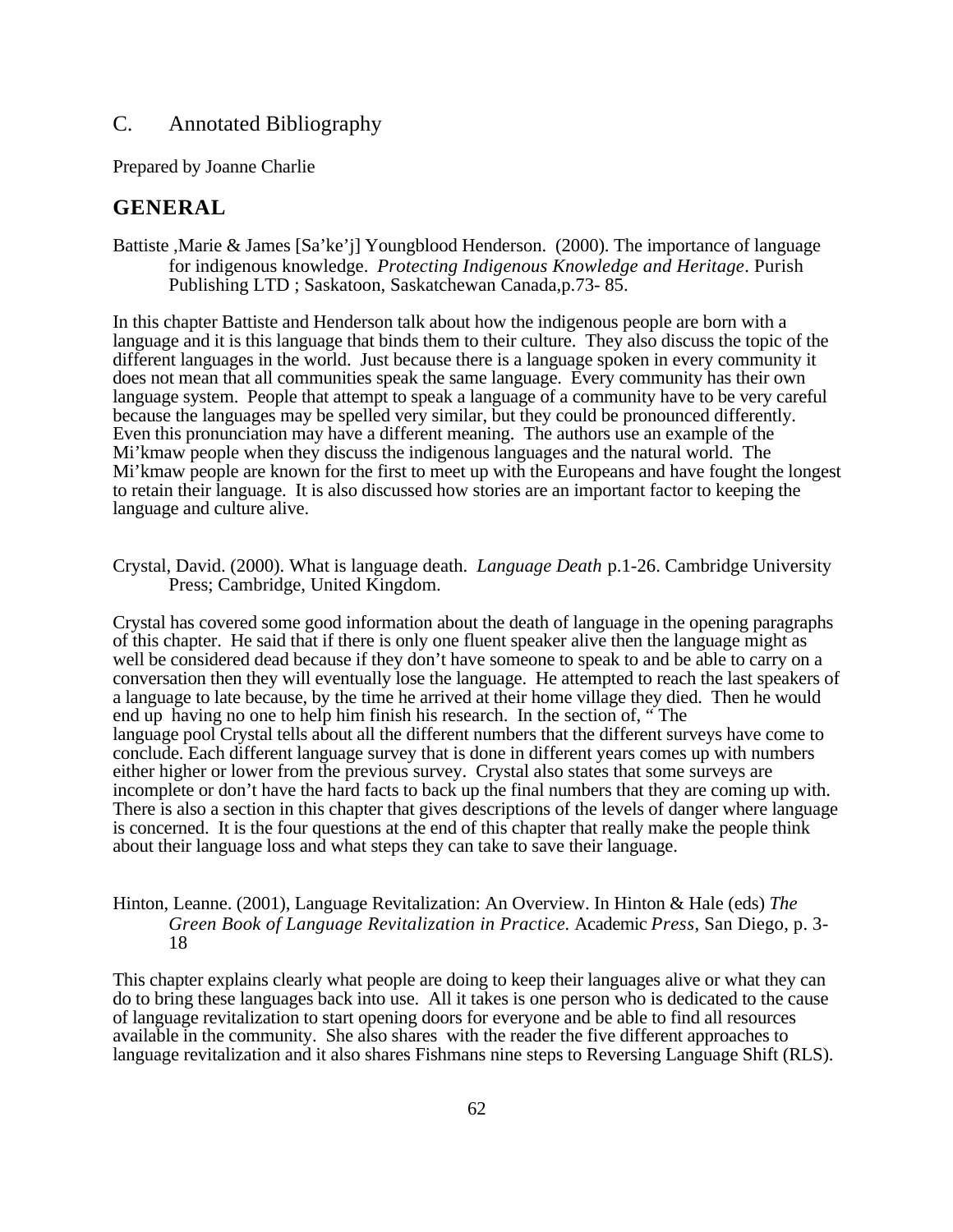This chapter covers the importance of school based programs, bilingual education, immersion schools, children's programs outside the school, adult learning programs, family based programs at home, raising bilingual children, ways to encourage and develop the use of an endangered language, language change and varieties of language. The author also wants the people to use this book as a reference if they are serious about revitalization of endangered languages.

## **LANGUAGE PLANNING**

Brandt, Elizabeth A. & Vivian Ayoungman. (1989), Language renewal and language maintenance: a practical guide. *Canadian Journal of Native Education.* Vol.16:2, p.42-77.

This article is a good source of information for any group that is interested in renewing the language of their community. Brandt and Ayoungman have given some good information in this article. They provide outlines that different communities can use if they want to revitalize the language of their community. They also discuss some of the areas where language renewal has been successful like Maori and Hebrew and they mention some communities that are in the process of renewing their language. This article contains information on: factors of language maintenance and loss, school and language maintenance. There is an excellent section in this paper which has the sub-headings, myths about language learning and bilingualism and then there is the section on the language plans and the implementation stage.

Fenly, Leigh. (1994). Finding ways to preserve California's Indian Languages: Slip of the Tongue. Preserve Indian Languages. http://www.clipper.net/~mlenk/karuk/preserve\_language.html. 7/22/02.

In this article Fenly is discusses how important it is to have languages preserved. She refers to some of the work done by Leanne Hinton regarding language programs. Fenly has included an excellent quote by Hinton as follows: " There's a lot of knowledge that dies when a language dies. The pharmaceutical knowledge in the rain forest—the knowledge of plants and how they cure—is deeply tied to language," Hinton says. " there is so much to learn about the amazing choices humans have in organizing and talking about the world around them." Fenly also includes some information on some language programs that have started with grants that they received from the Native American Languages Act of 1990. She gives some short summaries of a few of the language teams that were involved with the Master-Apprentice program. Another excellent quote that Fenly has used from Hinton is, " All these misconceptions exist about how adults must learn a new language - - that you have to learn in a classroom, that you have to learn to write the language, that you have to learn differently from a child. None of that is true. Some teams have a hard time having faith enough in this system. But it does work. And once the teams learn the principles, it can be done cheaply and it doesn't take outside experts." An important issue in this article is the creation of new words and how the master speakers or elders need to agree with these new words. The teams working on creating new words have to consult with the master speakers before bringing the words out for the public to learn

Galloway, Brent. (1988). The upriver Halkomelem language program at Coqualeetza. *Human Organization*, Vol. 47,p. 291-297.

In this article Galloway starts off by discussing the research that he is doing and how he is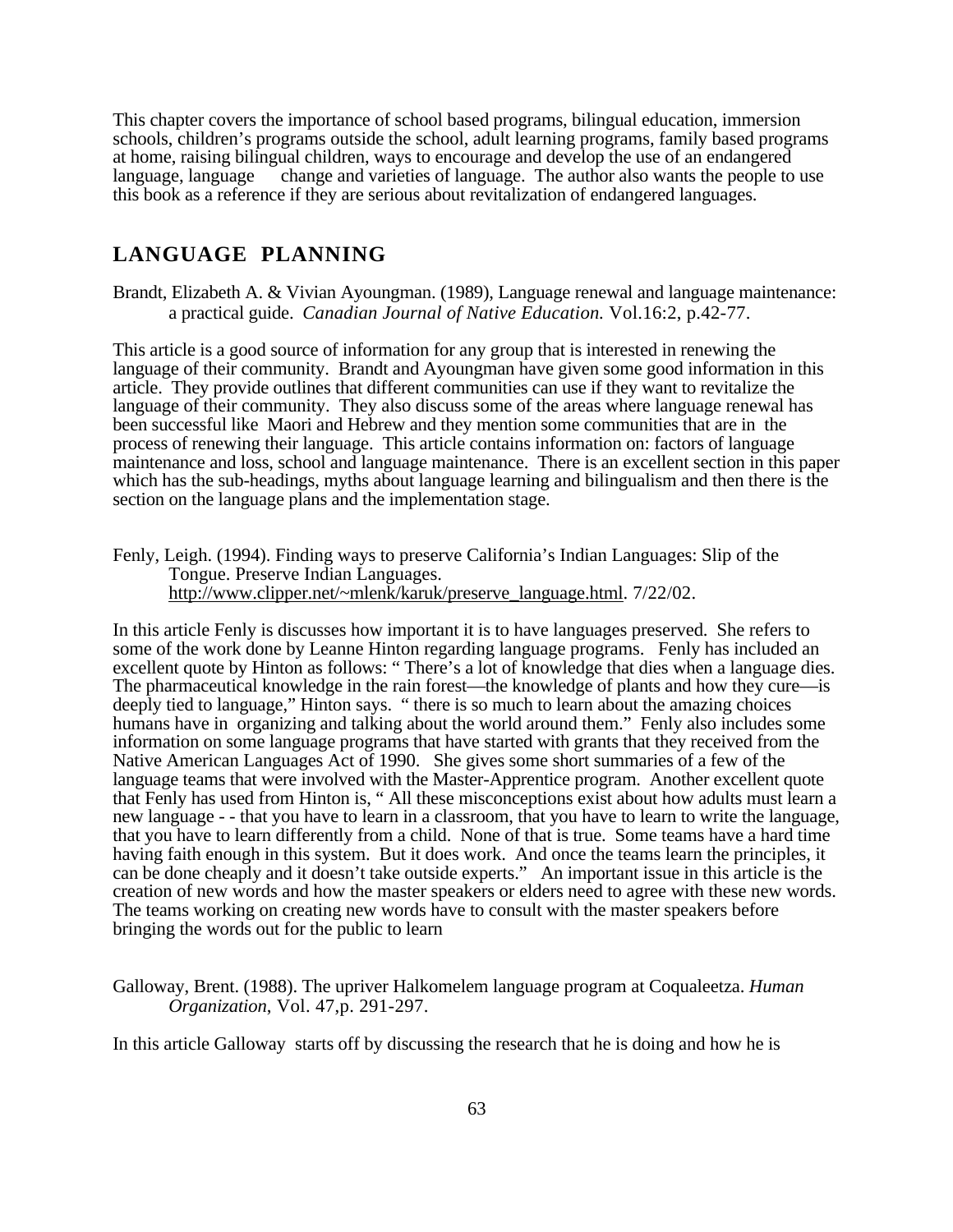compiling a dictionary of the Halkomelem and Nooksack languages. He gives a little background of previous works that were done by other linguists with groups from this area. He gives a short history summary of work by Oliver Wells who worked with the people from Sardis BC. It was in the late 1960's that Wells got help from the late Richard Malloway and Alec James. They started having language classes using the PPS (Practical Phonetic System) for the people that were interested in learning the language. These language classes were not able to continue because of the lack of funding. There were also some Elders that mentioned to Wells that the pronunciation of some words were not accurate with using the PPS. In 1971 the Stalo Heritage Project got a federal grant based on an application by Steven, Mark and Roy Point and Bob Hall. They were able to receive funding to keep the Skulkayn project going until 1974. The tapes that were made during this project are now at the Coqualeetza Education Training Centre. Galloway discusses some of he changes that he had to make in his work when he started working with the Elders. In a group discussion one Elder would say a word and it would trigger the memories of the other Elders. They did start printing out some of their work and handed them out to the people of the community but this became too costly for them and they had to put a halt to this after six months. In 1976 the Halkomelem Language and Stó:lo Sitel Department applied for funding to start up a Halkomelem Teacher Training Course for ten elders. This took place at the Fraser Valley College in Chilliwack. The duration of the course was 12 weeks, 5 days a week and 5 hours a day. Galloway mentions how the teachers of the Halkomelem went into the school systems but they were only paid as teacher's aids. A similar course took place in 1980 with a smaller group, to focus more on each individual. Galloway also discusses other programs that are offered at Coqualeetza and how they help the people of the community and they are, Elders meetings, fish camp, Elders Gatherings,Library, Media centre.

### Greyeyes, Freda. (1988). Indian languages are a national treasure that must be preserved. *Saskatchewan Indian,* Feb., p.20-21

In this article Greyeyes discussed some of the steps taken by Saskatchewan Indians in order to preserve their language. It was found that a National Policy was needed. In 1988 there was a provincial survey on Indian languages in Saskatchewan and it was found that it lacked support services from both the philosophical and practical level to teach and include Indian languages as part of the education program. The problem falls under the Department of Education that currently does not have a policy on Indian languages, and mechanisms are not in place to aid these individuals in finding the program, personal, and resources in implementing a program in their schools. There was a five year action plan for Native Curriculum Development, which was accepted by the Minister of Education as a blueprint in 1983. The students in Federal or band controlled schools do not benefit from this because provincial government does not fund them.

## Hinton, Leanne. (2001), Language Planning. In Hinton & Hale (eds) *The Green Book of Language Revitalization in Practice.* Academic Press, San Diego, p. 51-59

Language planning takes place at many levels in society. Most books on language planning are about planning at societal governmental levels. This chapter include some works done by Elizabeth Brandt and Vivian Ayoungman (1989), Nancy Hornber (1997), and Christine Sims (1996). Hinton goes over some of the steps involved with language planning and some of the components of a good language plan. This chapter contains Hornberger's four types of language planning. Brandt and Ayoungman let the readers learn about the stages that are involved with language planning. There are two excellent examples of language surveys that can be used. Sims work shares with the readers some information about how to format surveys that are for different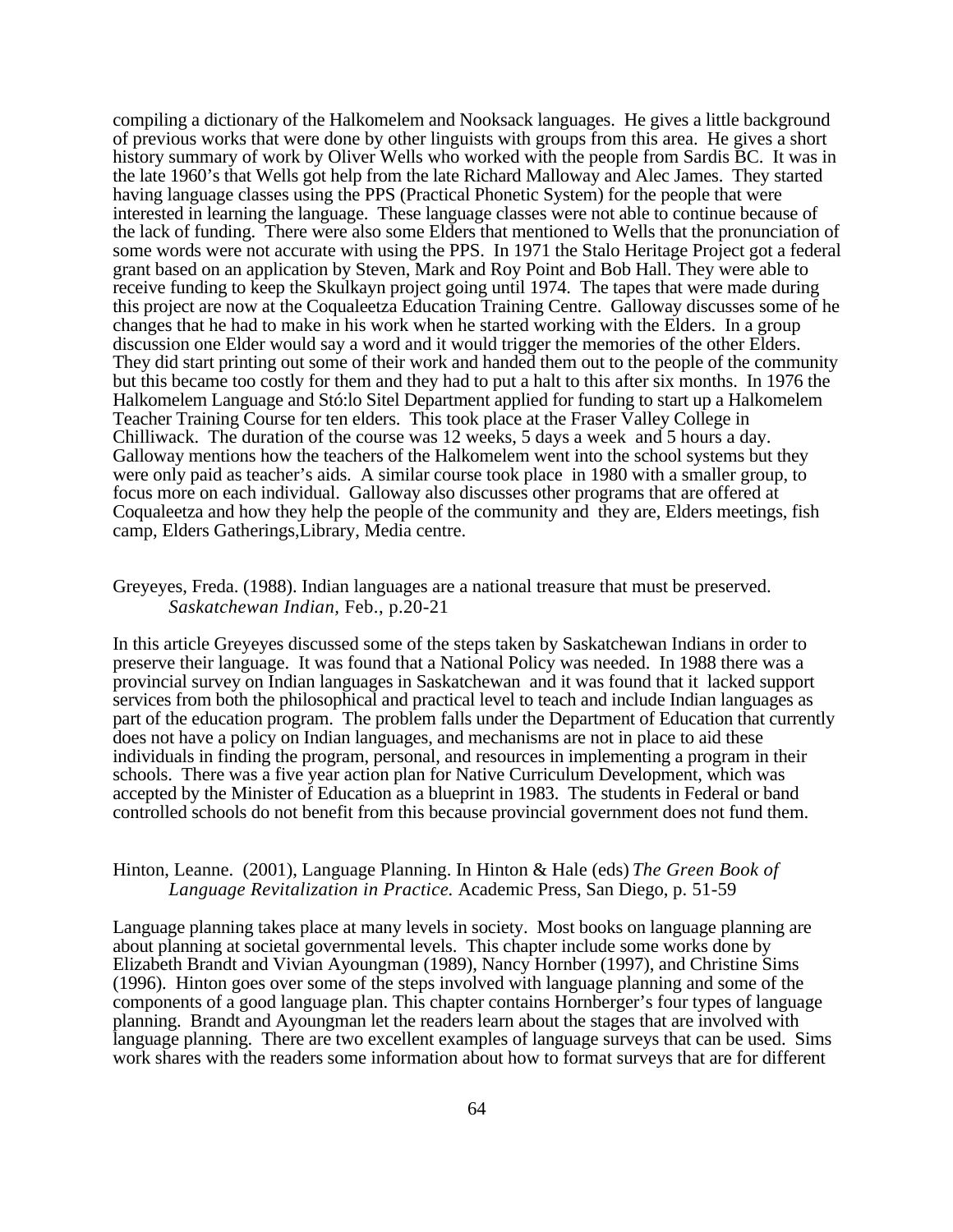age groups. This chapter also includes two case studies that were done regarding language planning. The conclusion includes some good advice that Darrell Kipp (one of the founders of Blackfeet immersion school system in Montana) wants to pass on to everyone that is interested in revitalizing his or her languages.

Jancewicz, Bill, Marguerite MacKenzie, George Guanish and Silas Nabinicaboo Building a Community Language Development Team With Québec Naskapi. In Barbara Burnaby and Jon Reyhner(eds) *Indigenous Languages Across the Community.*  Http://jan.ucc.nau.edu/~jar/iLac.

In this article the authors discuss the Naskapi Cree language of Quebec. They mentioned that in the 1970s there was no formalized resource material for the people to use in the schools or workplaces. The language was mostly used in the homes or churches. During the next two decades there had been some change brought into the community where the language is involved. They started having some teacher training in the community. This also created some full-time employment for community members who were fluent speakers. The Naskapi people also developed a group known as , The Naskapi Development Corporation. What this group does is foster education, improve living conditions and encourage the people in the community to learn their culture and preserve everything that they know. Overall the main goal of this group is to study and document the Naskapi language and encourage the use of the language at all times. Also during the 1970s there was a Naskapi newspaper produced weekly and a radio station where the announcers only spoke Naskapi for fifteen hours daily. The authors also talk about the importance of having the help from non-Naskapi specialists. It was the linguists, anthropologists, educators and clergy that were considered specialists. It is these specialists that help create the teaching materials and have taught the Naskapi the skills and abilities that they need to go out and teach their language.

Leavitt, Robert. (2001) Nuskicinuwatu – I speak my language: Incorporating linguistic knowledge in Native language curriculum. In Sunyoung Oh & Naomi Sawai (eds.) *University of British Columbia Working Papers in Linguistics* Vol.7, University of British Columbia, Vancouver BC, p.65-72.

In this article Leavitt discusses the language of the Passamaquoddy –Maliseet. He mentions how important it is for a tribe to have linguistic knowledge when attempting to learn a language. He states that there are different things that the language learners need to understand about language and they must be able to adopt the strategies and attitudes appropriate with their studying. The teachers need to have a good sense of humor and be able to help the students with sentence structures. In this article Leavitt has some excellent examples of sentence structures and explains how some sentences could be misleading if not worded properly. This is a good article for the teachers of a language to read because they would be able to get tips on how the students learn and how they should plan their teaching methods and the curriculum.

McEachern, William Ross. (1988) Materials development for native language programs. *Canadian Journal of Native Education*, Vol.15 No.1. p. 39-42.

In this article McEachern talks about the main problem of not having enough reading material for native language programs. In the schools where they are teaching the language they have more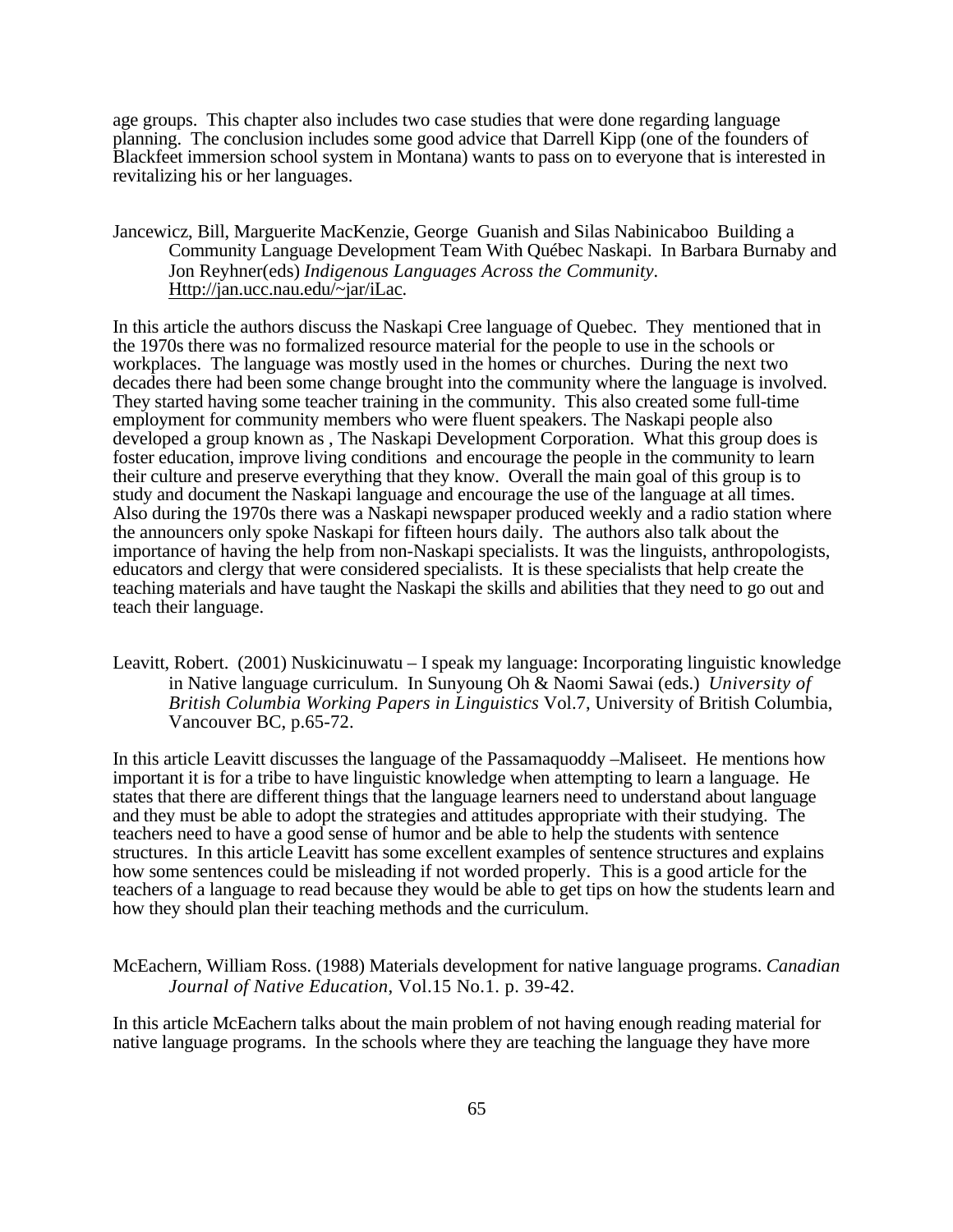written material for English and not enough for the native languages. He talks about how there is a need for production in this area but the people that attempt to do this need to have a good knowledge of the language that they are trying to write about. In order to do a good job they need to work in teams at all times; there has to be a storyteller, translator and writer. Then they need to get an artist or photographer to work closely with them so that the illustrations or pictures go well with the story. The translator and the writer have to make sure that what they are getting down on paper is accurate with what the storyteller is saying because when you translate from Indian language to English there is some changes that have to be made. Some of the words have to be reversed or it could change to whole context of the sentence. McEachern also tells how the teacher has to be ready to help the native students when they are given a basal reader that is given to students from urban area. There are times when they will not understand the way the book is written and the teacher has to be able to help the student fill in the blanks.

Zarry, Len. (1991) Whole languages for native students. *Canadian Journal of Native Education*. Vol.18 p.93-98.

In this article Zarry is writing about the whole language approach that is used with native students. Zarry says, " Literacy, the ability to read and write for specific purposes, is achieved in this approach through an integrated approach to all aspects of language: listening, speaking, writing, and reading." (p.94). He says that language experience for children is based on the ability to interpret written language. He talks about how the children should be able to say a phrase or two to the teacher and the teacher write this down on the board. Then if they see it written and then they will be able to repeat it. Zarry also says that the teacher is also a learner who can learn from his or her students. He says that a good learning environment for the native students to learn is having tables for them to sit at and not desks that are situated in rows. He also says that when the children come to school with a backpack it contains important information of their history and culture and the teachers need to utilize this information. The children need a chance to be proud of who they are and be able to share this information with the teacher and other students. He also talks about the importance of teachers and parents working together and how they need to have patience when it comes to teaching the children the whole language.

## **MAINTENANCE AND REVITALIZATION**

Brandt, Elizabeth A. (1988) Applied linguistic anthropology and American Indian language renewal. *Human Organization*, Vol. 47, p.322-329.

In this article Brandt discusses how the linguists can help in renewing a language. Brandt includes a section on, " Why is language renewal a concern?" She discusses how different tribes consider language fluency an essential component of tribal identity, social and cultural maintenance and self-determination and how not being able to speak your language can effect your lifestyles and relationships with the Elders within the community. Brandt also has a section pointing out that the teachers may not have the proper training in teaching the language of the community. Some communities are widely affected by the school personnel or the churches telling them that bilingualism is bad for the child's education. The section about the ancestral language instruction and achievement is very interesting when it comes to language renewal. It was found that having the ancestral language in the schools did not affect the child's ability to learn English. She gives some explanation on how linguists can assist the tribes in renewing their language but do not have the proper training in teaching the language. A good example of this is they may not know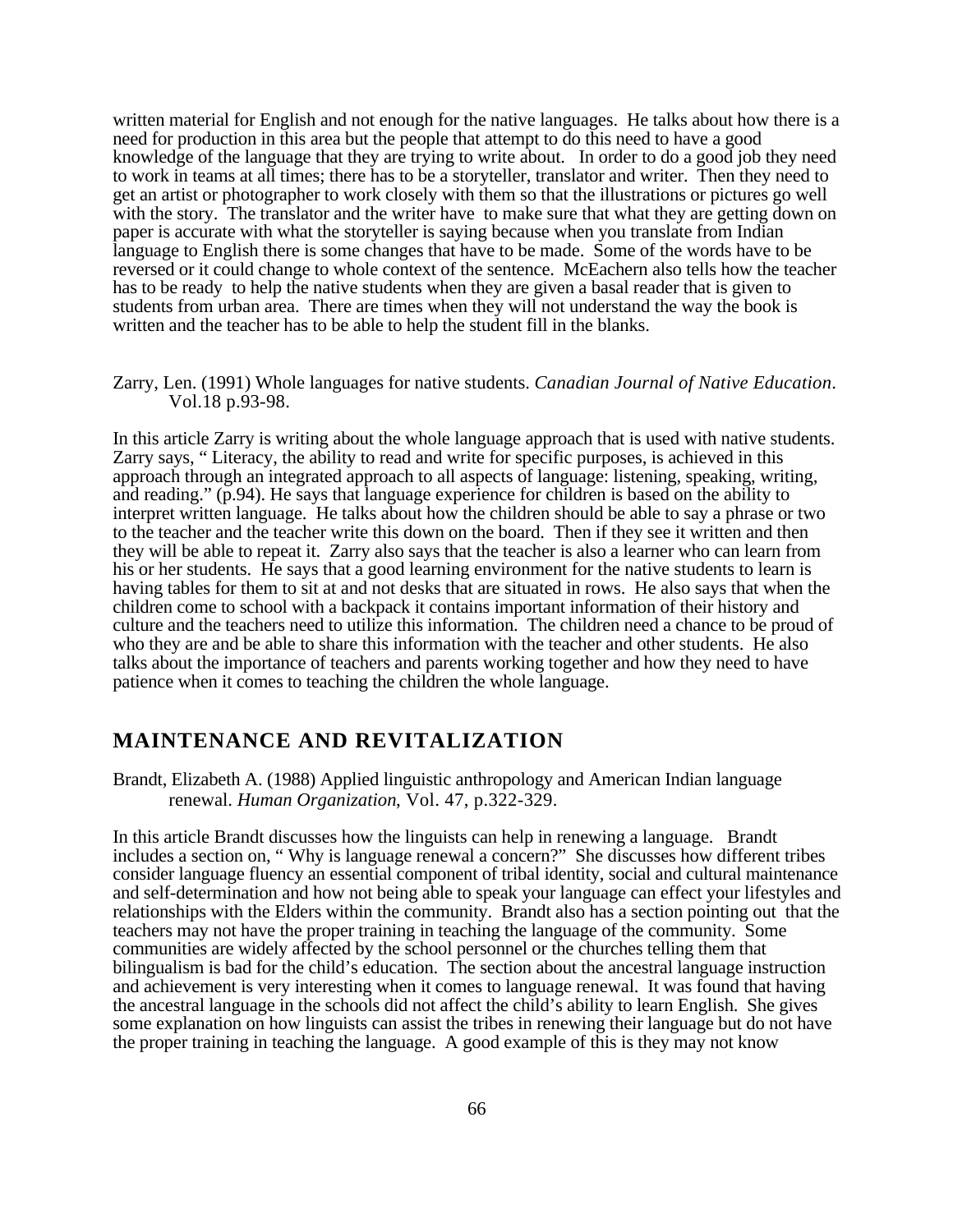anything about planning a curriculum for a school system. This is where Brandt explains the importance of language training workshops for the people that are interested in teaching the language. The linguists are the ones that can start the process of language renewal by working with the students in colleges learn the importance of their languages and teach them the different methods of teaching the language to other members of the tribe.

Fettes, Mark. (1997) Stabilizing What? An Ecological Approach to language Renewal. In Jon Reyhner (ed) *Teaching Indigenous Languages*. Northern Arizona University, Flagstaff, AZ, p. 301-318.

In this chapter Fettes discusses some of the techniques that communities could use in order to have successful language renewal. He also includes the four goals of revitalizing indigenous languages and the following are some of the quotes from his paper:

First, if language constitutes a class of things, then they resemble one another in essential respects. Given this premise, it is hard to escape the conclusion that one language must be as good s another for most purposes.

Secondly, if we are serious about creating a world where thousands of languages can thrive, rather than just a few dozen or a few hundred, then other models must be found.

Thirdly, the particular and concrete use of language is knowledge, culture, and interpersonal relationships are largely ignored in favor of a focus on linguistic structure and "language" in general.

Fourth, if languages are seen as "things" separate from their speakers then the latter cease to have a sense of ownership and control. Particularly for non-fluent adult speakers, language renewal comes to seem an impossibly huge task in which they have little if any role to play. Depending on the circumstances, such institutionalization may actually deepen and entrench people's alienation from their language.(p.302)

Fettes also states that a theory of language renewal must begin with the speakers, with people "doing language" together in meaningful ways and work out from there. Fettes also has an excellent section in this chapter that discusses the triple braid of language renewal. He says, " A healthy language can be visualized as a tightly woven braid of many primary and secondary discourses."(p305) He also states in order for a community to remake the language braid they must refashion their language to accommodate the changing lifestyles and they must also develop new stories to replace the objectifying and dispowering "truths" propagated in the invading language. The following are the subtitles of each strand in the language braid: strand one is the Critical literacy, strand two is the local knowledge's, and strand three is Living relationships. In this chapter Fettes has detailed summaries of what is involved with each strand in the language braid.

Fishman, Joshua. (1996) Maintaining languages: what works? What doesn't. In Gina Cantoni(ed.) *Stabilizing Indigenous Languages*. Northern Arizona University; Flagstaff, Arizona. P.186-198.

In this article Fishman discusses the conferences that were held concerning American Indian languages. It was the first language conference when the Deputy Director of the Office of Bilingual Education and Minority Languages Affairs stated that the Government of the United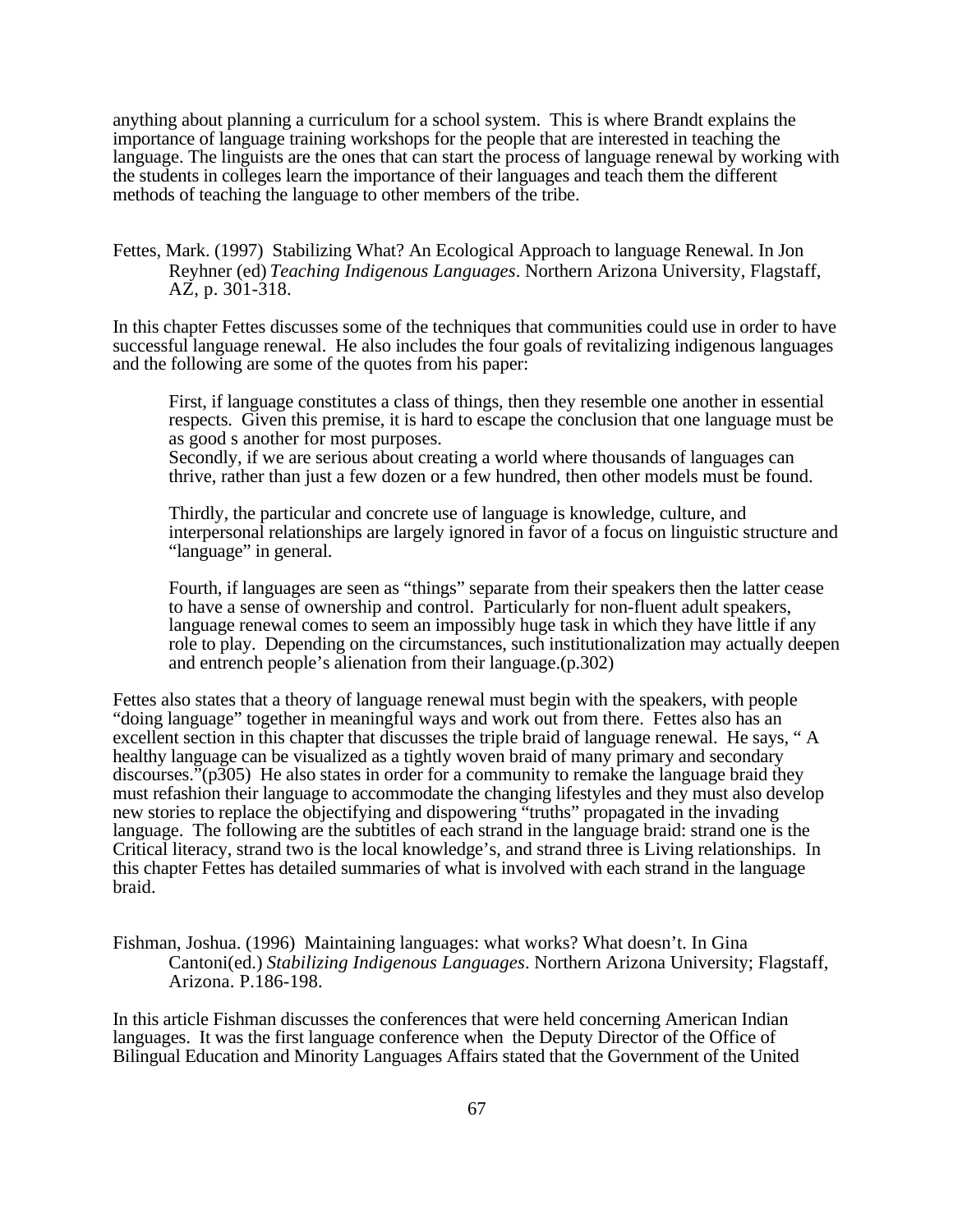States recognized the need to assist the Native American people strengthen their languages. He says that it takes more than conferences to strengthen the languages. Fishman also goes into a more detailed explanation for the saying," What works? What doesn't." When people want to use this phrase they need to explain what topic they are talking about because if they don't other people may get the wrong impression. He also talks about the experiences of a woman who was one of the last speakers of the language near Santa Fe, New Mexico. The only person that she could talk to was a linguist and she did not like that. He states that there are some communities that don't think that their language is in danger because they have some fluent speakers left, but they have to realize that dialects do shrink down with culture loss. There are times when a community can use a dialect but it would be a little different from the previous generations. Fishman also tells about the Coptic tribe in Egypt and how they use their language as a hobby and there are times they indulge themselves in their language. He also talks about how the elders of a community enjoy life by speaking their language and he is referring to arguing, singing, and praying. The sad thing is that there are some children and grandchildren that don't learn the language. He discusses how everybody needs to create new ways of learning their language because as time goes on so do lifestyles. The younger generations may think that they don't have to worry about learning their language until they get older. But the true fact is they may have no one to teach the language when they get older. Some elders find it easier to teach their grandchildren because they don't carry the same guilt as their parents. There is a message that Fishman wants to make clear to his audience and it is that languages can become institutionalized but this needs to happen in institutions that will teach them and use them. He also says that languages that become endangered do so because they lack informal inter-generational transmission in everyday lifestyles. Fishman believes that one thing that we can be sure of, those who do not give up, but try again and again, become a community of hope, a community of dedication.

## Fishman, Joshua. (1996). What do you lose when you lose your language? In Gina Cantoni (ed.) *Stabilizing Indigenous Languages*.,Northern Arizona University : Northern Arizona,p.80-91

Fishman's article starts with an excellent question to people think of what steps they will take to revive their language and it is, " What is lost when a language is lost?" (p.80) Fishman discusses the relationship between language and culture and how it affects native languages. These two topics are very connected in all native communities and it affects children and adults. Fishman says, "The most important relationship between language and culture that gets to the heart of what is lost when you lose a language is that most of the culture is in the language and is expressed in the language."(p.81). Fishman also goes on to tell some different point of views that Native American people have when questioned about language lose. When Fishman discusses some of the language programs and the failures and successes these programs have experienced is excellent information for future language programs. Here is some of the information he shares, " And this is being done to such an extent all over the world that I think it is high time we got together to share experiences, to share failures, because it is important to know about failures and to share successes. The successes keep us from burning out. And it is important to know the failures because if you do not know the failures then you repeat them." (p.85). Fishman tells about the Irish people's attempt to revive their language. He tells about what his wife started doing in order to transmit their Yiddish language to their grandchildren. What she was doing became known as the **laptop publishing,** and how she did this was sat her grandchildren on her lap and talked to them in their language. She the, encouraged everyone else to do this with their children, grandchildren, or any child that you want to teach the language to. Fishman ends his article with another question that will make people think more of their language, " What are your going to do with the mother tongue before school, in school, out of school, and after school?"(p.91)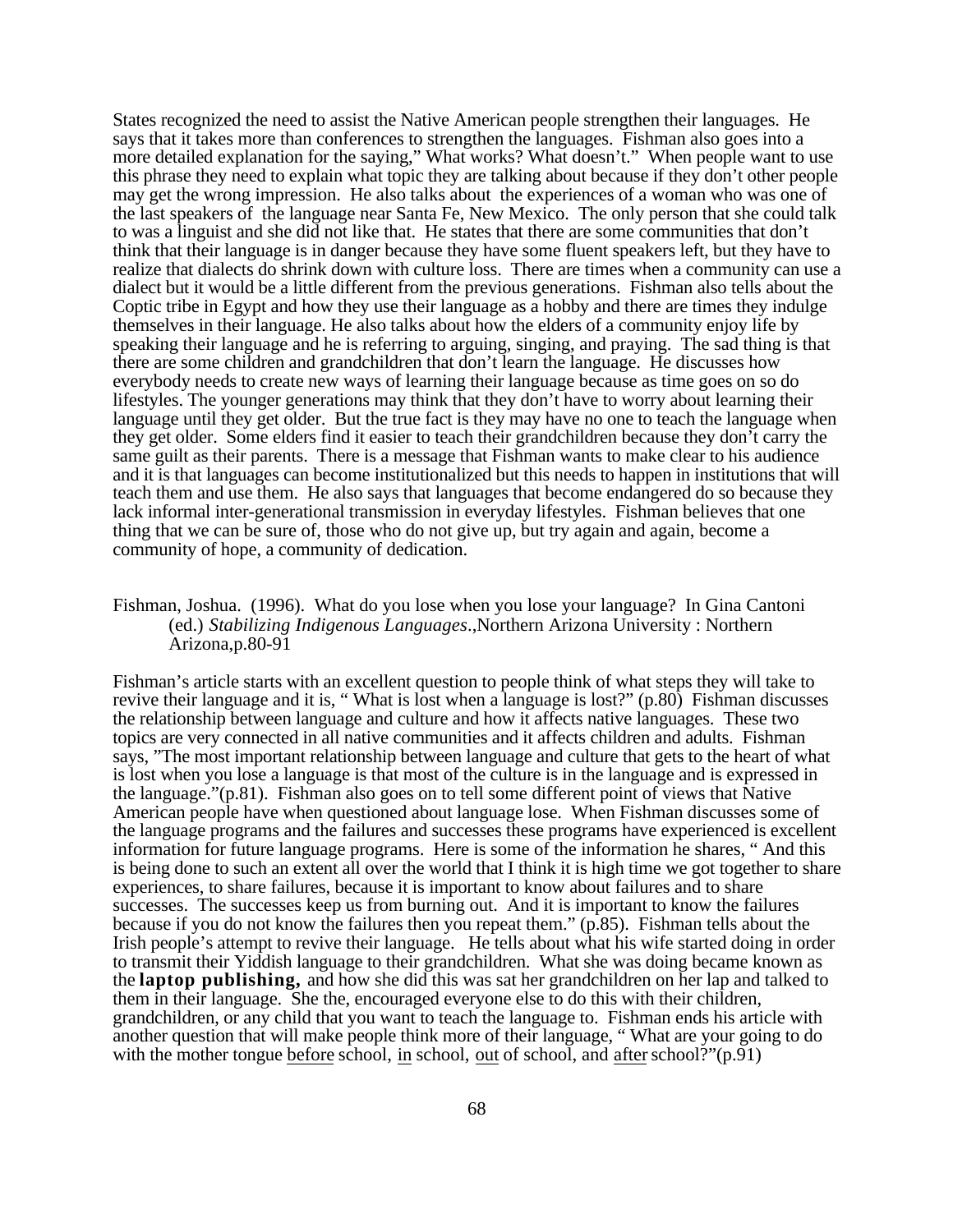Francis,Norbert & Rafael Nieto Andrade,(1996) Stories for language revitalization in Náhuatl and Chichimeca, In Cantoni (ed) *Stabilizing Indigenous Languages*. Northern Arizona University; Flagstaff, Arizona. P.163-173.

In this article the authors are doing a comparison between the two languages Náhuatl and Spanish. They focus on central Mexico that has twenty or more indigenous languages. The speakers of these languages still occupy their communities but there is some language conflict going on between the communities. This type of situation can make it very difficult for the schools that want to provide language classes for their students, because it would be difficult to provide all language dialects for all the students. The authors provide some information on: language choices and bilingual education, cultural and formal schemata for creating texts, and transfers from Spanish to Náhuatl, oral to written. In the language choices the authors spoke with a second grader and they found that she denied the possibility that one day Náhuatl would not longer be spoken in town, with Spanish taking its place. Parents in this area are very supportive of bilingual teachers coming into the schools. The students in the school produced a draft of their own observations of using their language in the school. They came up with three stages and they are; (1) Discourse-level responses. (2) transfer of encoding strategies from Spanish to the indigenous language, (3) Codeswitching, with each of these the authors provide some of the students observations in regards to their language.

## Greymorning, Stephen. (1999). Running the Gauntlet of an Indigenous Language Program. In Reyhner and Cantoni (eds), *Revitalizing Indigenous Languages*. Northern Arizona University, Flagstaff, AZ, p. 6-16.

This is an excellent chapter that describes in detail some of the Arapaho language programs thatGreymorning was involved with. In the beginning Greymorning discusses how language is an important element of identity for each indigenous tribe. He refers to the gauntlet when it comes to individual tribes attempting to save their language because they have to be ready to face a lot of obstacles and trials. Greymorning states it was in the 1960's that the elders became concerned because they realized that not much of the younger generations understand or spoke the Arapaho language. The Arapaho then started to implement a plan for language revival. It was in 1984 when they started to teach their language in Kindergarten for 15 minutes a day at the Wyoming Indian School. It was because they started to teach the language in the school that they thought everything would eventually be fine and they never questioned the outcome until Greymorning addressed the problem in 1993. Greymorning pointed out to the Wyoming Indian School administrators: " I further explained that 15 minutes a day, multiplied by 180 days in the school year, equals 45 hours of language instruction per year. I made it clear that they have expected our language instructors to teach, and students to learn, a language in 45 hours; the amount of time many administrators usually devoted to their jobs in one week."(7) He writes about the success of the immersion class that they had for the Arapaho preschool and gives an excellent example of the words that the children were taught throughout the day. He also says that the children had at least five different language instructors within a one hour class. The class was done in a 15 minute rotation format, where the children spent 15 minutes with each instructor and they learned different words and phrases. The last 15 minutes of class they would have a different instructor that would ask them questions and they had to respond in complete sentences

Keahi, Sarah. (2000), Advocating for a stimulating and language-based education: "If you don't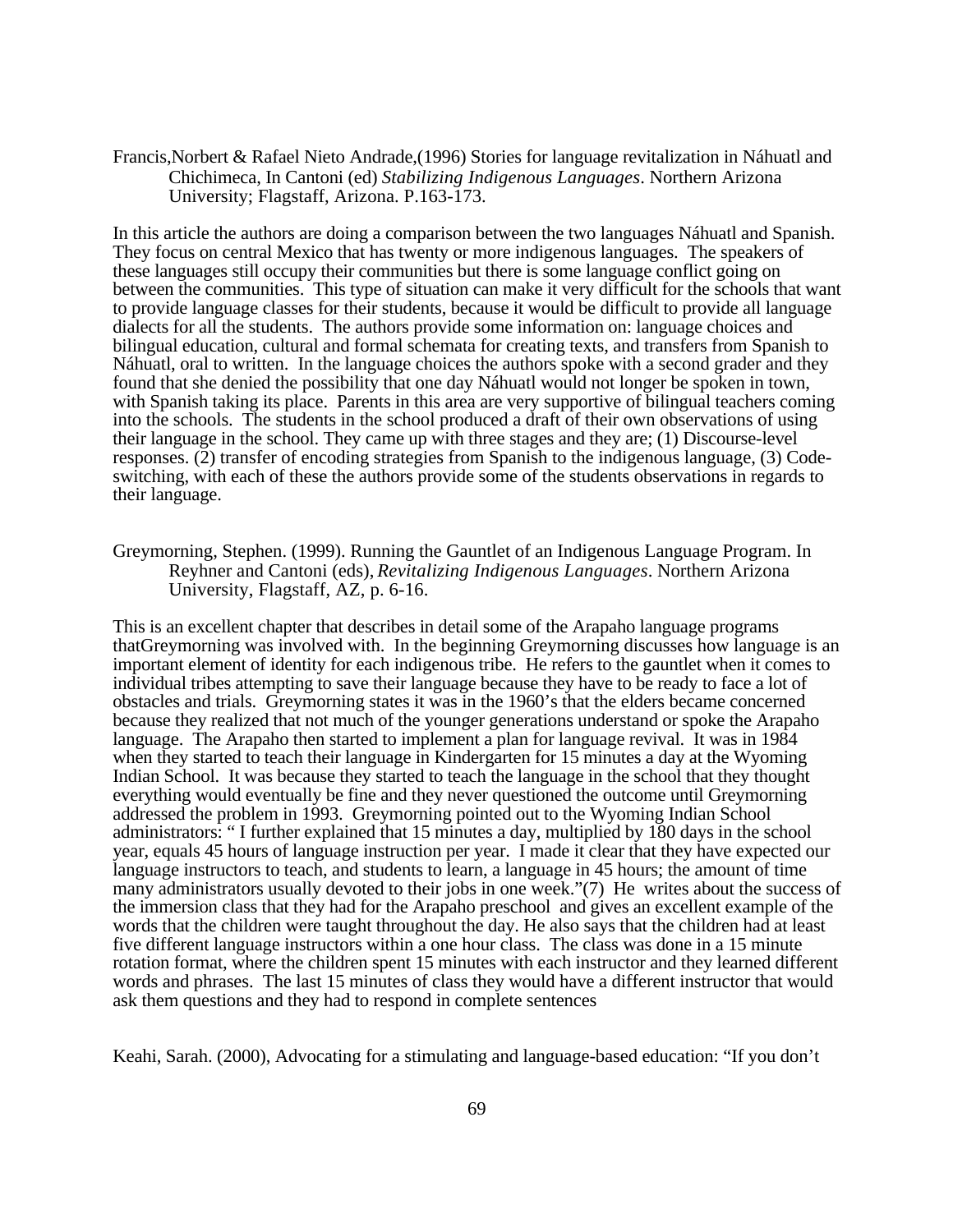learn your language where can you go home to?" In Benham & Cooper (eds) *Indigenous Educational Models for Contemporary Practice*, Lawrence Erlbaum Associates, United States of America. P.55-60

The author of this article has been an active leader in the Native Hawaiian Language movement since 1960. She has experienced the tensions that arise as schools shift from the English language to the Native Hawaiian language. In the model that Keahi has produced she focuses on the Hawaiian culture and all the resources that they need to utilize in order to learn their language. She also discusses where they need to go in order to get help. She lets the readers know how important it is to utilize the knowledge of the elders in order to learn their language. Keahi also discusses the importance of building the self-esteem of their people. She feels that the Immersion program that they have in Hawaii has increased the self-esteem of the children attending the program. Keahi's views are the same as other people and that is that language is a priority. She also discusses how all native groups that are attempting revitalize their language need to always be developing new teaching tools and materials. Some of Keahi's friends and colleagues have been creating textbooks, posters, audiotapes, videotapes and other curriculum needs for the children. Another accomplishment that the Hawaiian people have is that they have a required Hawaiian history and Hawaiian culture course for graduation and they also are offering a 5-year Hawaiian language course.

Kiernan, Gail. (2000). Building an indigenous language center:" The children have the right to learn their language." In Benham & Cooper (eds) *Indigenous Educational Models for Contemporary Practice*, Lawrence Erlbaum Associates, United States of America,p.81-86

Kiernan is in the same frame of thought that Darrell Kipp is in, they are both angry about the effects of colonialism and racial divisions of native people. She also thinks that the native leaders need to work diligently to create more just social climates and they also need to keep the native people moving toward sovereign action. Kiernan's dream is to maintain and renew her people's language and culture for the future generations. In Kiernan's model she uses all different aspects involved with their culture. She also tells about how programs can suffer if one person starts the process of revitalizing language and culture and then decides to leave the program. When this happens they have to look for someone that has the qualifications to help the people. In order to help the people, the person has to be very educated on the culture and fluent in the language. If the person does not fall into these two categories they will not be much help to the people. She also talks about how the language and culture are being taught in public schools from K-12 but they don't always have the guarantee that this will continue year after year. The principal of the school might change and the new principal could decide that s/he does not want to have aboriginal language any longer. For example s/he might decide to teach Japanese language because it is the principal that holds the power of the school. It does not matter if 50% of the students in the school are Aboriginal. One good piece of advice that Kiernan has for Aboriginal groups is that if they keep talking and do not give up asking for things people will eventually take them seriously. She also tells about how she went into the justice system to teach the women the native language. She thought that if she could go and teach the women the language, they would eventually go back home and teach their children.

Leap,William. (1988)Indian Language Renewal. *Human Organization,* Vol. 47, p. 283-291.

In this article Leap has three themes that American tribes are concerned with when it comes to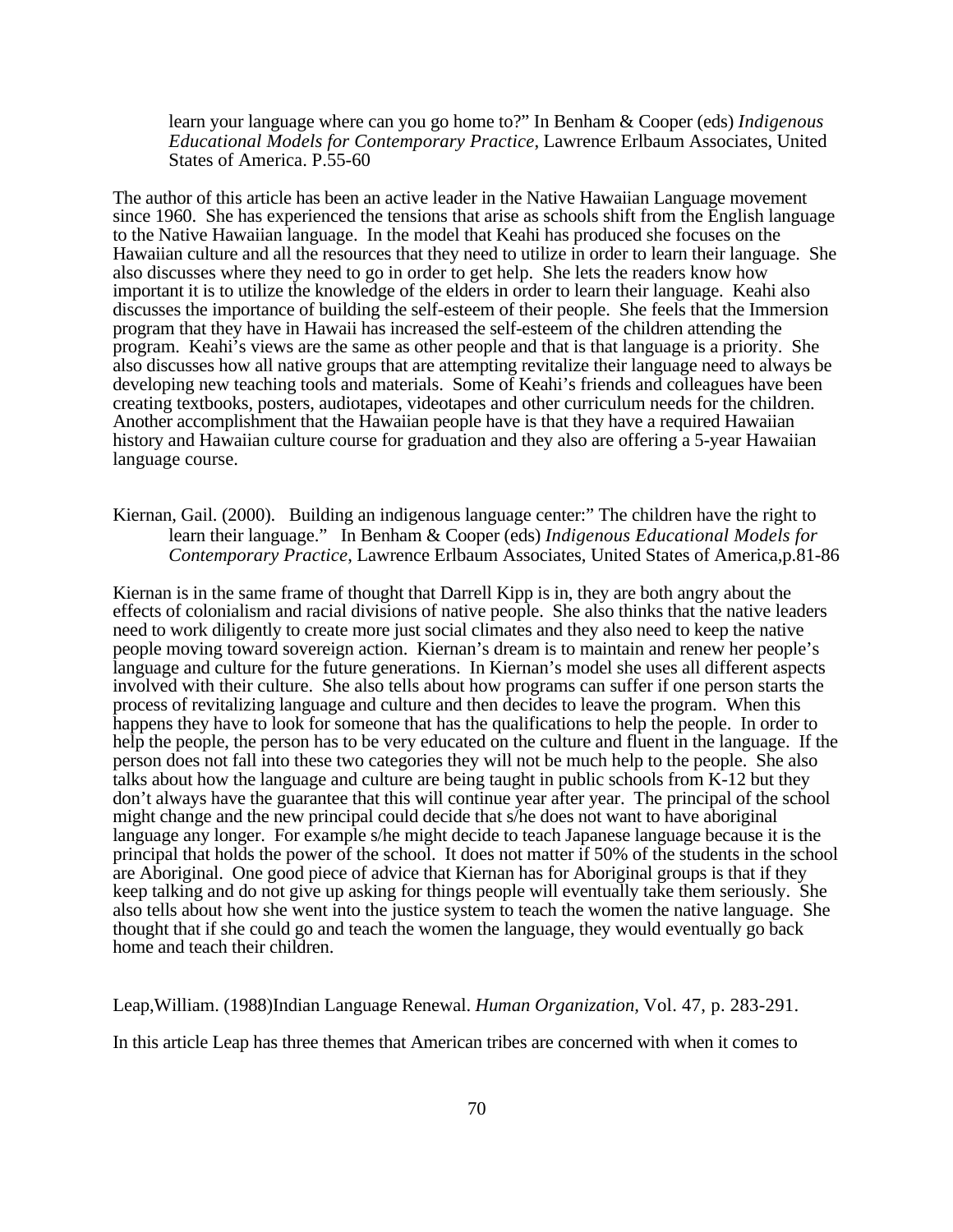restoring their language. These are the "current state" of American Indian languages, the steps which Tribes are taking to retain and restore fluencies in these languages and the contributions which linguists have made, and can make to the process of Indian language renewal. Leap also describes the presence of loanwords and other features of borrowed words from English. Leap also includes in this article eight of the factors that Indian Tribes are faced with when they start to concentrate on what is known as the Indian Language "Problem." The following are two out of the eight factors included in this article:

• people in grandparents generation (or higher) are predominantly or exclusively fluent in their tribal language; people at lower age levels are predominantly first language speakers of English and have little or no familiarity with their ancestral language at all.

• people are fluent in the tribal language but, for various reasons are unwilling to transmit their knowledge to non-speakers, forcing an increasingly large segment of the speech community to remain unfamiliar with the language of their cultural tradition.

These eight factors are the truth of the problems that each tribe is faced with. There is a section in this article that documents what some of the tribes are doing to ensure language renewal. Some of their work includes, school-related bilingual-bicultural education programs and enrichment components within the Head Start project's language arts curriculum. He also discusses the Title VII- funded Indian language projects. He goes on to say that it is the growth of this project that gives proof of the growing number of Tribes interest in renewing their language. Leap also has a section on Language Renewal and Indian Language Research which is interesting. He goes on to describe some of the work that goes on between the linguist and the native speaker. He also mentions that there may be some tribe members that may be proficient writers but this does not mean that they are able to speak the language fluently.

Olson, Maureen. (2002) The Jicarilla Apache language summer day camp. In Burnaby and Reyhner (eds) Indigenous Languages Across the Community. http://jan.ucc.nau.edu/~jar/ILAC retrieved: May 14th,2002.

In this article Olson gives an excellent description of the Jicarilla Apache Language Summer Day Camp (JALSDC). These four day camps of 24 children (girls and boys between the ages of 8 and 11) was held in the community fair grounds. Olson gives some background of what problems the camp was faced with and where they had a little progress. Some of the camp counselors ran into problems because they were not present at the time of the development of the camp curriculum and they were not aware of what was expected of them. There were times when they were to only speak in Jicarilla to the children but they were not told this at the beginning of the camp. They also had some people that came in and did presentations but felt that their time was not appreciated because the children did not speak the language enough to understand what they were saying. There were five of the counsellors who were fluent Jacarilla speakers and they were given the role of wearing a question necklace throughout the day. Every opportunity they had they had to ask the campers questions in hopes that the response they got would be in Jacarilla. The counsellors that were non-Jacarilla speakers were the ones that modelled the words that the children were learning and the fluent Jacarilla speakers gave simple commands or asked questions to the children. At the end of the summer camp the children had to do an exit test to see how much they learned while participating in the camp. In doing this little test they found that all the children were at different levels of learning. Children that were exposed to the language at home or school were further than the children that did not have any exposure to the language at home.

Platero, Paul. (2001) Navajo Head Start Language Study. In Hinton and Hale (eds) *The Green Book of Language Revitalization in Practice*. Academic press, San Diego,p. 87-97.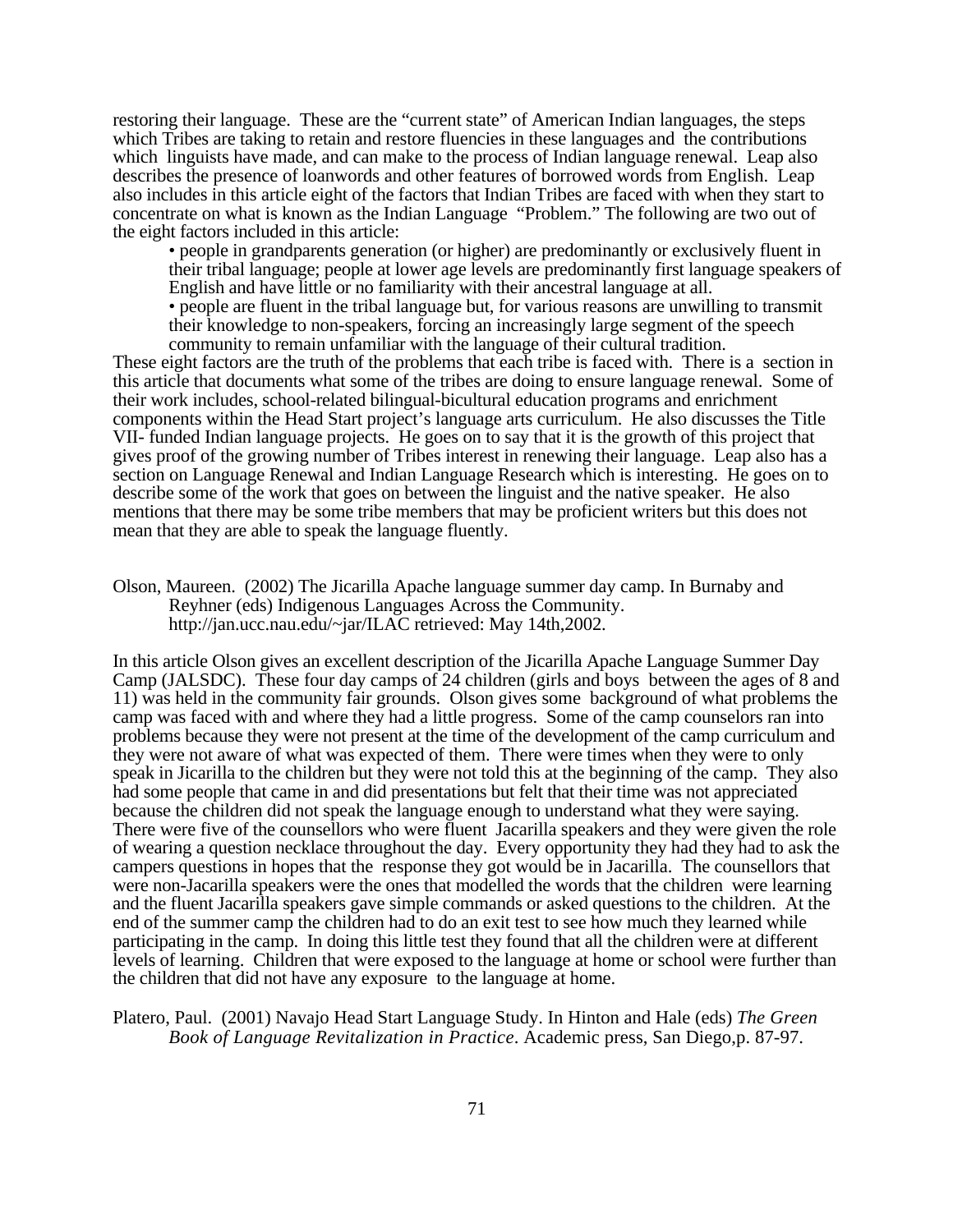In this article Platero discusses the Navajo Head Start program which focuses on the Navajo and English language in the preschools. Platero has a section that gives the background information of the program, and examples of the goals of the Head Start program, the children that are involved with the program, how the preschool is set up and the staff of the preschool. The main goal that the Navajo had in 1991 was to train 1000 Navajo teachers in the future so that they would be able to help with the curriculum development. There is a discussion of the preschool children's language study. A few topics covered, purposes for the study, authorization of the study, a formative review, and who will benefit from the study, information requested, study design. In the section of findings Platero lets the readers know what the outcome was of the research done in regards to Navajo and English in the classrooms. At the end of his article Platero has included a list of recommendations that could be used for language of the classroom, teacher training, Navajo language and culture educational materials, personnel policy, and further study.

Rayner, Neil. (2000) Revitalizing Aboriginal Languages: Completing the circle of language and culture. *Dreamspeaker.* Spring http://www.ainc-inac.gc/nr/nwltr/drm/s2000/ral\_e.html. 7/11/02

In this article Rayner discusses language revitalization programs that are in the Skidegate Haida and the Musqueam First Nation's areas. He also discusses the FPCF (First Peoples Cultural Foundation) and the ALLanguages Group (Aboriginal Living Languages Group. It is the FPCF that has giving funding to the two areas for the language revitalization projects. John Kelly and his wife Wendy Campbell started up the ALLanguages Group and it is a non-profit society. Their main goal is to help those who are interested in revitalizing their language. The first group that they set up was with the Haida. Rayner discusses how Kelly and Campbell involve the whole community in the Skidegate area. The ones they focus on as being the teachers is the Elders and the high school students and they have noticed a change both these groups. Rayner also discusses some of the work that has being done by a Musqueam band member, Victor Guerin. In the year 2000 with the help of Kelly, Campbell and Guerin the Hun' qumi'num language could be taken as a second language in Southlands Elementary and Point Grey Secondary. The students in these schools are helping to create picture books that could be used in the community. Rayner also discusses that there is some Hun' qumi'num courses offered at the University of British Columbia.

### Reyner Jon & Edward Tennant. (1995). Maintaining and renewing native languages. *Bilingual Research Journal* Vol19, p 279-304.

In this article Reyner and Tennant review the research that has been done on maintaining and renewing American Indian languages. They discuss the methods used by the Navajo and Yup'ik tribes in their attempts of language reversal. They are using these methods in early childhood, elementary, secondary and tribal colleges. There is a good part of writing on the testimony of Dr. Michael Krauss, when he testified before the U.S. Senate Select Committee on Indian Affairs. Reyner and Tennant also discuss how other nationalities are able to revitalize their language. They want to share with the readers the experience of both international and local tribal efforts to describe, "what works" in language renewal efforts. These authors bring forward Fishman's eight stages that each tribe has to go through in order to start the process of reversing language shift. They also talk about communites having language programs for the pre-and post-natal young mothers.

Silverthorne, Joyce. (1997) Language preservation and human resources development. In Jon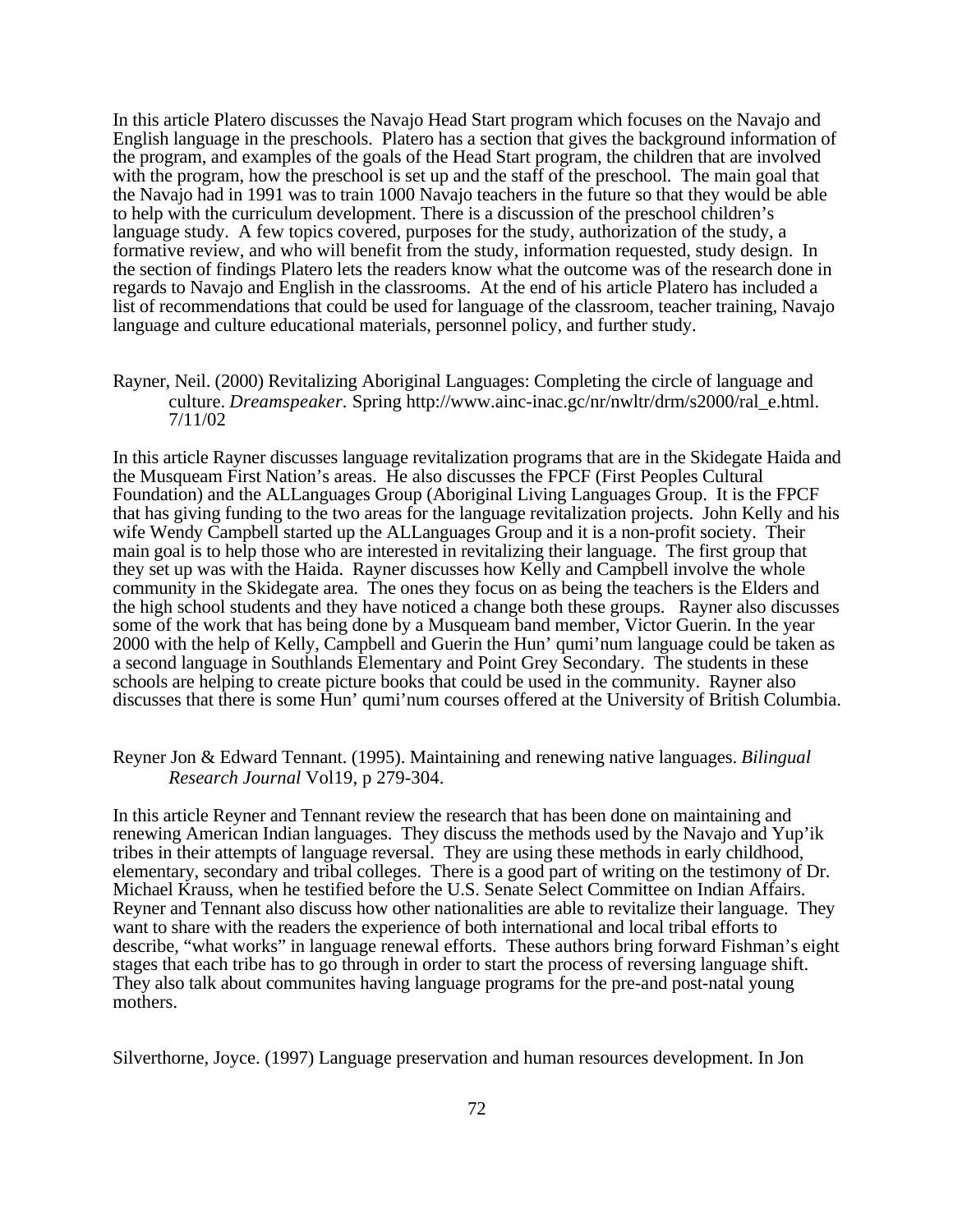Reyhner (ed) *Teaching Indigenous Languages*. Northern Arizona University: Flagstaff ,AZ, p.105-115. Http://jan.ucc.nau.edu/~jar/TIL\_10.html . 6/10/2002.

In this chapter Silverthorne discusses the work of R. Wayne Pace, Phillip C. Smith, and Gordon E. Mills done in 1991 on language preservation. Silverthorne points out that it is important for the Elders to work on language preservation projects. They did some research on how language preservation can be examined from all aspects because different researchers have different point of views. The linguists have dominated the one thing that Silverthorne states is the career component of language education. The fieldnotes that are recorded by the linguists are integral pieces to reestablish-ing in detail the older forms of the language that are being studied. There are times that linguists end up getting frustrated while they are assisting in language preservation. She also says that although there have been many language classes, the language has been written with the help of the linguists, and elders have worked hard at teaching the language, we still haven't produced a great amount of fluent speakers. The following is from Pace, Smith and Mills (1991), the eleven roles that need to be addressed by communities that are attempting to bring their language back to a healthy state and each gives a summary: (1) Administrator, (2) Evaluator, (3) HRD Manager, (4) Individual Career Development Advisor, (5) Instructor/Facilitator, (6) Marketer, (7) Materials Developer, (8) Needs Analyst, (9) Organizational Change Agent, (10) Program Designer, (11) Researcher. The one problem that is faced by the people that assume these positions is the lack of pay. There are also time when people that are willing to fill these positions they do so without adequate training. She also gives a short list of some organizations that are already working on language preservation projects. She discusses the Salish Kootenai College which has language classes operating in a four year program. Silverthorne says that although some of the students that complete the program feel that they are ready to go out and teach they have to be prepared for the age group that they are working with. Siverthorne concludes her chapter by writing, "As indigenous language teachers and activists become more knowledgeable in classroom instructional strategies and ways to energize community efforts they will become more effective."(p.8)

## Silva, Kalena. (2000) Revitalizing culture and language: Returning to the 'Aina (land). In Benham & Cooper (eds) *Indigenous Educational Models for Contemporary Practice*, Lawrence Erlbaum Associates, United States of America,p.71-80.

In this article Silva lets the readers know that he agrees with Jeanette Armstrong's idea that the land is connected to the communities building of language and culture revitalization. He also discusses how the language was almost lost in the mid-1980's to how much the use of the language has increased to this present time. Silva focuses his writing towards educators and teachers. Silva shares with his readers an excellent view that he has in comparing a coconut tree to the revitalization of language. He also tells about the different levels of Hawaiian language being taught in schools and colleges. In reading this article the reader learns of the success, in 1982 there were only 10 student majors and then in 1998 there were over 100 student majors. He tells about how the immersion programs have been successful and are now been offered in preschools. There is a program that is known as the Hale Kuamo'o Hawaiian Language Center that was developed in 1989. The purpose of this center is to encourage the expansion of Hawaiian language in education, businesses, government and area of the social lifestyles of the Hawaiian people. Silva also tells that it took them 5 years to get approval for this program but then it was postponed for one more year due to external accreditation review process.

Stiles, Dawn B. (1997) Four successful Indigenous Language Programs. In Jon Reyhner(ed.)*Teaching Indigenous Languages*. Northern Arizona University, Flagstaff,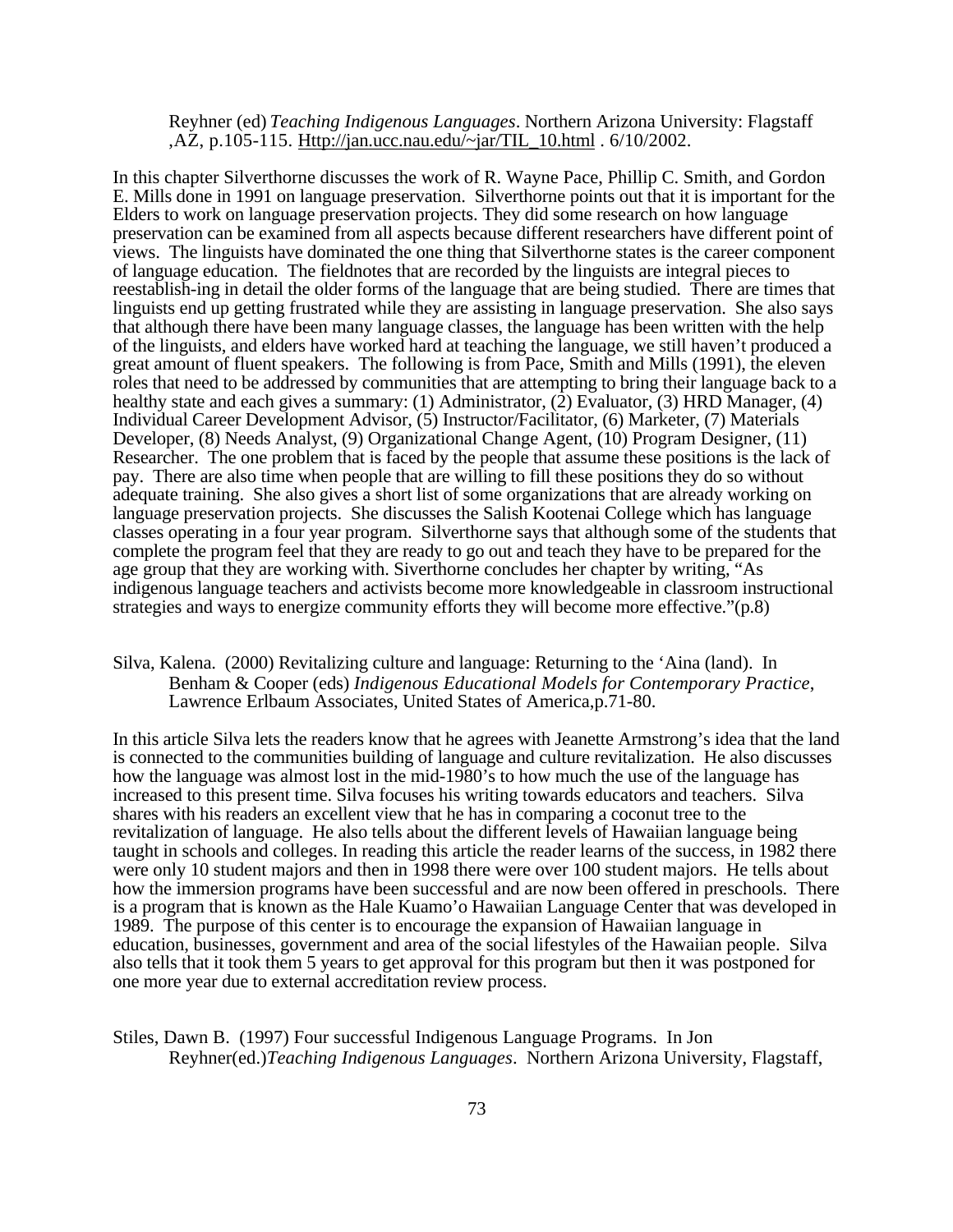AZ, p. 148-162.

In this chapter Stiles gives some information on four language projects that have been successful and they are: Cree Way in Quebec, Hualapao in Arizona, Te Kohanga Reo in New Zealand, and Panama Leo in Hawai'i. In reading about the Cree Way Project in Stiles article the reader can get a sense of changes that happened between the years 1973 to 1997. A principal named John Murdoch created this project in 1973. These language programs started in pre-school and eventually worked their way up to High School. The Peach Springs Hualapai program was developed in 1975. The Hualapai bilingual program was successful in developing the language maintenance, but they still felt that they had to fight fire with fire. The reason for this was that they found that their children were still using English as their dominant language. This is when they turned to using technology, computers, and video programs to catch the attention of the children. In the beginning of this program there was not much community support, the Elders did not want to see their language written down. The parents also thought that if the language was taught in the schools it would cause their children to be confused and if this happened too often then the children would drop out of school.

## **IMMERSION**

Douglas, Edward Te Kohu. (1992), Maori language nests (Kohanga Reo) - their impact on New Zealand communities. *Journal of Indigenous Studies*, vol. 3,p.13-31.

Maori is the language of the disadvantaged and the oppressed and must compete with English, the mother-tongue of the dominant culture. In the community at large, the most common belief is that Maori language survival is appropriate, but it is up to the Maori themselves to ensure this. The Maori started to take the important steps to revitalize their language during the World War II. In 1987 the government established a Maori Language Committee to promote greater use of the Maori language. In 1988 15% of Maori children under the age of five were learning their language. The Maori were hoping to see this increase to 75% within the following ten years. It was the Kohanga Reo centres (language nests) that played an important role in language revival. The one main factor of failure that the Maori noticed was that there were too many centres in the communities and the best teaching, linguistic and role model resources are spread too thinly. The overall objective is to save Maori language, by creating an environment where those who speak the language will transmit it to the young children so that it will become their mother-tongue.

### Hinton, Leanne, (2001). Teaching Methods. In Hinton & Hale (eds.), *The Green Book of Language Revitalization in Practice*. Academic press San Diego, p.179-189.

In Hinton's introduction she includes the authors of six excellent resource books(in the bibliography of this paper,p.189) that could be used by people that want to teach or learn a language. She also says that people who are going to go out and teach an endangered language need to keep in mind that there is a difference in teaching an endangered language and a foreign language. In planning language lessons the teachers are on their own. The decision is left up to them on how they are going to teach their lessons and what materials they will use. This chapter includes eight basic teaching methods that could be used by language teachers and the students. To teach a language the teacher has to make the lesson plans according to what they really want to teach in each lesson. They need to follow their plans as close as possible. Hinton also states that a language teacher should use three different approaches to language teaching and they are: the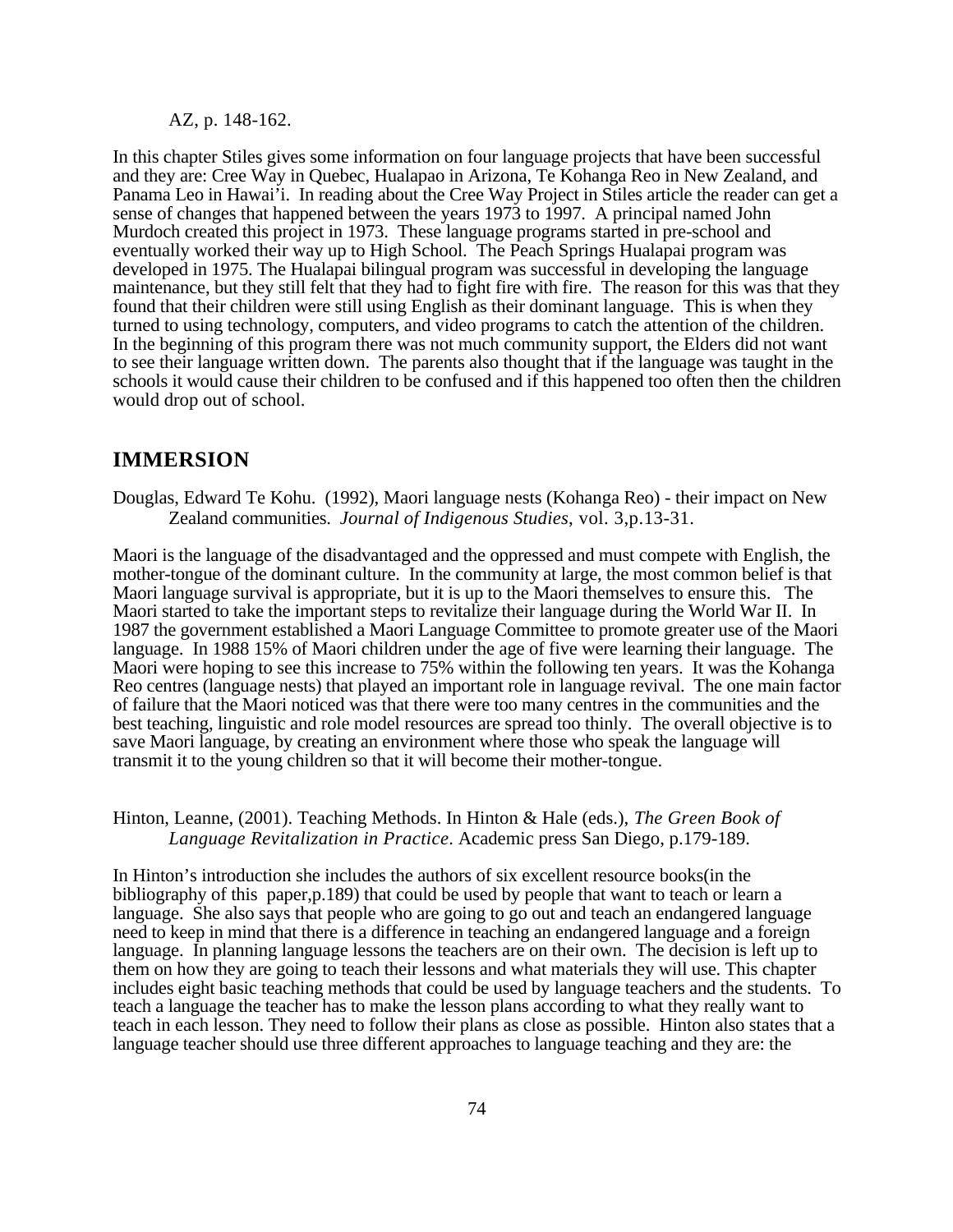vocabulary-based approach (e.g., animals, colors, numbers); the grammar-based approach (e.g., adjectives, plurals, word order); and the situationally based approach (e.g., greetings, talking on the phone, making a basket). She also includes some language planning lessons that teachers could use.There is a sample lesson that could be used to introduce the students to the clothing articles. Some of these lessons are done in game format. This is a good example of what the elders say, you need to teach in a way that the students will have fun learning. Hinton also gives some hints on what a teacher could do if s/he is not fluent in the language. In her conclusion Hinton says that even though immersion classes are being successful they still need to be aware of the changes in some of the languages. The people that are learning a language might learn in the updated version and have to be ready and aware that the elders might question their speech. She also says that immersion programs always have to be updated according to their students and they need to keep going up the ladder of language. There will always be another step to be taken when it comes to language revitalization.

## Hinton, Leanne. (1994) Keeping the languages alive: language action in California. *Flutes of Fire*, Heyday Books; Berekeley, California,p.221-233.

In this article Hinton states that that larger the communities are the more spread out the language will be. This puts the communities into danger because if there are only a few fluent speakers in a large community they are at most risk of language loss. She also talks about how some communities are doing everything possible to save their language like making audiotapes or videotapes of the elders in the community that speak the language. Hinton also gives some outcome results of a retreat that was in California in August 1992. At this retreat the community representatives discussed and shared their knowledge on language revitalization. The people that were fortunate to be at this retreat discovered that they all shared the same problem and that is that there are no more primary languages spoken in the homes anymore. Another problem that these people face is that because the language is being taught in the schools there are some parents that do not attempt to teach their children at home because they would rather leave that responsibility up to the schools. Once again the topic of not having enough fluent speakers to go out and teach the languages has come out. There is also some restrictions in some areas that do not allow the elders to teach without certification. At the end of this chapter Hinton shares with the readers some of the topics that resulted from the retreat that people would like to see happen in communities that are revitalizing their languages

### Hinton, Leanne. (1994) Rebuilding the fire. *Flutes of Fire,* Heyday Books; Berkeley, California, p.235-247

At the beginning of this chapter Hinton discusses the differences between the Maori and Hawaiian languages compared to the California languages. She states that even though the Maori and Hawaiian people have only a single language, in California there are over fifty different languages spoken in these small communities. Hinton also describes the mentor-mentee program that is being used in California. This is known as the Master-Apprentice team which consists of a fluent speaker and a student who intends to learn the language. There are six teams and she gives the background of each person in each group. She then goes on to explain the methods that were used for this program. The people that formulated this Master-Apprentice language learning program based it on the theory that adults learn better from listening to the language daily from a fluent speaker. The Master-Apprentice groups have to be able to work together at least twenty hours a week. There is a success story of one of the apprentices of this program and his name is Loren Bommelyn. The progresses that are used in this program are written very clear so that the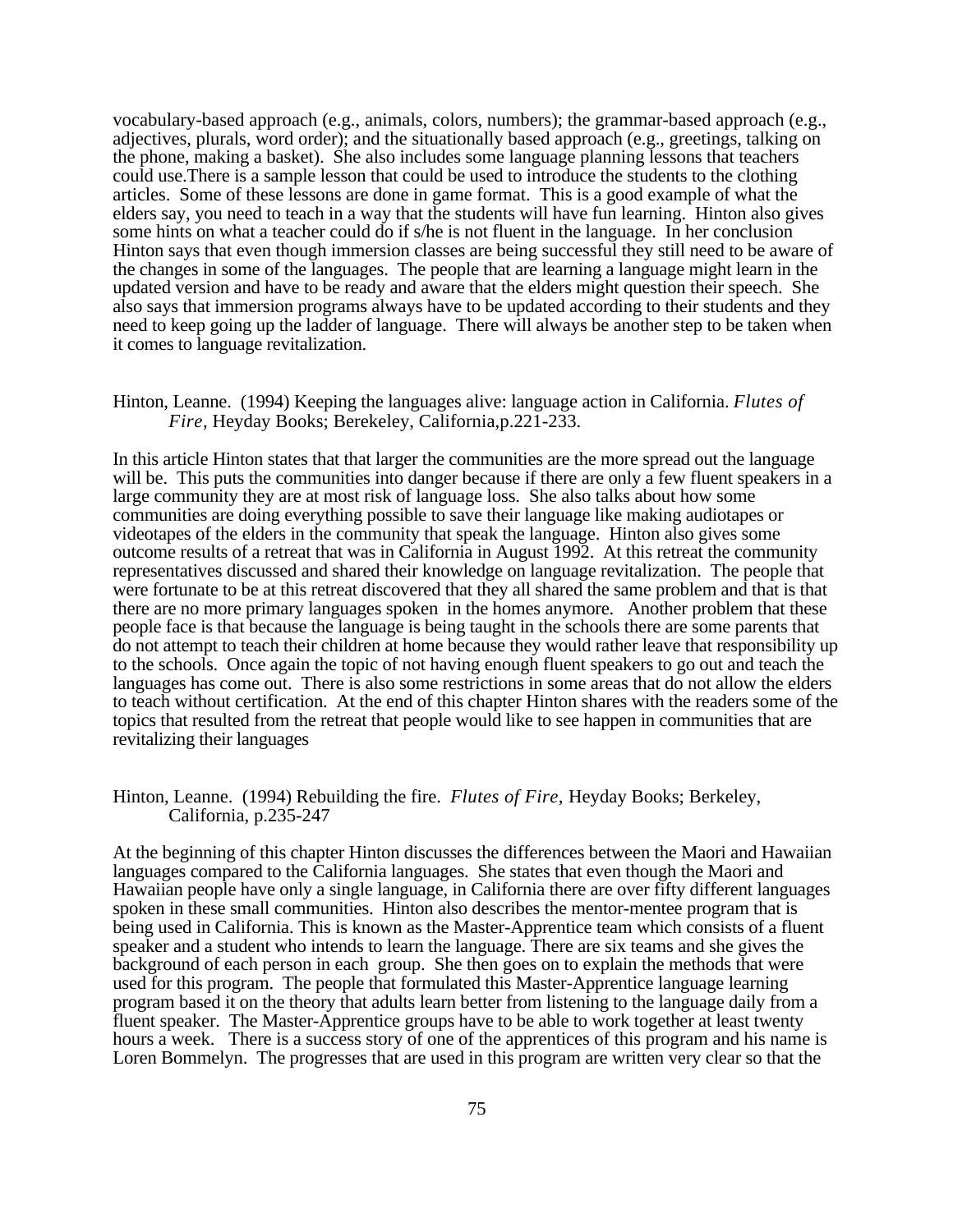readers will know how these teams work together and how successful it is. This chapter also contains the Eight Points of Language Learning for both the teachers and apprentices.

### House, Deborah & Jon Reyhner, (1997) Adult Education Session. In Jon Reyner (ed.) *Stabilizing Indigenous Languages.p.143-149*

In this chapter House and Reyhner have included summaries by some people who have participated or taught in adult language programs from different areas. The following gives the name of the people and the areas where they are involved with language programs: Anna Walters – Pawnee and Otoe-Missouria language program, Emmit White – Pima language program, Jorigine Bender – Hualapai language program, Ester Scott – Yavapai language program, and Gloria Johns-Navajo Teacher Education programs. In each of the summaries the people involved have shared the pros and cons of the programs that they are involved with. House and Reyhner say that some of the problems that the adult programs are faced with are the scarcity of materials, small class sizes, high drop out rates and limited financial support. There is an excellent section in this chapter that includes the strengths of adult education sessions and they are:

- Seeing small classes as seeds with the likelihood of rich harvests in the future.

- Learning in these small classes extends into family and community.

- Making extensive use of elders and traditional materials, underscoring the indivisibility of language, culture, and traditions (including art and music).

- Using computers and other technologies.

- Using community colleges as a home and structure for education programs. College credit provides additional incentive and validation for adult language classes.

Kipp, Darrell. A commitment to language-based education: Among the gifts we can give our children is our cultural tradition. In Benham & Cooper (eds) *Indigenous Educational Models for Contemporary Practice*, Lawrence Erlbaum Associates, United States of America,p.61-69

In this article Kipp shares his views on how the Western ways have intruded with the lifestyles of native people and how these groups are suffering from language loss. He also discusses his educational background and how this made him aware of his culture and how he needed to help the Blackfoot revitalize their language. In the model that Kipp developed he has a strong wall. This represents how once the people decide to start an immersion school they need to have strict boundaries for the people involved with the school. All people entering the school have to be fluent speakers and promise not to speak English once they enter the doorway of the school. Kipp also discusses the financial situations that they are faced with at the Piegan Institute. They are not interested in accepting money from the government because they fear that they will have to develop their programs around what the government wants. They will accept money from people that want to truly help but they have to do this without strings attached. Kipp also shares with the reader that there is a tuition fee for the schools but the amount paid is totally up to the parents or people involved. They will even accept the tuition of five dollars because every dollar helps in some area. Kipp also tells how the people that do not speak their language must always seek outside help in order for the language to survive.

Nave, Lettie. (1996) Navajo Immersion Program at Fort Defiance Elementary School*.* In Gina Cantoni(ed.) *Stabilizing Indigenous Languages* Northern Arizona University; Flagstaff,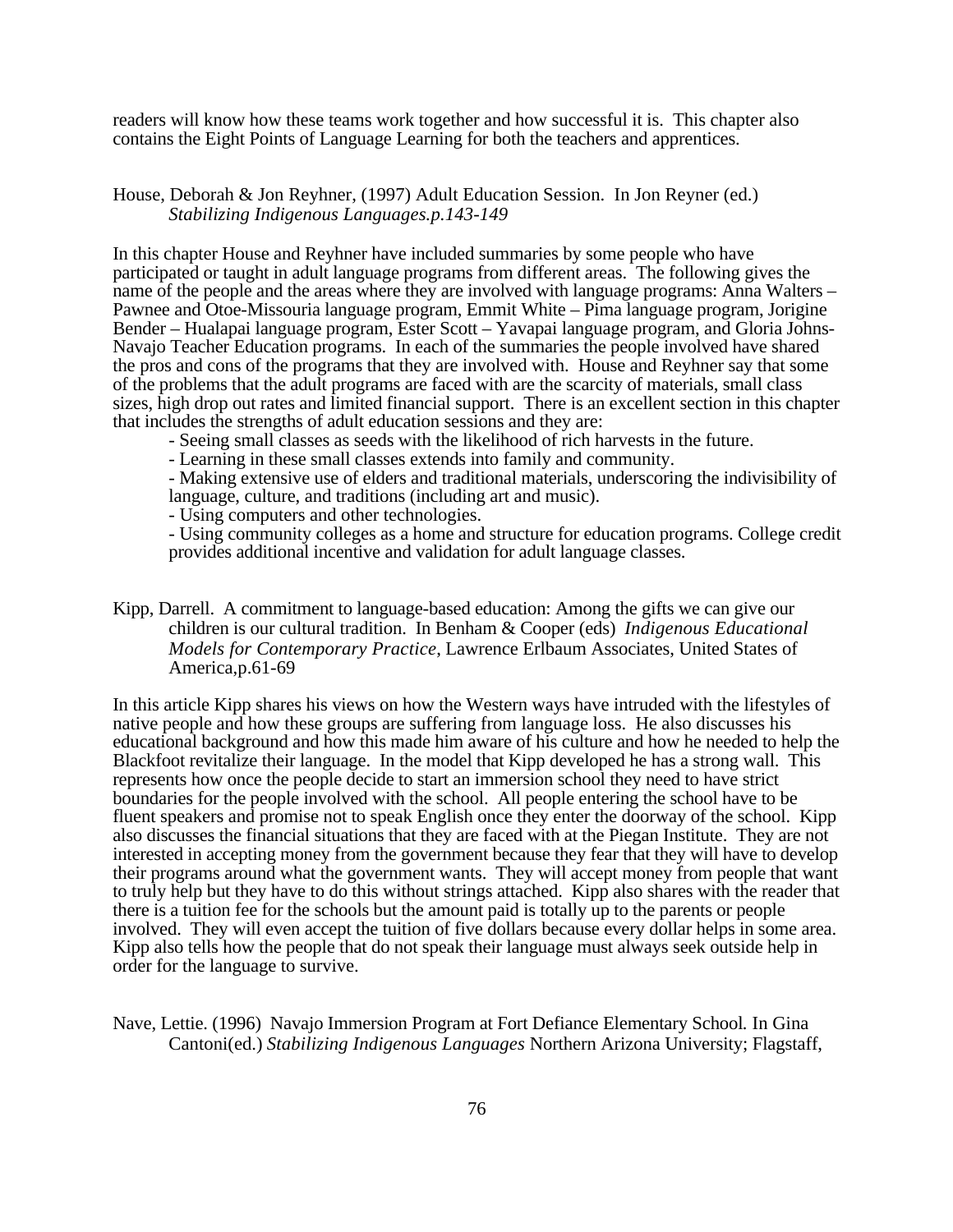## Arizona, p.161-162.

In this very short article Nave has a very important message for communities that want to revitalize their language. The author tells about the Navajo Immersion program that has been operating for the past eight years at the Fort Defiance Elementary school. For the students first two years they are immersed in the Navajo language. The teachers in kindergarten teach and communicate in Navajo only. The students are introduced to English as the second language in the first grade. The ESL teacher comes into the classroom for an hour a day. When they reach grades two and three they get English language for half a day and the other half is instructed in Navajo. When the Navajo students get into higher grades the instruction that they get is mostly in English and they only get Navajo language one hour a day either four or five days a week. The Navajo Immersion Program participation is voluntary. Nave wants to make the readers aware of changes that can happen in these types of programs. For example in the 80's there was a large majority of students that were enrolled in this school that were more dominant in the English language so the school board felt that the immersion program was no longer necessary. Because of the decline in numbers of students enrolling in the immersion program the school was faced with the difficult decision of continuing on with the program or dropping it.

### Reyhner, Jon. (1988). Bilingual education: teaching the native language, In Jon Reyhner(ed.)*Teaching the Indian Child*. United States of America,p.10-28

In this article Reyhner discusses how some of the indigenous tribes recognize their language as their first language and English as their second language. He also shares with the readers some of James Cummins research on bilingualism that was done in 1981. Cummins believed that bilingual children were not affected when it came to school subjects. He believed that they had some benefits over the students who were not bilingual. Reyhner also describes the three programs that were amended in 1984 by the Bilingual Education Act. These were the Maintenance bilingual programs (placing the emphasis on developing children's native as well as English language), transitional bilingual programs (taught English to language minority students as quick as possible) and the immersion bilingual programs( were designed to teach French to English speaking children in Canada). In this article there is also a good sample of maintenance bilingual program that was used by the Rock Point Community School on the Navajo reserve in Arizona in 1967. When children first attended this school their first language was Navajo then they learned English. Reyhner also has in this article the ingredients of a successful bilingual program and these are: importance of Indian teachers, the role of the linguists, the natural approach to language acquisition, and teaching materials for bilingual programs.

## Supahan, Terry & Sarah Supahan. (2001). Teaching Well, Learning Quickly; Communication-Based Language Instruction. In Hinton & Hale(eds) *The Green Book of Language Revitalization in Practice*. Academic Press, San Diego, p. 195-197.

In this chapter the authors discuss the Communication-Based Instruction (CBI) and how they use it with the Karuk language. The one program that got them interested in language programs was the Redwood Area World Languages Project ( RAWLP). After they attended one of the workshops the instructor Karen Elfers encouraged the Supahan's to attend the meetings and training opportunities with the RAWLP. It was during the summer of 1993 that the Supahan's organized a two week institute that was attended by language teachers. The CBI method involves the use of the targeted language in all instruction, in context, and in ways that communicate. This program is based on the lifestyles of the Karuk people. When the instructors are using the CBI method to plan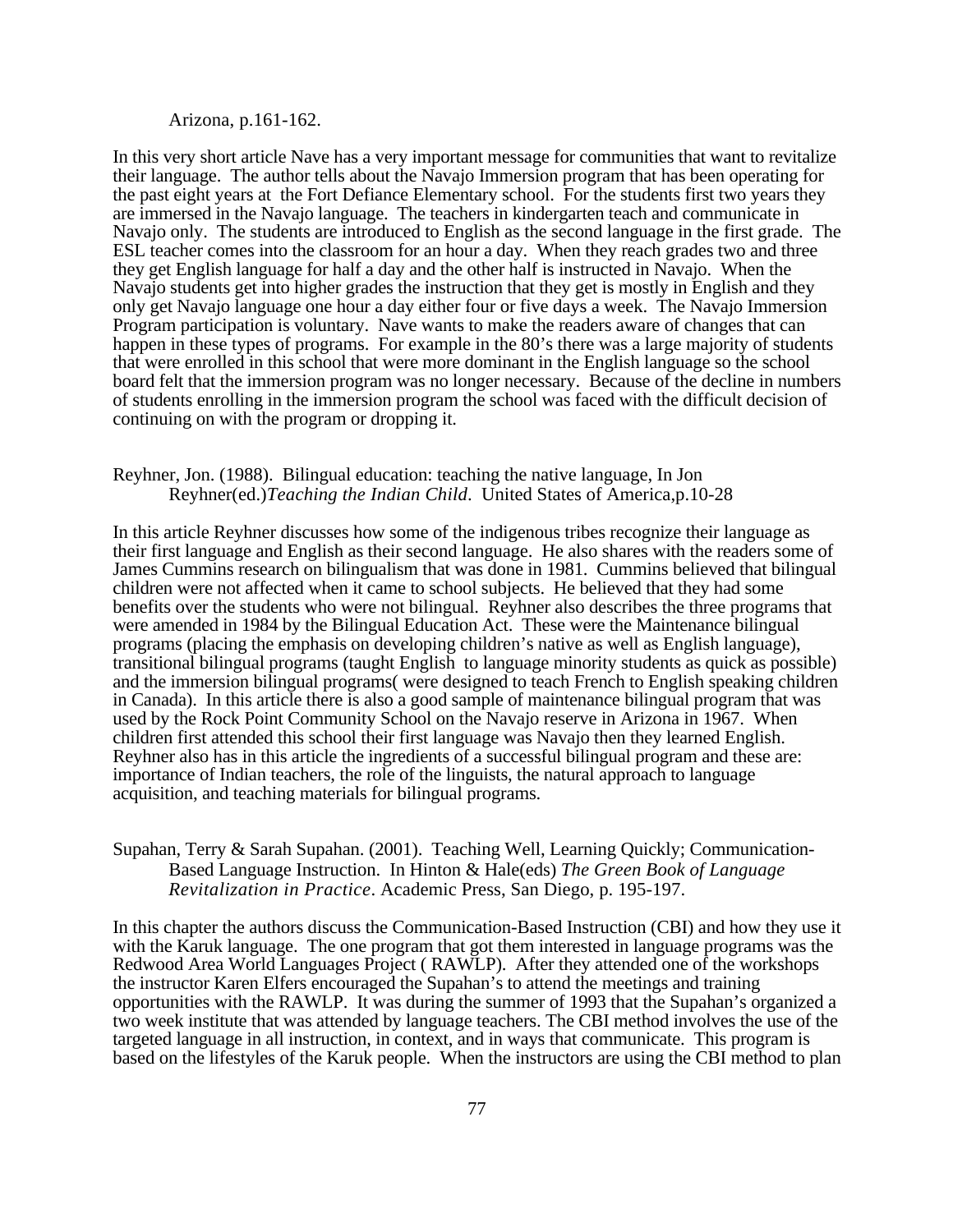their classes there is four questions that they ask themselves and they keep their students in mind and the questions are as follows:

- 1) What is the function of the language?
- 2) Do we want our students to be able to have a phone conversation in the language of their peers?
- 3) Do we want them to be able to understand a traditional Karuk story told in its original language?
- 4) Do we want them to be able to use the language in the classroom? In their home? At a ceremonial dance?

There are five steps involved with the CBI lesson plan and they are: 1-Setting the stage, 2 comprehensive input, 3- guided practice, 4- independent practice, and 5- assessment. Hinton goes on to say,

the five steps are used as a strategy to help us organize our lessons. The steps remind us that there is a process we can follow to learn or teach a language. We cannot expect student to know a part of language until we as teachers have first modeled it many times and then given our students an opportunity to practice it, first with our assistance and then on their own." (p.197)

When these language programs are developed they always keep in mind that it is important for the parents to learn too. They have created some programs where the parents and children can attend together.

von Gleich, Utta. (1997). Linguistic rights and the role of indigenous language in adult education. In Linda King(ed.) *Reflecting Visions- New Perspectives on Adult Education for Indigenous Peoples.* University of Waikato, New Zealand, p.33-50.

In this article von Gleich discusses how some of the adult education facilities do not think that having the Indigenous languages is necessary. They just assume that because they are adults that they should already know their language. She also states that the students should have the option of learning the indigenous languages that they want to learn; they should not have to just learn the language from their community. This article also contains the Universal linguistic rights, laws and policies. These are the recent Universal Declaration of Language Rights signed in Barcelona in June, 1996. There is also the language policies and legislation as an official framework for language use in education. She also states that education facilities need to understand that there are differences between language learning by children, young people and adults. She also mentions how it is easier for children to learn the language than it is for adults to learn.

# **MEDIA AND TECHNOLOGY**

Brand, Peter, John Elliott and Ken Foster. (1995) Language revitalization using multimedia, *The Bilingual Research Journal*,Vol.19, p 245-247

In this short article the authors give a good explanation and description of the late Dave Elliott's work on revitalizing the Sencothen language which is used by the tribes in the Saanich area. Dave Elliott was the one that spear-headed the revitalization of his language in the local school. He created what is known as the Dave Elliott Alphabet that the Saanich people use. It is really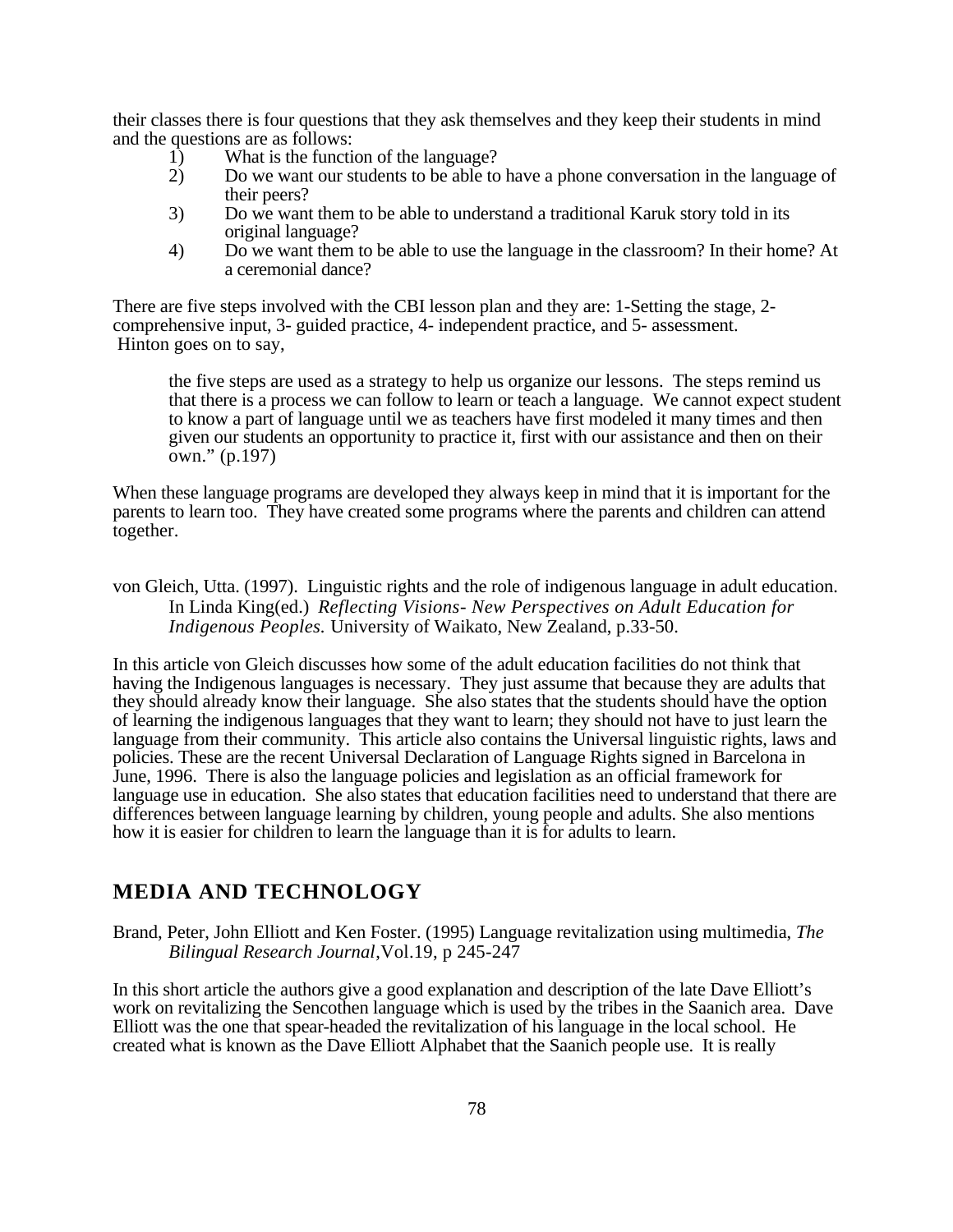interesting to learn the steps that Dave Elliott went through to get some of his language down on paper and how he realized the mistakes that were made at the beginning of his project. It was good that he had the help of Peter Brand so that he could improve on his work. When the Saanich people lost Dave, his son John continued on with his father's work. He started to make use of the new technology that is available to create multimedia programs for computers in partnership with Peter Brand. With these programs the students at Lau, Welnew were able to create movies and videotapes of interviews that they did with Elders from their communities. Elliott and Brand have even made it possible for the people who are interested in learning the language to be able to download a free 30 day trial of the language from the internet. The computers that have the Sencoten language font in them are available in different public schools surrounding the Saanich area. It is because of the success with these schools that the BC Education Ministry is advocating for similar applications for technology in the fight to revitalize indigenous languages.

Grant, Laura. (1999) How to Create 400 Virtual Teachers in a Year- Interactive CD ROM Technology presents Communication Based Instruction. *News from Native California, vol12,p 1-4. Retrieved from http://www.bigheadinteractive.com/frames\_Press\_400.html, 7/22/02*

Grant gives an excellent description of the Communication Based Instruction (CBI) that was developed by Terry and Sarah Supahan. Grant was interested in using the CBI with the Paiute language in Bishop. In Bishop they had a language project team that consisted of six members from the community. In January 1988 the language project team invited the Supahan's to Bishop to show/teach them how to start their language revitalization project using the CBI. Grant also includes in this article the CBI's five steps using video and CD ROM technology. With each of the steps Grant gives an excellent description of the events that are done in class. She also states that there are people that like to learn independently, or they are too shy to speak out in class. Grant also says in this article, " Our team recorded the CD project to create guidelines for groups who, like us, have limited technology resources, very few fluent speakers, and perhaps no written language." (p.3) They have created 400 CD's that could be used by community members; they have even opened up a computer lab for the people that don't have access to a computer. This step alone proves how devoted the Paiute members are at revitalizing their language.

Greymorning, Stephen. (2001) Reflections on the arapaho language project, or when Bambi spoke arapaho and other tales of arapaho language revitalization efforts. In Hinton & Hale (eds) *The Green Book of Language Revitalization in Practice.* Academic press, San Diego, p. 287-297.

In this article, Greymorning tells about the challenges that he was faced with in December 1994 when he was hired by the Wind River people in Wyoming (Arapaho) to help them in saving their language. Greymorning and the people of Wind River started an immersion project in the preschool in January 1994 and they eventually increased the hours for each day as years went by. The year that Greymorning started to notice the success of the immersion classes was 1995 when he went to observe the class in Ethete. He did a video tape of this class because he witnessed the children speaking Arapaho during class time. He used this video when he approached different funding sources. The main goal of Greymorning's work was to get permission from Roy Disney to translate the movie *Bambi* in the language of the Arapaho so that they could use this as a teaching tool for children. At first the Disney Company did not think that translating the movie into Arapaho was possible but he would not give up on his dream. He kept writing the company letters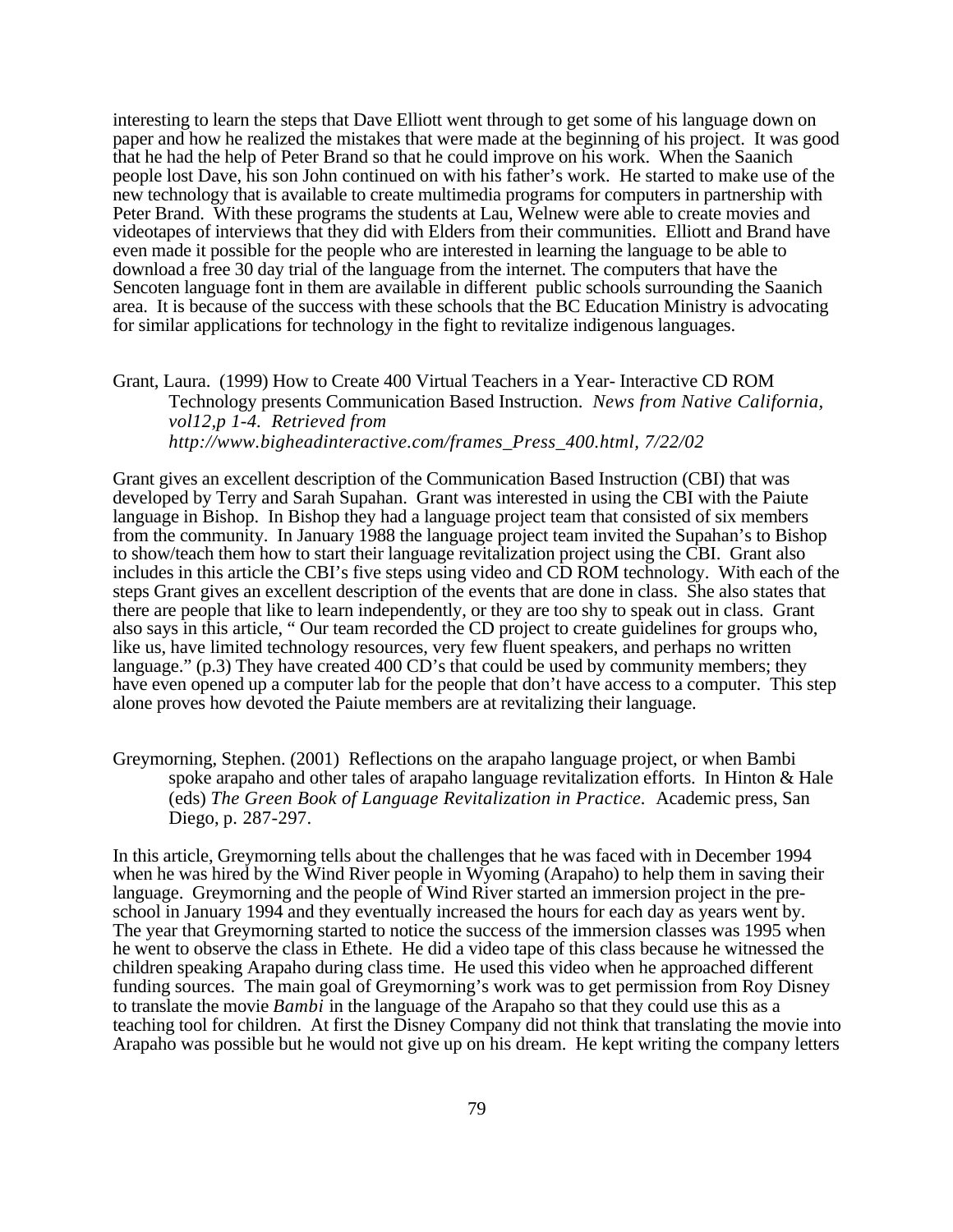until they finally decided to give it a try. When the Disney company finally agreed to give this a try Greymorning had to get to work and encourage some of the fluent speaking children to audition for the parts of the characters in movie. Through the trials and tribulations the translation of the movie was a success.

Taff, Alice. (2001). Using the telephone as a community language center. *International Journal of the Sociology of Language.* Issue 150, p. 1-10.

In this article Taff explains how the Deg Xinag are using the telephone as a learning tool for their language. She starts off her article by giving some background of the Deg Xinag and their language. In this section the readers will find out how the language of the Deg Xinag have a different structure in their sentences, for example in English the structure is subject/verb/object and the Deg Xinag structure is subject/object/verb. She also says,

Casual dictionary users (as opposed to linguists) expect main entries to be whole words, not word parts. If the Deg Xinag dictionary were to be organized the same way, by whole words, users would have to look under S, Ng, Y, and D to find just the entries below referring to 'mother', the stem for which is –ngonh: Singonh 'my mother'

| <b>Ngonh</b> | 'your (singular) mother' |
|--------------|--------------------------|
| Yuxngonh     | 'your (plural) mother'   |
| Dinangonh    | 'our mother' $(p.3)$     |

Taff then tells how the classes work and who participates in these telephone language classes, how often they use the telephone to communicate with the instructors, speakers and language learners. Taff also says, "The only technology our whole language community has in common is the telephone." (p.3) She then explains how the students earn one credit for each 15 hours of telephone time and that the speakers earn more than the instructors do. These classes are known as the Alaska teleconferencing network and there are about 8 to15 learners on the telephone at the same time. Taff explains that when they first start this teleconferencing call the speakers (teachers) are asked to have a conversation so that the students have a chance to hear the language and how words are pronounced. They can then ask the speaker's question or ask them to repeat words that they didn't understand. The last section contains the profiles of some of the language learners and their motivations for taking the class. Another thing that has been done with the Deg Xinag language is to create a website. This quote from a student Donna Miller is proof that language websites are excellent source for teaching,

Marilyn was here the other night and she has been talking on the phone to a cousin in LA who said her daughter in Pittsburg haad found the Deg Xinag on the web and wants to learn it[….]So Deg Xinag is making its way across the country! (p.8)

Warschauer, Mark. (1988) Technology and Indigenous Language Revitalization: Analyzing the Experience of Hawai'i. The Canadian Modern Language Review,vol.55.p.139-159.

In this article Warschauer reflects on the Hawaiian educators that have made ambitious attempts at using the new on-line technologies for language revitalization programs. Issues that are addressed in this article are: the role of the Internet in promoting or hindering linguistic diversity, the relationship of multimedia computing to non-Western patterns of communication, and the use of the Internet as a medium for exploring cultural and social identity. Warschauer also states that the Hawaiians not only view the Internet as an important way of preserving the voices of the Elders in the communities involved with the Internet project, they also viewed the Internet as a potential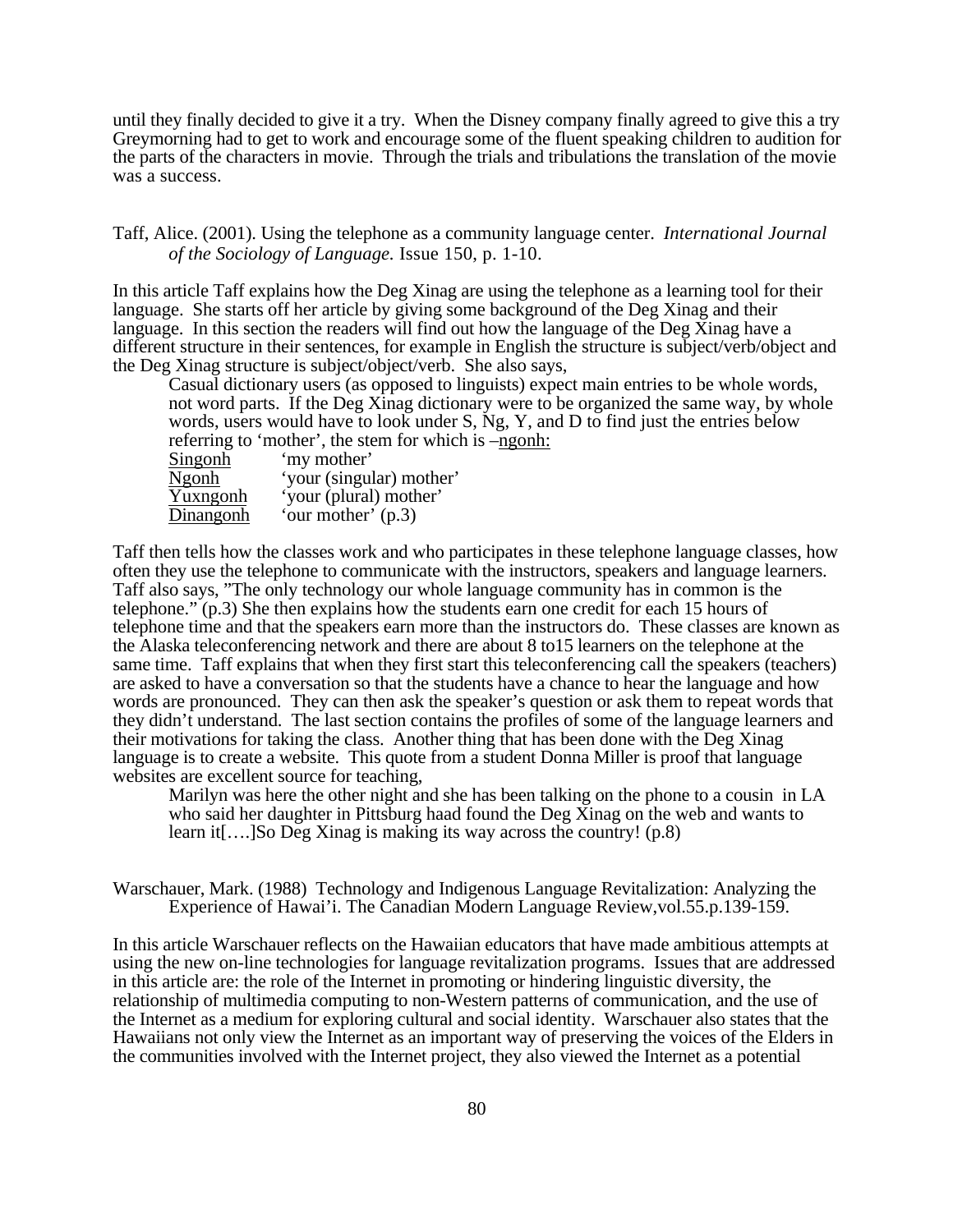medium for development of new language materials for the future. The Hawaiian tribes are in an area where there are a lot of miles in between them, or where the islands are located the Hawaiian people do not have easy access to a college so they use the Internet as a way of communication. Warschauer also gives a little information on his ethnographic research that he did with the educators and students that participated in the computer workshops. The language teachers in the universities in Hawai'i are encouraging their students to publish original research on the World Wide Web. They feel by doing this the students will be accomplishing dual purposes such as; giving the students authentic writing assignments and providing other Hawaiian language learners with new source materials. Another issue that Waschauer points out is the efforts of the Hawaiian's lexicons. They felt that after 100 years they needed to update their vocabulary so that they would have new words so that they could communicate in today's world. From this computer class they also found that when the class was finished some of the students left with a stronger sense of being Hawaiian and they also had a deeper commitment to the language and culture.

## **TRAINING**

Evans, Mike, James McDonald and Deanna Nyce. (1999) Acting Across Boundaries in Aboriginal Curriculum Development: Examples from Northern British Columbia. *Canadian Journal of Native Education,* vol. 23,p.190-205.

In this article the authors' main focus is the University of Northern British Columbia (UNBC), the First Nations Studies program (FNST). The main focus of the FNST is to let the students learn directly from the Aboriginal people. They might have an instructor but they have a first nations person as a co-instructor. At UNBC their curriculum for language consists of six languages( Carrier, Cree, Wituswit'in. Haisla, Tsimshian, and Nisga'a) and five cultures( Carrier, Metis, Witsuwit'en, Tsimshian and Nisga'a). The dream of UNBC have is to expand on these courses in the future. There is a section where they discuss the importance of community participation. They explain the importance of involving Elders in the curriculum development. The authors also include this statement in their article; " The Haisla and Carrier language courses began with an academic linguistic expert assisted by community experts acting as teaching assistants. The Tsimshian language courses were more of a balance and, finally, the Nisga'a courses have been taught mostly by qualified Nisga'a instructors."(p.194-195). This article also includes guidelines for curriculum development at the university level and they are; teaching qualifications, ownership of materials, standards, delivery format, and evaluation methods. These guidelines are accompanied by excellent summaries. They then describe six steps involved with collaborative curriculum development, which are: initiation, planning, curriculum development, implementation, evaluation and expansion. Also included in this article are two of the successful programs that the UNBC have:the Nisga'a Studies and Metis Studies.

Furbee, Louanna N. & Lori A. Stanley (2002) A collaborative model for preparing indigenous curators of a heritage language. *International Journal of Sociology Language*, 154. p.113-128.

In this article the authors (Furbee & Stanley) discuss the interests of both linguists and native speakers of an endangered language. All the people from both of these groups need to focus on promoting language revitalization. This article also covers some information given by the Chiwere Siouan suggesting how curators and linguists should work with each other at all times. In this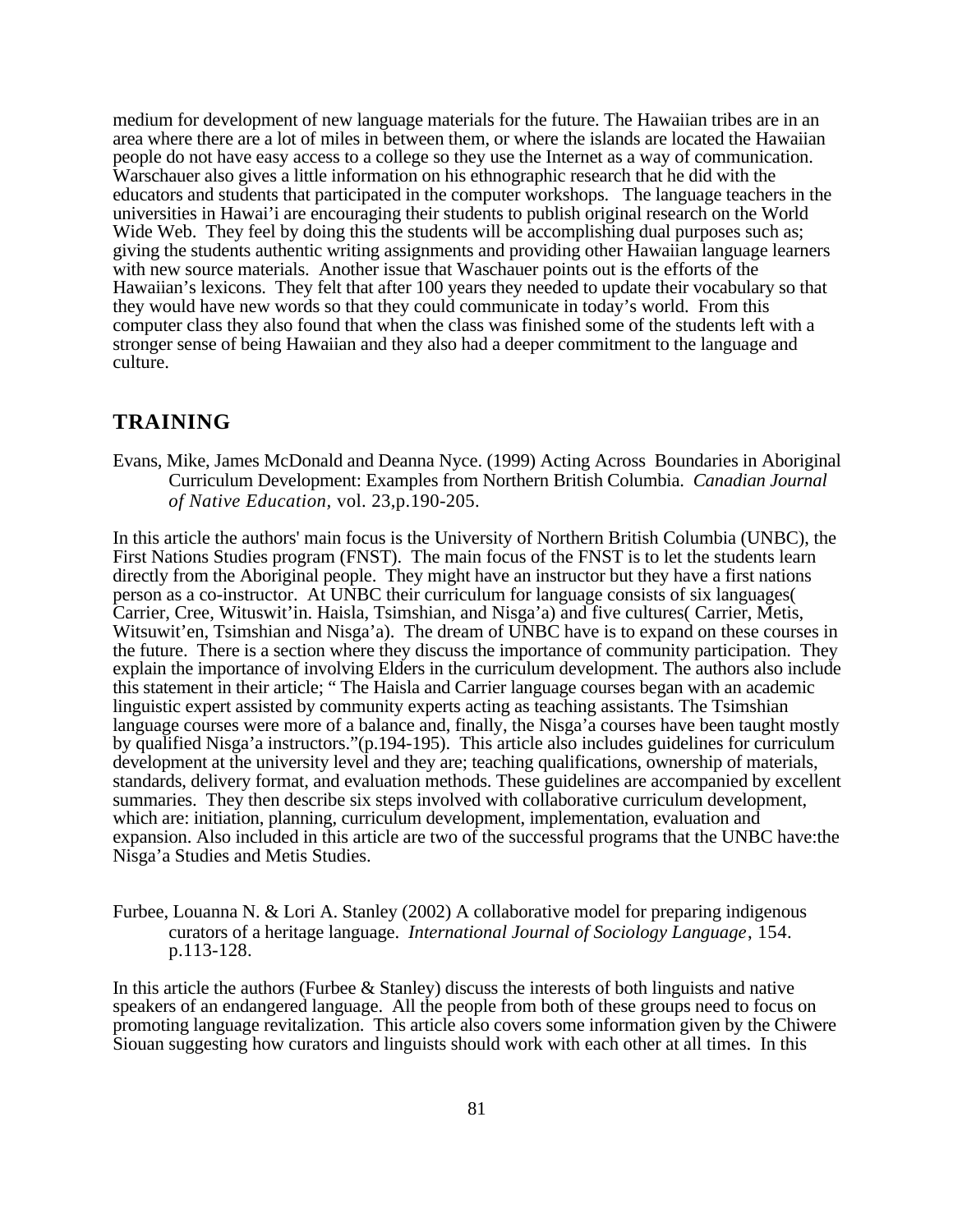article Furbee & Stanley also refer to four types of models of language revitalization: 1- the masterapprentice model devised by Hinton. 2- to gather together persons who once were fluent but have lost fluency in their language due to lack of practice. (Mithun & Henry 1979). 3- the immersion method- preschool programs, immersion camps for children and adults. 4- Development of widespread literacy- getting someone to help develop a computer program so the people can produce literature in their own language. The authors also state that the mentor and mentee must start off distinguishing their personal goals of collaboration from their common goals and then agree on a way of progress so that each is rewarded. They also need to meet on regular bases to access their work and set new goals.

Henze, Rosemary & Kathryn A. Davis. (1999). Authenticity and identity: lessons from indigenous language education. *Anthropology & Education Quarterly* 30(1): March p.3- 21.

In this article Henze and Davis discuss works that have been done by a variety of writers. The main topics are the methods used by different people in attempting to revitalize their language. In this article they discuss a poem done by Richard Littlebear. In this poem Littlebear expresses a lot on language revitalization. This article also focuses on the Pacific Rim. The researchers realized that there is a lot of written work on the American Indian languages and they wanted to bring some recognition to other areas. The areas that they cover are the languages of the Kwara'ae (Solomon Islands); Athabaskan (Alaska); native California languages; and Hawaiian. Henze and Davis also discuss how there is an importance of getting Indigenous authors from different areas. In this article there is also some good questions that need to be addressed when a group is attempting to revitalize their language and they are as follows: (1) who decides language and educational policies at the national and local levels? (2) how and by whom are language and educational policies implemented? (3) what are the interrelationships among top-down and bottom-up (grassroots) efforts toward language and cultural revitalization, and how are these relationships influenced by social, political, and economic factors?

Kirkness, Verna J. (1998) The critical state of aboriginal languages in Canada*, Canadian Journal of Native Studies.* Vol. 22, p.93-107.

Kirkness discusses how most fluent speakers (teachers) of the languages don't have the proper training in creating the curriculum material for the classes that they are teaching. She also discusses the state of all the languages in Canada. A good example of this is how she tells about the languages that are already extinct and how many languages are near extinction. She writes about the importance of how the people need to make every attempt to revitalize their language. Kirkness has also included a list of legal foundations and moral foundations. She also has a section that is written on legislation precedents She also writes about the Aboriginal Languages Act that came into affect in 1982 in Canada. This language act recognizes the rights and freedom of Aboriginal people to protect and revitalize their languages.

Mackay, Ronald. (1988) Position Paper: Program Evaluation and Quality Control. TESL Canada Journal, vol.5. p.33-42.

In this article Mackay provides a lot of information that is involved with the evaluation of language programs, focusing on those that are offered in schools. He states that in order to create a second language program there are six items that have to be taken into consideration and they are;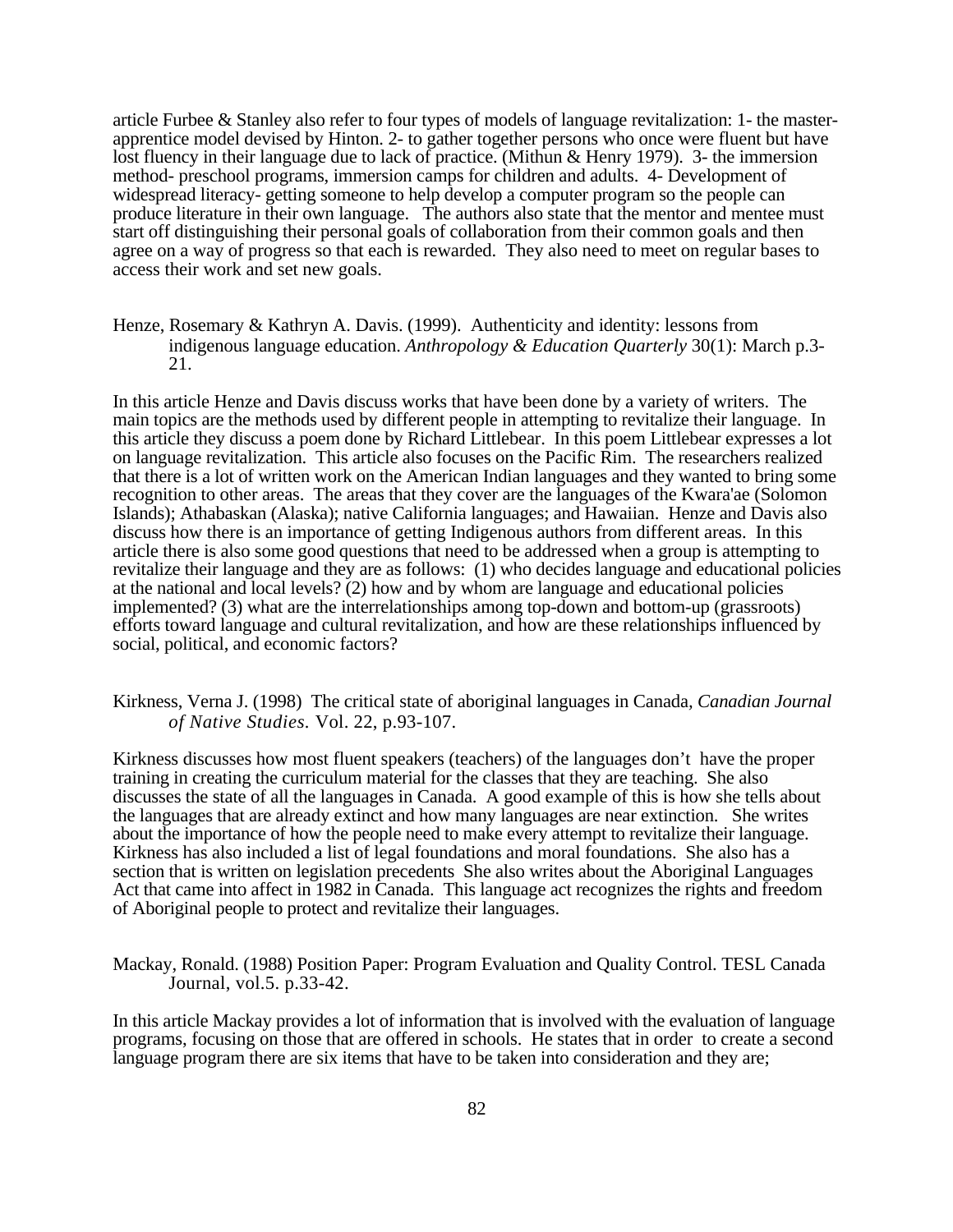decisions and plans, resources, activities, people, interactions, and outcomes. He also says that the ones that usually ask for evaluations of a language program are the stakeholders who created the program. Mackay also states that other people might ask for an evaluation and gives a little explanation for each. These include:

- a teacher's association - to find out if its members are comfortable using a new program and if they are not, to provide it with a justification for additional in-service training. -the funding body - to allow the program manager to find out how teachers and students are reacting to a new program so that s/he can decide where improvements or modifications are needed.

-a Parent's Association - so that they can decide whether to leave their children in it or return them to the regular program.

-a publisher might commission an evaluation of a program in which the materials it publishes are being used to find out whether they should be revised and if so, in what ways.

Mackay also gives information on the problems that people could face when they are doing a program evaluation, the role of the evaluator and how we know if a program evaluation has been successful. There is a section near the end of this article that would benefit any group that is going to do an evaluation and that is, given the evident complexity of designing and carrying out a program evaluation, is it worth doing? In this section Mackay list some of the questions that an evaluator can consider answering.

McCarty, Teresa & Ofelia Zepeda. (1995) Indigenous language education and literacy: introduction to the theme issue*. The Bilingual Research Journal*,Vol.19, p 1-4.

In this introductory article the authors have some information on some excellent articles that are written by different researchers that have worked on indigenous language teaching within the educational system. Something that the authors hope to focus on is the observation of numerous positive social-educational outcomes associated with programs that systematically utilize local linguistic and cultural knowledge. The authors state that even though they see that it is important for language renewal to start in the schools it has to be realized by the community that they need help from the community too. They can not accomplish this task alone, everyone needs to work together at all times in order for these types of programs to succeed. In this article the authors let the readers know that this issue is divided into four sections and they are as follows; "Conceptualization of indigenous literacies", "The demorgraphics and the stakes involving the survival of such language and culture resources", "Builds upon these historical and theoretical foundations" and "synthesize the issues raised in the preceding sections" In the introductions of these parts the readers can obtain the authors names and the topics they cover.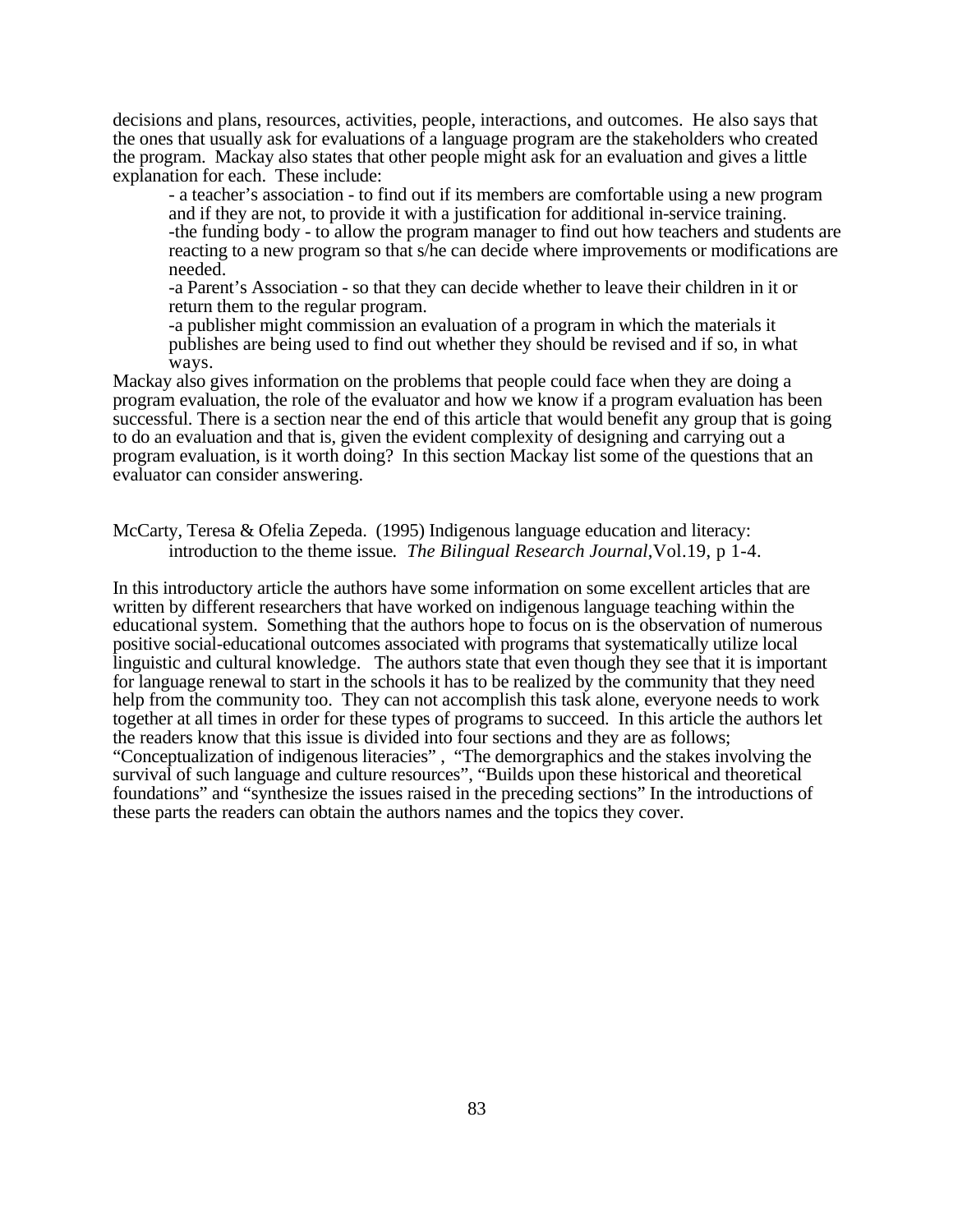# D. Draft Vision Statement

I'tst tthihwuthut'u tu helie stiwiyul, tsewutalhw, tlulem'tut tu syaays tuhim u tu Hul'qumi'numqun, saal sqwal. Tséwutalhw u so' hulit tu hwu'qwulwul tst un's nuwuntalhw 'u tu saal tumuhw tun'i' 'u tu sulhween tst yuwen'ul i'tu shhuw'e' tstul.

My highly respected creator, friends, relatives, my respected elders. We as a Hul'qumi'num' Nation pray to you to guide us in restoring our Hul'qumi'num' language as it was before. We ask for the guidance in reviving it through every being that you put on s'aal tumuhw from our sulhweens thu mens tthu ten the stuliquls.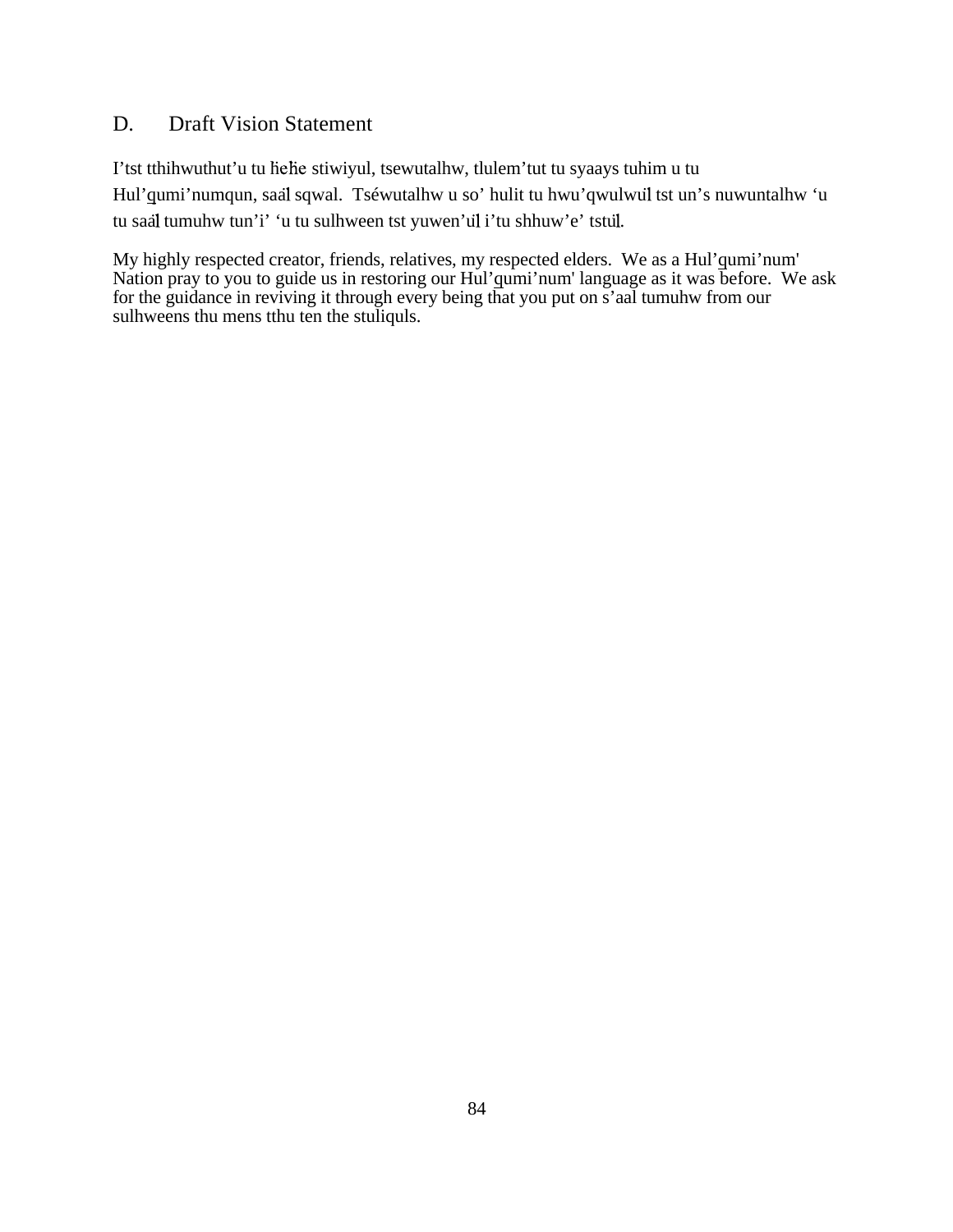## E. Certification Information

The BC College of Teachers is the official body that grants teaching certificates in British Columbia. There are several levels of certification that one can get to teach First Nations languages in the province.

Section 2.B.01 (d) of the British Columbia College of Teachers specifies that:

- 1.The First Nations Language Teacher Certificate shall require the applicant to be a proficient speaker of a First Nations language; and
- 2.The First Nations Language Certificate may be issued to individuals who have been recommended by the appropriate First Nations Language Authority.

Declaration of Language Authority

We, the undersigned, hereby declare to the College of Teachers that to the best of our knowledge, the person named in this application is a fit and proper person to teach our First Nations Language and Culture; and

We also declare that the person named in this application is a proficient speaker of our First Nations Language and has a broad understanding of our culture and society.

Authorized Signatures (at least two)

### $\Leftrightarrow$

The First Nations Language Teacher Certificate, besides the declaration from the language authority, requires the applicant to fill out an application form, submit two confidential letters of reference, official transcripts from institutions attended (where this exists), a verified copy of a birth certificate, the application fee (currently \$150.00), and authority for the College to conduct a criminal record search. The certificate is initially an Interim First Nations Language Teacher Certificate, valid for a four-year period. By completing 1.5 years of teaching experience and by being recommended by a school superintendent (or assistant superintendent, or an administrative officer) who has supervised and evaluated the applicant's classroom teaching experience, the interim certificate holder can qualify for a permanent certificate.

The by-law of the B.C. College of Teachers thus allows certification on the basis of proficiency in the language alone. First Nations language teachers are not required to complete a teacher education program at a university. Many language teachers themselves realize that proficiency in the Aboriginal language alone does not make them efficient language teachers.

### Developmental Standard Term Certificate in First Nations Language and Culture

DSTC is a 'restricted' certificate which "permits holders to teach only in specific areas […] in this case, only in First Nations language and culture […]". Restriction can be lifted and made general by completing coursework toward a broader-based academic preparation. Restricted certificates expire after four years with the option to renew for four more years.

This information is based on DTSC proposal developed at UVic by Dr. Robert Anthony for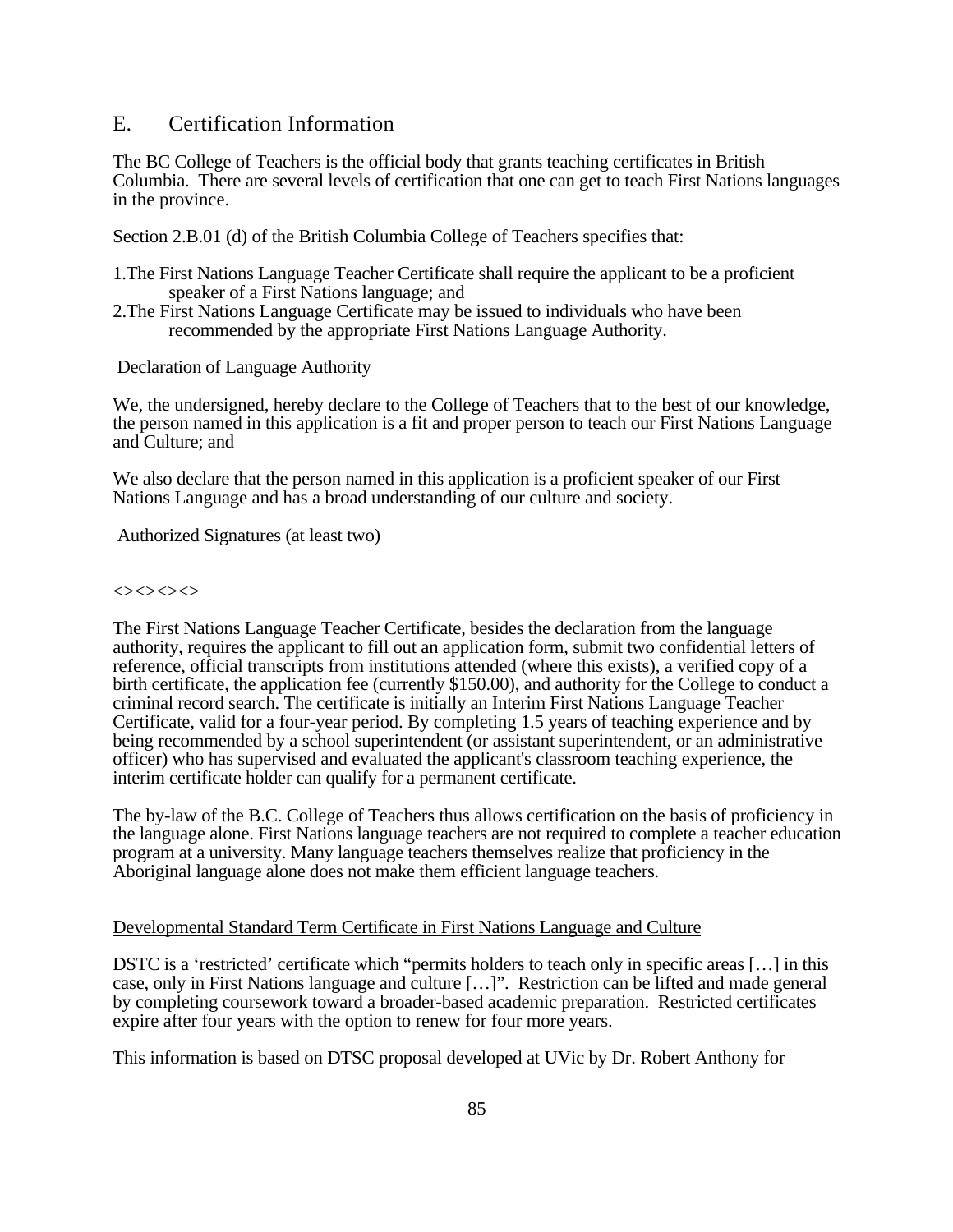Kwakwaka'wakw and Coast Salish Nations (Homalco, Klahoose, Sliammon)

To develop four language certificate levels with ladder into a Professional Teaching Certificate:

- 1. First Nations Language Certificate: 18 credits/ 9 units<br>2. Developmental Standard Term Certificate in First Nati
- 2. Developmental Standard Term Certificate in First Nations Language and Culture: 90 credits/ 45 units
- 3. Standard Certificate: 121 credits/ 60.5 units
- 4. B.Ed. Professional Teaching Certificate: 147 credits/ 73.5 units

-part-time program: cohort in language and education courses

-culture and Indigenous Studies courses taken through local colleges

-Math and English also through local colleges

-First Nations Language Certificate only requires completion of language courses. -also included is the option of challenging courses for fluent speakers (to obtain 1).

### **SUPPORT**

### Faculty

-language teachers; fluent speakers -education faculty, linguistics faculty

### Timelines:

-two years of meetings and fund raising -course work July 2002 - December 2006

Administrative & Organizational

-Faculty of Education and SD #72 -release time, travel -commitment to pay for professional development -First Nations - use of learning centers

### Curriculum Development

-detailed course outline & performance standards (language component) -TA to work with instructor; creating print materials -course curriculum coordinator (Department of Linguistics) -DSTC facilitator (Faculty of Education)

### Institutional Support

-Campbell River Nations: Adult Education centers: computer rooms, etc. -UVic: Curriculum Library, computer labs, etc.

- **PROS:** will have fully certified teachers who can teach any subject; can be done in stages; can be done part-time, locally; teachers will get better working conditions (increased salary, more time in class?)
- **CONS:** takes a long time; needs to be set up with co-ordinator; needs to be approved throught BCCT